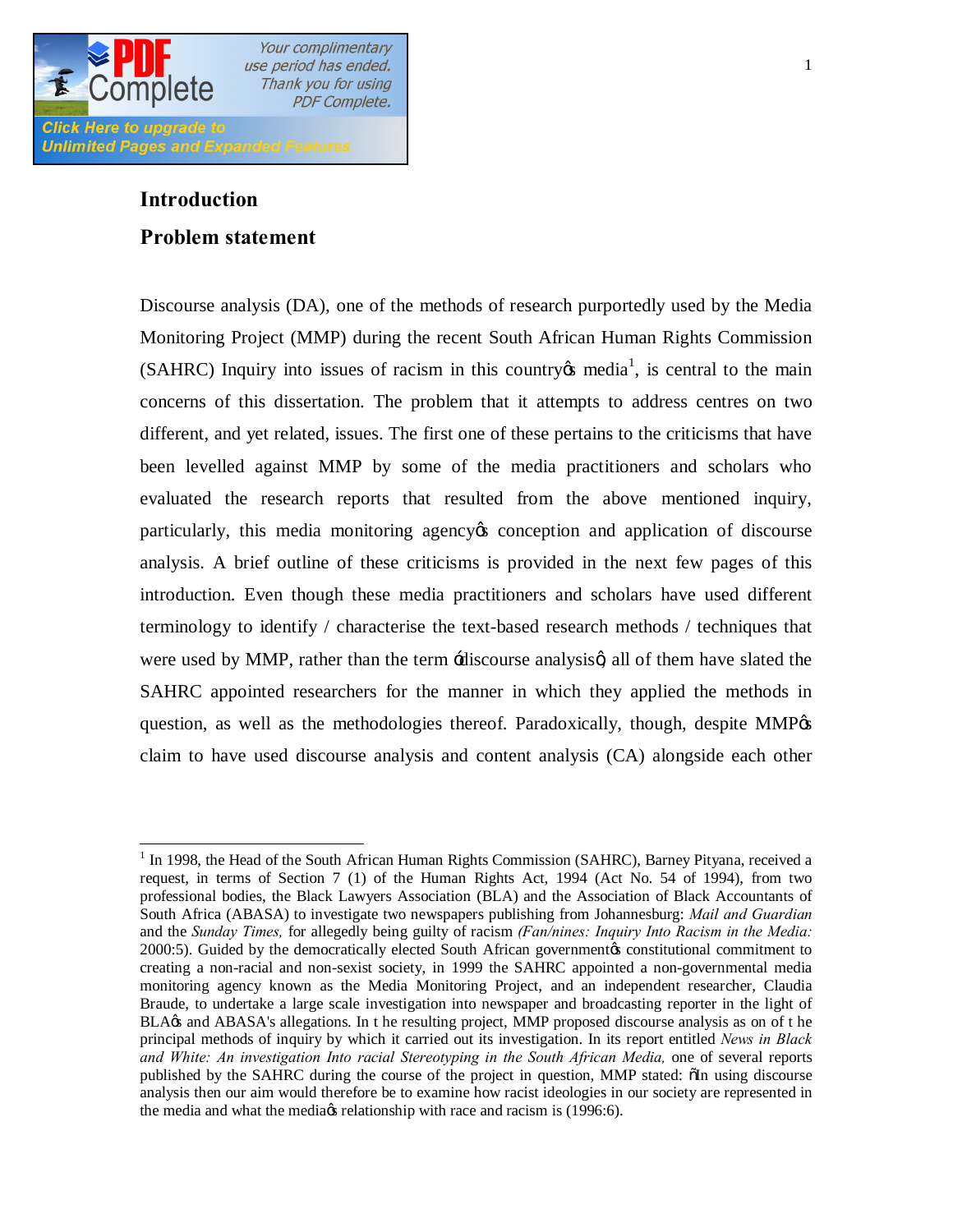

Unlimited Pages and Expanded Features careful perusal of the MMP report points to the fact

 $\mu$  is the formulation in the formulation of the formulation in its report<sup>2</sup>.

that content analysis figured more pervasively than did discourse analysis during the said study.

The second issue pertains to the manner in which some of the media scholars and practitioners referred to above have characterised / identified the research methods used by the independent researcher, Claudia Braude, and MMP during their respective investigations. For instance, whereas Eve Bertelsen in her short critique, identified the method used by Braude as  $\div$ discourse analysisg and MMP $\&$  as  $\div$ content analysisg (2000:19), Guy Berger in his response submitted to the SAHRC hearings, used the term content analysis  $\phi$  to refer to the method used by MMP and  $\pm$ extual analysis  $\phi$  to refer to that used by Braude (2000:8). Contrary to the perceptions of Bertelsen, however, Braude used the term  $\pm$ extual analysisg rather than discourse analysis, to characterise the method that she used. This is in spite of her frequent use of the concept of  $\pm$ discourse  $\varphi$  in her report titled *Cultural Bloodstains: Towards Understanding the Legacy of Apartheid and the Perpetuation of Racial Stereotypes in the Contemporary South African Media* (1999). This point forms the subject of an elaborate discussion and Chapter Three.

Especially noteworthy about these perceptions / characterisations, is the fact that whereas some of these scholars have tended to see the method used by MMP as content analysis, discourse analysis is, as already noted, the method that is emphasised by MMP in its report. This in turn raises questions about the understanding that these media practitioners and scholars have of discourse analysis. Adding to this puzzle, is the fact that the initial

 $2$  Having referred to the limitations which beset studies that used content analysis as a method of inquiry in its report, MMP states that contemporary studies elsewhere have attempted to eliminate these limitations by engaging in a discourse analysis, which either coupled with a quantitative assessment or on its own, provides a more detailed evaluation (1999:5-6). Hereafter, MMP cites several studies that have used discourse analysis and the advantages that accrue from using this method. Rather than this, MMP does not provide any explicit statement about the route that it followed in this regard, that is, whether it used discourse analysis in combination with content analysis or discourse analysis alone. It only becomes apparent as one reads its report that an attempt was made by this agency to use discourse analysis and content analysis alongside each other, The fact was that MMP attempted to use CA in combination with DA, was also mentioned by William Bird, the head of MMP operations during the racism in the media inquiry, during a telephonic conversation with the author of this study.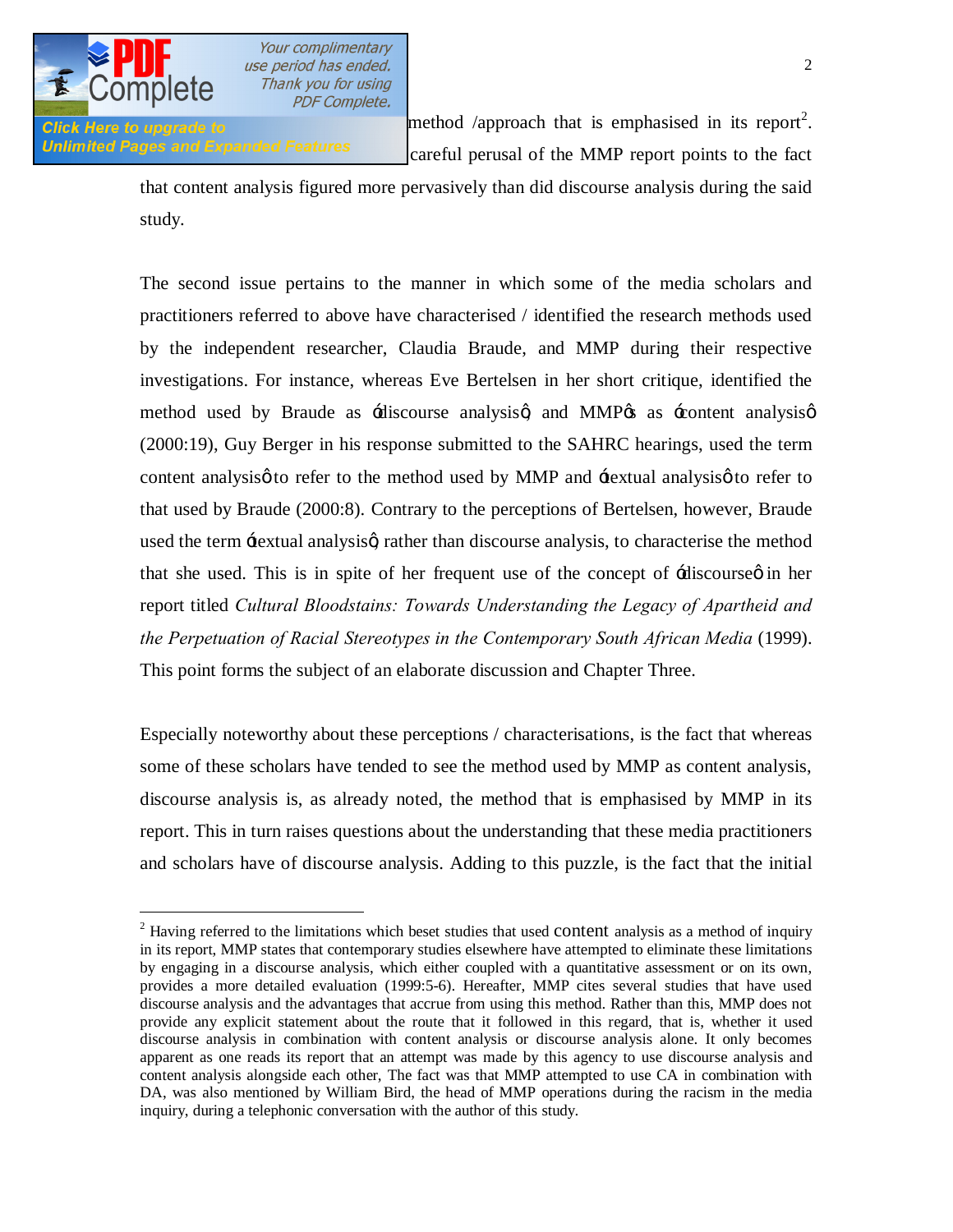

**Click Here to upgrade to manufacture** elp complement the qualitative study conducted by Unlimited Pages and Expanded Features  $\epsilon$  analysis. As the SAHRC stated in its final report:

> $\delta$ During the course of Ms Braudegs research it became evident that her work would be incomplete if we did not engage in some quantitative analysis of the incidence of racism in the media. The Media Monitoring Project was involved, as it had to be, in developing and refining the brief *(Faultlines: An Inquiry Into Racism in the Media,* 2000:9). Taking into account this mandate, therefore, it is somewhat puzzling why a qualitative method of research such as discourse analysis was emphasised in the manner that it was by MMP, and how it also came to feature so prominently  $\phi$  in its scheme of things.

> Using the MMP report titled *News in Black and White: An Investigation Into Racial Stereotyping in the Media* (1999) as a primary text, this dissertation attempts to critically examine the basis and validity of the perceptions and criticisms alluded to in the foregoing. In particular, it attempts to address the following questions: (a) Did MMP misconceive and misapply discourse analysis as Keyan Tomaselli (2001), among others, has argued? (b) Do differences in the manner in which some media scholars have characterised the method used by MMP suggest a misunderstanding of discourse analysis on their part? Hopefully, answers to these questions will emerge during the course my study, or at least by the end of it. Before providing an outline of the criticisms that have been levelled against MMP, it is necessary to offer the background on the developments that have characterised media monitoring debates in South Africa over the past ten years.

> For almost a decade now, the issue of methods and methodologies has been a recurring subject in the debates around media monitoring in South Africa. Ever since the concept of media monitoring gained a wider public currency in the early 1990s - as the days of apartheid began to wane - media monitoring agencies have had to bear the brunt of fierce criticism from stakeholders and other interested parties regarding the methods and methodologies that they have applied in monitoring the activities of the media. Debates and discussions on the monitoring methods and methodologies applied by these agencies occurred, for instance, between the Campaign for Open Media (COM) and academic institutions between 1991 and 1993 (Tomaselli *et al,* 1994:89). Such discussions included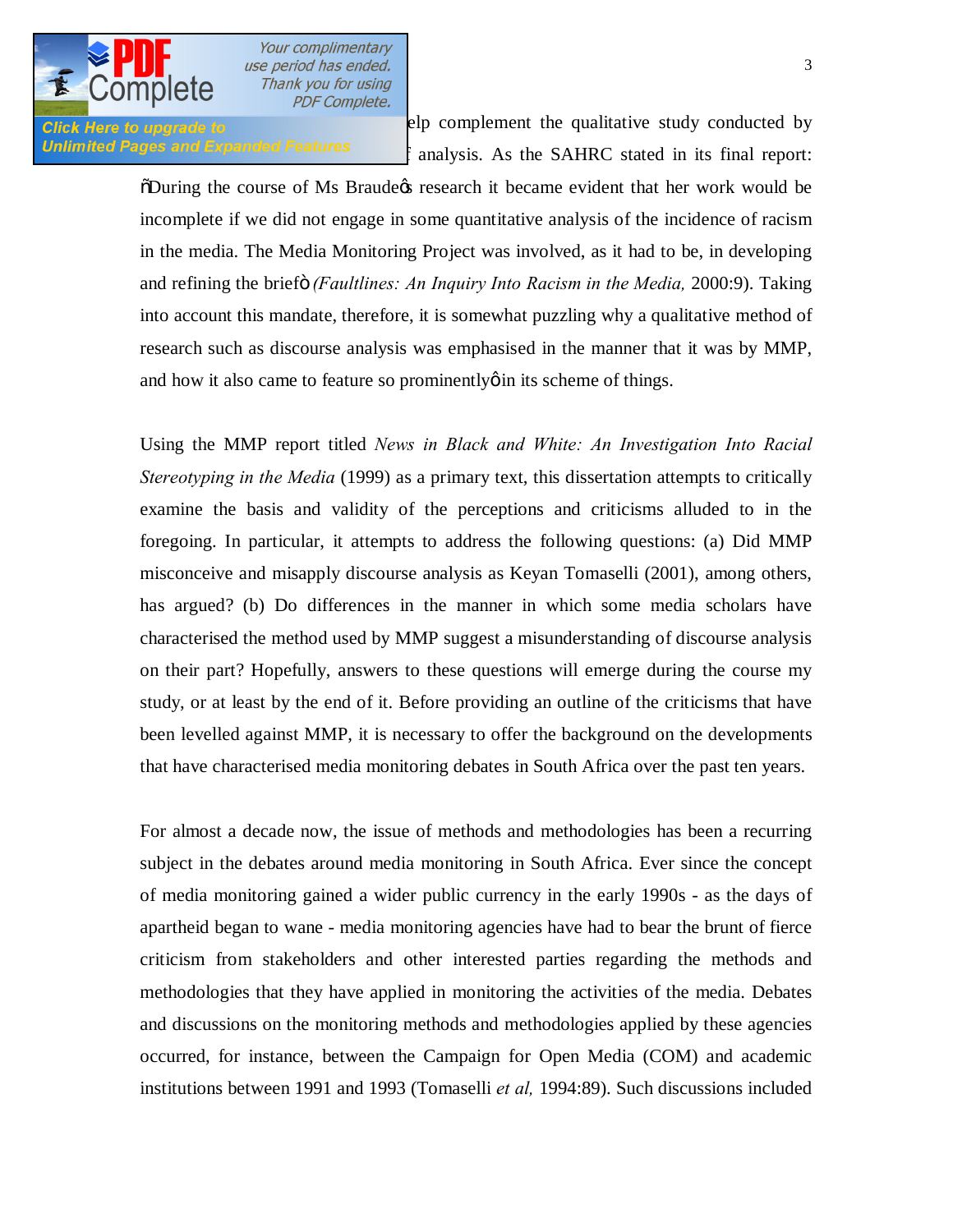

Click Here to upgrade to **Extract Click Here to upgrade to** the theory of the theory ting Monitoring Project (BMP), which was initially Unlimited Pages and Expanded Features only at the Changed its name to the Media Monitoring

### Project (MMP). As the following comment indicates:

BMP claims to offer  $\pm$ Comparative Analysis, $\phi$   $\pm$ Content Analysis $\phi$  and Discourse Analysisg What is offered as methodology, however, is nothing more than very loose  $\pm$ evelsø and vague description of them. To operationalize a definition, a category or a method means to explain how analysis will proceed. To use current political jargon, research methods have to be as  $\pm$ ransparentø as the BMP wants the SABC to be. (Tomaselli *et al,* 1994:86)

Similarly, Stefan Sonderling (1994) registered his disenchantment with text / contentbased methods used by media monitoring agencies. As an alternative to what he saw as a narrow or restricted conception of discourse analysis, for example, he posited a reconstitution of this method of inquiry, in which the emphasis would be moved from the study of the formal structure of language delinked from social context to an approach which studies the discursive character of human practice. According to Tomaselli, even though the approach posited by Sonderling has to some extent offered a comparatively broader conception of discourse analysis; media-monitoring projects (2000:5) too has ignored it. This includes the recent SAHRC *Inquiry Into Racism in the Media,* and of which the study conducted by MMP was a part.

Further discontent regarding certain aspects of MMP methodology has also been registered by Berger (1996) in relation to a study in which this organisation surveyed newspapers q and radio stations q coverage for the Task Group on Government Communication, commonly known as COMTASK. (See his unpublished paper titled *Keynote Address for Working Group 5, Communication Research and Civil Society, 1996*). In relation to the manner in which MMP extrapolated meaning from its sources, he writes:

Most fundamentally, MMP fell into the trap of assuming meaning is [sic] inherent in messages and as being independent of audiences $\varphi$ understanding of them. This is probably its greatest weakness, and indeed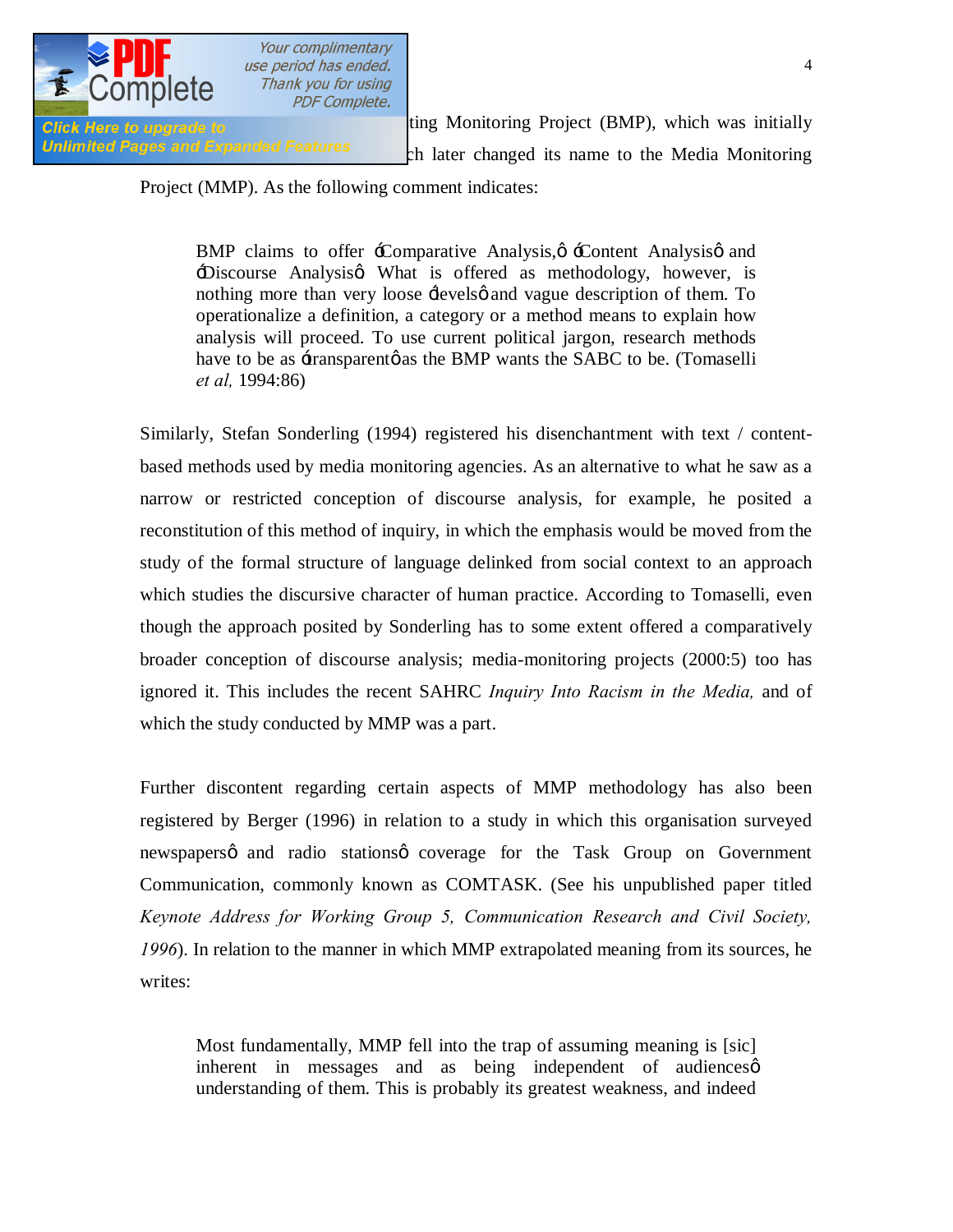

ten years. (1990.3)

**Click Here to upgrade to Example 10 one of the unacceptable given** the way this issue has been Unlimited Pages and Expanded Features munications research literature over the past

> Similarly, in his paper that was first delivered at a conference in Harare (Zimbabwe) in 1993, Themba Masilela also argued trenchantly against the text-emphasis of media monitoring methods and methodologies that do not ensure that consultation occurs between those who undertake research and those that are subjects of research inquiries  $(1997:18)$ . In Tomaselligs opinion, Masilelags caveat in the said paper regarding the methods and methodologies used in monitoring the activities of the media, could be seen to have anticipated most of the criticisms that have been levelled against the SAHRC $\alpha$ *Inquiry into Racism in the Media* (2000:4).

> The situation alluded to in the foregoing, in turn, suggests that MMP has barely changed the practices for which it has been vehemently criticised since the early 1990s. In other words, MMP does not seem to have either learnt from or heeded these criticisms. Since then, the amount of scholarly interest into issues of method and methodology vis-à-vis media monitoring has not showed any signs of abating. The deluge of responses to the respective studies conducted by MMP and Braude into issues of racism in the media recently, bears a testimony to this fact. Berger (2000); Bertelsen (2000); Arnold De Beer (2000); Jeremy Gordin (2000); Gavin Stewart (1999); and Tomaselli (2000a), among others, have each expressed discontent, albeit with different emphases, about the methods and methodologies applied by MMP and the independent researcher, Braude, to investigate matters pertaining to racism and racial stereotyping in the South African media. Thus, this study is not unprecedented in its attempt to argue against MMP $\alpha$ conception and application of text-based research methods that it used during the SAHRC Inquiry.

> One of the criticisms of the manner in which Braude and MMP have applied their methods and methodologies during the SAHRC Inquiry has been levelled by Stewart, an academic-turned newspaper editor. In his response to the SAHRC $\alpha$  *Interim Report* (1999) he writes: "Other ways of examining content - such as the methods of critical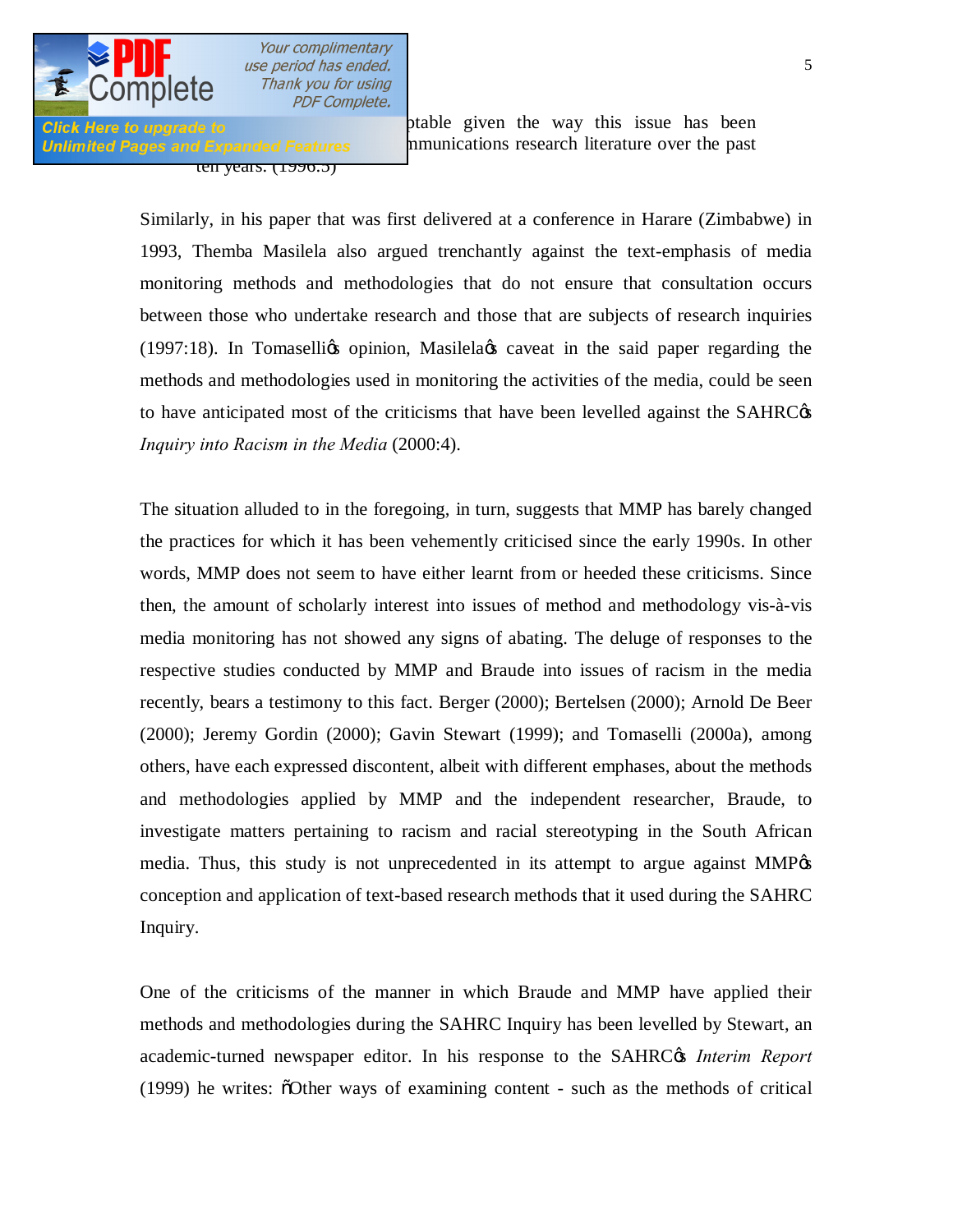

Click Here to upgrade to **Structural analysis** - encounter similar problems. The insights they **Unlimited Pages and Expanded Features**  $\cdot y$  are largely in the eyes of the believer (1999:9).

> Similarly, in an opinion article that featured in the *Sunday Tribune* of November 2000, Gordin expressed discontent about the manner in which Braude conducted her research during the SAHRC Inquiry. In countering her claim that she was discouraged by the Commission from interviewing media professionals, he writes:  $\delta$ This though apparently not Braude tault, seems a strange way to conduct research where the central findings are, at the end of the day, on the motives, conscious or unconscious, of media professionalsö (2000:28).

> A more sustained attack on the SAHRC Inquiry in relation to issues of methods and methodology has come from Tomaselli (2000). He charges, among other things, that:

Braude and MMP researchers, in writing up their separate sections, inexorably found racism, even in black-written reports, by imposing a deterministic form of media theory, which they term  $\tilde{\alpha}$  textual analysis $\ddot{\alpha}$ , via -cultural studies o without examining context from which that reporting was produced. MMP provided  $\overline{\mathcal{A}}$  iscourse analysis supported by an incomprehensible numerical analysis to give scientific validity to Braude¢s rhetoric. (2000: 9).

He further accuses MMP of misapplying discourse analysis as interpreted by the Dutch scholar, Teun van Dijk (1985). In particular, he criticises this media monitoring agency for having ignored the pre-conditions that Van Dijk (1985) has prescribed for an adequate use of this method. These include: (i) understanding media theories of how news is made; (ii) doing reception analysis on minorities within majorities; (iii) doing a sound discourse analysis which must take all relevant discursive and contextual parameters into account; and (iv) doing a critical social analysis of power structures and group or ethnic differences and conflicts involved (Response to the SAHRC<sub>®</sub> final report *Faultlines*, 2000b: 6).

By the same token, De Beer (2000) in his forthcoming article charges that the research methods used by MMP were extremely opaque and vague. He raises the question of how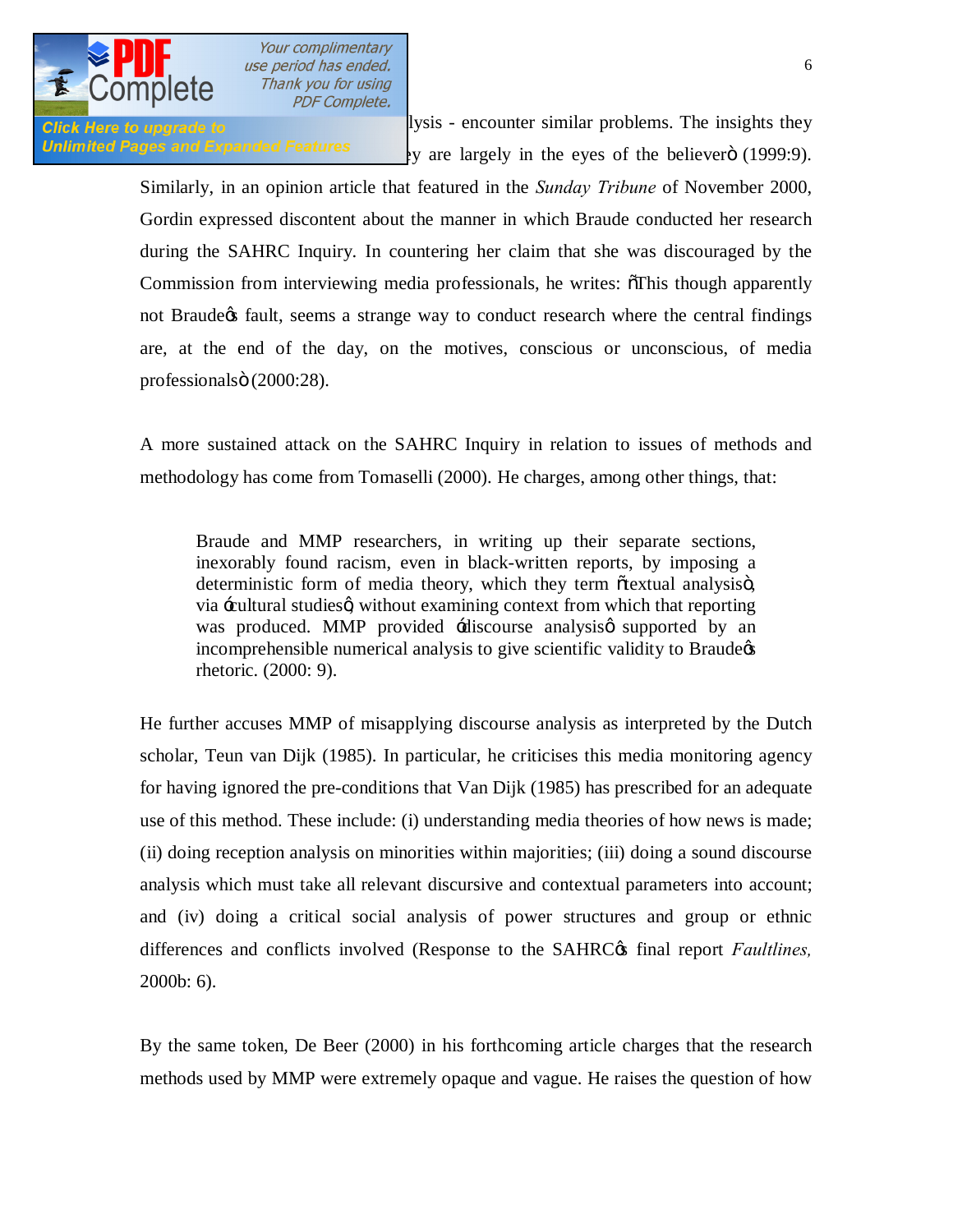

Click Here to upgrade to **the link material racist** content of media texts and racist conduct by media Unlimited Pages and Expanded Features  $\mathbf w$  the SAHRC and its researchers determined the

> intention or meaning of a newspaper with a particular article whether different readers experienced it as racist or not. Even though Berger does not use the term discourse analysis to criticise the method used by MMP, he does, however, question Braude $\alpha$  (and by implication MMP $\circ$ ) sole reliance on textual analysis (which is one aspect / component of discourse analysis) to conduct her research, He writes:

A different methodology, one which allowed for various (even contradictory) possible readings is entirely lacking. This is not surprising, because such an approach would have impelled Braude away from exclusive textual analysis towards some audience research  $\hat{o}$  some assessment of how and why audiences find or read racism into the media. (Submission for the HRC Investigation into Racism and the Media, 2000:10)

In like manner, in her useful article titled  $\exists$ Race, Class, and Other Prejudices $\varnothing$  (2000), which featured in the *Rhodes Journalism Review*, Bertelsen finds the SAHRC<sub>C</sub>'s research (and by implication MMP $\alpha$  and Braude $\alpha$ ) deficient in the following aspects: failing to provide (i) a clear definition of the question to be investigated; (ii) carefully designed data; (iii) an appropriate design and methodology; and (iv) a rigorous analysis and interpretation. She particularly raises the question of whether race propositions which are embedded in complex news stories, can be appropriately coded by using what she describes as  $\ddot{\text{c}}$  content analysis (2000:19), and which MMP tends to parade as discourse analysis. Bertelsen further criticises both Braude and MMP for failing to address the entire media cycle, engaging moments of production, distribution, and consumption during their respective investigations (2000:19). Noteworthy about Bertelsengs critique, is her predilection to characterise the method of research used by MMP as content analysisg and Braude as  $\pm$ discourse analysis with the result that the latter characterisation does not accord with the claim made by Braude in her report.

While these seemingly inaccurate characterisations could in pan be attributed to the fact that discourse analysis in mass media research has now become more or less regarded as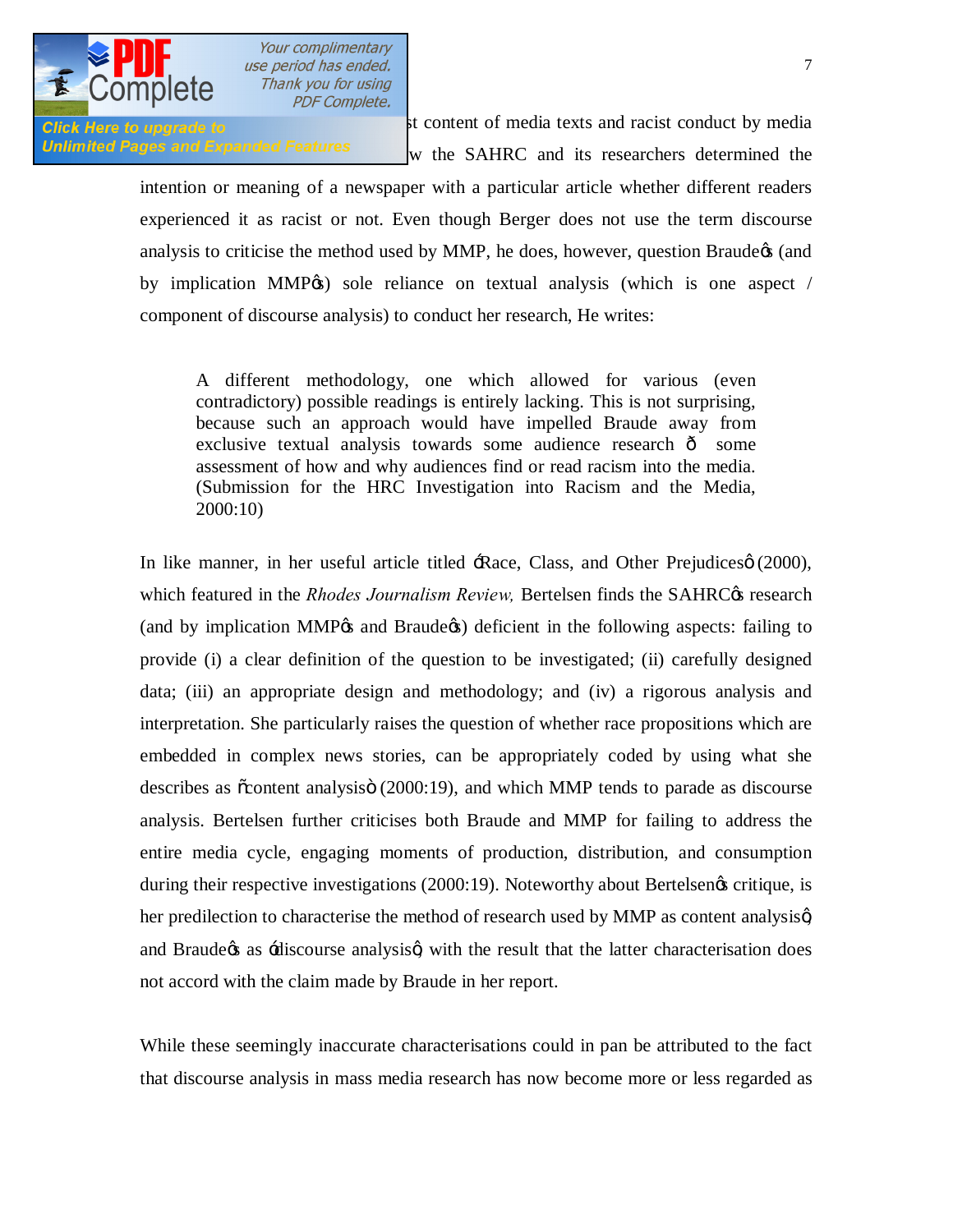

**Click Here to upgrade to and alternative or addition to calculate or calculate analyses (Krippendorff, 1980), they also** Unlimited Pages and Expanded Features icion that the distinction between these methods of

> research was neither correctly identified by Bertelsen (2000), nor was it correctly understood and represented by MMP. Part of the reason for these inaccurate characterisations could be attributed to the fact that MMP did not explicitly state in its report that it had used discourse analysis and CA alongside each other; hence, this only becomes evident as one examines the presentation of its findings in the report. A further reason could be attributed to the fact that one of the two methods tended to predominate over the other in the MMP report, thereby leading some of the scholars to only identify

> the dominant one. As I demonstrate in Chapter Three, a careful perusal of the MMP report suggests that content analysis predominated over MMP% brand of discourse analysis (pun intended).

> A close reading of the MMP report also raises question1 about the manner in which discourse analysis was conceived of and applied by MMP. If the discourse approach in mass media research has become more or less accepted a an alternative or addition to content analysis, as already noted, the problem posed by this nuance becomes evident in the MMP report. In it, MMP relied a great deal on frequency analysis, tables, graphs, and statistics, which tend to feature commonly in studies that have used content analysis as a method of inquiry, to present its findings, this was used in combination with the list of propositions, which can be regarded as painting to a partial application of *propositional analysis* (PA), that the researchers formulated, and which MMP erroneously parades as discourse analysis. Not surprisingly, however, MMP $\alpha$  attempt to use CA and discourse analysis alongside each other is not unprecedented. In his book *News Analysis: Case Studies of International and National* news *in the Press* (1988), for example, Van Dijk himself, and whose trajectory regarding discourse analysis MMP purports to have followed, claims to have made a simultaneous use of content analysis and discourse analysis in order to investigate the reproduction of racist ideology in media texts. Similarly, in his other book *Racism and the Press* (1991a), Van Dijk has used discourse analysis and content analysis alongside each other to investigate issues pertaining to racism and the press.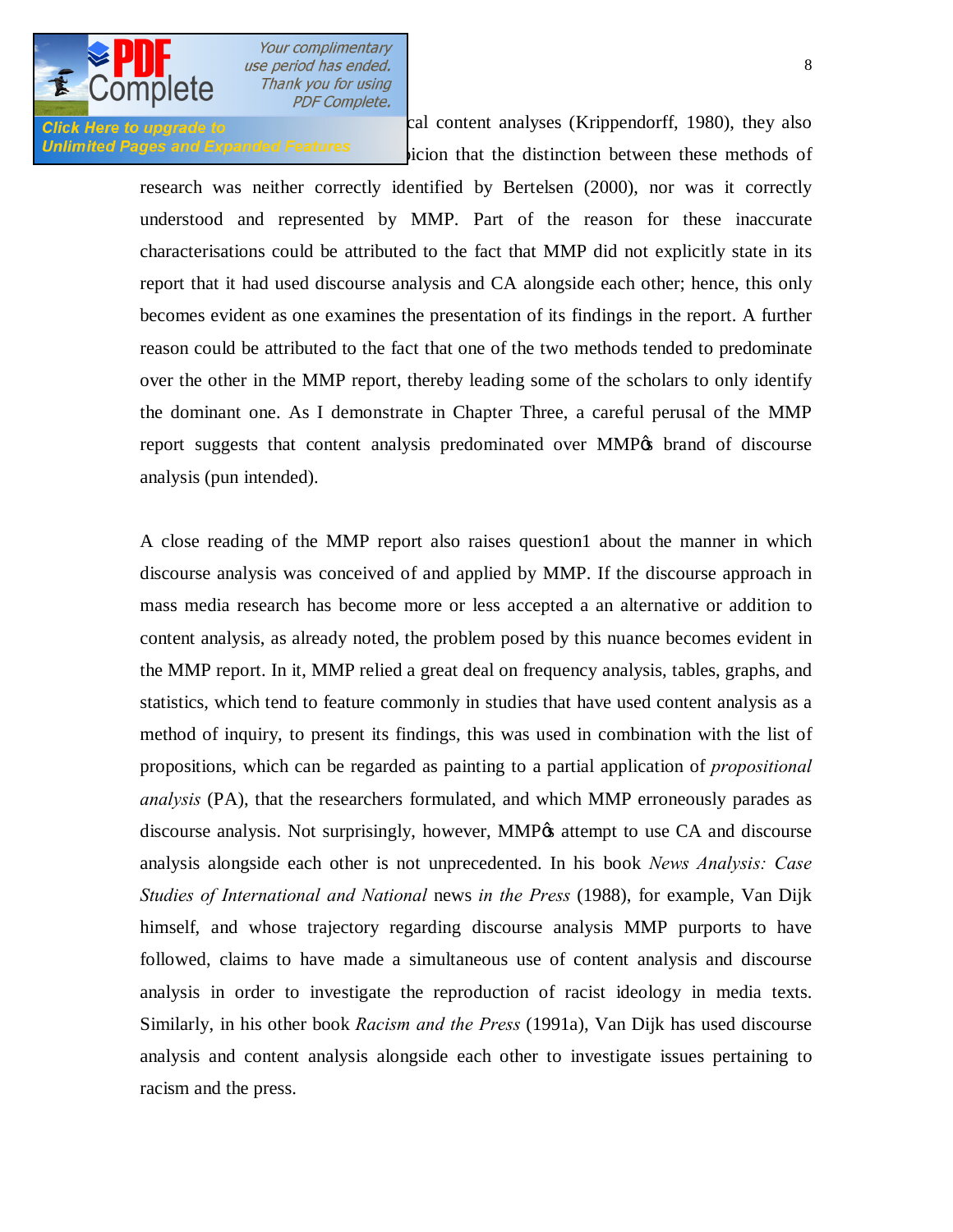

# **Click Here to upgrade to**

Unlimited Pages and Expanded Features lysis is one of the methods of research that was used

by MMP during its investigation, as this organisation claims, this necessitates that we establish, among other things, whether or not the project to application of this method does meet the requirements of what Van Dijk (1985) calls  $\pm$ a sound discourse analysis<sup>3</sup> and what Norman Fairclough (1995b) describes as  $\pm$ critical discourse analysis $\phi^4$ . Even though the relevance and appropriacy of discourse analysis as a method of research is itself questionable<sup>5</sup> - and this is a topic of research in itself - the present study is primarily concerned with the question of whether or not MMP demonstrates a clear understanding and proper application of discourse analysis in its report. In this vein, the question of whether or not racism exists in the South African media is peripheral to the main concerns of my study. While the separate study conducted by Braude, as part of the SAHRC *Inquiry Into Racism in the Media* does not form the primary focus of this dissertation, occasional reference is made to it as well.

# **Background to the study**

One of the significant developments that have taken place in the humanities and the social sciences in the past thirty-five years, beginning in the mid-1960s, is the widespread, multidisciplinary attention that has been given to discourse (Van Dijk, 1985:xi). This development has resulted in the burgeoning of a new method of inquiry (which has in turn developed into a fully-fledged field of inquiry) that has come to be known as discourse analysis. While the origins of discourse analysis can be traced back to classical rhetoric, various contemporary approaches that constitute this crossdisciplinary method emerged between the mid-1960s and mid-1970s. They emerged from

<sup>&</sup>lt;sup>3</sup> In Volume 4 of the series *Handbook of Discourse Analysis*, Van Dijk writes:  $\delta$ Without a sound discourse analysis, which takes all the relevant discursive and contextual parameters into account, and without an adequate and critical social analysis of the power structures and group or ethnic differences and conflicts

involved, we will of course yield the wrong assessment and hence misguided advice (1985b: 8).<br><sup>4</sup> According to Fairclough, critical discourse analysis involves an analysis of text, discourse practice, and social practice (

<sup>&</sup>lt;sup>5</sup> David Sless (1986) provides a valuable critical discussion on what he terms the -delusions of discourse analysis aBasing his discussion on Brown and Yule (1980) theory of discourse analysis, he amply demonstrates how this method tends to fall into the trap of the cultural and literary studies *o*textual approach in which the interpreting scholar (or discourse analyst) assumes the role an omniscient purveyor and interpreter, thereby relegating that of the reader to a secondary position.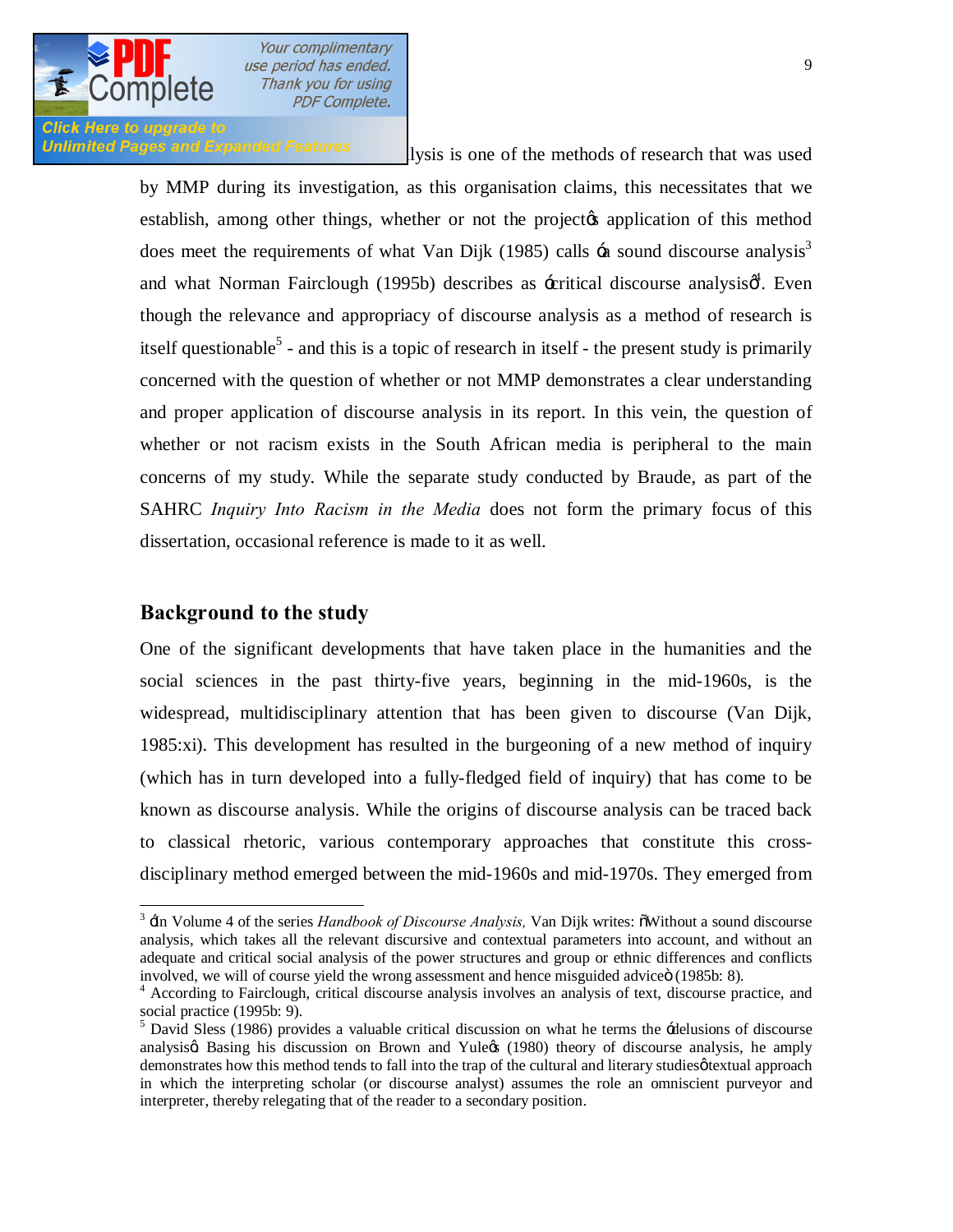

 $\overline{a}$ 

Your complimentary use period has ended. Thank you for using **PDF Complete.** 

Click Here to upgrade to **provide to** prology, semiotics, poetics, ethnography, stylistics, Unlimited Pages and Expanded Features all psychology, linguistics, and other disciplines in the

> humanities and the social sciences that were interested in the systematic study of structures, functions, and processing text and talk (Van Dijk, 1991b: 108).

> Discourse analysis arose as a reaction to a more traditional form of linguistics (formal, structural linguistics, represented mainly by Noam Chomsky *generative grammar*) which focused on the constituent units and structure of sentence and which did not concern itself with an analysis of language in use (Mills, 1997:135), as discourse analysis claims or attempts to do. The past few decades have witnessed a proliferation of various brands of discourse analysis, each of which involves different emphases or levels and styles of analysis (Burman & Parker, 1993:3). By and large, the extant volume of studies involving the discourse analysis approach - both as a method of inquiry and an object of study - could be said to have grown by leaps and bounds across the spectrum of disciplines in the recent decades, more especially in the humanities and the social sciences.

> As part of the developments alluded to above, studies involving discourse analysis have expanded to include mass media research. Even though the application of discourse analysis in this field is relatively new (Van Dijk, 1988:3), and while the number of studies in this regard are still limited (Van Dijk, 1991b: 108), this method is now being used increasingly in mass media research where it has become more or less accepted as an alternative or addition to classical content analyses (Krippendorff, 1980). Van Dijk notes that the applications of discourse analysis in mass media research are as diverse and varied as the very fields of discourse studies and mass communication themselves, and points out that much of these tend to have a linguistic orientation (1991:108). He sees the early stylistic studies of Leech (1966); Crystal and Davy (1979); Fowler (1991); Kress (1985); and Chilton (1985; 1988) as exemplifying this orientation, and points out that many of these works have been influenced by Halliday, systematic grammar (Halliday, 1978; 1985). Van Dijk notes that equally diverse in orientation, is the critical work of the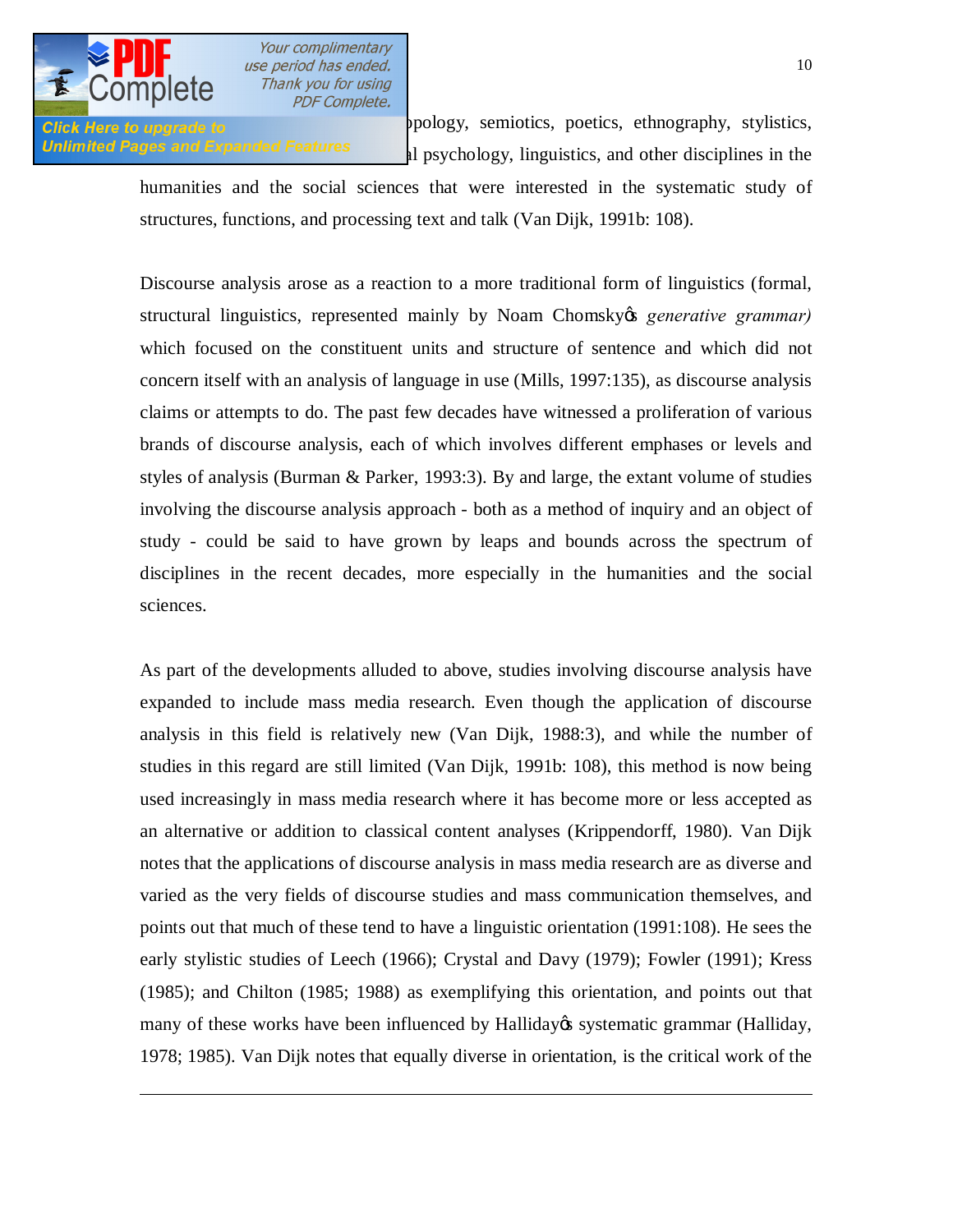

Glick Here to upgrade to  $1976$ ; 1980) on the media representation of industrial Unlimited Pages and Expanded Features  $\qquad$  and Walton (1983), and the cultural studies approach

> of the *Centre/or Contemporary Cultural Studies* (Hall, *et al*, 1980). Even though these approaches deal with language, images, and discourse, he further notes; they are not part of linguistics proper; instead, they pay special attention to the ideological and political dimension of media messages (1991b: 108). Van Dijk also notes that even though much of this work has been done in the United Kingdom, studies that have used discourse analysis in mass media research have now spread to countries such as the Netherlands, USA, Australia, Germany, Austria, and many others (1991b: 17).

> Following Van Dijkøs own landmark studies (1985; 1987; 1988; 1991b), in which he made extensive use of discourse analysis to conduct research into issues of racism and ethnocentrism in relation to minority racial groups in Europe, several similar or related studies have been conducted elsewhere. Brookes (1995), Fair and Astroff (1995), and Duncan (1996), among others, have used discourse analysis to reveal õthe ideological construction of Africa Brookes, 1995:1) or to reveal the origination of the ideology of racismö (Duncan, 1996:173). Similarly, Wetherell and Potter (1987) have employed discourse analysis in their analysis of the discursive structures of racism or to analyse the workings of a racist discourse. Even though discourse analysis has not been a subject of an intensive academic scholarship in mass media research in South Africa, as compared to Britain and the United States, there are clear indications that this method of inquiry has not been totally neglected. It has, for instance, been used in some cases as a method of inquiry and in others as an object of study. Studies in this regard mainly include journal articles and dissertations. While these studies primarily deal with the issue of discourse analysis in the context of media texts, some of these have been conducted in disciplines such as psychology and linguistics, as I show below.

> In his article titled -Taalhandeling Determinante in die Koerantkoppeg Elriena Delport (1999) employs the discourse approach to discuss the newspaper as a linguistic axis in the communicative interaction between the writer of the headline and the reader against the background of speech act theory. Discourse analysis also features in Les Switzer  $(1998)$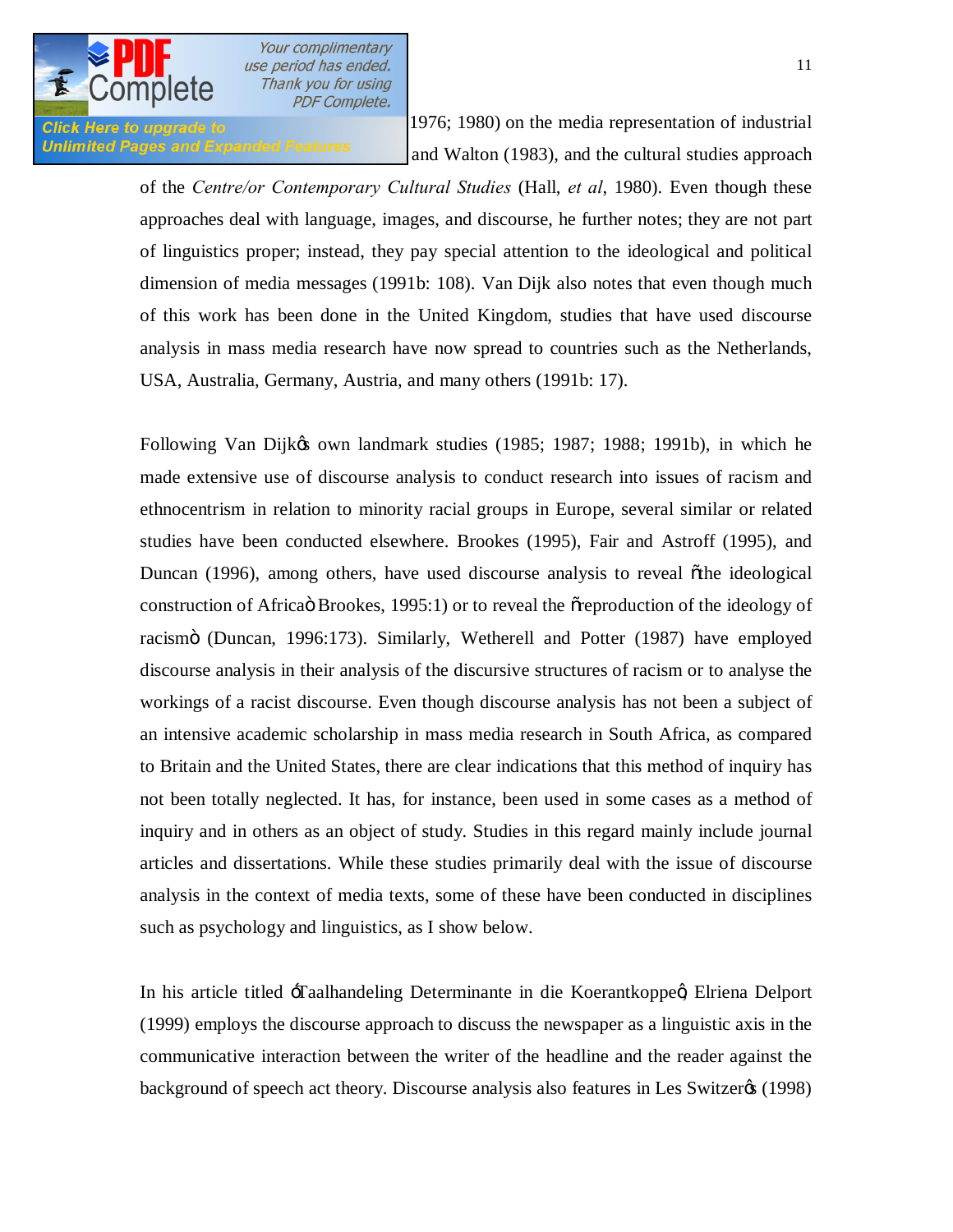

**Click Here to upgrade to Press: A Case Study in Reading a Cultural Text** in Unlimited Pages and Expanded Features by between language, text, and community in South

> Africa *is* subaltern world during the generation that ended in the early years of the apartheid era. Even though not dealing specifically with media phenomena, in his polemical article titled  $\pm$ The methodology of discourse analysisg Neil Lightfoot (1996) argues that discourse analysis fails to meet any of the criteria prerequisite to method and cannot, therefore, constitute itself as a method. In an MA dissertation titled 'Media Representations of Satanism: A Discourse Analytic Approach a work which appears in the National Research Foundation's (NRF) data base under the authorship of P.T.D. Constance<sup>6</sup> (1999), this candidate used discourse analysis to elucidate the ideological foundation of alleged satanic threat by examining local newspapers portrayal of Satanists and satanic activities during a particular period in which the study was undertaken.

> Similarly, Norman Fairclough $\alpha$  (1995b) concept of a -critical discourse analysis $\varphi$  forms part of Nikhil Bramdaw $\alpha$  (1994) dissertation in which he sets out to explore the exclusivist construction of Indian ethnic identity by the Indian-owned print medium during the 1994 South African elections, when various parties fought for what is now commonly referred to as the Indian vote. As mentioned earlier, the recent SAHRC Inquiry into issues of racism in the South African media has once again brought the issue of methods and methodology vis-à-vis media monitoring to the forefront of academic media debates in country. Apart from being prompted by the perceptions and criticisms mentioned earlier, the present study os critical examination of MMP (s) conception and application of discourse analysis has other specific aims, which in turn shed light on the relevance and significance of the study, as I show below.

 $<sup>6</sup>$  Aside from the fact that the Department of Psychology at the University of Natal in Pietermaritzburg</sup> (UNP) denies having supervised the study in question, this dissertation also does not appear in the list of publications in the library of this university. It is for this reason that the *first* name of the author of the dissertation in question cannot be provided, hence only the initials of its author appear in the NRF database.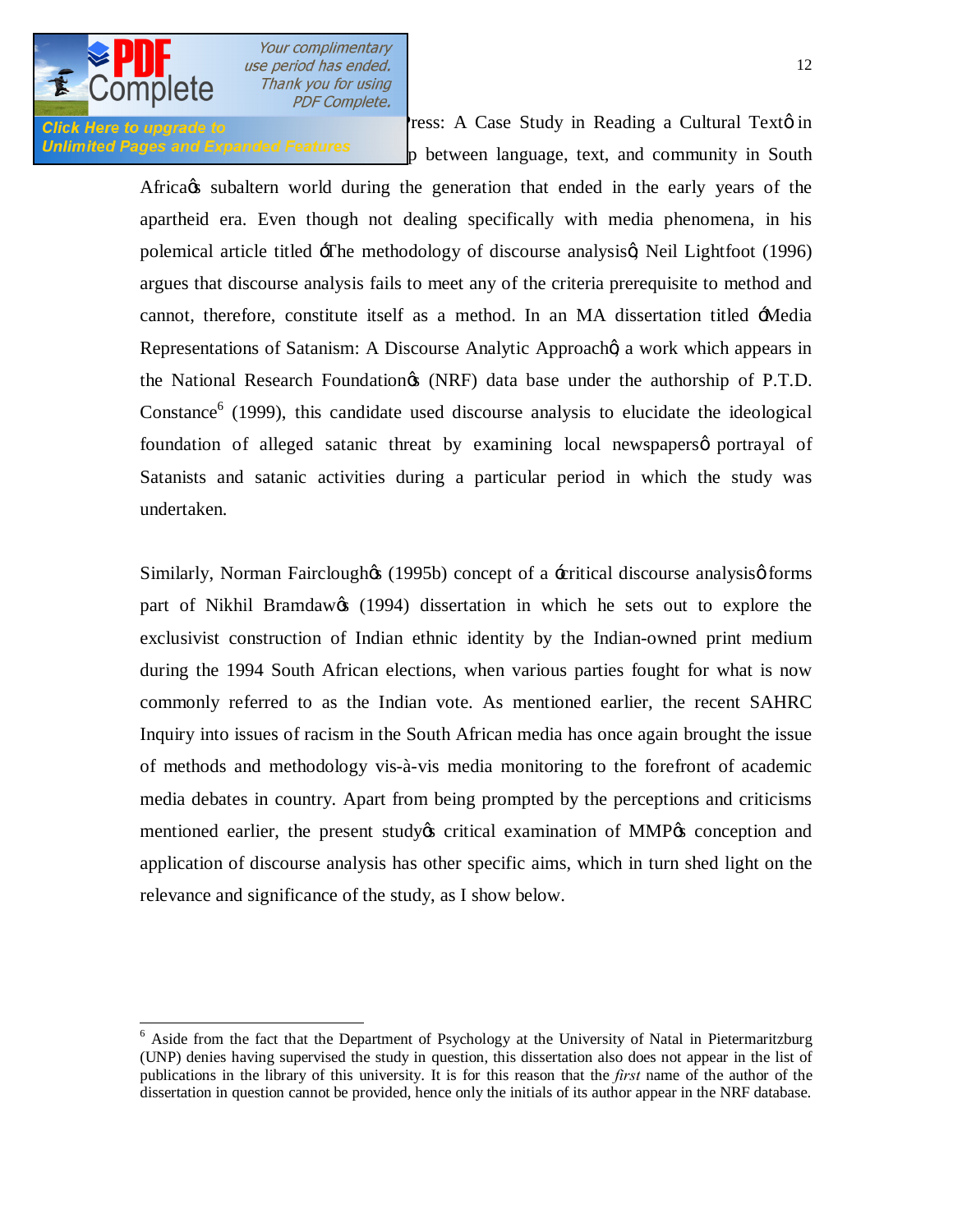

**Click Here to upgrade to** 

Your complimentary use period has ended. Thank you for using **PDF Complete.** 

**Unlimited Pages and Expanded Features**<br>Anims, relevance, and significance of this study

Research is both by definition and in principle a public matter. Anyone who engages / proposes to engage in it, has to come to terms with the reality that he / she will automatically enter into a public discourse arena, of which research scientists and scholars are guardians and custodians. As guardians and custodians of the discourse of research, they in turn form part of the broader community of researchers and scholars world-wide. Aside from being a public matter, research can be perplexing. One area that best exemplifies such perplexity is that of methodology. The source of this perplexity can be inferred from Paul Leedy to comment that:  $\delta$ Research methodology is a continuing process. It is a continuum that is ever changing, ever developing, and this aspect of research methodology ha disturbed someö (1999:134). Paradoxically, though, methodology remains the hub of any research undertaking, for the success of the latter (research) depends largely on the perceptiveness and ingenuity with which a researcher applies it. As Festings and Katz hate noted:  $\tilde{0}$  . no research results are any better than the methods by which they are obtained $\ddot{\text{o}}$  (1953:1).

The significance and centrality of methodology to research is also underlined by Richard Rudner who notes that: For the methodology of a scientific discipline is not a matter of its transient techniques but of the logic of its justification, The method of a science is, indeed, the rationale on which it bases its acceptance or rejection of hypothesis or theoryo (1966:5). Hopefully, it must have been the recognition of these realities, among other things, that the SAHRC openly invited public responses to the studies that it commissioned MMP and Braude to conduct. As stated in their *Interim Report:*  $\delta$ In terms of the agreed methodology, all those institutions, corporate bodies, organisations, and individuals who have interest in responding to any part of the report are free to do soi  $\ddot{\text{o}}$ (1999:2). The barrage of responses to the respective studies conducted by Braude and MMP also attest to the significance that scholars attach to the issue of methodology in any research undertaking.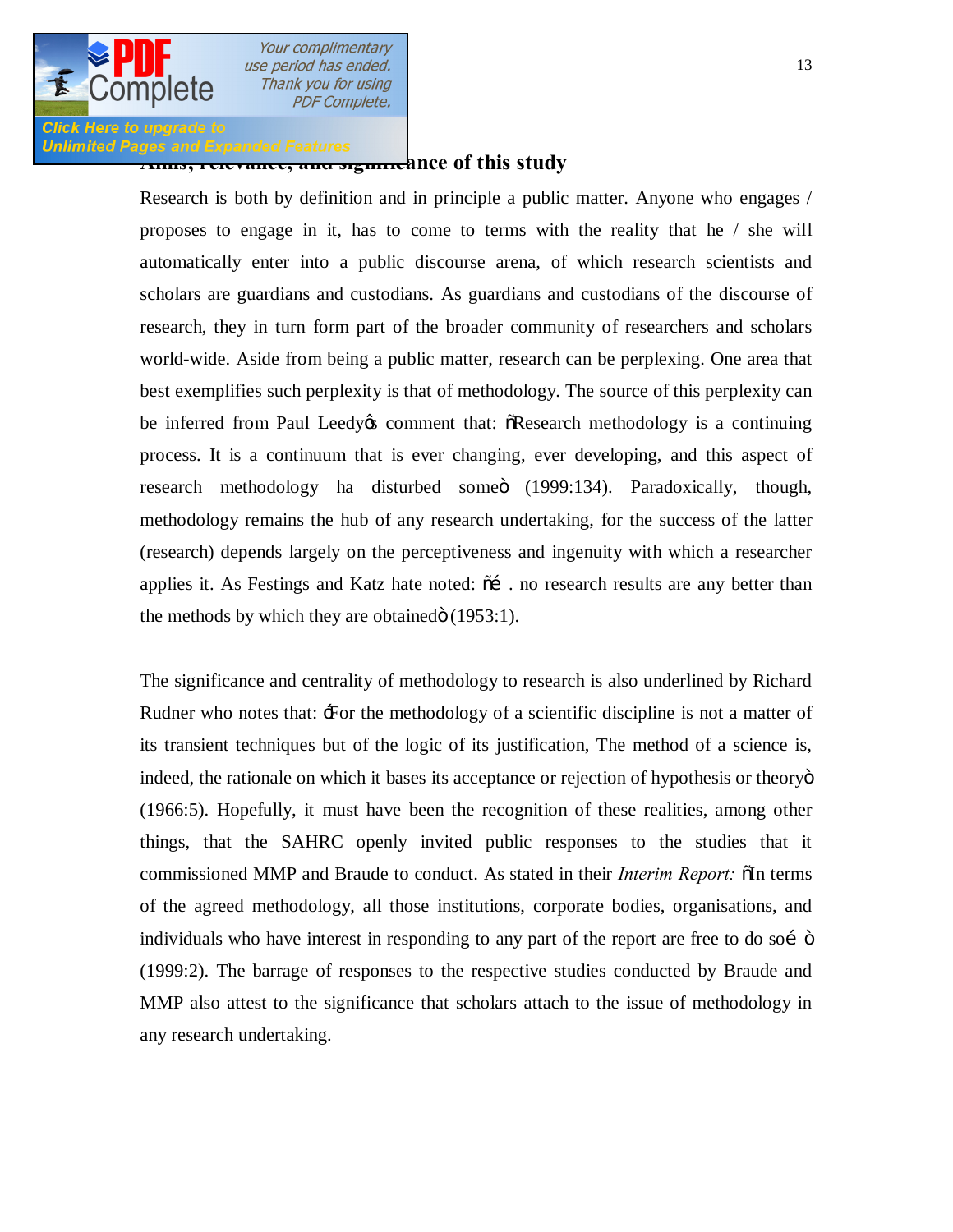

Click Here to upgrade to **the SAHRC** is a significant one in the contemporary Unlimited Pages and Expanded Features all village. Inevitably, the results and findings thereof

> might, as was done to BMP $\alpha$  earlier reports,  $\alpha$ <sup>7</sup> be disseminated to the rest of the world $\alpha$ research and scientific community, whose unwavering interest in such matters, as has been suggested, cannot be underestimated. It is essential therefore that the methods and methodologies applied by MMP to arrive at its findings be subjected to a rigorous process of scrutiny. Thus, the critical process that this study entails is also aimed at making a methodological contribution. Critical research such as that proposed by the present study has both theoretical significance and relevance.

> The notion of theoretical relevance is summed up by the question of whether or not the research will contribute to the advancement of a particular field of research and how useful this knowledge wilt be for further development of that field. Certainly, the issue of research methodology in MMP% study could have considerable repercussions for future investigations on the subject of racism. Criticism and evaluation are some of the essential means by which knowledge advancement is achieved, especially if an anomaly<sup>8</sup> is detected within a particular paradigm that is being used. By subjecting the methods and methodologies (in this case discourse analysis) applied by MMP to a rigorous process of scrutiny, this study hopes to make a vital methodological and theoretical contribution both to the existing corpus of studies on discourse analysis and as well as those which may be undertaken in future, both in this country and racism, in other parts of the world.

> The study conducted by MMP is an initial step towards social intervention on the part of the SAHRC, and which is in turn aimed at eradicating the legacy of racism in the South African media. Social interventions such as the one proposed by the SAHRC will certainly benefit from the contribution that the present study hopes to make. Especially

<sup>-&</sup>lt;br>7 <sup>7</sup> Tomaselli *et al* state that the reports resulted from the studies conducted by the then Broadcasting Monitoring Project (BMP) prior to t he landmark elections of 1994 in South Africa were published and widely distributed to foreign embassies and the press (1994:84).

<sup>8</sup> 1n his book *The Structure of Scientific Revolutions* (1962), Thomas Kuhn uses this concept to describe a situation whereby a particular paradigm that is being used produces results that deviate from the rules of normal science $\alpha$ . He argues that if this aberrant tendency keeps recurring and resists attempts to assimilate it, this may prompt a suspicion that something is amiss with the currently accepted paradigm and set the stage for its demise or for a shift to a new one (see p.10 of the 1970 edition).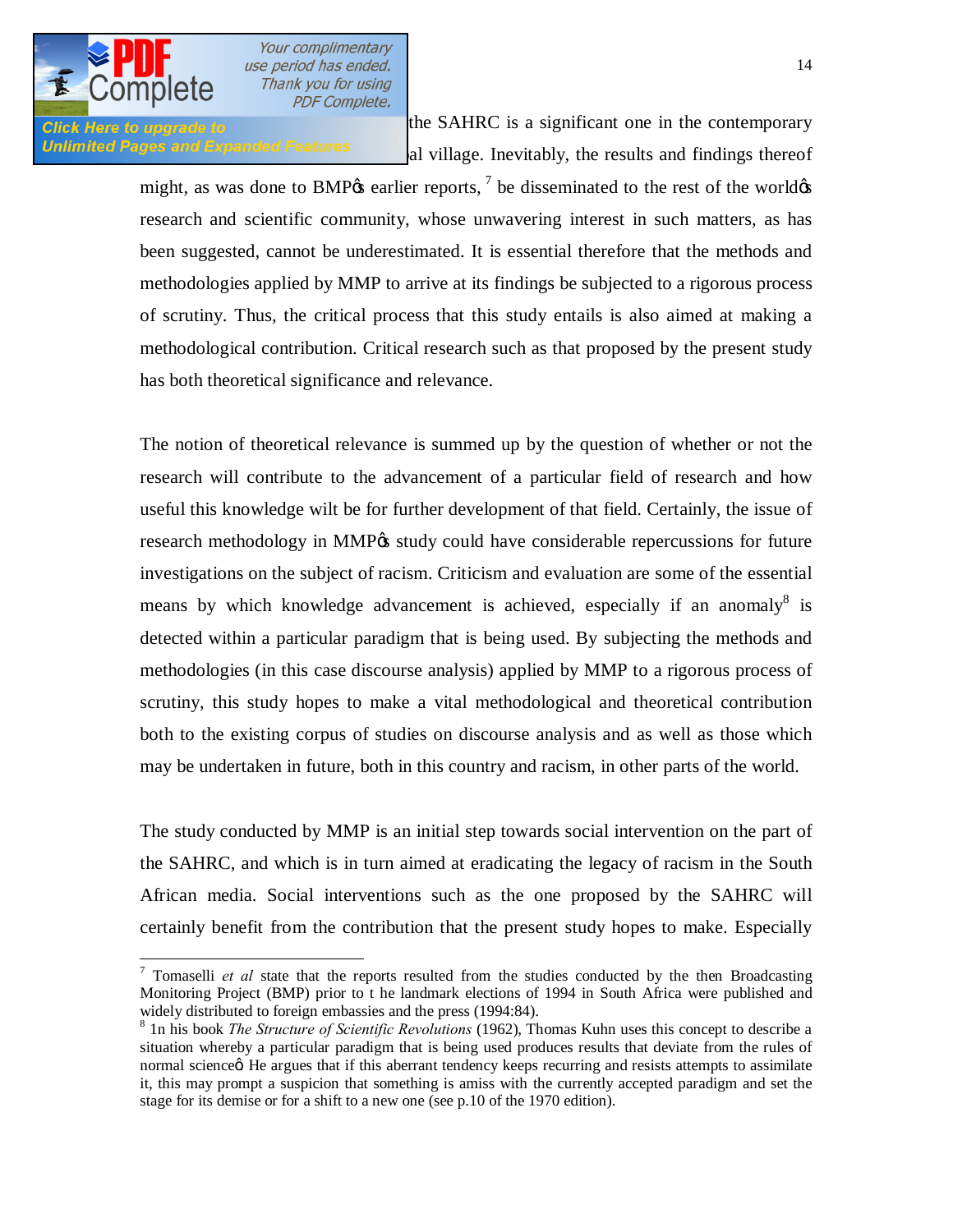

 $\overline{a}$ 

Your complimentary use period has ended. Thank you for using **PDF Complete.** 

**Click Here to upgrade to critical contributions** represent an important *diagnostic tool* that can help to Unlimited Pages and Expanded Features search. Therefore, apart from being done in order to

> fulfill academic requirements on the part of its author, this study has corrective evaluation as one of its aims.

# **Theoretical framework**

As already noted, the present study attempts to critically examine the MMP report under scrutiny against the background of the perceptions and criticisms alluded to earlier regarding MMP<sub>0</sub>'s conception and application of discourse analysis. In other words, or put differently, the MMP report is used as backdrop against which to examine and verify the basis and validity of these perceptions and criticisms. Obviously, providing a critical examination of discourse analysis in the context of research methodology, as the present study partly attempts to do, would necessitate an analysis that spans across the broader field of both research methodology and discourse analysis theory. A comprehensive or fully-fledged theoretical exegesis of these areas of study would clearly be a highly complex undertaking for the scope of this study. Given therefore the convoluted nature of research methodology and discourse analysis theory, this study has in part been premised on a *grounded theoretical approach,* which Neuman describes as a qualitative research method that uses a systematic set of procedures to develop an inductively derived theory about phenomena that is being studied. He points out that this approach allows theory to develop simultaneously with data collection and analysis (1997:334).

According to Neuman, one of the essential strategies by which *grounded theory* is generated and operationalised is *comparative analysis;* that is, it builds a theory by making comparisons. He cites two advantages that accrue from using this approach to theory. Firstly, *grounded theory* makes qualitative research flexible and let the data and theory interact. Secondly, it enables the researcher to remain open to the unexpected, and makes it possible to change the direction of research if it becomes necessary (1997:334). This approach to theory has proved to be valuable for the present study, which sought to investigate convoluted areas such as research methodology and discourse analysis theory.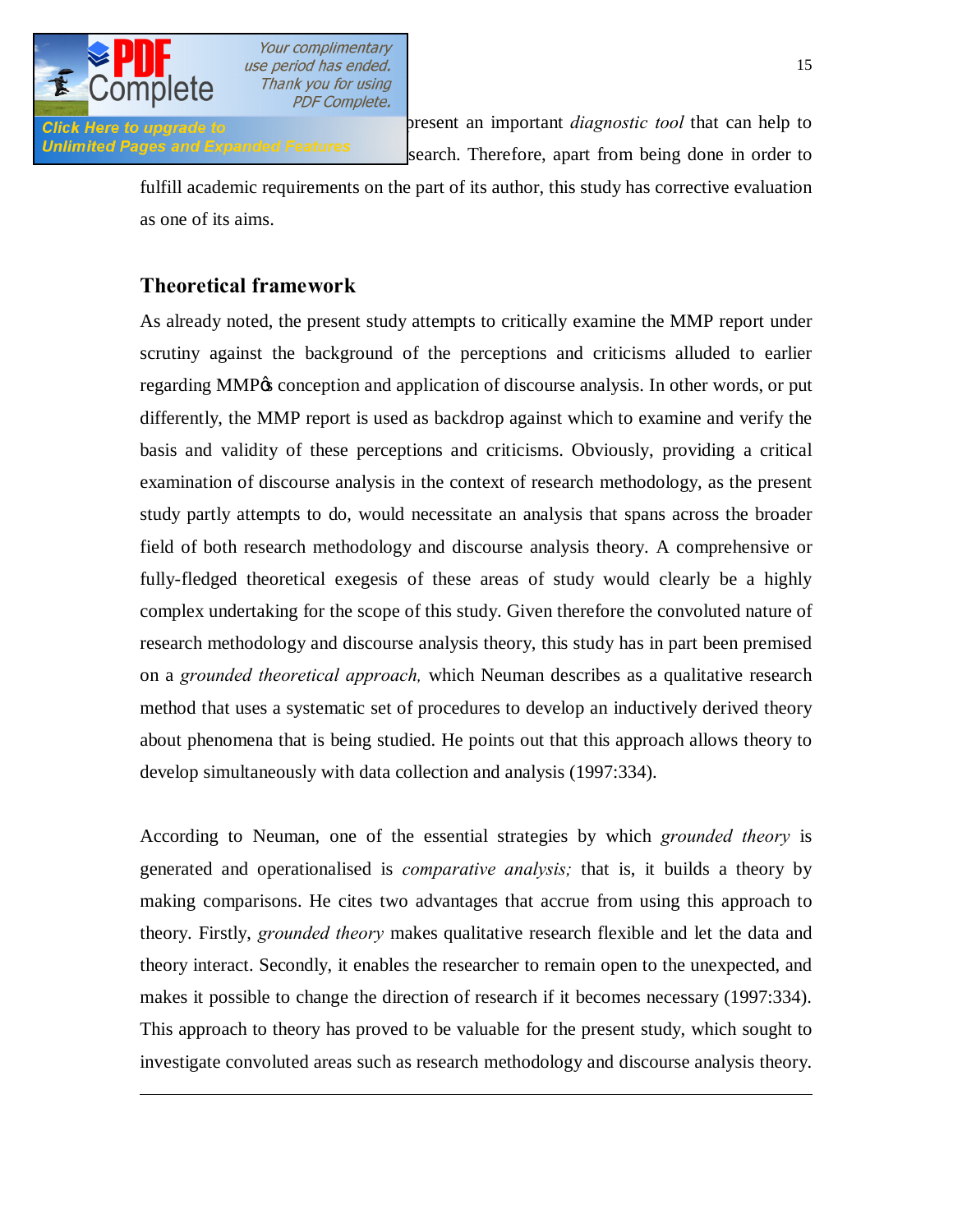

Click Here to upgrade to **Exercise 1999** to deal with a variety of emergent / contingent issues Unlimited Pages and Expanded Features rk did not cater for. However, adopting a *grounded* 

> *approach to theory* does not necessarily mean that this study has been approached without any theory, for as Neuman himself points out  $\tilde{\sigma}$  almost all research involves some theoryö (334-37).

> Guided by the *grounded* approach to theory, therefore, several theories were tentatively proposed and applied, and these subsequently provided a theoretical backdrop against which a broader picture of discourse analysis and content analysis has been painted, and against which MMP $\alpha$  conception and handling of discourse analysis has been examined. These include insights drawn from research methodology; discourse analysis theory<sup>9</sup>; content analysis theory<sup>10</sup>; reception analysis<sup>11</sup>; mass media society theory of the media; <sup>12</sup> mass society theory of media power;  $^{13}$  and the -effects model of communication.<sup>14</sup> Whereas under research methodology and content analysis various theoretical insights on

<sup>&</sup>lt;sup>9</sup> A cross-disciplinary method of inquiry which studies the structures of texts and considers their linguistic and socio-cultural dimensions in order to determine bow meaning is constructed. It developed out of two main traditions, namely, the Anglo-American and French traditions. In the Anglo-American context, on the one hand, discourse analysis concentrates on various forms of oral communication (everyday conversation speech acts,  $\pm$ alk $\emptyset$  from an interactional and ethno-methodological perspective, and investigates how power and authority are distributed in verbal exchanges. The French tradition, on the other hand, following the work of Michel Foucault, Louis Althusser, and Mikhail Bakhtin, constitutes its object differently, concentrating largely, although not exclusively, on written material in its institutional, social and political context (Markaryk, 1993:164).

<sup>&</sup>lt;sup>10</sup> Content analysis theory does not form a coherent body of theory. Instead, it comprises a variety of loose insights that have been advanced by various scholars over the past five decades on the research technique known as content analysis. These include, among others, the work of Janis (1950) and Krippendorfff (1980). For a more elaborate discussion of content analysis, see chapter 2 of the present study.

 $11$   $\tilde{O}$  Reception theory can be better understood by looking at the work of the Constance School of Reception Aesthetics. The members of the Constance School turned to the reading and reception of literary texts instead of to traditional methods that emphasise the production of texts or close examination of texts themselves. Their approach is therefore related to reader-response criticism which argues for a consideration to be taken of meanings that readers formulate out of texts, rather than those of authors (Markaryk, 1993:14). A similar idea applies to reception analysis in the context of media texts.<br><sup>12</sup> This theory emphasises the interdependence of institutions that exercise power, and thus the integration

of the media into sources of power and authority. It gives primacy to the media as a cause and maintainer of mass society and rests very much on the idea that the media offer a view of the world which is not only a potent means of manipulating the people, but also an aid to their psychic survival under difficult conditions McQuail, 1987:62-63).<br><sup>14</sup> Also known as the +hypodermic needle model , the +effects model of communication is based on a

mechanistic and unsophisticated view of the media-audience relationship, which sees the media as 'injecting' values, ideas and information into each individual in a passive and atomised audience, thereby producing a direct and unmediated effect (OgSullivan a, 1994: 137).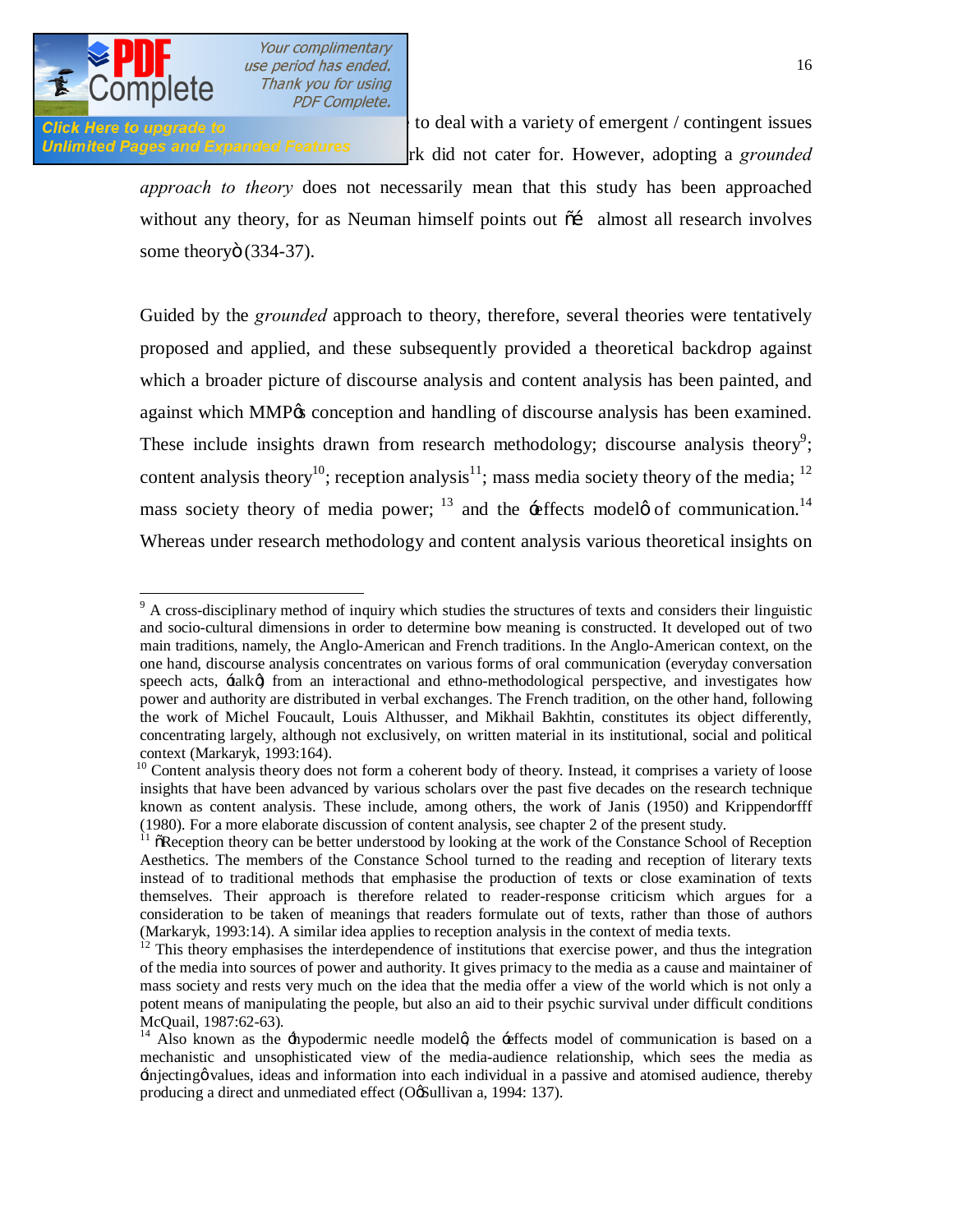

**Click Here to upgrade to research report, such as those offered by Klaus** Unlimited Pages and Expanded Features<br>Berger (1998) have been utilised, under discourse

> analysis, insights drawn from the broader field of discourse analysis have been used. These mainly include Fairclough (1995b) concept of -critical discourse analysis (Van Dijk $\&$  (1985) notion of  $\pm$  sound discourse analysis and various other insights drawn from the vast field of discourse analysis. In addition to this theoretical framework, insights drawn from various mass media theories have also been used. These include Dennis McQuail) (1997) work on reception analysis, David Gauntlet (1998) critique of the  $\pm$  effects $\phi$  model, and John Hartley $\phi$  (1982) critical discussion on the news $\phi$  in relation to the concept of ideology.

# **Methods and methodology**

Notwithstanding the interconnected nature of qualitative and quantitative methods of research, and the attendant problem of drawing a clear line of demarcation between the two, at can, however, be said that the type of research undertaken in the present study is largely qualitative. It is qualitative in the sense that its orientation is organised around theorising, analysing, and interpreting the data that have been extracted from the MMP report. Unlike in the case of quantitative research, in which the researcher amasses vast quantities of data, and relies a great deal on graphs, tables, frequency analysis, and statistics to present his / her findings, this study attempts to interpret, analyse, and explain the MMP report in the light of the problem stated earlier. Attempts to solicit MMP $\alpha$  side of the story regarding the issue of discourse analysis were not successful, as the letter of response by William Bird of MMP attached to the appendix of this study shows, Nonetheless, the evidence extracted from the report seems sufficient to present a reasonable case for the argument regarding perceptions and criticisms cited in the opening paragraphs.

However, in line with the *grounded theoretical approach* alluded to under the previous subheading, this study mainly uses the *comparative method* of qualitative analysis to investigate how discourse analysis was conceived of and applied by MMP. It uses Van Dijkø (1991b) example on discourse analysis (which as mentioned earlier, is based on a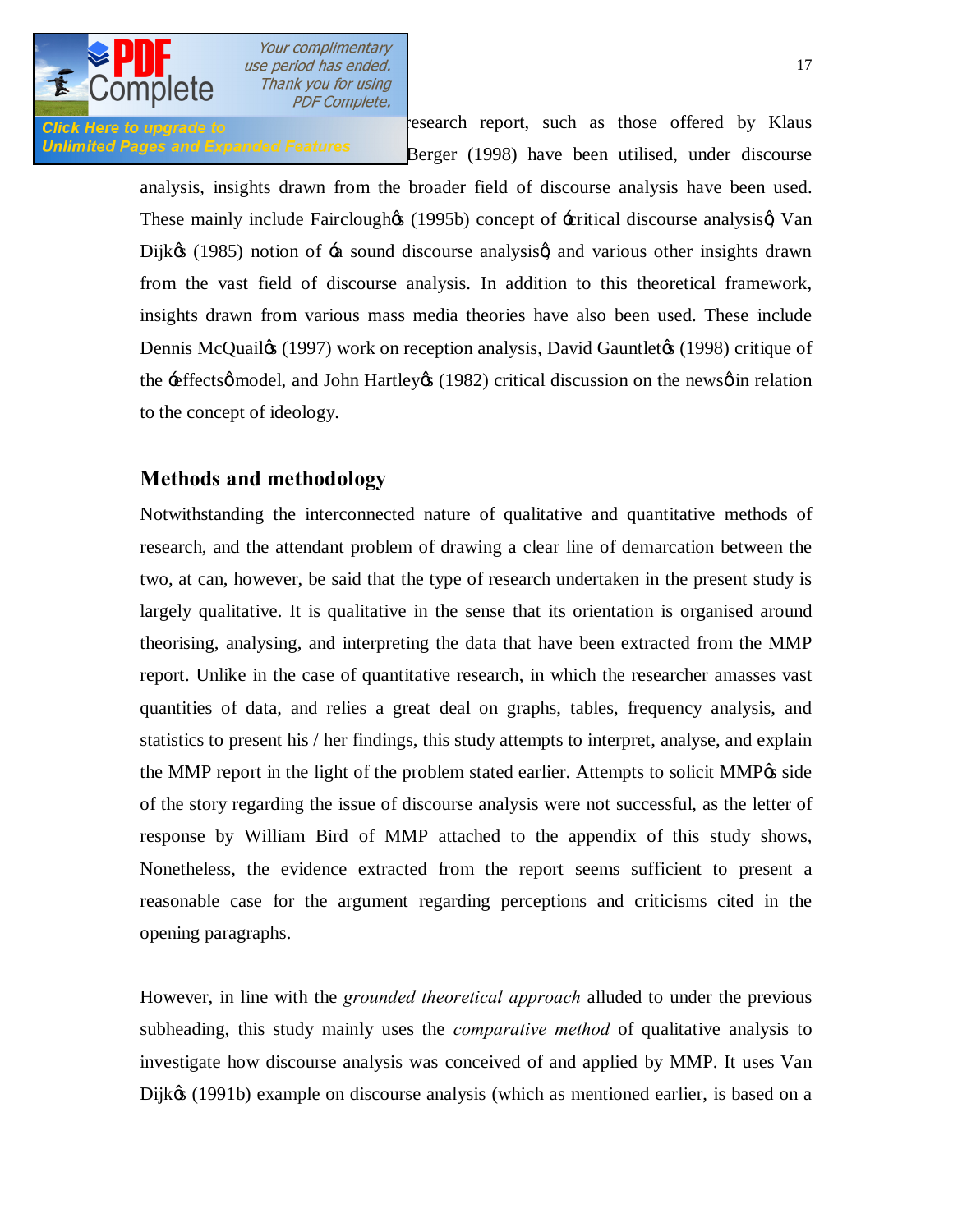

click Here to upgrade to **compute the computer of the discourse** and vis), Fairclough  $\alpha$  (1995b) model of -critical discourse **Unlimited Pages and Expanded Features**  $1980$ ) and Arthur Berger $\alpha$  (1998) insights on content

> analysis as a benchmark against which to determine validity of the perceptions and criticisms mentioned earlier regarding MMP $\alpha$  conception and application of discourse analysis. In line with the *comparative method,* it examines the issue of discourse analysis vis-à-vas MMP in relation to a variety of theoretical insights that have been deemed to be rigorously sound. Occasional reference is also made to the study that was been conducted by Braude as part of the SAHRC Inquiry, with a view to comparing the manner in which she dealt with issues of methodology with that of MMP.

# **Structure of the study**

This dissertation is constructed around five chapters, of which the foregoing discussion forms an introduction. Chapter Two attempts to define and map out the scope of discourse analysis against the backdrop of content analysis. It then provides an example of a study in mass media research that has applied discourse analysis, and offers various insights on content analysis, with a view to using these as a benchmark against which to critically analyse the Media Monitoring Project to report. Chapter Three, which forms the body of my study, offers a critical analysis of the MMP report against the backdrop of the insights on discourse analysis and content analysis outlined in Chapter Two. Chapter Four offers a synoptic account of the findings based on the theoretical exposition provided in Chapter Two, as well as the critical analysis undertaken in Chapter Three. Chapter Five provides concluding remarks to the study.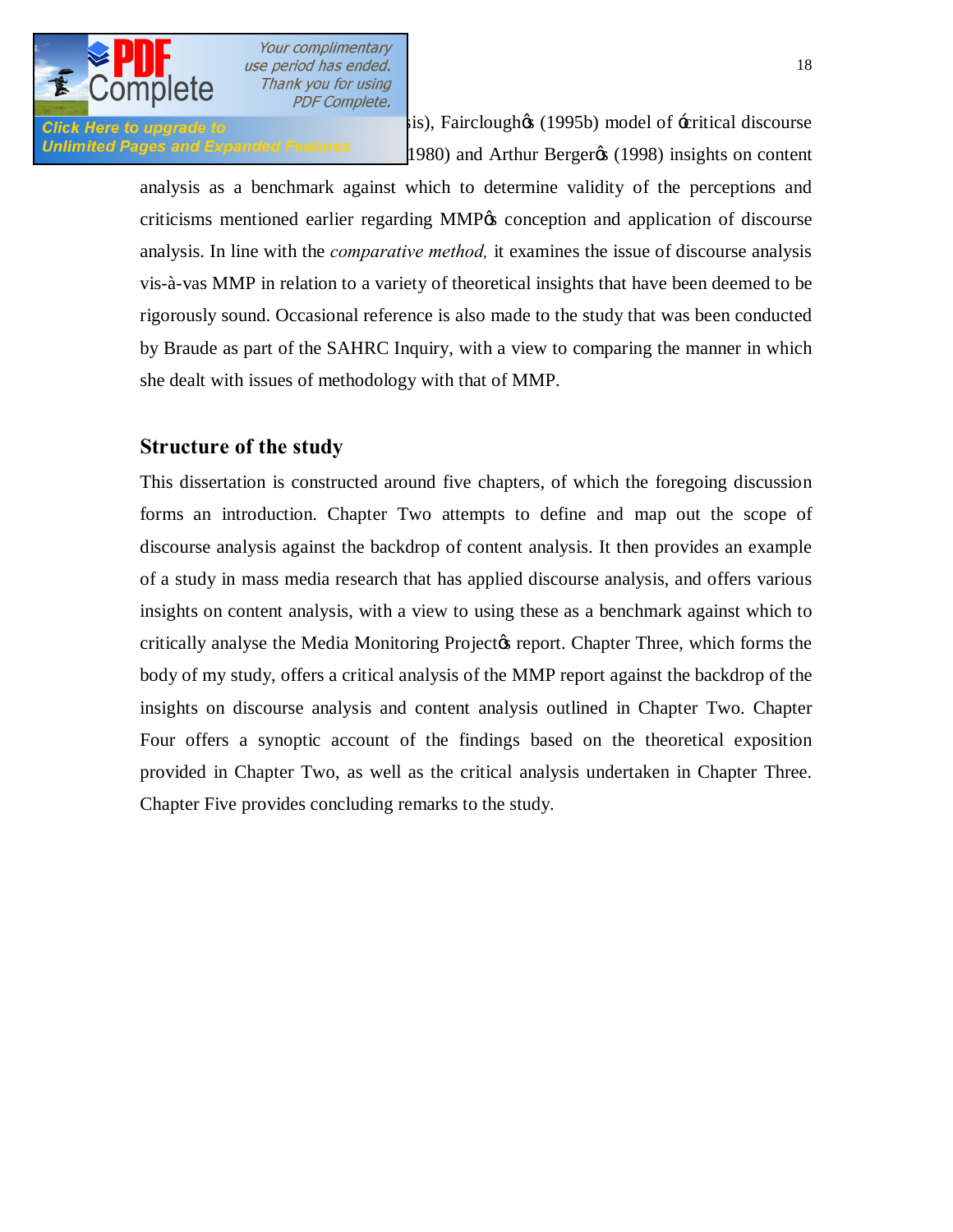

**Definited Pages and Expanded Features**<br>**Doming and doing content analysis and discourse analysis** 

Considering the perceptions and criticisms mentioned in the previous chapter regarding MMP% conception and application of discourse analysis, it seems both necessary and imperative not only to develop a clear understanding of this method of inquiry, but also to establish a clear sense of the distinction between it and content analysis. This is especially significant, given the affinity that exists between these research methods / techniques, and to which reference has been made throughout this study. Attempting to define discourse analysis, and making a clear sense of the distinction between it and content analysis, would have to address three fundamental questions, it seems reasonable to suggest. These are: What is discourse analysis? How does discourse analysis differ from content analysis in terms of definition and method of application? And, are discourse analysis and content analysis mutually exclusive? These three questions form the main focus around which the exposition in present chapter is constructed. There are several reasons why such a discussion is vital for my study, as I show below.

Foremost among these reasons, is Krippendorff $\alpha$  (1980) comment that discourse analysis in mass media research has now become more or less accepted as an alternative or addition to classical content analyses, a situation that seems to make the two methods prone to confusion by some scholars and researchers. Hopefully, the exposition in this chapter will help to clear up some of the misconceptions that underlie this confusion. Secondly, is Burman and Parker  $\alpha$  comment that  $\tilde{\alpha}$  it is very difficult to speak of 'discourse' or even 'discourse analysis' as a single unitary entity, since this would blur together different approaches subscribing to specific and different philosophical frameworksö (1993:3). Thirdly, is the further comment made by Burman and Parker that  $\tilde{\sigma}$  othere is a danger of pretending that there is a simple method for gathering discourses and of glossing over the differences between discourse analystsö (1993:2). And, as David Sless also puts it:  $\delta$ There is no single theory or method of discourse analysis and, as must be obvious from the spread of its subject matter, no single theory is likelyo (1986:75). Accordingly, the reasons mentioned above, in turn, make it difficult for anyone to simplistically level a charge about whether or not discourse analysis has been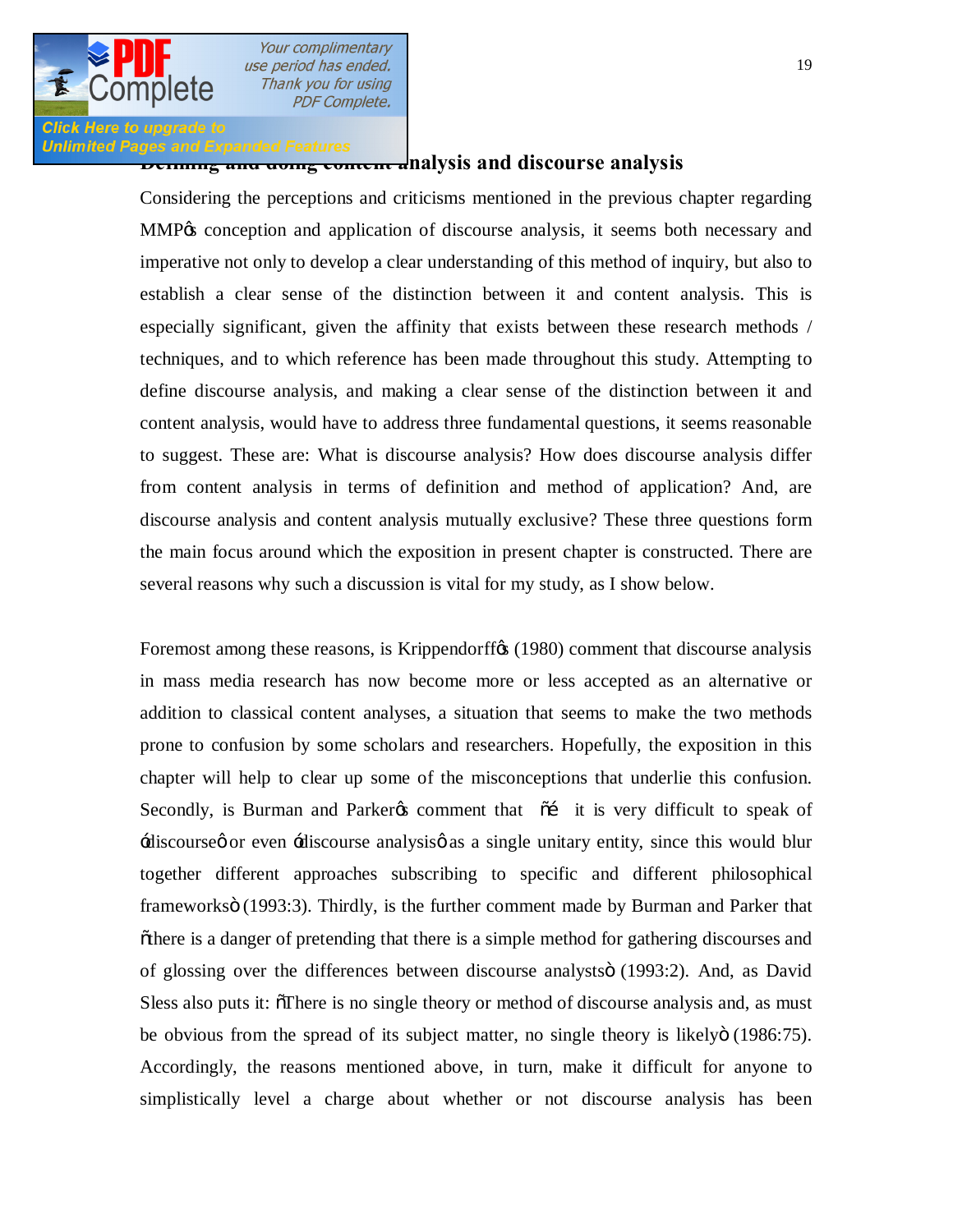

Unlimited Pages and Expanded Features both highly convoluted.

**Click** Here to upgrade to **and misconceived** and misconceived and the method of inquiry that the

As an initial step toward developing a clear understanding of discourse analysis and its method of application, the exposition in this chapter begins with a historical résumé of content analysis, and examines some of the definitions and insights that scholars have advanced in this regard. It then provides a discussion on how content analysis has been commonly applied in mass media research, a domain to which it naturally belongs (Deacon *et al,* 1999:16). A brief incursion into the history of the origins and development of discourse analysis follows. This is followed by an examination of various definitions of and insights on discourse analysis that scholars from diverse disciplines have propounded over the years. Drawing insights from Van Dijk $\&$  (1991b) cognitive model of discourse analysis, it then provides an example of how this method has been or can be applied in mass media research. The chapter concludes with a discussion of the differences and similarities between discourse analysis and content analysis, and attempts to address the question of whether or not these methods of inquiry are mutually exclusive. Thus, in establishing a clear understanding of what discourse analysis is, and in showing how it differs from content analysis, both in terms of definition and the method in which it is applied, this chapter sets the stage for the critique of the MMP report offered in Chapter Three.

Even though the intellectual roots of both discourse analysis and content analysis could be traced back to the previous centuries of European history, content analysis in its contemporary form precedes discourse analysis by several decades. Content analysis, on the one hand, has its intermediate precursors in such methods as *quantitative newspaper analysis"<sup>15</sup>* (which developed towards the end of the 19th century), *propaganda analysis*<sup>16</sup> (which gained prominence during the period around the Second World War),

<sup>&</sup>lt;sup>15</sup> Quantitative newspaper analysis is a method used to provide the frequency measures of content factors in a particular newspaper product by means of selected advertisements. He states that it is designed in order to monitor the trends in the context of newspapers (Rademeyer, 1987:1)

 $16$  Propaganda analysis started out as an instrument for identifying individuals as  $\ddot{\text{o}}$ unethical $\ddot{\text{o}}$  sources of influence. According to the Institute for Propaganda Analysis (1937), Krippendorff points out, propagandists reveal themselves by their use of such tricks as oname callingo, using oglittering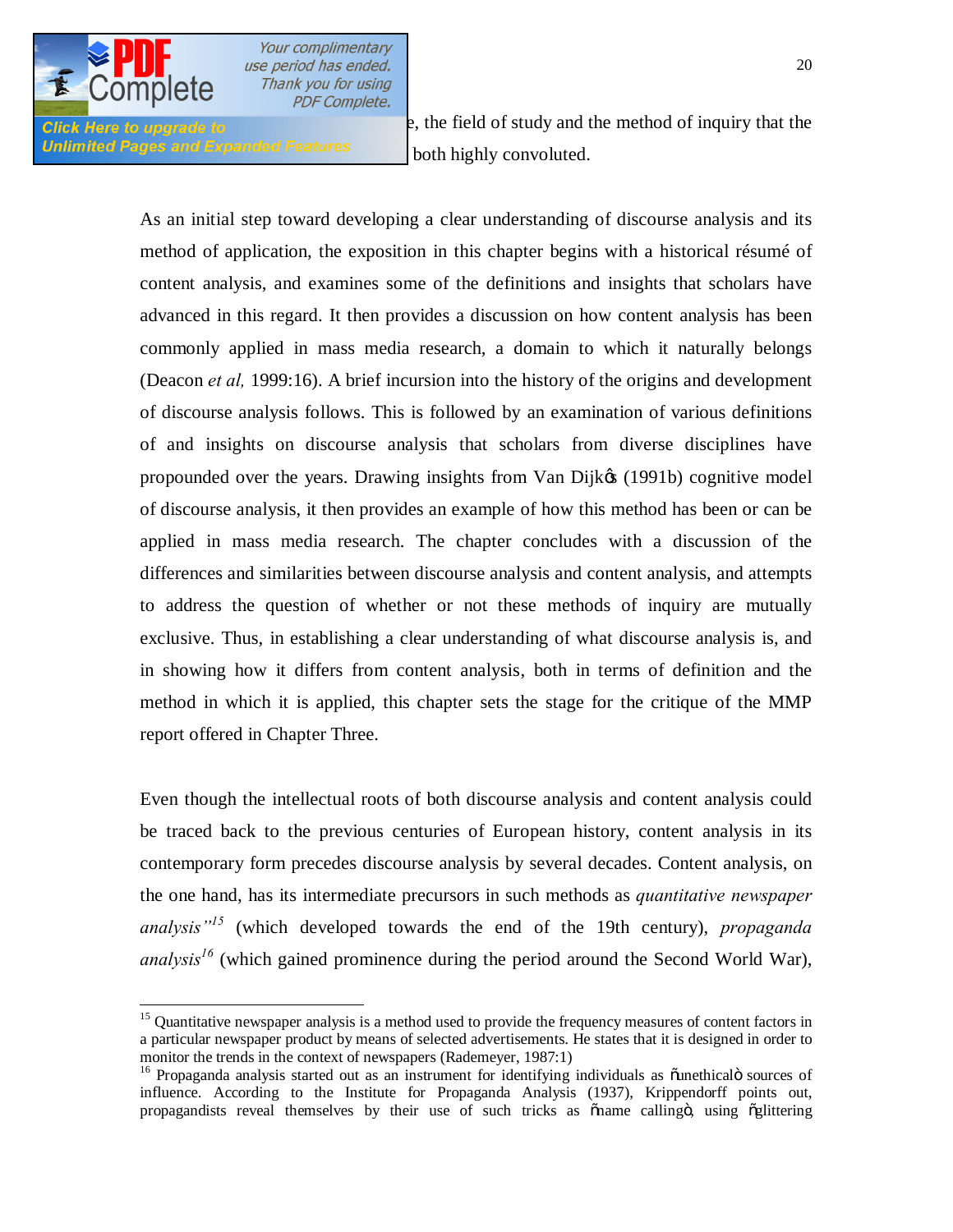

 $\overline{a}$ 

Your complimentary use period has ended. Thank you for using **PDF Complete.** 

**Click Here to upgrade to computer and** *currency* in the late 1950s). Writing in 1980, Unlimited Pages and Expanded Features **that it is a that it** it is not that it is not that it is not that it is not that it

> has only been listed in the *Webster's Dictionary of English Language* since 1961 (1980:9). Contemporary approaches that constitute discourse analysis, on the other hand, only emerged between the mid-1960s and mid-1970s. For chronological reasons, therefore, it seems fitting that this exposition should begin with an examination of content analysis, and then follow with that of discourse analysis. Only then, it seems reasonable to suggest, can one be in a position to adequately address the question of what discourse analysis is, and subsequently the question regarding MMP% conception and application of this method of inquiry.

# **What is content analysis?**

## **A résumé of the history and development of content analysis**

While the origins of content analysis may be traced back to previous centuries of European history, empirical inquiries into communications content date back to studies in theology in the late 1600s, when the Church became worried about the spread of nonreligious matters through newspapers (Krippendorff, 1980:13). Based on an anecdotal account by Dovring (1954-1955), Krippendorff speculates that probably the first welldocumented case of *quantitative analysis* - one of the precursors or earliest versions of content analysis - involved a collection of 90 hymns (titled *Songs of Zion*) of unknown authorship in the eighteenth century Sweden (1980:13). He states that even though the said collection had passed the initial state censorship, it was soon afterwards blamed for undermining the orthodox clergy of the Swedish State Church, a situation which, in turn, led scholars to begin to count religious symbols in these songs. This controversy, Krippendorff points out, stimulated a methodological debate on the level of which the issue was finally resolved (1980:13).

generalitiesö, õplain folksø identifications, õcardstackingö,  $\pm$ andwagonö devices, and so on. Such devices, he further points out, were said to be easily identifiable in religious and political speeches (1980:16).

<sup>&</sup>lt;sup>17</sup> Software developments made the computer more and more amenable to literal (as opposed to numerical) data processing, computer programmes for word counts became available, providing the basis for the use of computer programmes to analyse data (Krippendorff, 1980:190).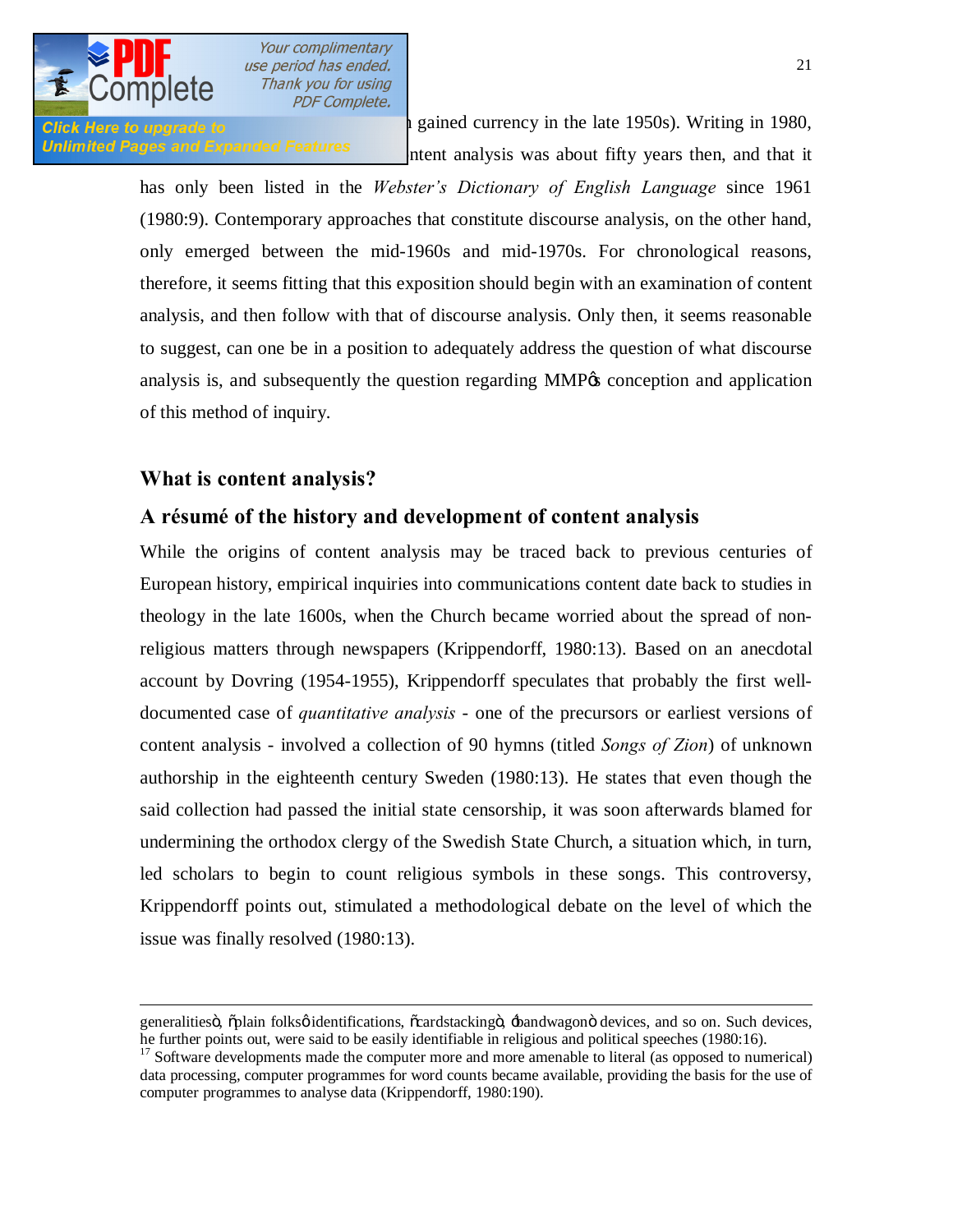

**Click Here to upgrade to EXECLUS** Except in 1903, and Max Weber at the German Unlimited Pages and Expanded Features opose a large-scale content analysis of the press, an

> attempt which for a variety of reasons did not get off the ground (Krippendorff, 1980:13), there are several other factors that nurtured the development of content analysis. These include: (a) the fact that the new and more powerful electronic media of communication could no longer be treated as an extension of newspapers; (b) the fact that the period following the economic crisis after the First World War brought numerous social and political problems to which the new mass media were thought to be causal; and (c) the emergence of empirical methods of inquiry in the social sciences (Krippendorff, 1980:15).

> The turn of the  $19<sup>th</sup>$  century also brought about a considerable increase in the mass production of newsprint in the United States, a concern to assess markets, and interest in public opinion. Amidst these developments, journalism schools emerged, leading to the demand for ethical standards and for empirical inquiries into phenomena of the newspaper. Krippendorff points out that these demands, plus a somewhat simplistic notion of scientific objectivity, were met by what became known as *quantitative newspaper analysis* (1980:13-14). However, it was only later in the first half of the twentieth century, as mass production of the newsprint media began to gain ascendancy, that content analysis began to take shape, receiving a major impetus from its large scale application during World War II. One valuable account on the evolution and concerns of content analysis is offered by Deacon *et al* (1999). They note, for example, that Berelsongs (1952) definition of content analysis as  $\tilde{a}$  research technique for the objective, systematic and quantitative description of the manifest contento (1999:115) serves a useful purpose in highlighting the key aspects regarding the origins and concerns of content analysis as a method of inquiry. They argue that the claim to -objectivity and the emphasis on  $\exists$ manifest $\phi$  (i.e. observable) evidence reveal the scientific ambitions that prompted the development of this research technique. Like other quantitative techniques / methods of research that developed in the early part of the twentieth century, content analysis was designed to bring the academic rigour and authority of  $\pm$ natural *g* scientific inquiry to the study of human and social phenomena (Deacon *et al,* 1999:15). However,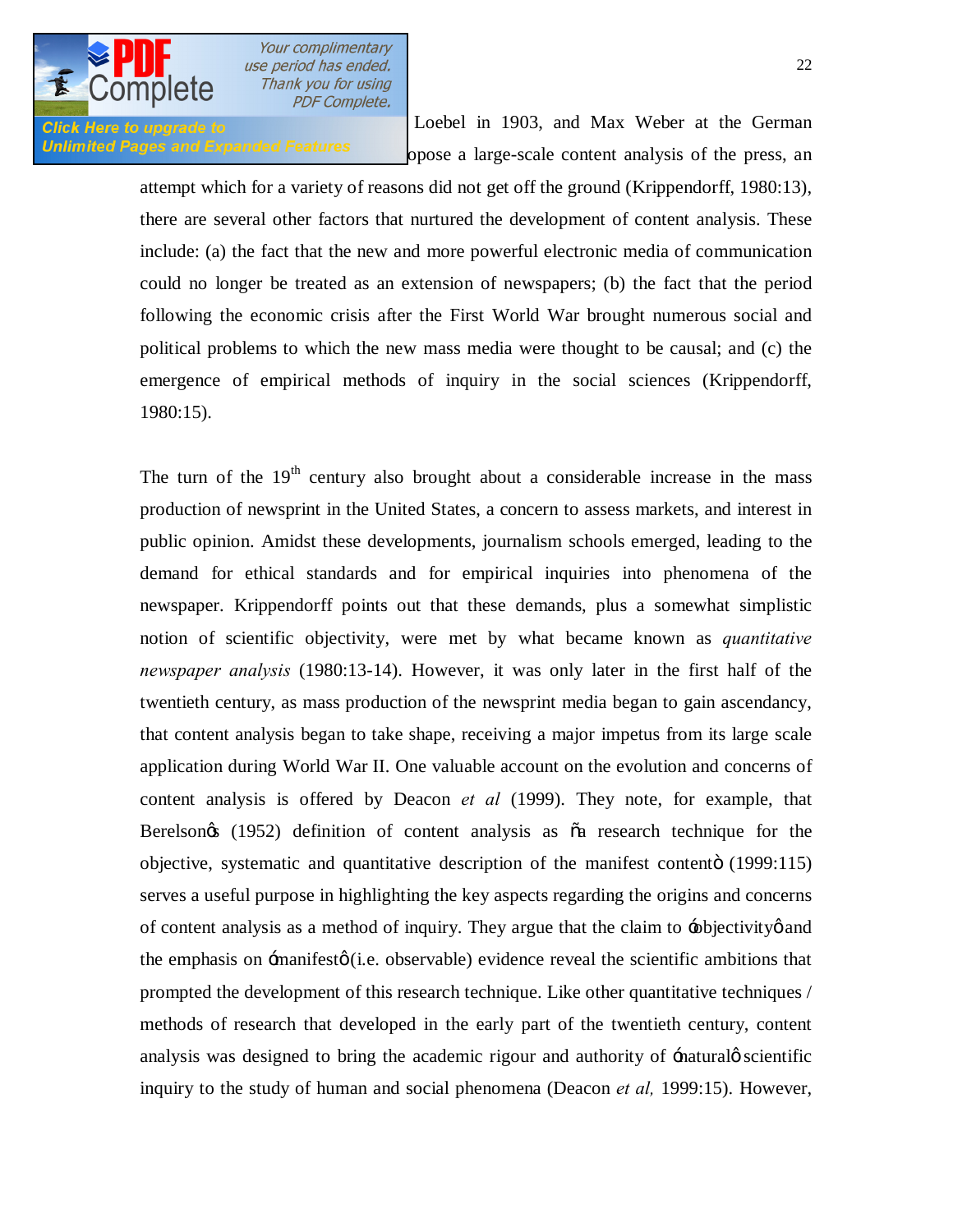

Unlimited Pages and Expanded Features  $N{\rm ar\ II.}$ 

**Click Here to upgrade to a has been not a major impetus from its large-scale** 

Another impetus to the development of content analysis, Deacon *et al* (1999) note, grew out of the widespread and coincidental concerns before the Second World War about the growth and influence of new mass media. The Institute for Propaganda Analysis (1937) is viewed by these authors to offer a classical example of the belief in the monstrous power of the mass media. At that time, they further note, it was widely supposed that mass audiences were highly susceptible to manipulation by the mass media. Content analysis was then seen to provide academics and politicians with the means to police the symbolic arenas of mass culture, and in particular, to detect the presence of propaganda. Deacon *et at* (1999) further point out that it was not just the positivists and politicians who saw value in developing a systematic and broad-ranging method for analysing trends in mass communications, but some of the towering intellectuals of the time, including Max Weber. A further impetus also occurred in the late 1950s as software developments made the computer more and more amenable to literal (as opposed to numerical) data processing, and as computer programs for word counts became available (Krippendorff, 1980:19). Since then, content analysis has mushroomed into numerous areas, and has since been used in other fields of study, rather than mass communication only. With this brief discussion of the origin and development of content analysis in mind, I will now turn to the definition of content analysis.

## **Defining content analysis**

Aside from the fact that the term *content analysis* is often used inconsistently within the literature (Deacon *et al,* 1999:115), and apart from the existence of various kinds of content analyses (Berger, 1998:55), it seems reasonable to view the research technique that the term denotes as being less prone to the conceptual confusion that has shrouded discourse analysis. Part of the explanation for this situation seems to lie in content analysis concern with manifest content, and in its purport to be seeking to do research that is both objective and repeatable or replicatable, a goal that is immensely difficult to accomplish with discourse analysis. Whereas the term content analysis is generally used,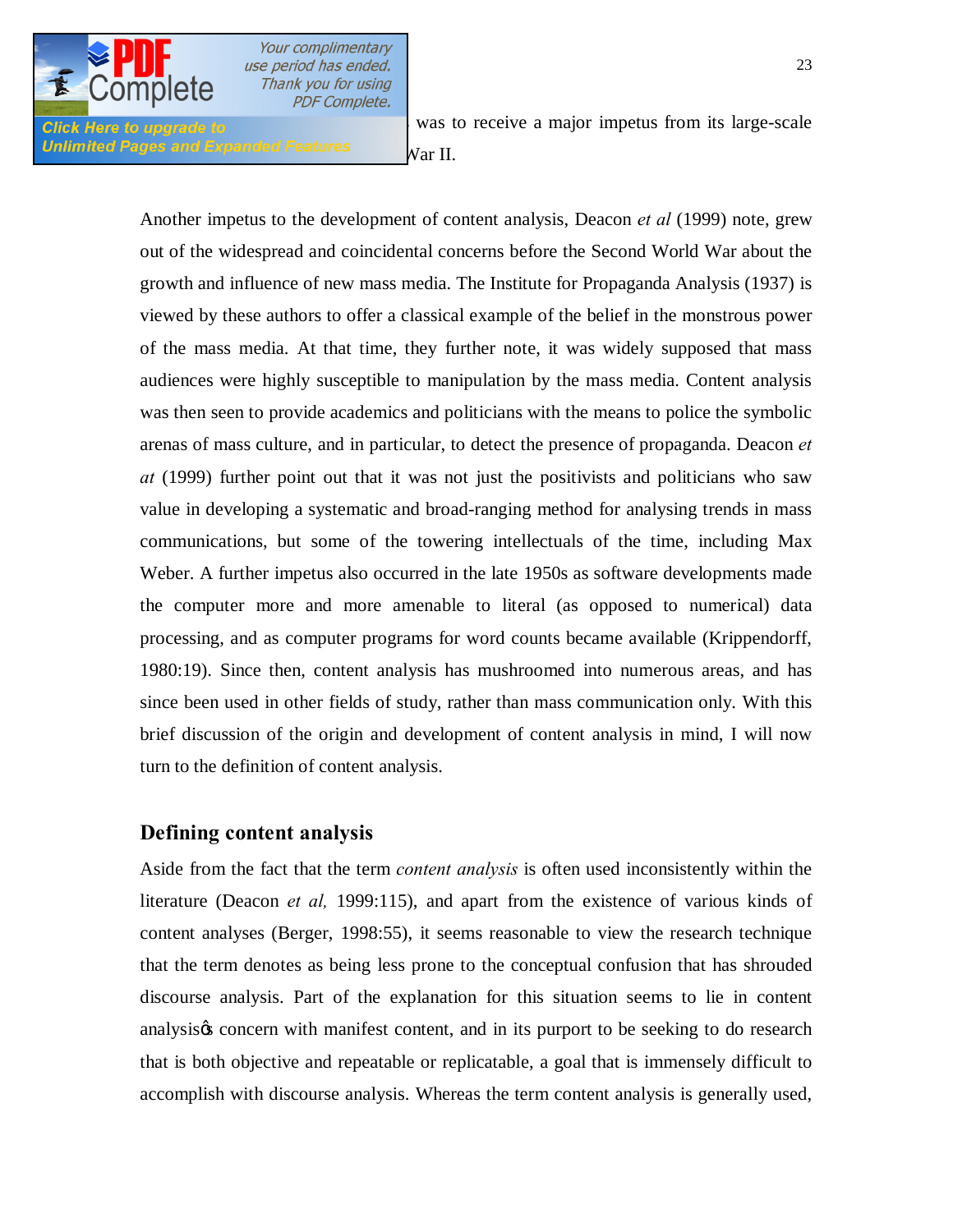

**Click Here to upgrade to** cover any method that involves analysing content, it Unlimited Pages and Expanded Features be a specific analytic approach (1999:115).

> In their book *Key concepts in Communication and Cultural Studies, Of* Sullivan *et al* describe content analysis as othe analysis of frequencies in manifest content of messages using the identification and counting of key units of content as the basis of its methodom (1994:62). This definition renders content analysis somewhat akin to the categories of this method that Janis (1965) describes as *designation analysis, attribution analysis,* and  $as~$ aritions analysis<sup>18</sup>. As with  $0 \times 10^8$  allivan *et* al, Wood  $\& Krog$  er state that conventionalcontent analysis involves the coding of a text into mutually exclusive categories, the counting of category occurrences, and their statistical analysis (2000:32). Og Sullivan *et at* (1994) also state that content analysis stresses the *objectivity* and repeatability of its methods, and uses the *empiricism* of its data to define itself in contrast to more interpretative methods of studying content, such as discourse analysis and conversation analysis. They further observe that content analysis is non-selective, and works on the total *message,* or message system, or upon a statistically constituted sample. They therefore conclude that the results of content analysis may be expressed as figures, but are more frequently and usefully given as percentages (1999:115).

> In his book *Content Analysis in Communications Research,* Berelson (1952) offers another enlightening definition of content analysis. As with OgSullivan *et al* (1994), he defines content analysis as  $\tilde{\alpha}$  research technique for the objective, systematic, and quantitative description of manifest content of communication  $(1952:18)$ . A more

<sup>&</sup>lt;sup>18</sup> According to Krippendorff Janis (1965) provided several categories of content analysis which go under the rubric of Semantic Content Analysis, a term that was used to designate procedures which classify signs according to their meanings, and these include the following:

*<sup>(</sup>a) Designation analysis*  $\hat{o}$  which provides the frequency with which certain objects are referred to, that is, roughly speaking, the subject-matter analysis e.g. reference to German foreign policy.

<sup>(</sup>b) *Attribution analysis*  $\hat{o}$  which provides the frequency with which certain objects are referred to e.g. reference to dishonesty.

<sup>(</sup>c) *Assertions analysis*  $\hat{o}$  which provides the frequency with which certain objects are characterised in a particular way, that is, roughly speaking, thematic analysis e.g. reference to German foreign policy (1980:33)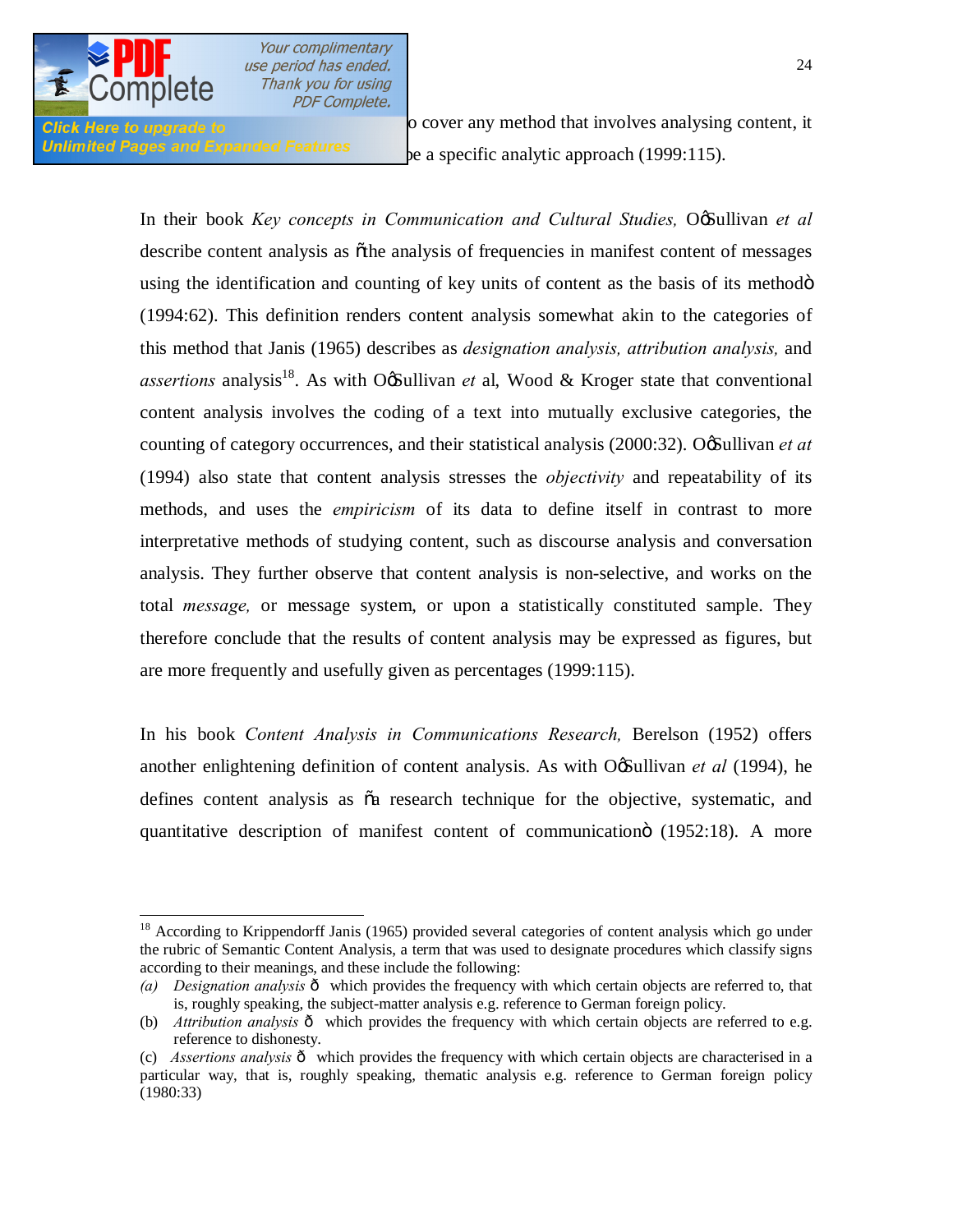

**Unlimited Pages and Expanded Features** 

Click Here to upgrade to **comprehensive definition** of analysis is offered by Charles Wright who states

Content analysis is a research technique for the systematic classification and description of communication content according to certain usually predetermined categories. It may involve quantitative or qualitative analysis, or both. Technical objectivity requires that the categories of classification and analysis be clearly and operationally defined so that other researchers can follow them reliably. For example, analysis of the social class memberships of television characters requires clear specification of the criteria by which class is identified and classified, so that independent coders are likely to agree on how to classify a character It is important to remember, however, that content analysis itself provides no direct data about the nature of the communicator, audience, or effects. Therefore, a great caution must be exercised whenever this technique is used for any purpose other than the classification, description, and analysis of manifest content of the communication **(**1986:125-126)

According to Arthur Berger (1998:26), content analysts assume that behavioural patterns, values, and attitudes found in the material which they analyse reflects and affects the behaviours, attitudes, and values of the people who create that material. He also points out that content analysis is an indirect way of making inferences about people. Instead of asking people questions, he further points out, content analysts examine what people read and work backward, assuming that what people read and watch are good reflections of their actions (1998:26). Obviously, this is the route that was followed by MMP, albeit unwittingly, when it failed to interview producers and consumers of the texts that it monitored, thereby relying solely on textual analysis. This in turn brings its study closer to content analysis than to discourse analysis. (This point also forms the subject of an elaborate discussion in the next chapter). However, Krippendorff has strongly objected to Berelson $\alpha$  (1952) definition of content analysis, which he sees as restricted. He contends that Berelson does not make it clear what  $\pm$ contento is or what the object of a content analysis should be. He thus concludes that such a definition has resulted in people seeing the term -content analysis  $\phi$  as denoting nothing more than counting qualities (1980:22). He further states that other people have, as a result of subscribing to Berelsongs definition, seen content analysis as a method of extracting content from the data as if it is objectively contained in them.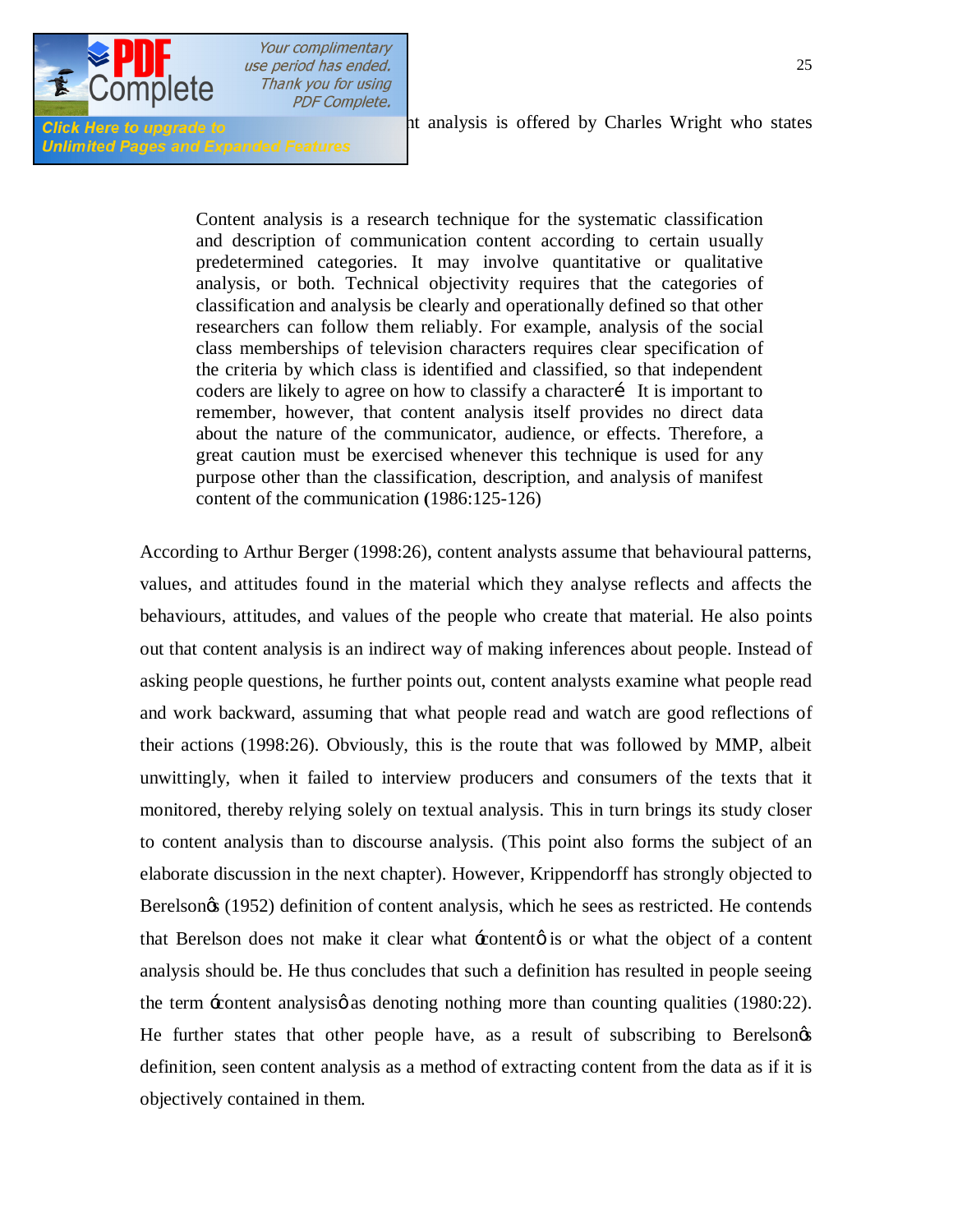

Click Here to upgrade to **Exercise 2018** ippendorff argues that  $\tilde{o}$  imessages and symbolic **Unlimited Pages and Expanded Features** but phenomena other than those directly observed by

> (1980:23). This situation, he further argues, forces the researcher to make inferences about the *empirical environment* or the *context of data*. He thus concludes that  $\tilde{o}$ content analysis [entails making] inferences from data to certain aspects of their context and to justify these inferences in terms of the knowledge about the stable factors in the system of interestö (1980:27). As I demonstrate later in this chapter, it is in relation to notions of inference (which discourse analysis theoreticians such as Van Dijk prefer to call  $\pm$ implication $\phi$ ) and context that content analysis is comparable to / with or similar to discourse analysis.

> However, a closer examination seems to suggest that the difference between content analysis and discourse analysis in relation to the notion of context is a matter of emphasis and scope rather than a conceptual one, with the former tending to focus more on local context, and the latter tending to take a broader or an *extrinsic* view of context. The notion of *context* forms the subject of a further discussion later in this chapter. Bearing these definitions in mind therefore, I will now turn to the question of how content analysis is commonly applied or how it should ideally be applied. However, before doing this, a cautionary word is appropriate. The steps and procedures on doing content analysis and discourse analysis discussed during the course of the present exposition are meant to serve as a benchmark against which to examine the MMP report in the next chapter. Hence, both Content Analysis and Discourse Analysis do not only comprise a variety of approaches and perspectives, but also have various ways of doing them. This is in spite of the existence of some shared notions across them, especially with respect to methods of application. In this vein, the examples on Content Analysis and Discourse Analysis provided in this chapter should neither be seen to offer templates / a blueprint, nor are they meant to be prescriptive. Instead, they are meant to serve as a framework within which to address the question of how discourse analysis was conceived of and applied by MMP.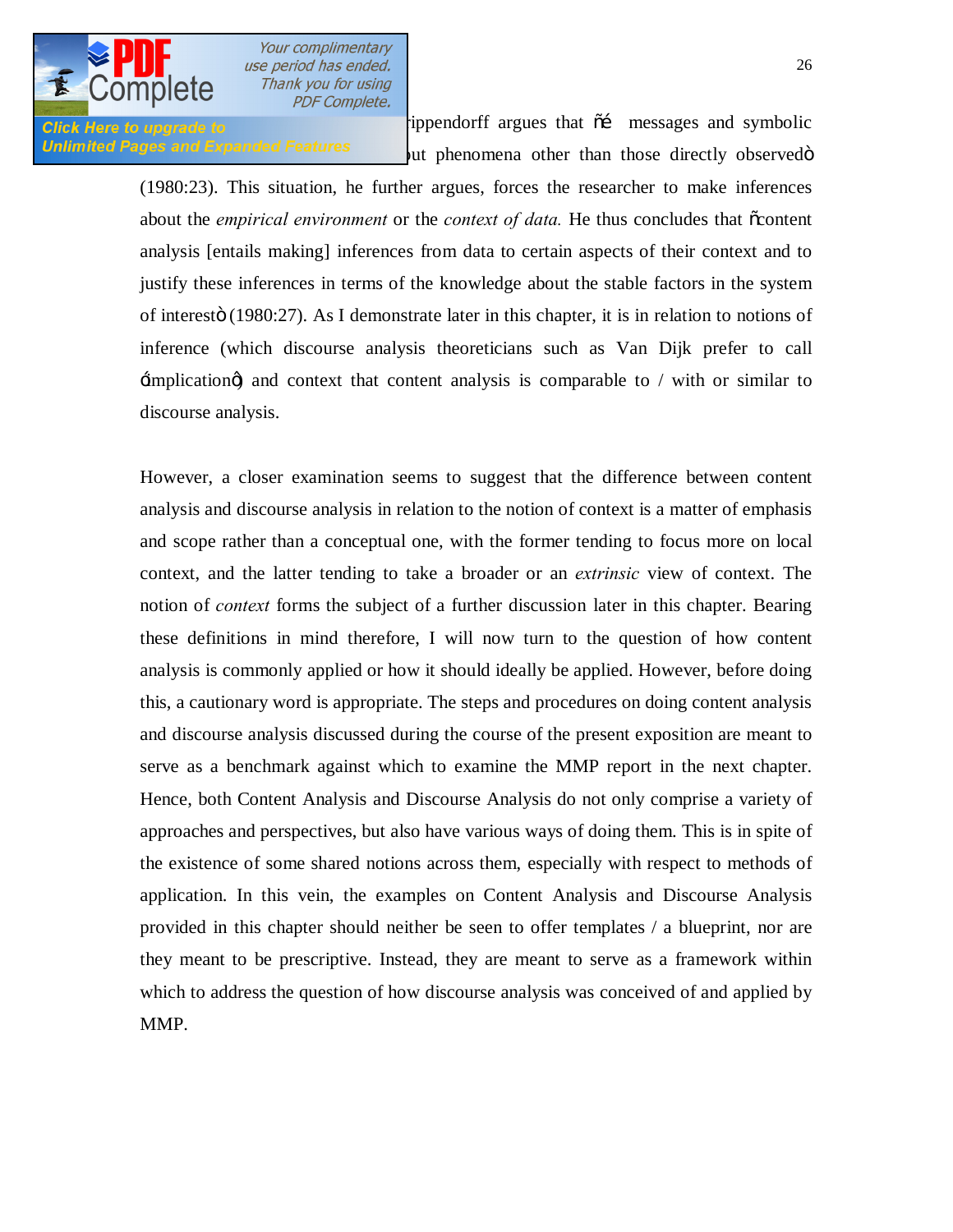

### **Doing Click Here to upgrade to Analysis: A Practical Guide**

Unlimited Pages and Expanded Features<br>the essential requirements of content analysis is to be replicable (1980:2 1). Subsumed under this requirement, Krippendorff points out, are notions of being  $\div$ objective and  $\div$ systematic,  $\phi$  and for a research method (including the entire research process in which this method has been used) to be reproducible. In this vein, the rules that govern these processes must be explicit and applicable equally to all units of analysis. It is for this reason that, despite having several variations in the manner in which it is applied, content analysis has a fairly standard method of application, especially when it is compared with discourse analysis. Without citing an example of a study that has used content analysis, we provide an outline of the steps that content analysts typically follow when using this research technique, starting with conceptualising the research problem, and ending with the report. Krippendorff points out that a clear outline of procedures that are used in doing content analysis facilitates the interpretation of the findings and the replication of the process leading up to them (1980:169).

> However, this is not to suggest that each and every content analyst will follow these procedures in a rigid manner. Instead, they can be seen to constitute a basic or standard framework for adequately applying this research technique. The majority of the studies that have been examined during the course of the current project in particular, have tended to follow this framework, with a few sporadic variations among them. Krippendorff states that any research process that uses content analysis involves three logically separate activities, which include *design, execution,* and *report* (1980:169). He notes, however, that the logical order of these activities does not imply their temporal sequence, hence the researcher may find himself / herself going back and forth, making adjustments to constraints, and finding compromises between conflicting requirements. Despite this though, the logical priorities of the research are maintained, for the *design*  that is finally arrived at spells out what is to be executed, and the execution yields results that are finally reported. Below is a brief discussion of the steps referred to above: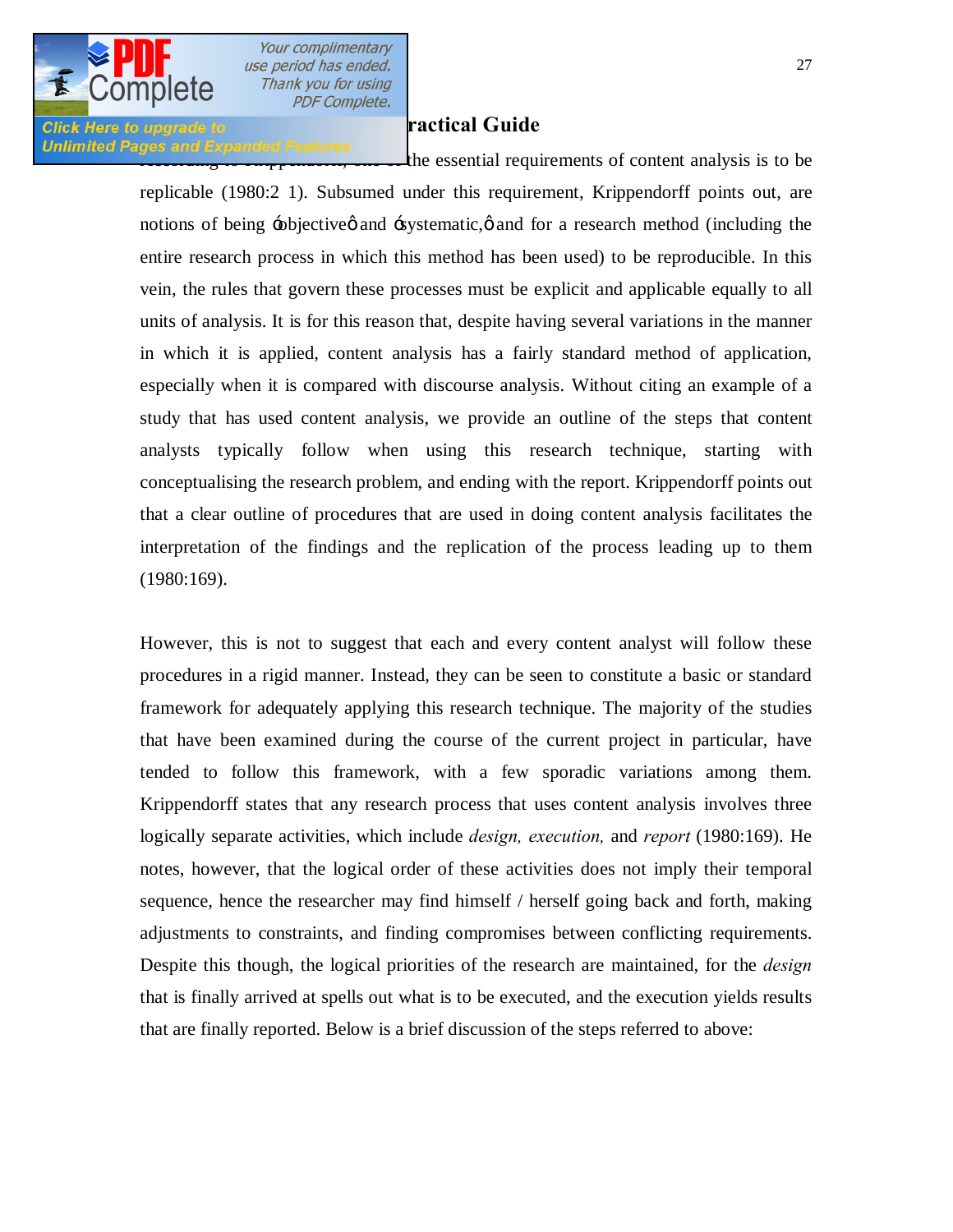

Unlimited Pages and Expanded Features<br>
ans realising an idea and operationalising a way of observing reality vicariously, Krippendorff, cites nine aspects of designing a content analysis:

- applying the framework for content analysis.
- searching for suitable data.
- · searching for contextual knowledge.
- · developing plans for unitising and sampling.
- developing coding instructions.
- searching for contextually justifiable procedures.
- deciding on qualitative standards.
- · budgeting and resource allocation (1980:170).

# **Execution**

The typical order in which content analysis is executed is outlined in *The Logic of Content Analysis* (Krippendorff, 1980:176). Krippendorff states that this order is followed irrespective of whether the research technique is applied manually or by computer, whether its emphasis is on description or on elaborated inferences. The order or process of execution is said to contain one or more of the following:

- sampling units until the sample can be judged sufficiently representative of the universe.
- identification and description of recording units which must be reproducible and satisfy criteria of semantical validity where applicable.
- data reduction and transformation of data into a form required for analysis, retaining all relevant information.
- application of context-sensitive analytical procedures (analytical constructs) to yield inferences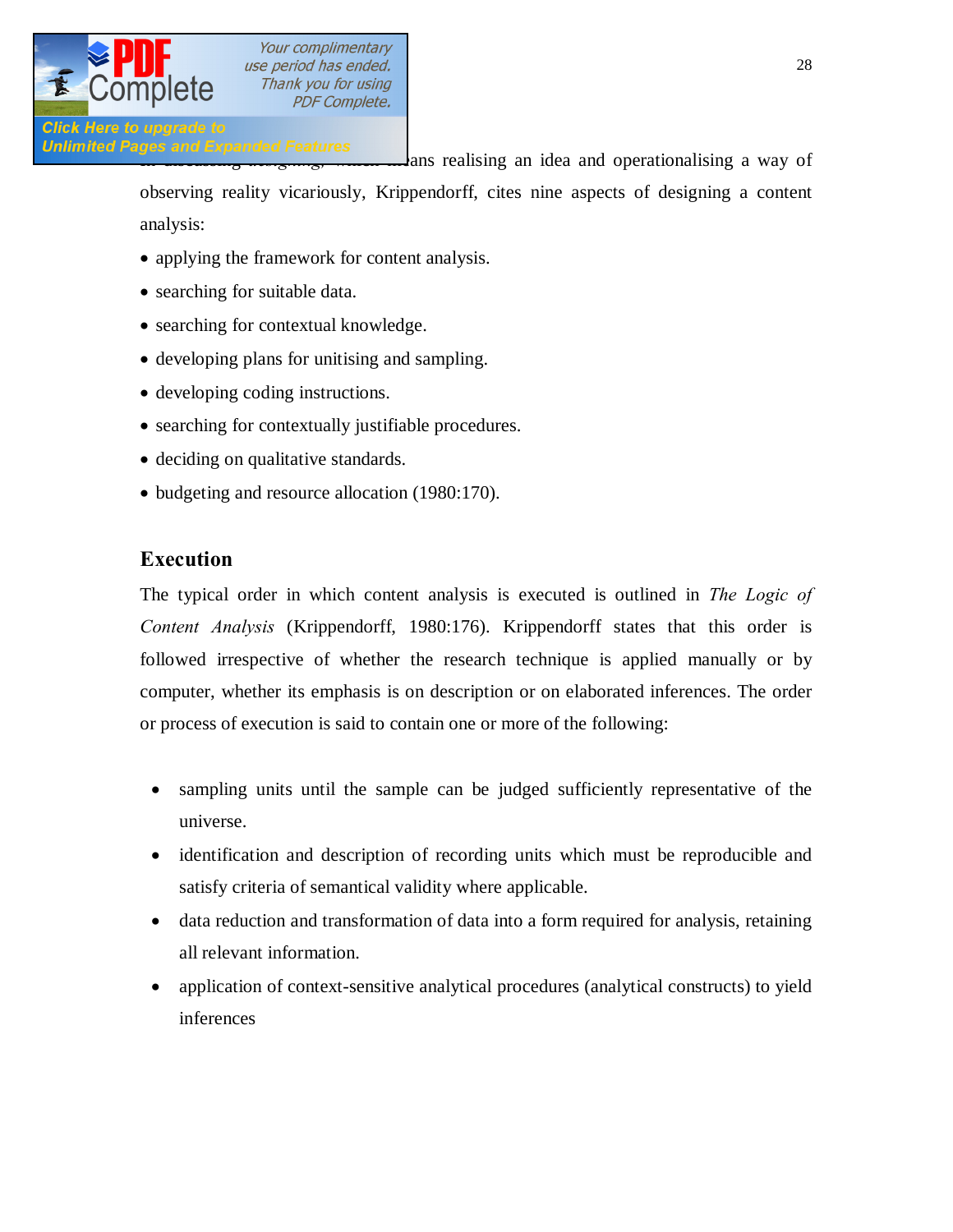

**Click Here to upgrade to analysis of pattern with inferences**, testing hypotheses regarding relations between Unlimited Pages and Expanded Features and by the methods and pragmatic validation of

findings.

# **Report**

The report represents the final stage of any research process, including those that use content analysis as their method of inquiry, and it represents an authoritative account of what has been done, why it has been undertaken, its accomplishment, and its contribution to existing knowledge (Krippendorff, 1980:179). According to Krippendorff, a research report needs to be specific about the following aspects, and these in turn apply virtually to all research reports:

- A statement of the general problem to which the research pertains. It should convince the reader of the theoretical or practical importance of solving such a problem relative to what is currently known and / or the benefits that might accrue from solving it.
- · An account of the background to the problem containing a review of the literature, where available, on how the problem has been approached in the past, what similar research efforts have shown, and arguments for why a content analysis promises to yield interesting findings.
- · A statement of the specific objectives of the content analysis which governs the choice of data, methods, and design and how the objective relates to the general problem above specifically, an outline of the system under consideration, the data being analysed, their context, and the target of inferences all as seen by the content analyst. This should also contain a statement or at least an outline of the kind of evidence that would be accepted to invalidate the inferences made.
- · A justification of the choice of methods and design. This requires matching the assumptions built into the analytical constructs and techniques with what is known about the context of data.
- The description of procedures actually followed so that the research can be replicated by others.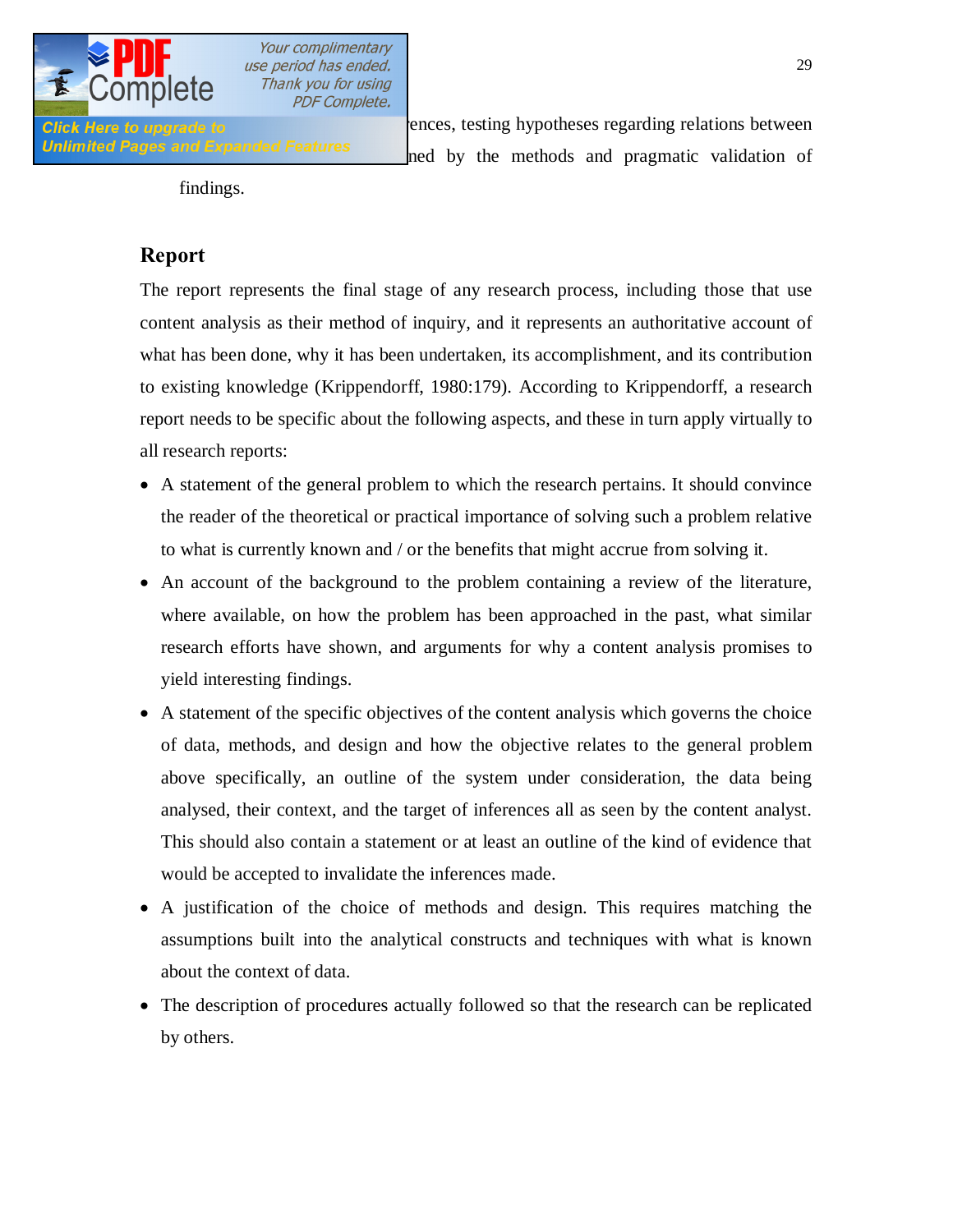

**Click Here to upgrade to** *Click Here to upgrade to Click Here to upgrade to* Unlimited Pages and Expanded Features es associated with each, and an assessment their

probable validity.

**PDF Complete.** 

· A self critical appraisal of the procedures followed and the results obtained in relation to the stated objectives, regarding the costs and benefits of its results, or in contrast with what is known through other methods (1980:179-180).

Similarly, Deacon *et* at cite more or less similar steps to be followed when applying content analysis: (1) defining one  $\infty$  concerns or what one seeks to investigate (2) deciding on what to count (3) deciding on the qualifying criteria (4) developing a workable sampling strategy (5) designing a coding frame (6) collection of data (7) analysing results (8) presenting the findings in the form of a report (1999: 115-122) Hopefully, these insights will serve a useful purpose later in the next chapter when a comparative analysis of the MMP% report is undertaken. Of particular significance in this regard, are insights on the issue of presenting the findings in the form of a research report. This aspect is further examined below.

# **Writing a Report on the Findings of Content Analysis**

With regards to report writing, Berger (1998) offers the following suggestions:

- · Writing a brief introduction in which you give readers some background on the subject that has been investigated, stating what the study set to find out, and why the study is important.
- Offering operational definitions of all important terms or concepts and to explain why the unit of measurements used makes sense. That is, go into some technical aspect of the content analysis.
- Presenting one of findings in an easy-to-grasp manner. For instance, attaching comics pages that were analysed.
- Offering some hypotheses about what the results of the study suggest
- Explaining the problems encountered during the analysis and how these were dealt with.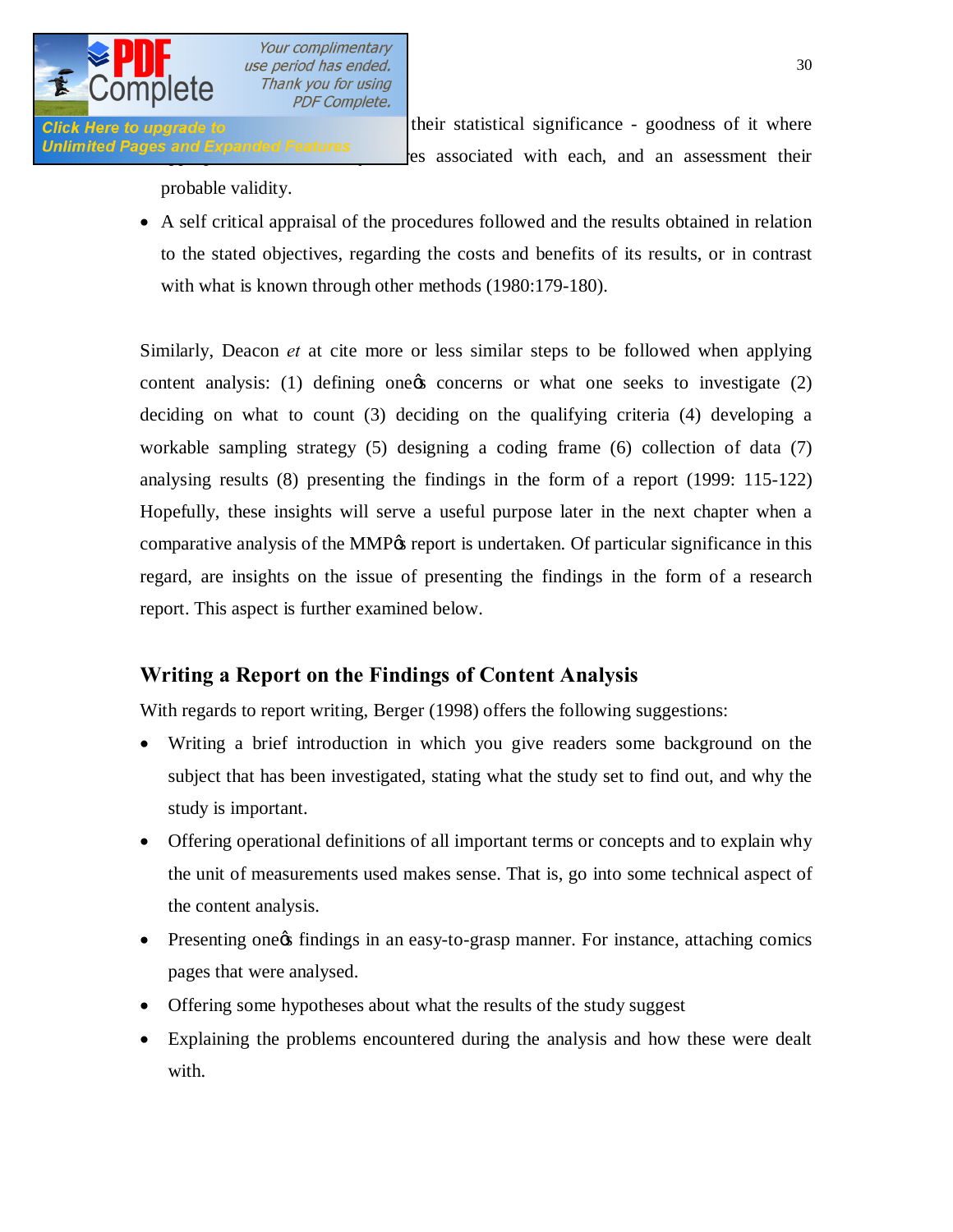

**Click Here to upgrade to Admit analysis that has been given in the account provided** Unlimited Pages and Expanded Features ercise that content analysts engage in when using this

> method of inquiry. It does not, for instance, provide an idea about the problems that are attendant to such a process. A large-scale version of these processes cannot be given in a project of this type, for as Berger himself points out  $\sigma$ There are many kinds of content analyses and many problems involved in conducting themo (1998:27). Hopefully though, some idea or opinion of the research technique that has come to be known as content analysis should have been formed from the foregoing discussion. As will become evident during the course of this study, it is against such a background that we can develop an understanding not only of the definition and application of discourse analysis, but also of the way in which these of aspects of content analysis were handled by the MMP,

# **What is discourse analysis?**

## **A historical résumé of its origins and development**

Even though the roots of discourse analysis can be traced back to classical rhetoric, various contemporary approaches that make up this cross-disciplinary method of inquiry are a fairly recent phenomenon. It has been pointed out that discourse analysis emerged as a new trans-disciplinary field of study between the mid-1960s and mid-1970s in a variety of disciplines in the humanities and the social sciences. These disciplines, it has been further pointed out, included (among others) anthropology, rhetoric, linguistics, psychology, and others that were interested in the systematic study of the structures, functions, and processing of text and talk. In her book *Discourse: The New Critical Idiom,* Mills (1997) notes that the emergence of discourse analysis can be understood as a reaction to a more traditional form of linguistics (formal, structural linguistics) which focused on the constituent units and structure of the sentence and which does not concern itself with an analysis of language in use (1998:135).

The American linguist, Noam Chomsky, one of the foremost linguists of the twentieth century, is the leading exponent of structural linguistics, which is commonly known as *generative grammar.* Chomsky (1965) developed his linguistic ideas at the University of Pennsylvania, and later at the Massachusetts Institute of Technology, the two institutions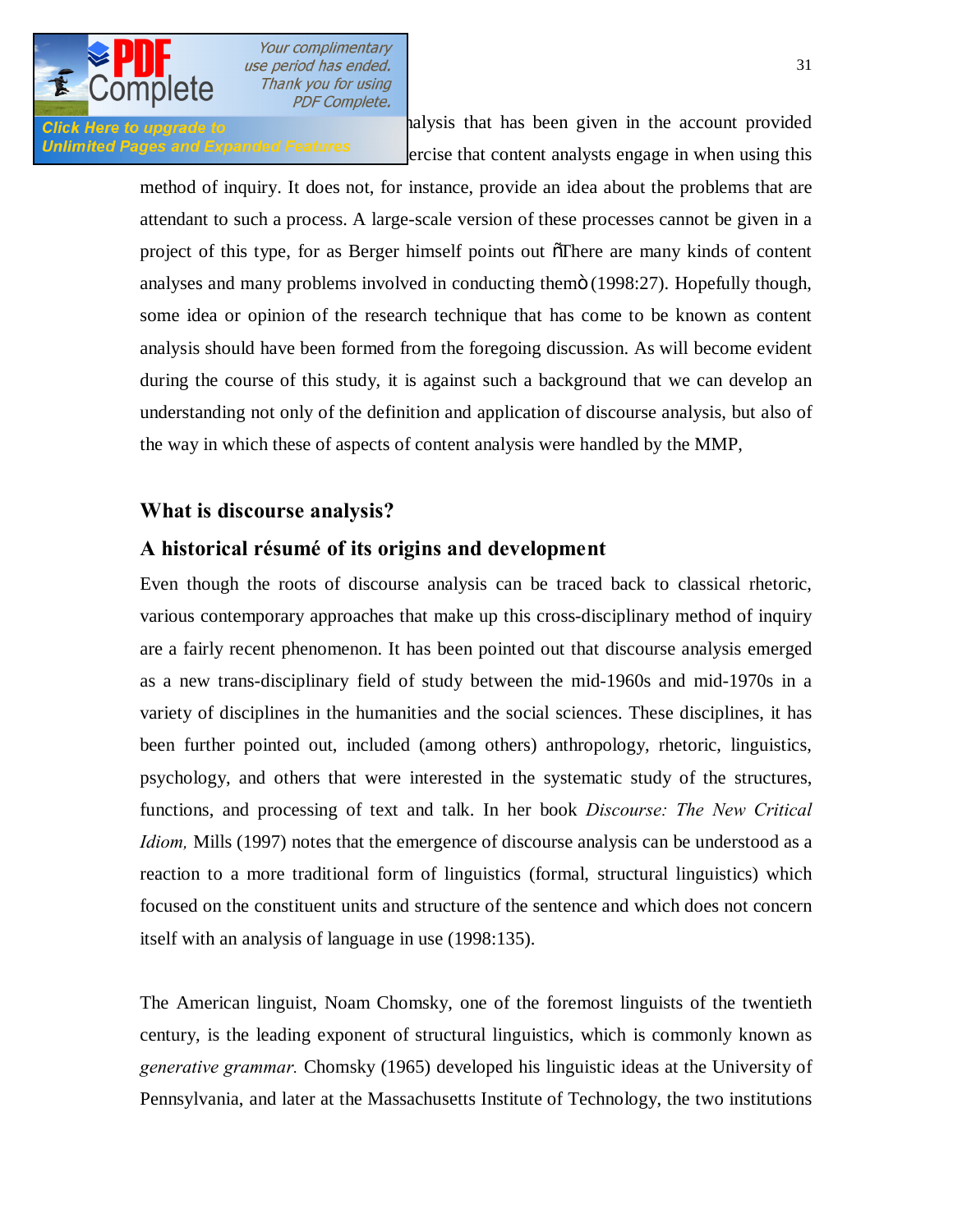

Click Here to upgrade to  $\qquad$  the rell, 1987:9). His basic concern was to produce a *Unlimited Pages and Expanded Features* ited set of rules that generate grammatical sentences

> and only grammatical sentences. Chomsky took these rules to be representative of what speakers must actually know, that is, as representations of their cognitive systems. He further suggested that these rules may actually be part of every persones genetic make-up, inherited at birth (Chomsky, 1965). Potter and Wetherell (1987) note that the contrast between *generative grammar* and discourse analysis becomes evident as one observes three topics around which Chomsky based his ideas, namely *competence / performance discipline, the role of the speaker's intuitions,* and *the importance of the speaker's creativity.* A cursory examination of these three aspects is appropriate at this point.

# **Competence / performance distinctions**

According to Potter and Wetherell (1987), Chomsky argued that it is possible to distinguish between the underlying ability to produce grammatical sentences in particular situations and the actual production of particular sentences. More formally, these authors state that Chomsky distinguished between the set of rules which allows the speaker to generate grammatical sentences and performance itself which is subject to a panoply of speech errors, lapses of memory, distractions and effects due to context (1987:10). They further state that an approach which foregrounds competence independently of performance, as Chomsky a did, was seen by his detractors and opponents to pose conceptual difficulties. The question that these detractors raised was: How does the researcher get directly at the underlying rules if not by way of performance data via the actual language of various sorts?

Chomsky & explanation cited above, was also seen by Lyons (1967) to offer a highly idealised explanation, as compared to what actually happens in ordinary speech. Firstly, he argued that in Chomsky *n* model the data is regularised so that the pervasive errors, hesitations, and self-corrections are removed. Secondly, he contended that the data is highly standardised. Thirdly, he criticised the Chomskian model on the grounds that it is decontextualised, hence it separates sentences out from any specific context in which they might be used. In sum therefore, the theoretical insights that Chomsky propounded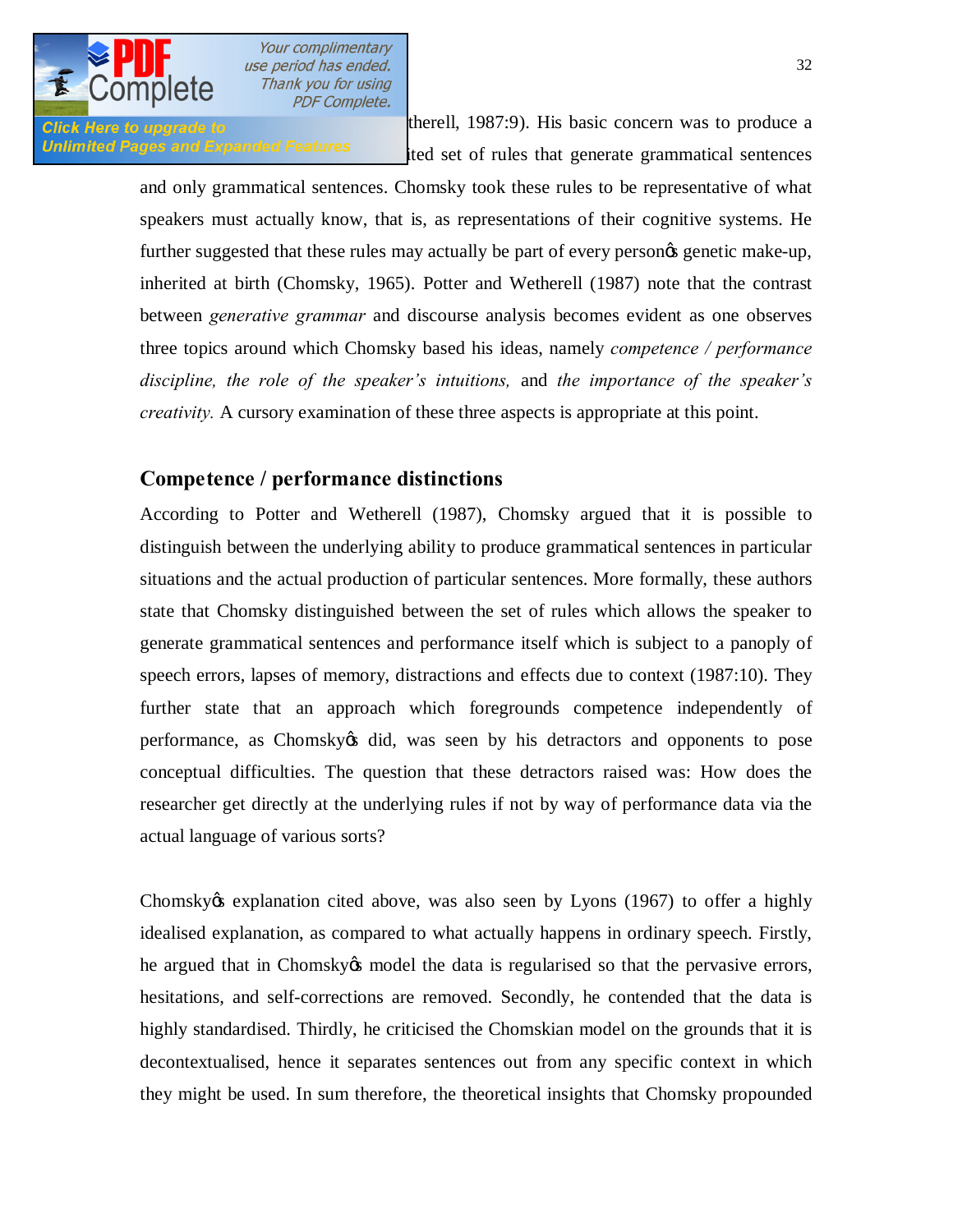

Unlimited Pages and Expanded Features tter and Wetherell, 1987: 10).

**Click Here to upgrade to have by the essential features of material speech and** 

# **Speaker's intuitions**

Chomsky identified linguistic performances that are suitable for analysis on the basis of the speaker ts intuitions about which sentences are well formed and which are not (Potter and Wetherell, 1987:11). What this means is that the linguist does not try to find out what utterances conversationalists themselves treat as either well formed or badly constructed; rather, he uses his intuitions about what is and what is not a correct or proper sentence. Thus, implicit in this claim is the notion that all human beings know what is grammatical and what is not. In this view, intuitions decide on appropriate speech criticism, The problem with this assumption, Potter and Wetherell point out, is that it risks compounding the existing circularity with another. They therefore argue that when idealisation is combined with reliance on intuitions, it becomes hard to see how the theory could ever be falsified (1987:11).

# **Speaker's creativity**

One of the principal tenets of Chomskian psycholinguistics is that humans are capable of producing an infinite number of sentences simply through the use of various generational and transformational rules which make up a grammar (Potter and Wetherell, 1987:12). In this view, creativity is identified as one of the most essential features of language use. For Chomsky, it is the fact of creativity which makes children  $\alpha$  learning so amazing, and which makes the behaviourist explanation of this learning, in terms of rewards, shaping and reinforcement schedules, so unconvincing. He poses the following question: If there is such a huge diversity of sentences in the child  $\alpha$  environment, how does a child begin to deal with them? As Potter and Wetherell point out:  $\delta$ Chomsky believes that only a presence of a genetically programmed  $\exists$ anguage acquired odevice can make the surprising phenomenon of language learning possible (1987:12). As with other tenets of Chomskian psycholinguistics, the notion of creativity was questioned on methodological grounds. Potter and Wetherell contend that if we accept the notion that speakers are so creative as Chomsky claims, there will be little point in looking at performance data, and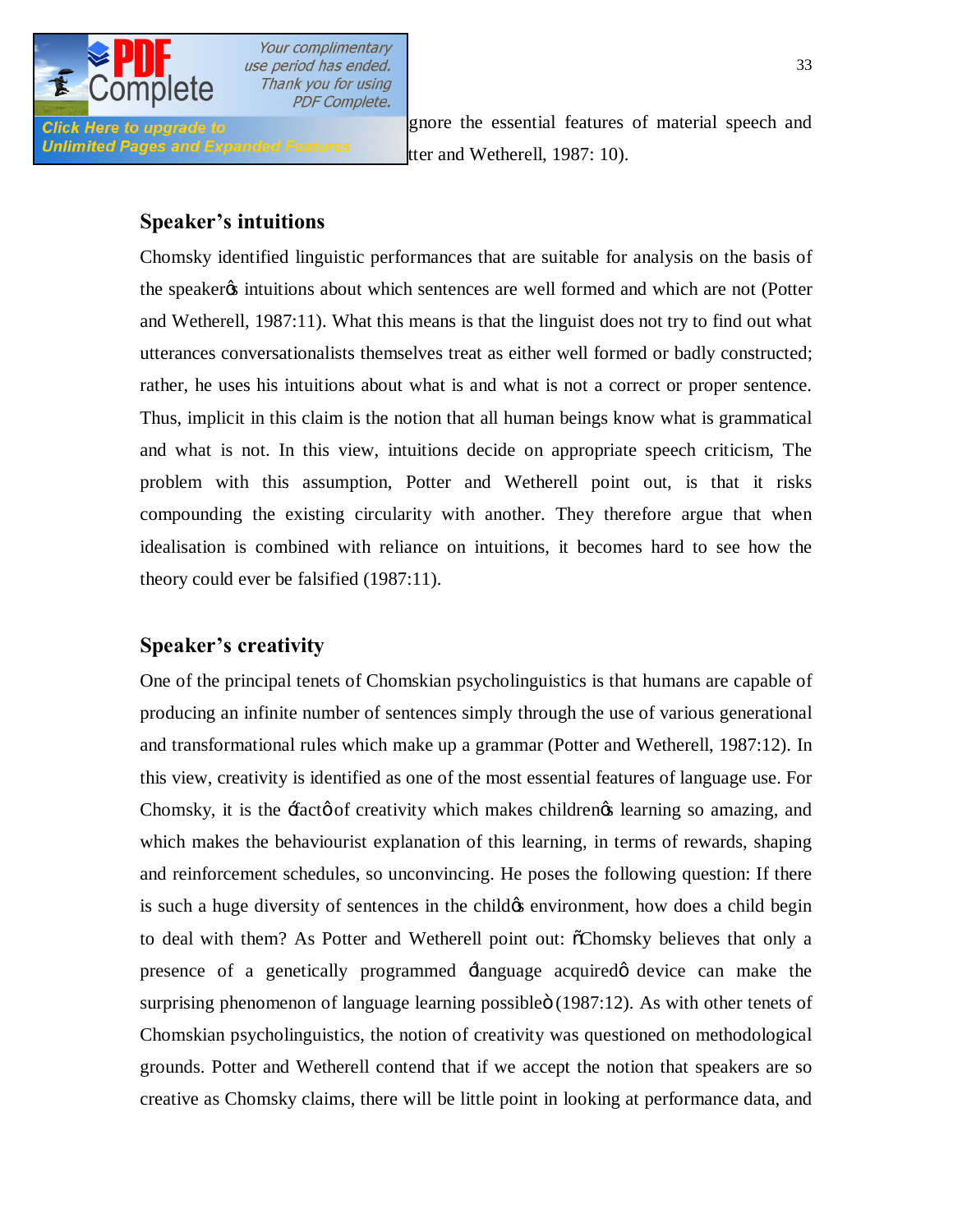

**Click Here to upgrade to and the state that the task of systematising such an Unlimited Pages and Expanded Features** ting to the point of impossibility (1987:12).

> In contrast to formal or structural linguistics, whose basic principles have been sketched in the foregoing discussion, Mills notes:  $\delta$ Discourse analysis is concerned with translating the notion of structure from the level of the sentence, i.e., grammatical relations such as subject-verb-object, to the level of longer texto (1987:12). In this view, discourse analysts are seen to be critical of the tendency of linguistics to concentrate solely on sentence structure, as Chomsky does. In contrast to the Chomskian tradition, discourse analysis has embraced performance data in all its messy and ungrammatical complexity. Michael Joey aptly captures the spirit of discourse analysis when he notes that:

Conversation [as one aspect of text involve[s] an interchange between two or more people in which each contributor may produce more than one utterance and each contribution builds normally upon previous contributions either directly or indirectly . . . In short, our everyday speech and writing, the sentence is only a small cog in the larger machine  $(1983:1)$ .

As a result of these criticisms, Chomskian structural linguistics had to face up to the fact that language is not an abstract realm, and that out there in the real world, language is made up from particular contexts (Potter and Wetherell, 1987:14). Against this background, discourse analysis was seen to offer a solution to the problems and limitations that beset structural linguistics. Since then, discourse analysis has mushroomed into a vast interdisciplinary field of inquiry. Having provided this background account on discourse analysis, I will now turn to an examination of some of the definitions of and insights on this method that scholars have put forward.

### **Defining discourse analysis**

According to Potter and Wetherell, the issue of defining discourse analysis is perhaps one area of this method in which commentators agree that terminological confusion abounds (1987:6). Similarly, Titscher *et al* note that the term discourse analysis is used in various ways in the relevant literature (2000:144). Potter and Wetherell (1987) see the problem surrounding the definition of discourse analysis as having arisen because developments in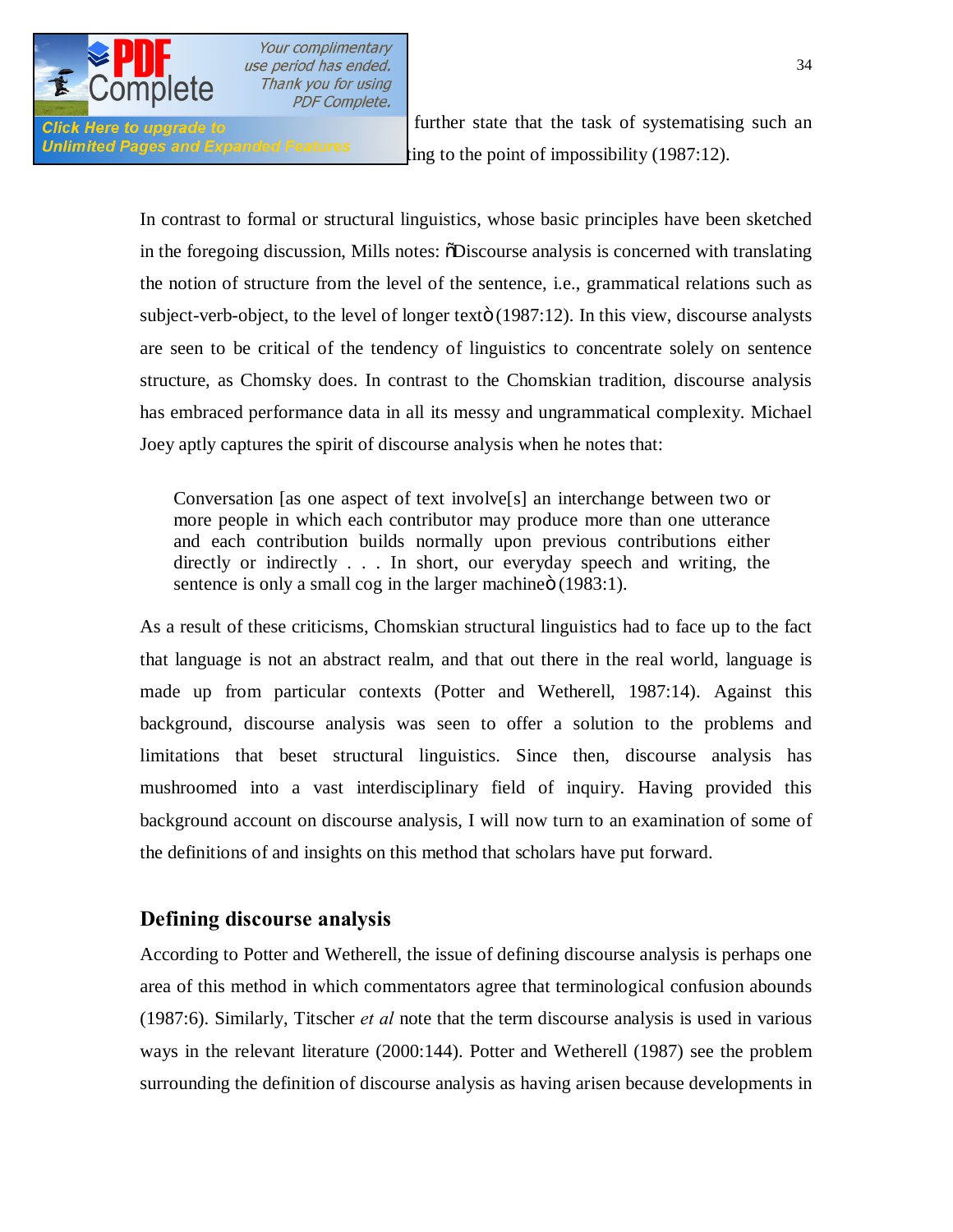

**Click Here to upgrade to concurrently** in a number of disciplines that have in Unlimited Pages and Expanded Features execution of the original perspectives. Obviously, it is for this reason

> that Burman and Parker observe that  $\tilde{\alpha}$  It is very difficult to speak of  $\tilde{\alpha}$ -discourseg or even  $\pm$ discourse analysis $\phi$  as a single unitary entity, since this would blur together approaches subscribing to specific and different philosophical frameworks  $(1993:3)$ . In an attempt to map out the boundaries of the vast terrain that discourse analysis covers, it is necessary to look at some of the definitions and insights that scholars have advanced in this regard.

> Discourse analysis is defined by Irena Markaryk (1993) as a cross-disciplinary method of inquiry which studies the structure of texts (both spoken and written) and considers both their linguistic and socio-cultural dimensions in order to determine how meaning is constructed. He states that discourse analysis developed out of two main traditions, namely, the Anglo-American and French traditions. In the Anglo-American context, on the one hand, discourse analysis concentrates on various forms of oral communication (everyday conversation, speech acts,  $\pm$ alk $\emptyset$ ) from an interactional and ethnomethodological perspective, and investigates how power and authority are distributed in verbal exchanges. The French tradition, on the other hand, following the works of Michel Foucault (1972), Louis Althusser (1971), and Mikhail Bakhtin (1981) constitutes its object differently, concentrating largely, but not exclusively, on written material in its institutional, social and political context (Markaryk, 1990:164).

> Another useful insight into the concept of discourse analysis can be found in Fairclough  $\alpha$  $(1992)$  distinction between Foucaultos approach to discourse analysis (which is predominantly abstract and theoretical, and neglects textual analysis) and what he terms  $\ddot{\alpha}$  textually- (and therefore linguistically) oriented discourse analysis which goes under the acronym TODA. As will become evident in the next chapter, this distinction, and other insights to be cited during the course of the present chapter, will serve a useful purpose in pointing to the approach to discourse analysis that was adopted by MMP during its investigation. Two other useful definitions of discourse analysis are offered by Brown & Yule (1980) and Fairclough (1995b) respectively. Whereas Brown & Yule (1980) state that the concept of discourse analysis is used as a generic term for virtually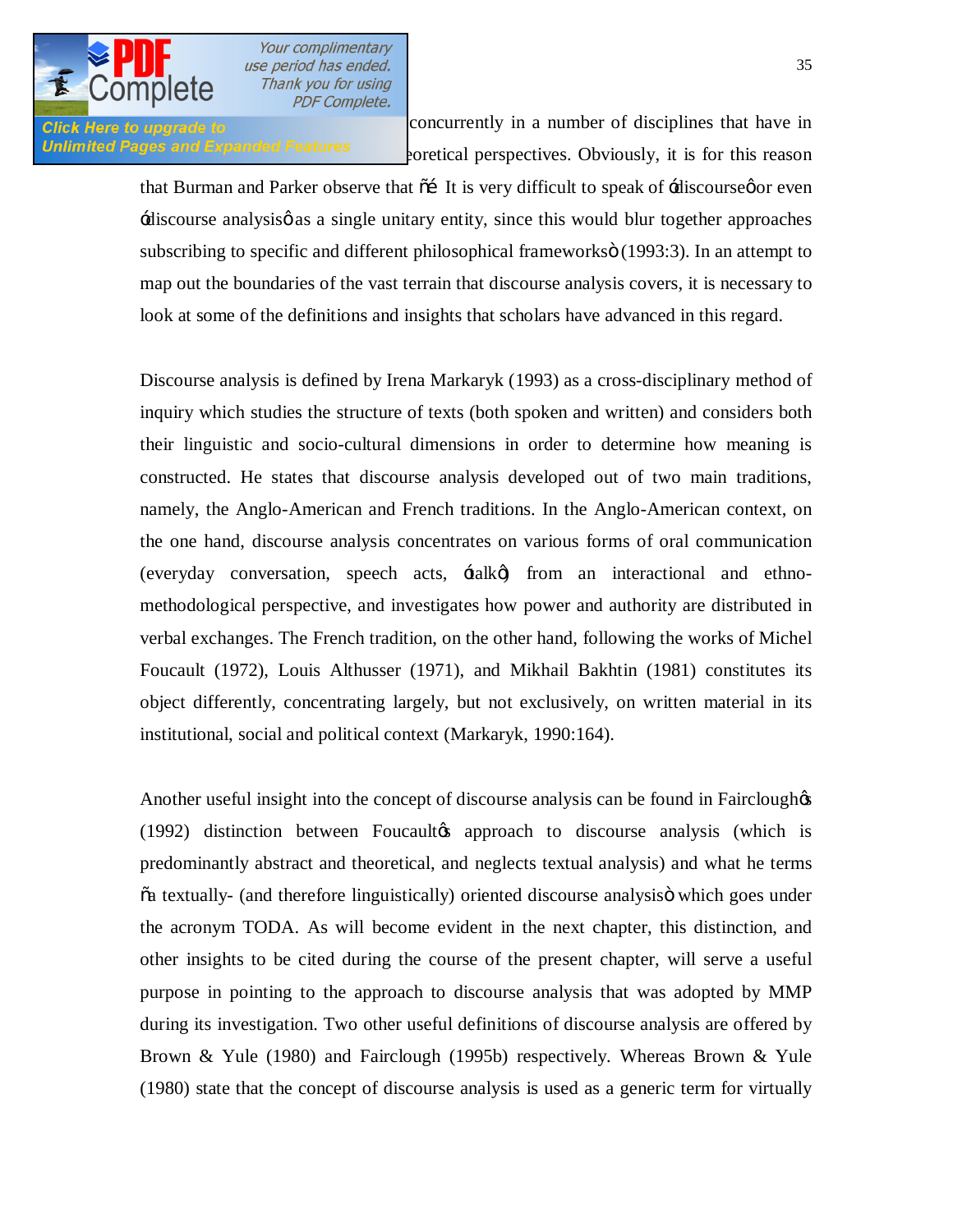

**Click Here to upgrade to [all research concerned with langua](http://www.pdfcomplete.com/cms/hppl/tabid/108/Default.aspx?r=q8b3uige22)ge in social and cognitive context, Fairclough notes** Unlimited Pages and Expanded Features stood as an attempt to show systematic links between

> texts, discourse practices, and socio-cultural practices (1995b: 16-17). As I demonstrate in the next few paragraphs, the notion of studying the text in context, is central to discourse analysis, and hence contextual analysis in relation to texts is a *sine* qua *non* of discourse analysis.

> In their book *Discourse Analysis,* Potter and Wetherell (1987) discuss some of the major components of discourse analysis. Even though these authors write from the disciplinary point of view of psychology, the insights that they offer are equally enlightening. According to them, one of the themes strongly expressed by speech act theory and ethnomethodology was that people use their language to *do* things: to order, and request, persuade and accuse (1998:33). They state that the focus on language function (as in speech act theory and ethno-methodology) is one of the major components of discourse analysis. They point out, however, that language function is neither viewed nor understood in a mechanical way by discourse analysts, nor is the analysis of function seen as a simple matter of categorising pieces of speech; instead it depends upon the analyst $\alpha$  -reading  $\alpha$  of context (1987:32-33). Such an understanding of discourse analysis is in line with van Dijk $\alpha$  definition of this method of inquiry, who writes:  $\delta$ In sum, discourse analysis studies the text in contexto (1993:96). Clearly, as in the case of content analysis, the notion of context also figures in discourse analytic studies. Of course, in case of content analysis the emphasis on the notion of context is only nominal rather than a matter of priority, as is the case in discourse analysis. A more elaborate discussion of the concept of context is the subject of discussion under the next subheading.

> One of the principal tenets of discourse analysis is that function (discussed above) involves construction of versions, and which are demonstrated by language variation (Potter and Wetherell, 1987:33). The term  $\pm$ construction $\phi$  as used by these authors, seems apposite for three reasons. Firstly, it reminds us that accounts of events are built out of a variety of pre-existing resources, almost as a house is constructed from bricks, beams and so on. Van Dijk (1991) argues that such a construction takes place through two mental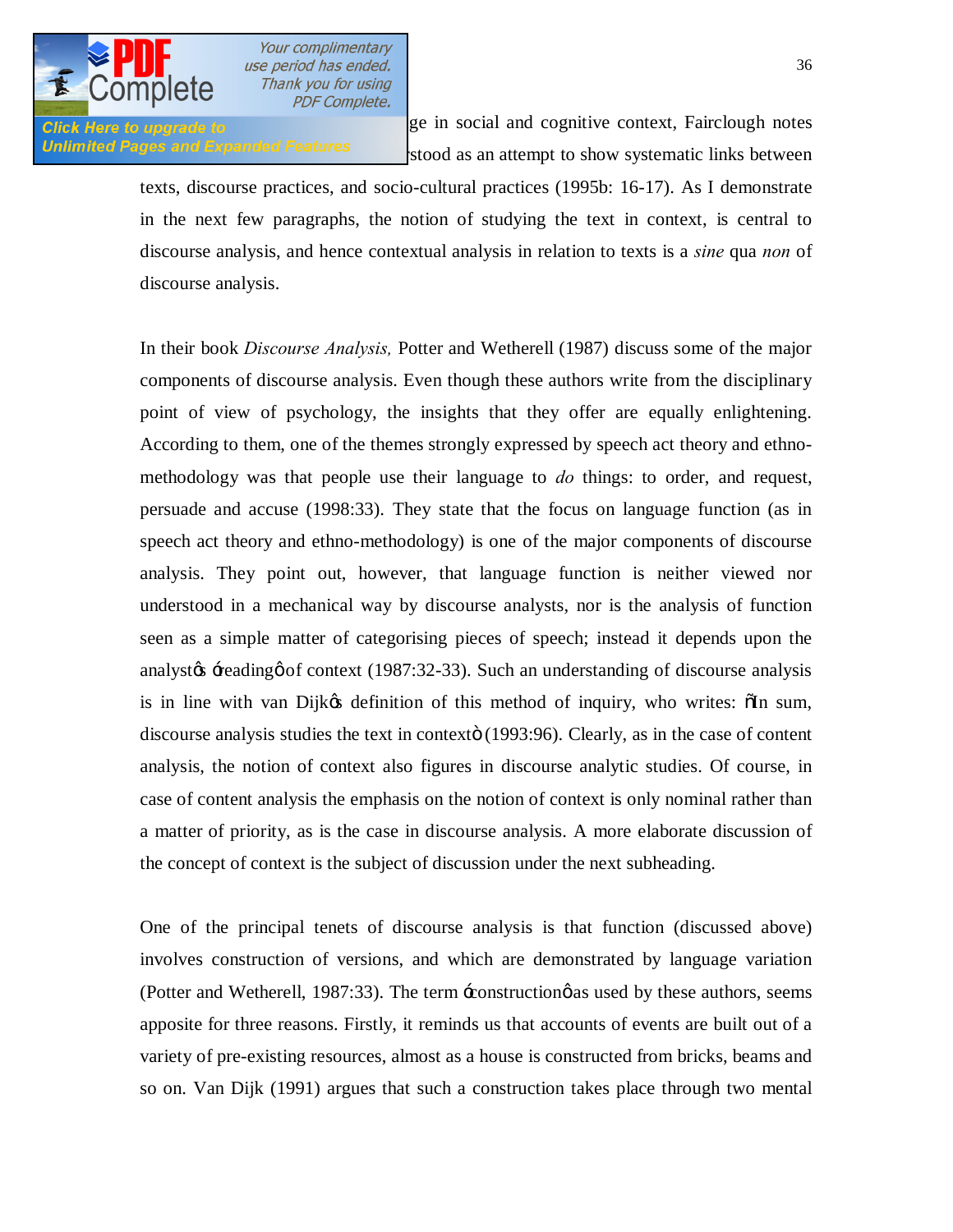

**Click Here to upgrade to Secondly, the notion of construction implies active** Unlimited Pages and Expanded Features ed. some are omitted. Finally, the notion construction

> emphasises the potent, consequential nature of accounts. Potter and Wetherell (1987), however, that the process of construction is not always deliberate and intentional, but construction emerges as people try to make sense of phenomenon or engage in unselfconscious social activity such as blaming or justifying.

#### **The concept of context in discourse analysis**

While the notion of context may be generally assumed to have a simple and an unambiguous meaning, a closer examination of it seems to point to the contrary. This view is also shared by Wood & Kroger, who note that context is a problematic notion, hence it is always shifting, depending on what one specifies as text or as relevant (2000:135). However, Deborah Schiffin notes that different assumptions exist about what aspects of context are relevant to the production and interpretation of utterances (1994:320). She notes, on the one hand, that speech - act theory and pragmatics, on the one hand, view context primarily as knowledge of the situation, whereas in international socio-linguistics and ethnography of communication context is regarded as  $\pm$ nowledge $\alpha$ . She notes that variation analysis and content analysis, on the other hand, approach the notion of context differently. In variation analysis, for instance, context *is* seen to refer to a situation without incorporating knowledge of the  $\pm$ ext $\phi$  as part of context, whereas content analysis focuses on how  $\pm$ ext $\varphi$  is a means of displaying, and how text creates knowledge including, but not limited to, knowledge of situation.

Aaron Circourel (1974) account on the concept of context is equally illuminating, and therefore deserves a mention. He draws a distinction between two kinds of context, namely, *local* and *broad* context. Whereas the broad concept of context, the extrinsic context, refers to the institutionalised framing of activities, a narrower view of context is created by the emergent processes of text or talk in the sense of locally organised and negotiated interaction (1992:292). Equally valuable insight into the notion of context is also provided by Ruth Wodak (1996) through her discussion on various levels of this concept. She argues that we may visualise context in the form of concentric circles. The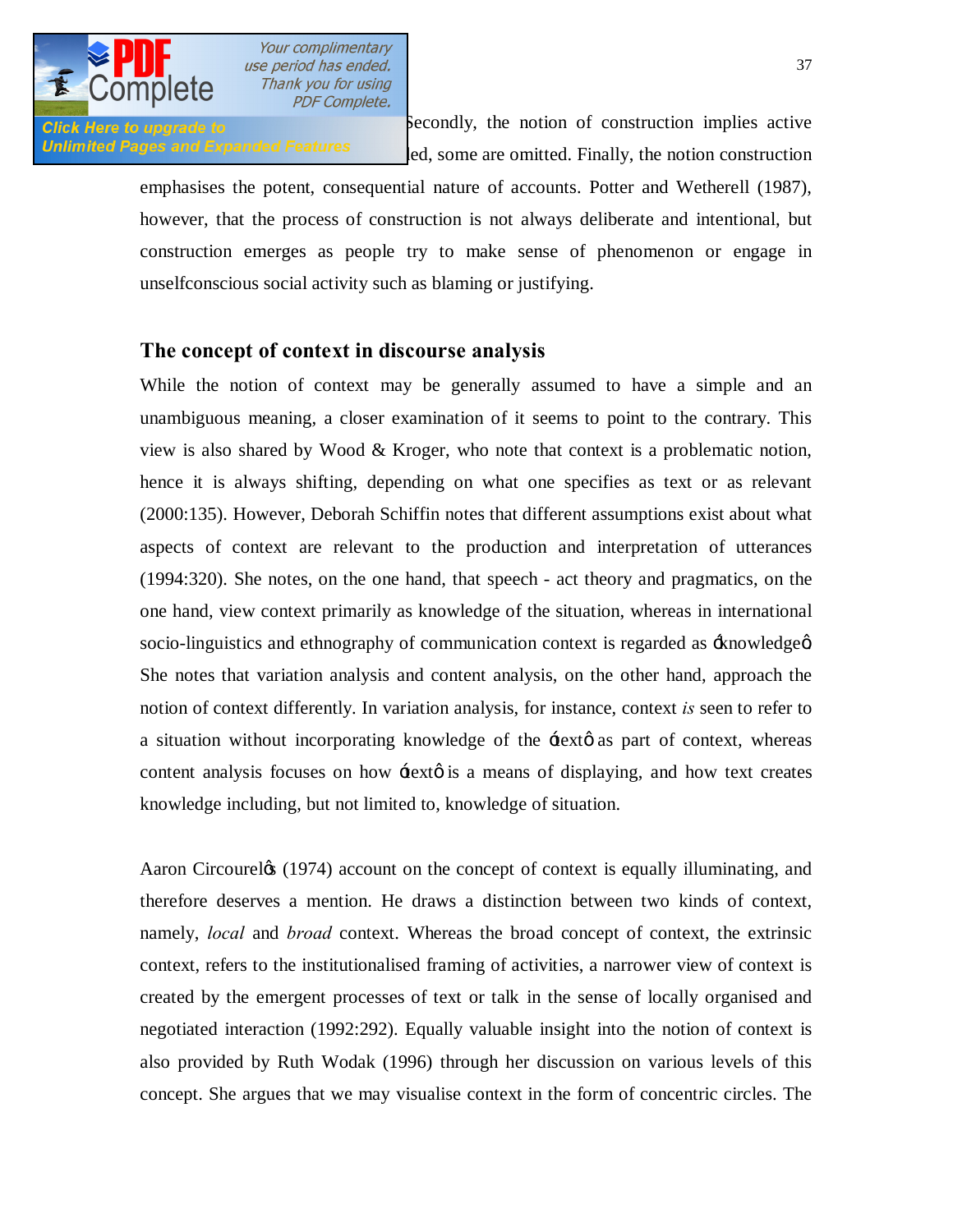

**Click Here to upgrade to notice is the discourse unit itself** and the microanalysis of the text. The next **Unlimited Pages and Expanded Features** and audience of the interactants with their various

> personality features, biographies and social roles. Following the second concentric circle, is the objective setting, which includes location in time and space, the description of the situation. The third circle is followed by the institution in which the event takes place. This may be expanded to include the history in which the institution takes place (1996:21).

> In his discussion of news as a form of discourse, and which is based on a study which he conducted in this regard, Van Dijk points out that discourse analysis of news is not limited to textual structures (1991:116), and hence argues that these structures express or signal various õunderlyingö meanings, opinions, and ideologies. In order to show how these underlying meanings are related to the text, he further argues, there is a need for an analysis of the cognitive, social, political, and cultural context. Van Dijk points out that contemporary discourse analysis recognises that text and talk are vastly more complex, and require separate though interrelated accounts of phonetic, graphical, phonological, morphological, syntactic, micro- and macro-semantic, stylistic, superstructural, rhetorical, pragmatic, conversational, interactional, and other structures and strategies (1991b: 116).

> Clearly, such an analysis of discourse is not limited to  $\tilde{\alpha}$  textual analysis, but also accounts for the relations between structures of text and talk, on the one hand, and of their cognitive, social, cultural, or historical  $\tilde{\alpha}$ contexts,  $\ddot{\text{o}}$  on the other hand. Once a structural analysis (in which a distinction is made between different levels and dimensions of analysis) has been done, the discourse analyst proceeds to establish relationships with context. For instance, he may want to know how specific textual structures, such as headlines in the press, different categories of story-telling and argumentation, or a specific style or rhetorical device impinge on the reader or listener. That is to say, s/he may be interested in the actual processes of decoding, interpretation, storage, and representation in memory, and in the role of previous knowledge of readers in the process of understanding (Van Dijk, 1991b: 47).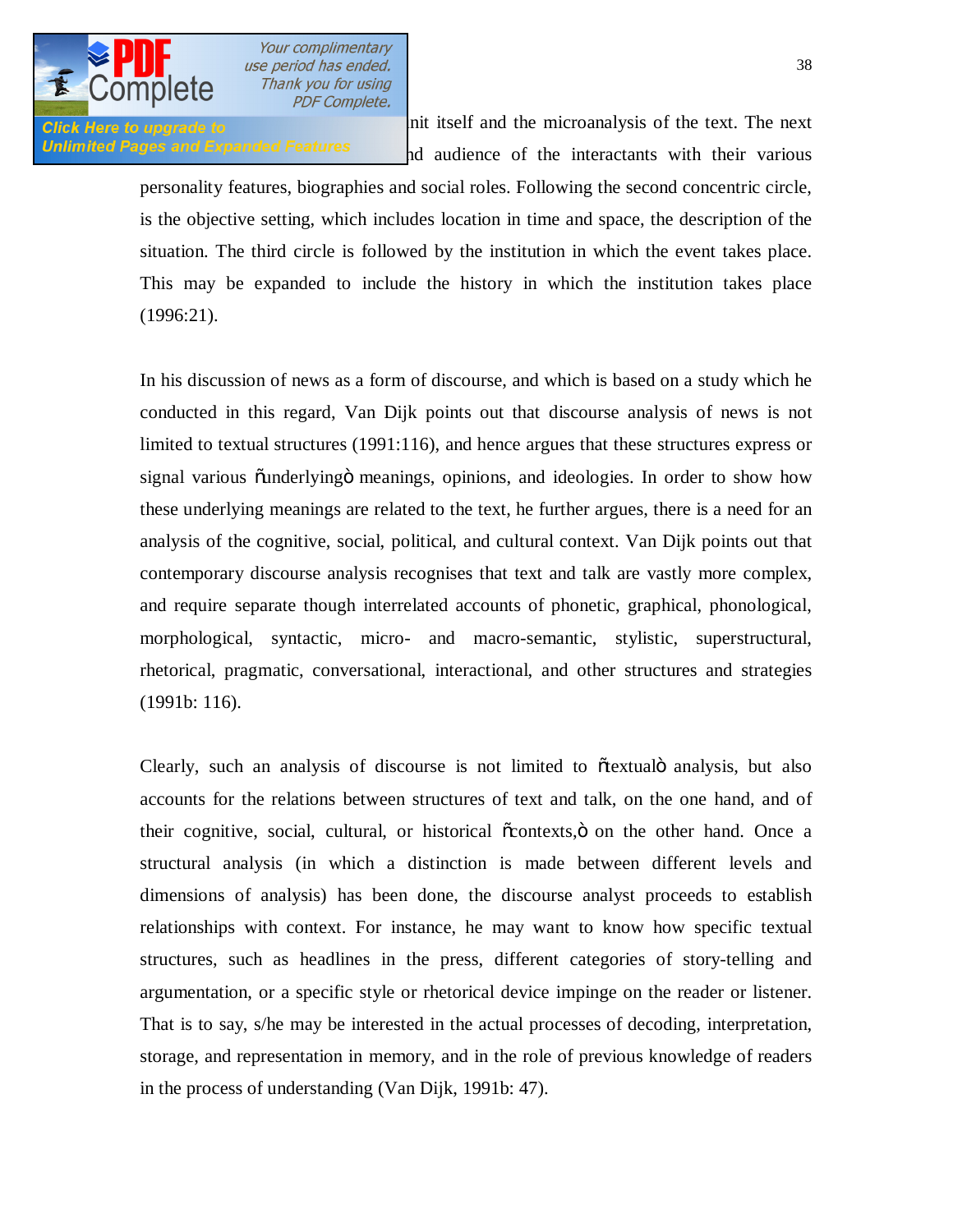

Click Here to upgrade to Van Dijk, such a little representations and strategies involved in actual Unlimited Pages and Expanded Features  $\frac{1}{2}$  as be influenced by the social and political contexts of

the language users, such as their gender, class, or ethnic group membership, or the nature of the communicative situation (1991b: 48). In spite of being a powerful integrated framework for news discourse analysis, Van Dijkes -social cognitives model referred to in the foregoing has several limitations and shortcomings. Fairclough (1995b) discusses some of these. Firstly, it focuses on representations; social relations and identities in news discourse, and pays little attention to the interpersonal function of language. Secondly, it analyses texts linguistically, rather than intertextually. Thirdly, it gives a one-sided emphasis to news-making practices as stable structures which contribute to the reproduction of relations of domination and racist ideologies, which backgrounds the diversity and heterogeneity of practices (1995b: 30).

As evident in the foregoing discussion, the notion of context in discourse studies includes a vast array of aspects, thereby confirming the following statement by Schiffin:  $\delta$ One obvious reason is that context can be tremendously broad and defined in different ways, e.g. mutual knowledge, social situations, speaker-hearer identities, cultural constructsö (1994:417). The importance of context in discourse analysis is made also by Mills, for she notes that: "discourse analysis has provided a range of tools for describing the structures and functioning of language within utterances, and it has forced many mainstream and traditional linguistics [and others interested in systematic study of structures, functions, and processing texts and talk] to shift their attention from words in isolation to words within contexto (1998:142). All this leads us to the following definitions offered by Van Dijk:  $\delta$ Discourse analysis, thus is essentially a contribution to the study of language  $\ddot{\text{o}}$  in use  $\ddot{\text{o}}$ ;  $\ddot{\text{o}}$  Discourse analysis is a multidisciplinary approach to the study of language use and communication in their socio-cultural contexts (1991:44); and  $\tilde{\text{o}}$ i discourse analysis studies  $\tilde{\text{o}}$ text in context $\tilde{\text{o}}$  " (1993:96). Similarly, Fairclough notes that  $\delta$ Discourse analysis can understood as an attempt to show systematic links between text, discursive practices, and sociocultural practices i (1995b: 17).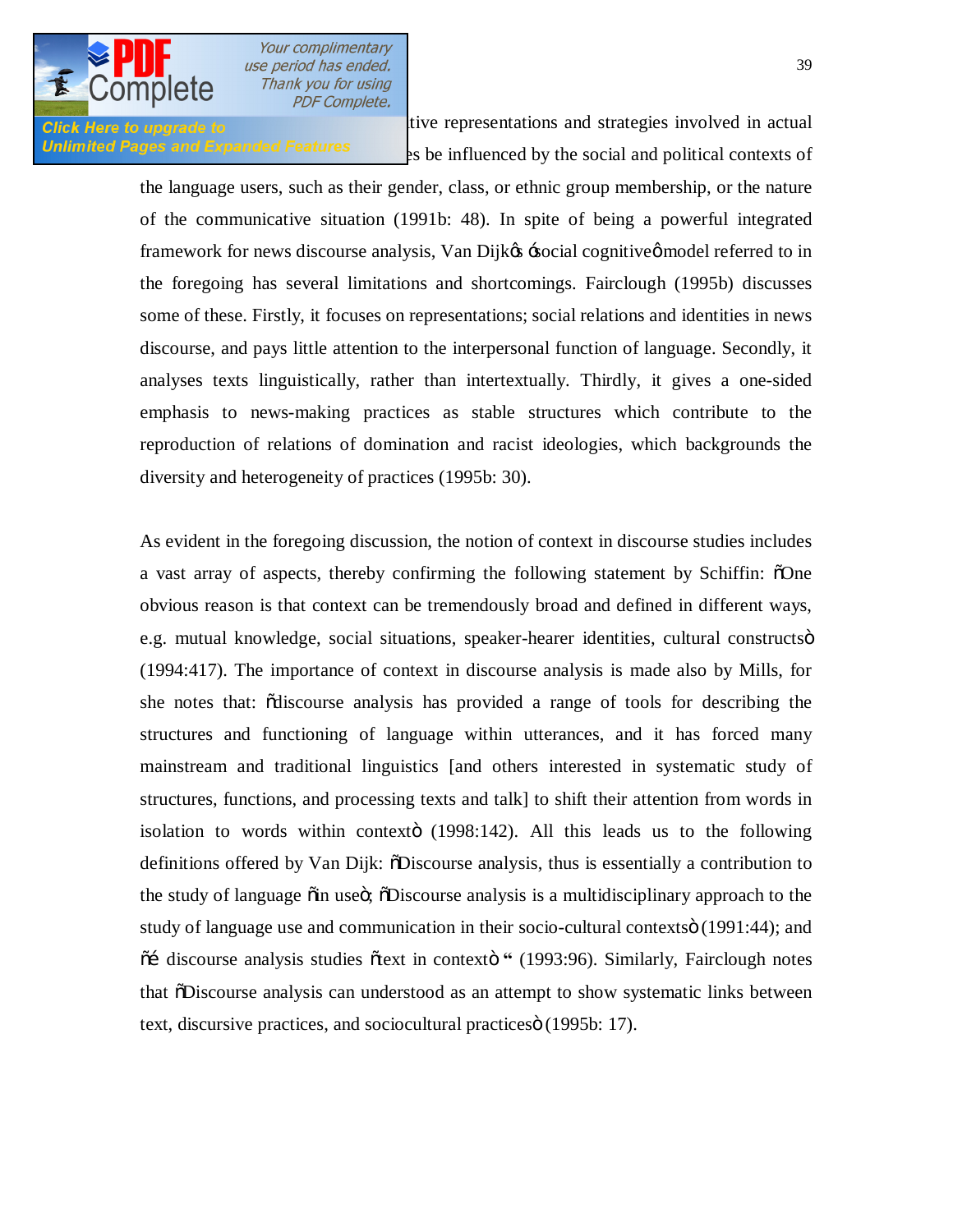# **Click Here to upgrade to** Unlimited Pages and Expanded Features<br>List analysis is offered by Fairclough (1992) via the

distinction that he makes between what he terms -critical and -non-critical gapproaches to discourse analysis. He writes:  $\tilde{C}$  Critical approaches differ from non-critical approaches in not just describing discursive practices, but also showing how discourse is shaped by relations of power and ideologies, and the constructive effects discourse has upon social identities, social relations and systems of knowledge and belief, neither of which is normally apparent to discourse participants (1992:12). As a term used in the context of discourse studies,  $\pm$  critical discourse analysis $\phi$  (CDA) does not imply a homogeneous method within discourse analysis. Hence, even though its general theoretical background, basic assumptions and overall goals may be outlined, only its methodology can be presented with reference to specific approaches and with regard to specific theoretical backgrounds (Titcher *et al,* 2000:144). For the purpose of the present study, one prominent approach that goes under the rubric of CDA is worth examining. This is the CDA model in the form developed by Fairclough (1995b), which is largely influenced by the work of Michel Foucault, and which is, in turn, related to Halliday $\alpha$  (1985) functional linguistics. Before examining Fairclough to conception of CDA, it is necessary to look at some of the general principles that underlie this variation of discourse analysis.

In their book *Methods of Text and Discourse Analysis,* Titscher *et al* provide the following summary of the principles on which CDA is based:

- · CDA is concerned with social problems. It is not concerned with language or language use per se, but with linguistic character of social and cultural processes and structures.
- Based on the work of Foucault (1990) and Bourdieu (1987), power-relations are seen by critical discourse analysts to do with discourse, and therefore they study both power in discourse and power over discourse.
- Language use may be ideological. To understand this it is necessary to analyse texts to investigate their interpretation, reception and social effects.
- · Society and culture are dialectically related to discourse: society and culture are shaped by discourse, and at the same time constitute discourse. Every single instance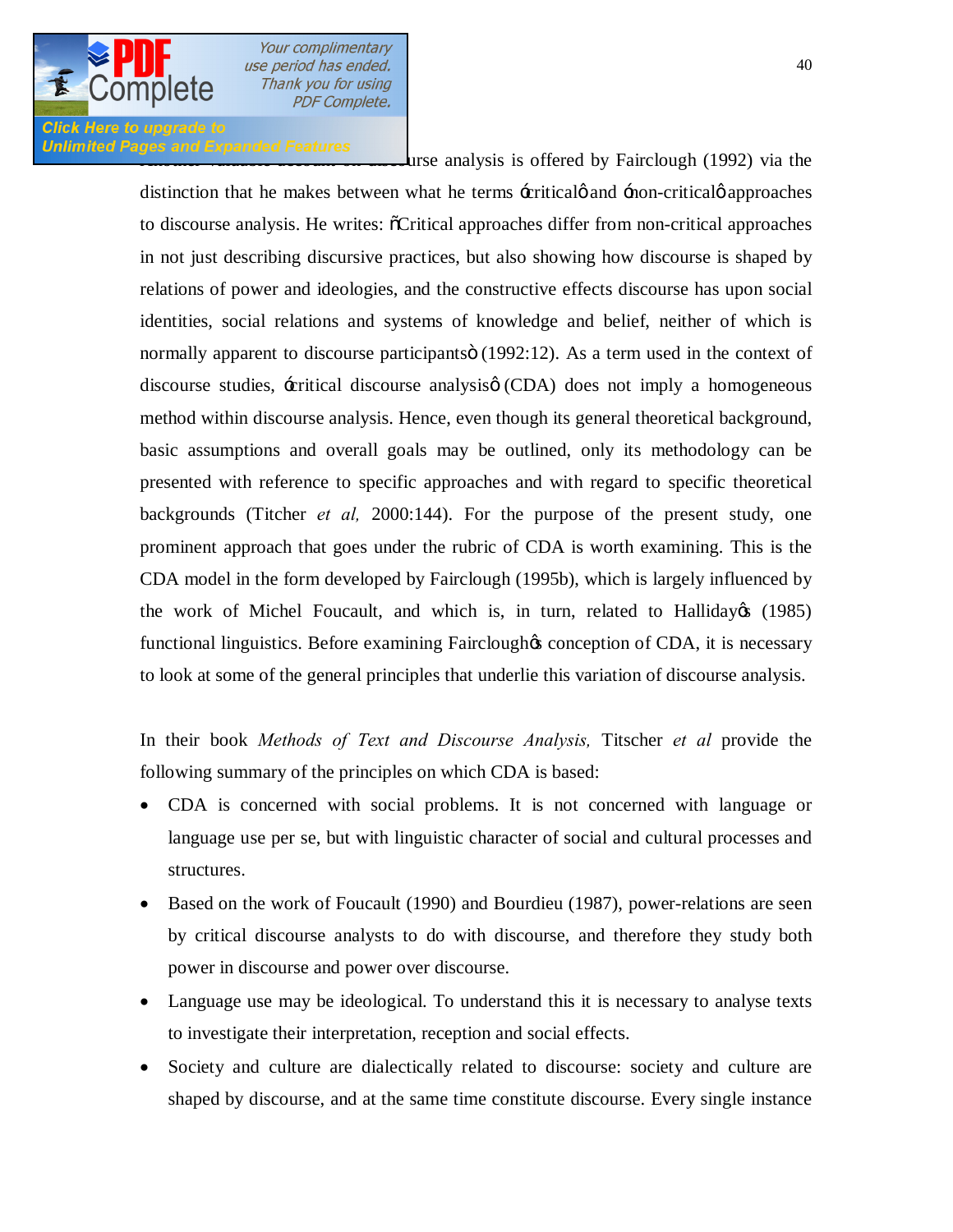

**Click Here to upgrade to r** transforms society and culture, including power

- Discourses are historical and can only be understood in relation to their context.
- · CDA conceptualises languages as a form of social practice, and attempts to make human beings aware of the reciprocal influences of language and social structure of which they are normally unaware.
- CDA sees itself as politically involved research with an emancipatory requirement: seeks to have an effect on social practice and social relationships.
- · Discourse analysis is interpretative and explanatory. Critical analysis implies a systematic methodology and a relationship between the text and its social conditions, ideologies and power relations. (2000:146-7)

In his book *Critical Discourse Analysis: The Critical Discourse Study of Language,*  Fairclough argues that  $\pm$ critical discourse analysis $\phi$  should be viewed as integrating (a) analysis of text (B) analysis of processes of text production, consumption and distribution, and (c) sociocultural analysis of discursive event  $(1995:23)$ . Fairclough $\otimes$ approach cited above is based on a three-dimensional conception of discourse, and correspondingly a three-dimensional method of discourse analysis. Below is a diagrammatic representation of the approach in question:



Fairclough's three-dimensional conception of discourse (Source: Fairclough, 1995b: 98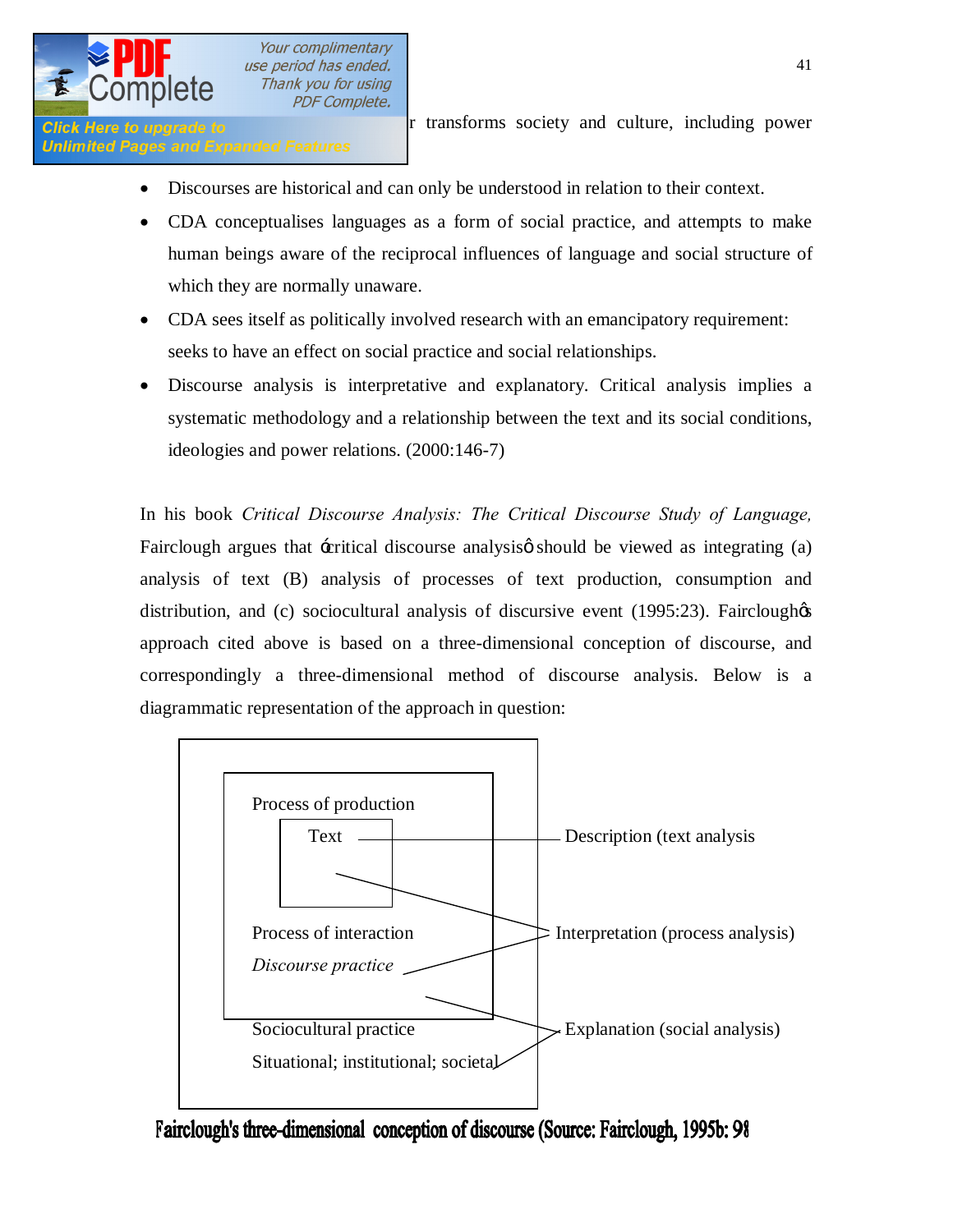

Click Here to upgrade to **Exercise 2018** and any proach is based on the idea that discourse, and any Unlimited Pages and Expanded Features extice, simultaneously involves (i) a language text,

> spoken or written; (ii) discourse practice (text production, and text interpretation); and (iii) sociocultural practice (1995b: 97). In other words, it includes the linguistic description of language text, the interpretation of the relationship between the productive and interpretative discursive processes and the text, and the explanation of the relationship between the discursive processes and social processes. According to Fairclough, discursive practice involves text production, distribution, and consumption, and the nature of these processes varies between different types of discourse according to social factors (1992:78). As I hope to show in the next chapter, this framework of discourse analysis, that is CDA, will serve a useful purpose in evaluating  $MMP$ % conception and application of discourse analysis, hence its (MMP) attempt to operate within this framework. Similarly,  $\pm$ critical discourse analysis accords with Van Dijk $\otimes$ advice that "Without a sound discourse analysis, which takes all relevant discursive and contextual parameters into account, and without an adequate and critical social analysis of power structures and group differences and conflicts involved, we will of course yield a wrong assessment and hence misguided advice 01985:8). Even more pertinent for the purpose of my study, is the fact that  $\pm$ critical $\phi$  discourse analysis accords with Bertelsen $\phi$ s (2000) suggestion that in order to be valid and reliable, a study of racism in the media needs to address the whole media cycle, engaging moments of production, distribution and consumption (2000:19).

#### **Doing discourse analysis**

As noted previously, it is difficult to be precise and definitive about a convoluted and an evolving field of study as is discourse analysis. In addition to the complexity caused by the existence of multifarious approaches that constitute discourse analysis, Burman  $\&$ Parker<sub>(1993)</sub> admonition that there no single method for applying discourse analysis is worth taking into account. This in turn points to the danger of simplistically levelling criticism to anyone for misapplying a method over which there is no universally agreed canon. As Potter and Wetherell have rightly cautioned: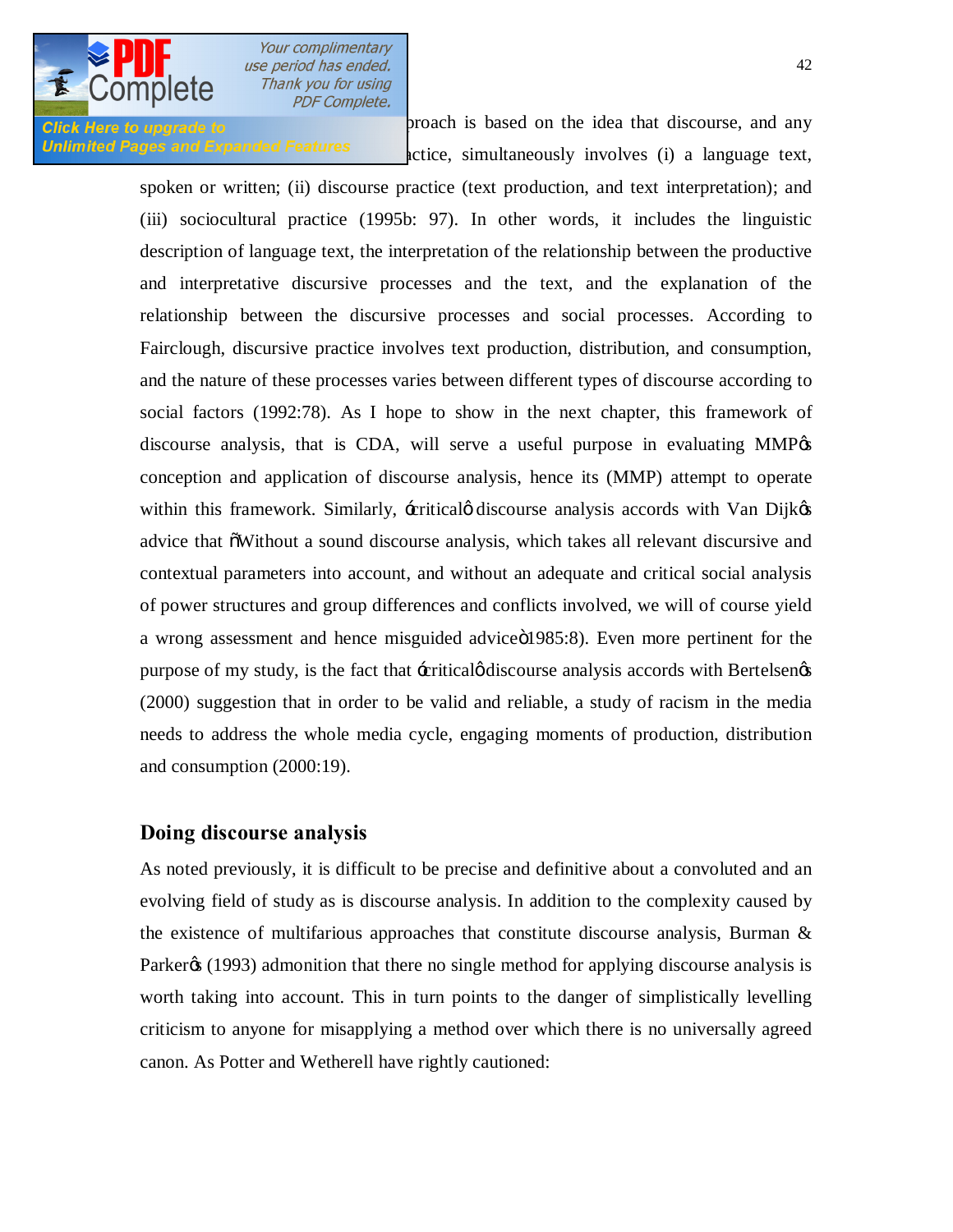

**Click Here to upgrade to [It is important to re-emphasise t](http://www.pdfcomplete.com/cms/hppl/tabid/108/Default.aspx?r=q8b3uige22)hat there is no method to discourse analysis in** Unlimited Pages and Expanded Features of an experimental method or content analysis.

what we have is a broad theoretical framework concerning the nature of discourse and its role in social life, along with a set of suggestions about how discourse can best be studied and how others can be convinced findings are genuine (1987: 175).

Therefore, in citing Van Dijk& example on how to do discourse below, and in critiquing MMP% application of discourse analysis, full cognisance has been taken of the problems and limitations alluded to above. However, the example in question should be seen to serve a useful purpose in capturing the spirit of the discourse analytic approach: studying the text in its context. Accordingly, a word of caution is also necessary at this juncture. In addition to the scenario given above, cognisance should taken that discourse analysis is a vast field of study, and the application of its insights does not only depend on the needs and purposes of each researcher, but also on a specific discipline and context in which ii is used. As the example from Van Dijkøs (199lb) cognitive model of discourse analysis given below will demonstrate.

### **A Practical Example: The Study of News in the Press**

The example selected for the present exposition is taken from Van Dijkøs article titled  $\pm$ Media Contents: The Interdisciplinary Study of News as Discourse $\varphi$  (1991b) in which he provides a *partial* and an *informal* analysis of an incident reported by the British tabloid *Daily Mail* of Saturday, 21 January 1989 (see the specimen of the article in question at the end of the present chapter). The choice of an example by Van Dijk is especially fitting for the present study, since the Media Monitoring Project purported in its report under scrutiny to have followed the trajectory of this scholar in order to conduct its own research (see p.6 of its report *News in Black and White: An Investigation Into Racial Stereotyping in the Media).* In the article in question, Van Dijk states that a complex analysis of discourse is not limited to õtextualö analysis, as it attempts to account for the relations between structures of text and talk, on the one hand, and of their cognitive, social cultural, or historical  $\tilde{\text{countext}}$ , on the other hand (1991b: 110). For this reason, he provides an example that is limited in its focus. As he puts it:  $\delta I$  briefly indicate which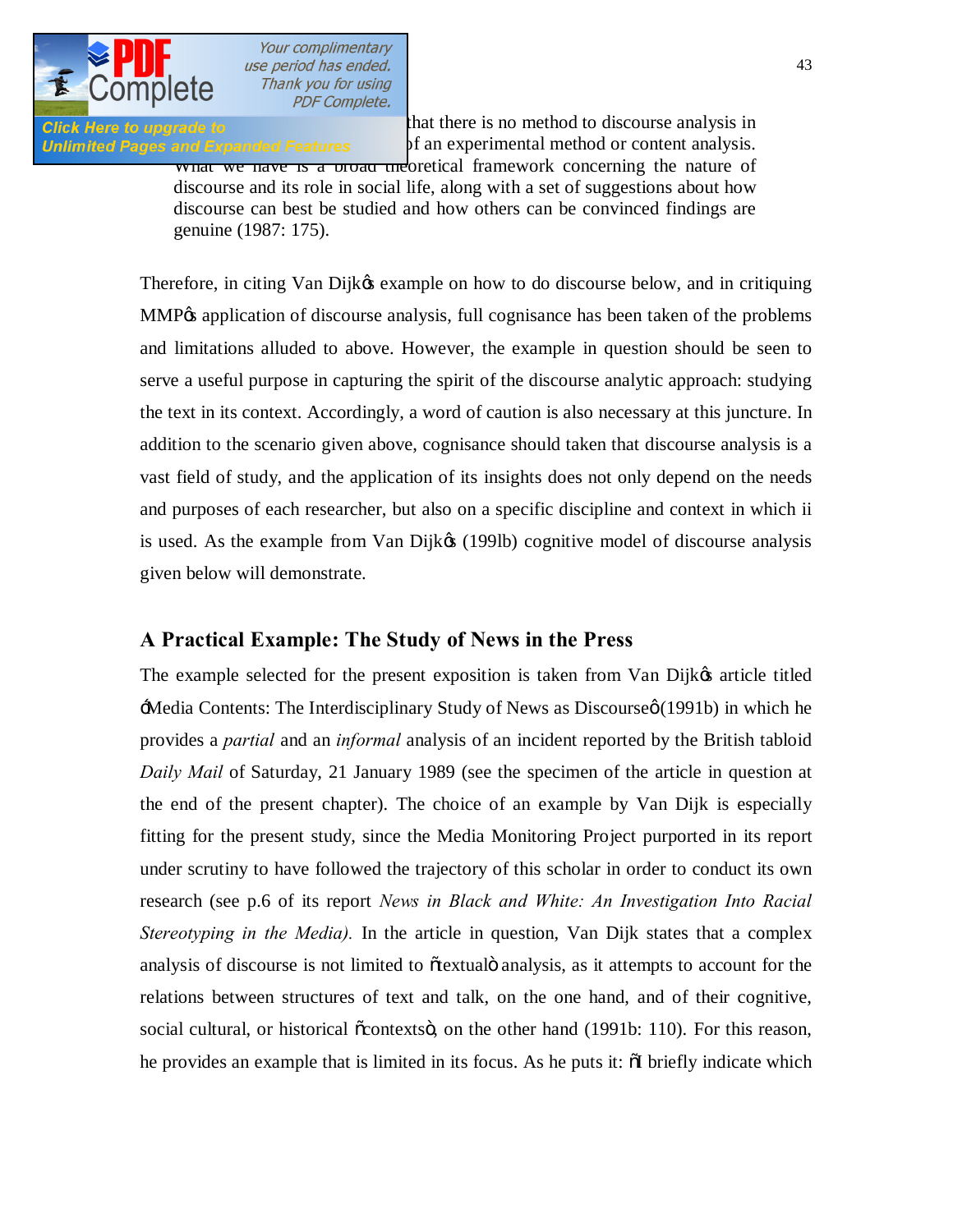

Click Here to upgrade to **news discourse the click** have particular social, political, or ideological implications, Unlimited Pages and Expanded Features more critical analysisö (1991b: 36).

> Nonetheless, Van Dijkøs example provides some idea about how one goes about doing discourse analysis. The news item in the example formed part of a corpus of reports, background articles, and editorials in the press about ethnic affairs which was part of a larger project on racism in the press, and the project was also a part of another larger research program about the reproduction of racism in discourse, not only media discourse, but also everyday conversations and textbooks (Van Dijk, 1991b: 111). The following account is a summary of the report in question as given by Van Dijk. The particular news report deals with the last act of a dramatic episode that had angered the conservatives, and hence the right-wing press, for a long time: the sanctuary sought by a Sri Lankan refugee, Viraj Mendis, in a Manchester church. After having lived for more than two years in the sacristy of the church, Mendis was finally arrested during a massive police raid on the church, which led to protests not only from church officials, but also from many anti-racists and other groups defending the rights of immigrants and refugees. When the final recourse to legal action failed, Mendis was put on a plane to Sri Lanka.

### **TEXT SEMANTICS**

### **Local and global coherence**

According to Van Dijk, both discourse analysts and ordinary language users are primarily interested in meaning: what the text or talk is about, what it means, and the implications it has for language users (1991b: 112). He points out that part of the answer to this question is given in the text semantics, which formulates interpretation rules for words, sentences, paragraphs, or whole discourses. One important semantic notion that is used to describe meaning is that of proposition, which he defines as othe conceptual meaning structure of a clauseö (Van Dijk, 1977). And one of the important notions studied in text semantics is that of the *local coherence* of the text: how are subsequent propositions of the text bound together? In this case, one of the major conditions of such local coherence of the text is that their propositions refer to facts that are related, for example by relations of time, condition, cause, and consequence (Van Dijk, 1991b: 112).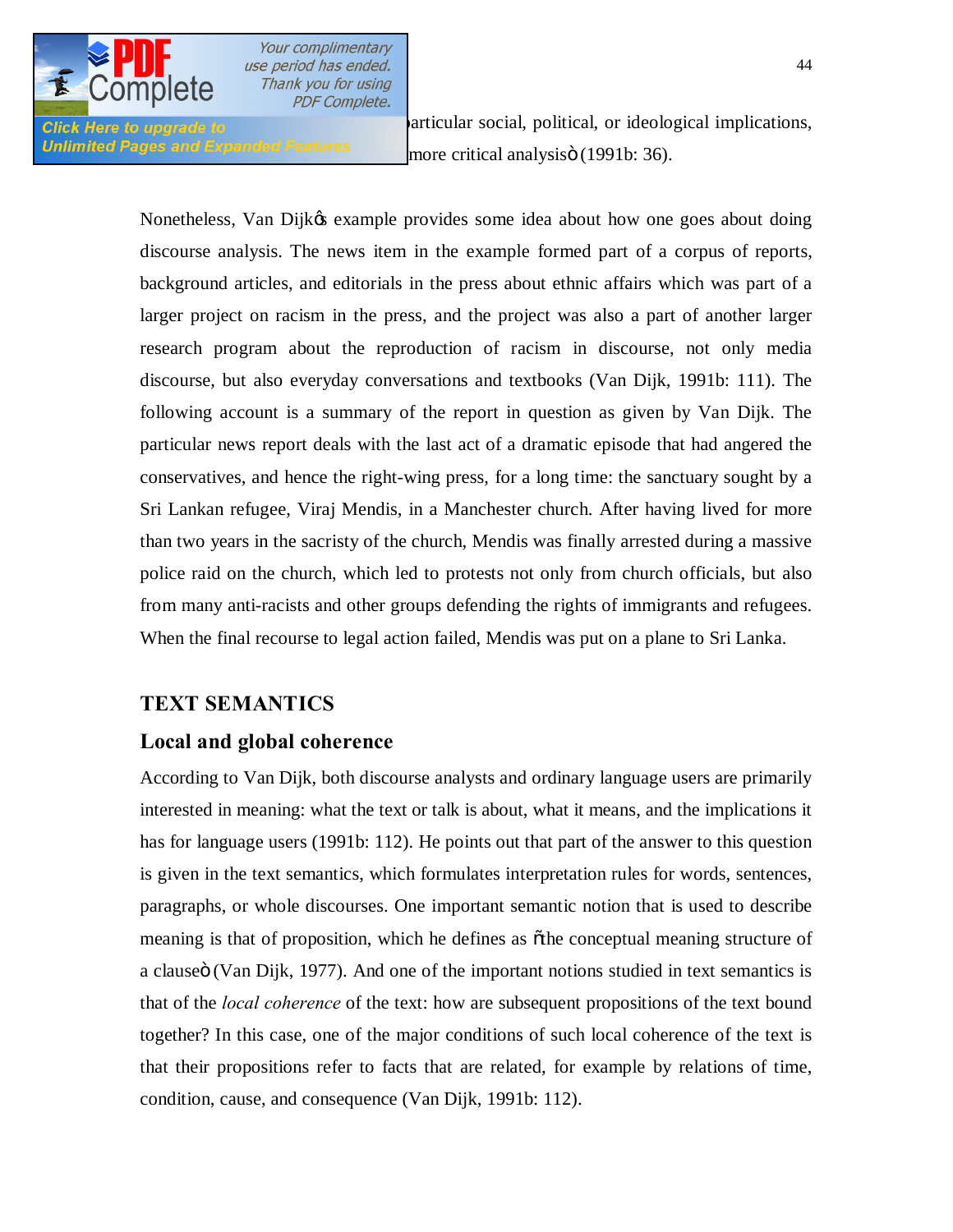

**Click Here to upgrade to Daily Marin Click Mail is said to express two** Unlimited Pages and Expanded Features<br>
Sri Lankaö and  $\delta$ There was a bid to release himö, and

> which are said to be both temporally ( $\tilde{\alpha}$ fter) and (indirectly) causally related (he was deported because the attempt to get him released failed). Two expressions in the propositions refer to one and the same person: Mendis. The propositions are seen to be conceptually related ( $\delta$ flyingö and  $\delta$ airport $\alpha$ ) oillegalö and  $\delta$ releaseö. The concepts are parts of the scripts of airtravel and arrest. The reader to social knowledge of such scripts provides a large number of  $\tilde{\text{omissing}}$  links between the concepts and propositions of the text, a semantic iceberg of what is actually expressed (1991b: 112). Thus, this dependence on world knowledge and beliefs also makes coherence subjective and ideological: what is coherent for the journalist may not be for all the readers.

> Besides the kind of *referential* local coherence cited above, propositions might also be functionally coherent, as when the second proposition has the function of a Specification, Paraphrase, Contrast, or Example, relative to the first proposition. In this vein, propositions in news reports are said to be often connected by more specific ones that give further details. In the next sentence what the õdramatic bidö consisted of is: who did what, where and how. Later sentences are said to feature paraphrases of the previous ones. It is one of the crucial properties of discourse that it is not only local but also globally coherent. Thus it becomes crucial that beyond meaning relations between subsequent sentences, a text has semantic unity. Such global coherence is described by what readers know as themes and topics. If the *Daily Mail* report may then be represented as a list of propositions, reduced to a shorter list of macro- propositions or main topics, and through a repeated application of macro-rules we are able to arrive at a list of main topics:

Viraj was deported to Sri Lanka; an attempt by a priest to have him released in Zurich failed; at Gatwick airport many groups protested against his deportation; Mendis was arrested after having sought sanctuary in a Manchester church.

In order to derive such topics, Van Dijk points out that we need vast amounts of world knowledge; that expulsion may involve transport as well police officers, and that it may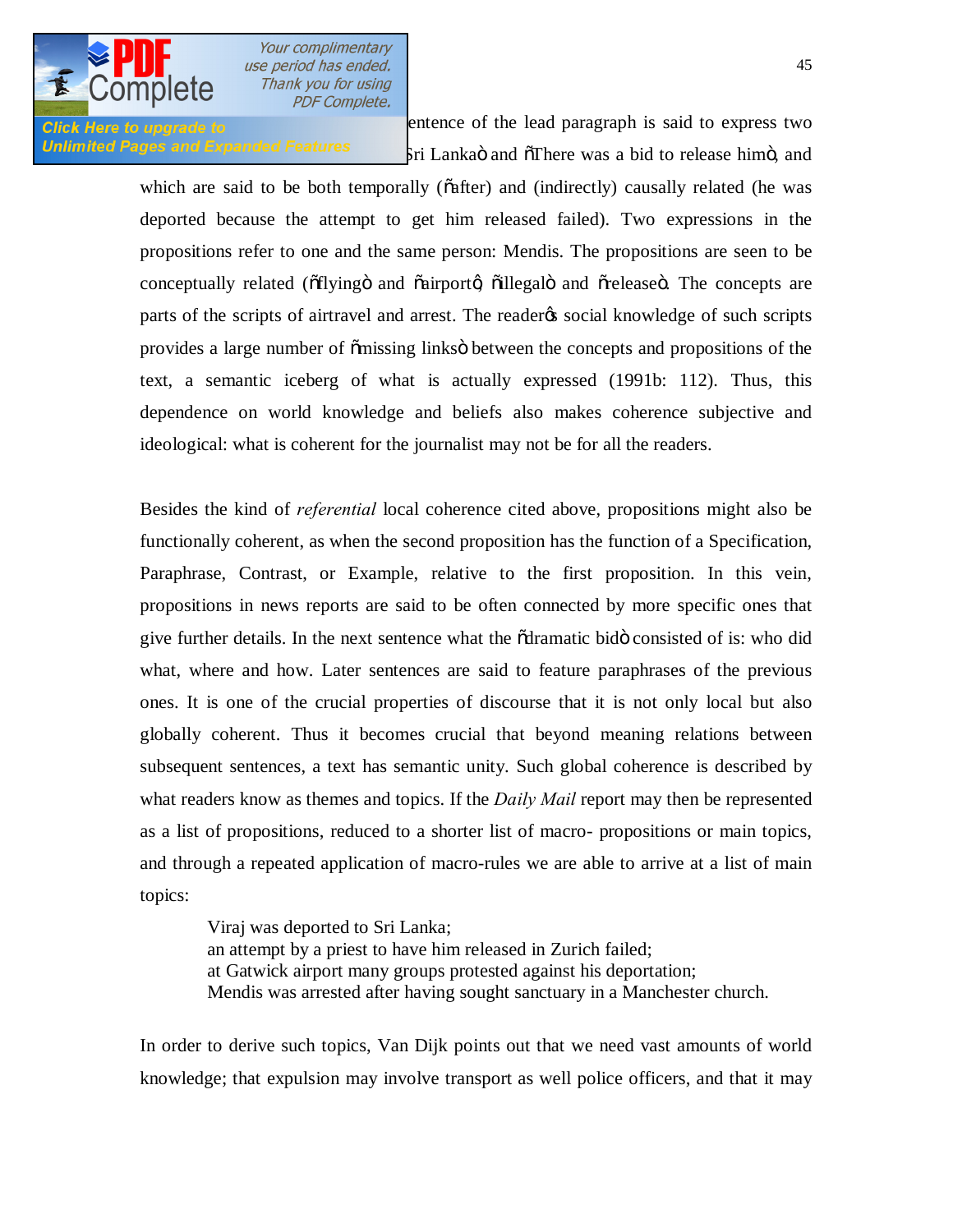

Unlimited Pages and Expanded Features **implications**.

**Click Here to upgrade to** *Click Here to upgrade to Click Here to upgrade to* 

### **Implications**

According to Van Dijk (1991b), one of the most powerful semantic notions in a critical news analysis is that of *implication,* a concept which is somewhat akin to that of *inference* in the context of content analysis. He states that this is because much of the information of a text is not explicitly expressed, but left unsaid. This feature of discourse and communication, he argues, has significant ideological dimensions, hence the analysis of the õunsaido is sometimes more revealing than the study of what is actually expressed in the text. Words, clauses, and textual expressions are seen to carry various types of implication: entailments, presuppositions, and weaker forms, such as suggestion and association. Van Dijk (1991b) states that in the general discourse about minorities, especially in the right-wing news reports about minorities and refugees, the use of the words such as  $\ddot{\text{o}}$ illegal $\ddot{\text{o}}$  in referring to Mendis not only means that he has broken the law, but associates him with other immigrants and refugees with crime.

Similarly, the use of  $\tilde{\text{o}}$ Marxistö also has negative implications, which makes Mendis a less credible refugee. Doubts are also said to be raised by the description of demonstrators õ who arrive in luxury coaches. "O Van Dijk (1921b) further states that many ideological implications follow from irrelevant things that are news actors. The strategic use of irrelevance is seen to occur when Mendis is called a Marxist, and demonstrators are associated with revolutionaries, blacks, lesbians, and gays. The mention of irrelevant detail like the cost of the coaches used by the demonstrators further suggests that they and the  $\delta$ loony leftö are wasting the taxpayers $\varphi$  money.

# **SUPERSTRUCTURES: THE NEWS SCHEMA**

According to Van Dijk (1991b), topics in discourse analysis are usually organised by an abstract schema that specify what the overall function of the topics of the text. Such a schema is called superstructure. News reports follow a hierarchical schema, consisting of such conventional categories as Headline, Lead (together forming the Summary), Main Events, Context, History, Verbal Reactions, and Comments. In relation to the *Daily Mail*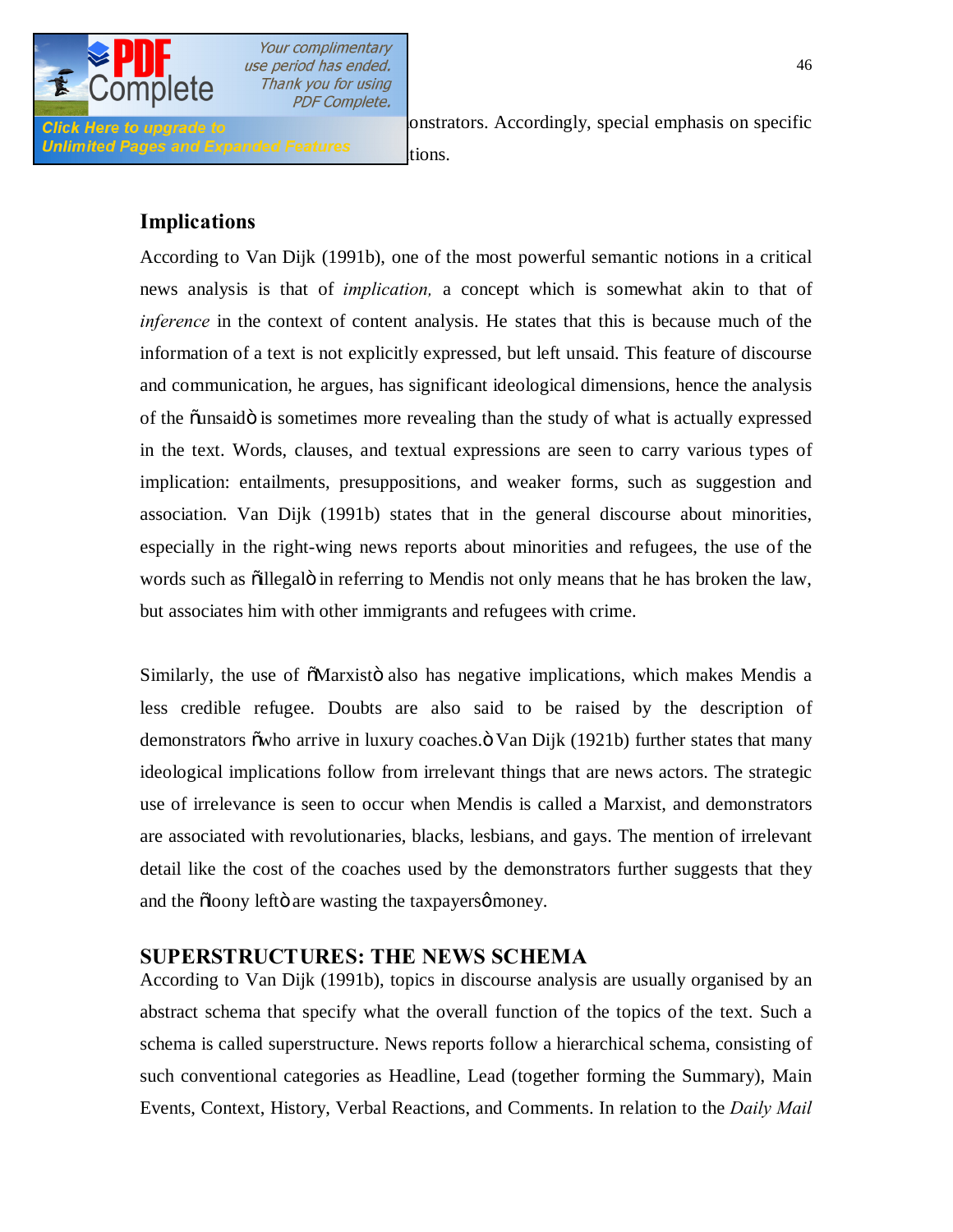

**Click Here to upgrade to relevance may have ideological implications. The** Unlimited Pages and Expanded Features bolice face otentamob furyo expresses two macro-

> propositions; namely, that Mendis is deported and that police are confronted with the angry reaction of the protesters. These two propositions summarise the main information of the text, and thus signal that the two events are important for the paper. The Lead and the subsequent sentences provide further details of these topics, in the Main Event category (featuring information the expulsion and demonstration) as well as in other categories such as a brief history (Mendis having been in Britain for thirteen years). And some general context (the policies of the Church regarding sanctuary). Van Dijk (19915) states that it is characteristic of a right- wing tabloid like the *Daily Mail* to pay little attention to social and political events, whereas relatively many details are given about demonstrators. In this case, demonstrators and Mendis are not allowed to speak. The entire organisation of the schematic superstructure of this news is consistent with the ideological position of the *Daily Mail.*

#### **STYLE AND RHETORIC**

According to Van Dijk, style results from the choices between alternative ways of saying more or less the same thing by using different words or different syntactic structure. Such stylistic choices are also said to have clear social and ideological implications since they signal the opinions of the reporter about news actors, as well as properties of communicative situation and group membership of speakers. The choice of words such as  $\tilde{\text{om}}$  and  $\tilde{\text{or}}$  orentamob,  $\ddot{\text{o}}$  instead of  $\tilde{\text{or}}$  corowd and  $\tilde{\text{od}}$  emonstrators,  $\ddot{\text{o}}$  may, according to Van Dijk, be interpreted as signalling the ideological position of the reporter about left-wing demonstrators, while at the same time discrediting them for the readers (1991:116). The same applies to the use of words such as  $\delta$ howling, $\ddot{\text{o}}$   $\delta$   $\delta$ screaming, $\ddot{\text{o}}$  and  $\delta$ fury $\ddot{\text{o}}$ , instead of mild descriptions such as  $\tilde{\text{ov}}$  is  $\tilde{\text{ov}}$  protesting  $\tilde{\text{cov}}$ . In the headline clause, **"Mendis flown out,**" mention is not made of the authorities who flew him out or who put him on the plane. Van Dijk states that the rhetoric of this report resides mainly in the hyperboles and words used to describe the demonstrators.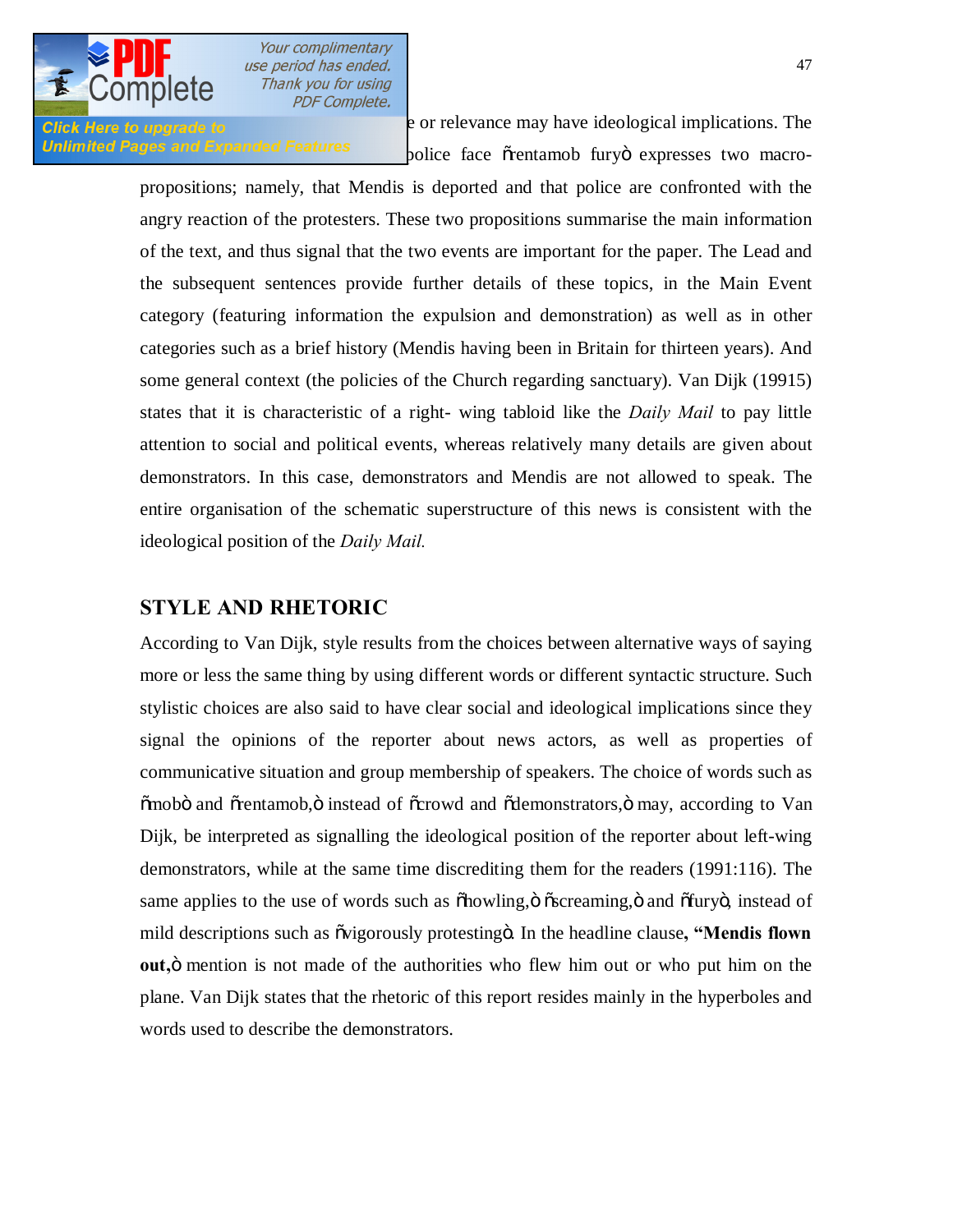

Unlimited Pages and Expanded Features<br>
ysis is not limited to textual structures, hence these

#### **SOCIOCULTURAL CONTEXTS**

structures express or signal various  $\ddot{\text{u}}$  and  $\ddot{\text{u}}$  meanings, opinions, and ideologies. In order to show how these underlying meanings are related to the text, there is a need for an analysis of the cognitive, social, political, and cultural context (Van Dijk, 19915:118). The cognitive approach is premised on the fact that texts do not have meanings, but are assigned their meanings by language users or by the mental processes of the language. Thus, in line with his cognitive model of discourse analysis Van Dijk (1991b) argues that a discourse analyst needs to spell out the cognitive representations and strategies of the Journalists in the production of the news report and those of the reader when memorising it.

#### **COMMENTARY**

As has been emphasised, the example cited above cannot be taken to be fully representative of various methods of doing discourse analysis, especially given the existence of a vast number of approaches to this method of inquiry. However, it does serve to highlight two significant points about discourse analysis. Firstly, that doing this method goes beyond frequency and attribution analysis, textual analysis, and looks at the broader milieu which surrounds the text (whether spoken or written) that is being examined. Secondly, that discourse analysis involves detailed analysis and explication. This is in stark contrast with content analysis which  $\ddot{o}$  involves a much more mechanical process of categorisation, neglects the possibility of multiple categorisation, and aims to quantify the relationship between categories . . ., and [does not] provide the sort of sensitive, penetrating analysis provided by discourse analysisö (Wood  $&$  Kroger, 2000:33). Having provided an account of the definition of discourse analysis and content analysis, as well as the ways in which these techniques are commonly applied in practical research situations, I will now identify the differences and similarities that exist between them. Hopefully, such an exercise will also serve a useful purpose in the next chapter in determining whether or not MMP misconceived and misapplied discourse analysis.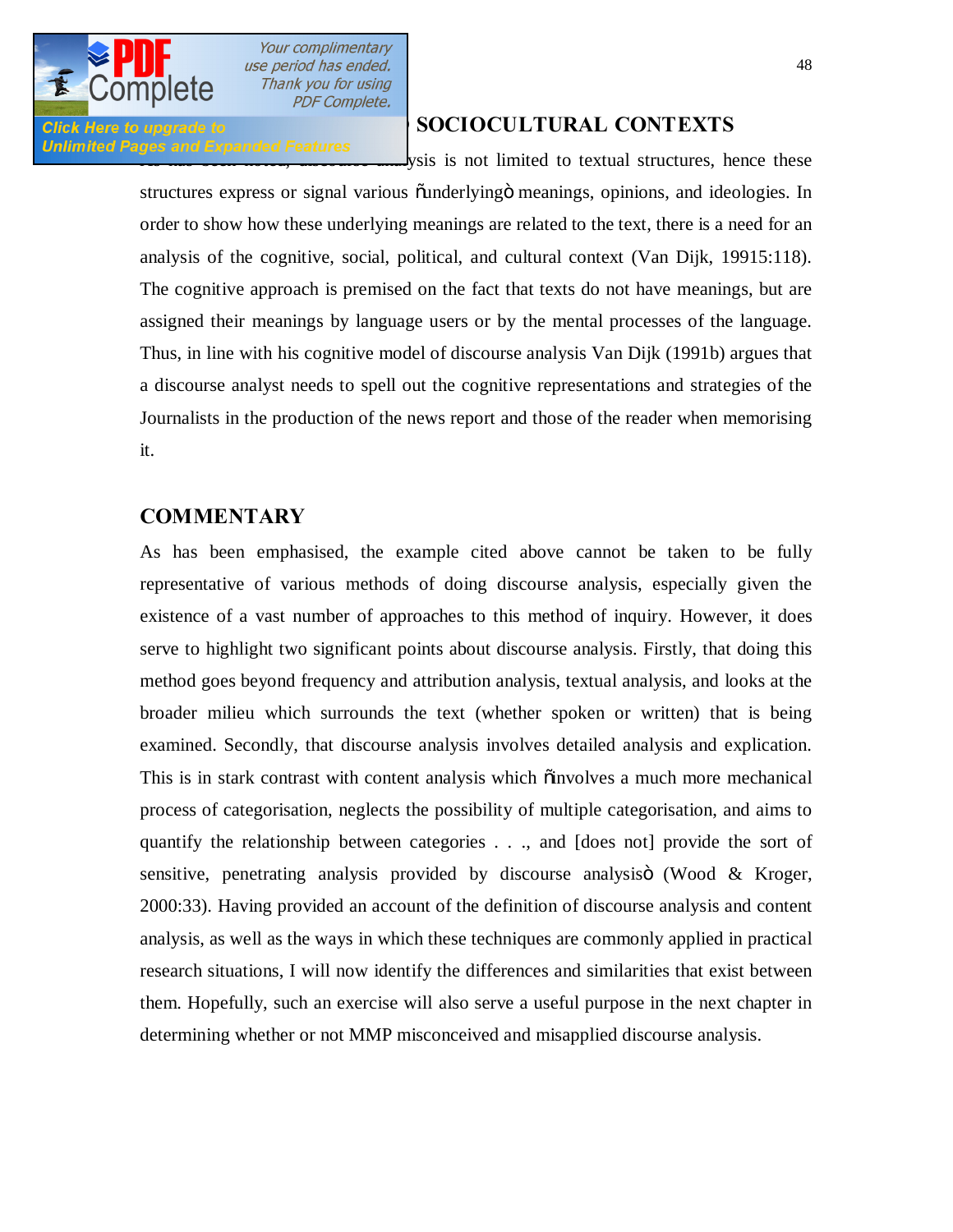# **Unlimited Pages and Expanded Features**<br>**analysis .**

#### **Difference is a properate to and similar content in the between discourse analysis and content**

Undoubtedly, a clear distinction between content analysis and discourse analysis is essential if we are to determine the validity of the criticisms that have been levelled against the Media Monitoring Projectos conception / understanding and application of discourse analysis. While the validity of the said criticisms (whether perceived or real) are likely to become even more salient when the MMP report selected for the present study is compared with the insights that have been developed in the exposition provided in this chapter, it is necessary at this point to summarise the distinctions between discourse analysis and content analysis. If the discourse analytic approach in mass media research has now become more or less accepted as an addition or alternative to classical content analysis, as has been emphasised throughout the present study, it seems evident that the two research techniques have several points in common, as well as several points of difference.

The similarities between discourse analysis and content analysis immediately become evident as one examines their definitions. Both content analysis and discourse analysis are concerned with analysing particular phenomena as they manifest themselves in texts (either written or spoken). In this vein, both can be used to examine written communication material such as novels, plays, television scripts, as well as magazines and newspaper accounts. Both content analysis and discourse analysis serve as a means to learn about people by examining what they write, what they produce on television, or make movies about. However, they differ in terms of their scope in this regard. While content analysis mainly seeks to measure the amount of particular phenomena in the media or the frequency with which it appears in it, discourse analysis is mainly concerned with the underlying meaning and context of texts. In doing this, discourse analysis subsequently provides a detailed explication and interpretation of such phenomena. Even though content analyst also describe and interpret data when writing a report, they usually do not cover the scope that is normally covered by discourse analysts, as the example from Van Dijk $\alpha$  (199lb) article has illustrated.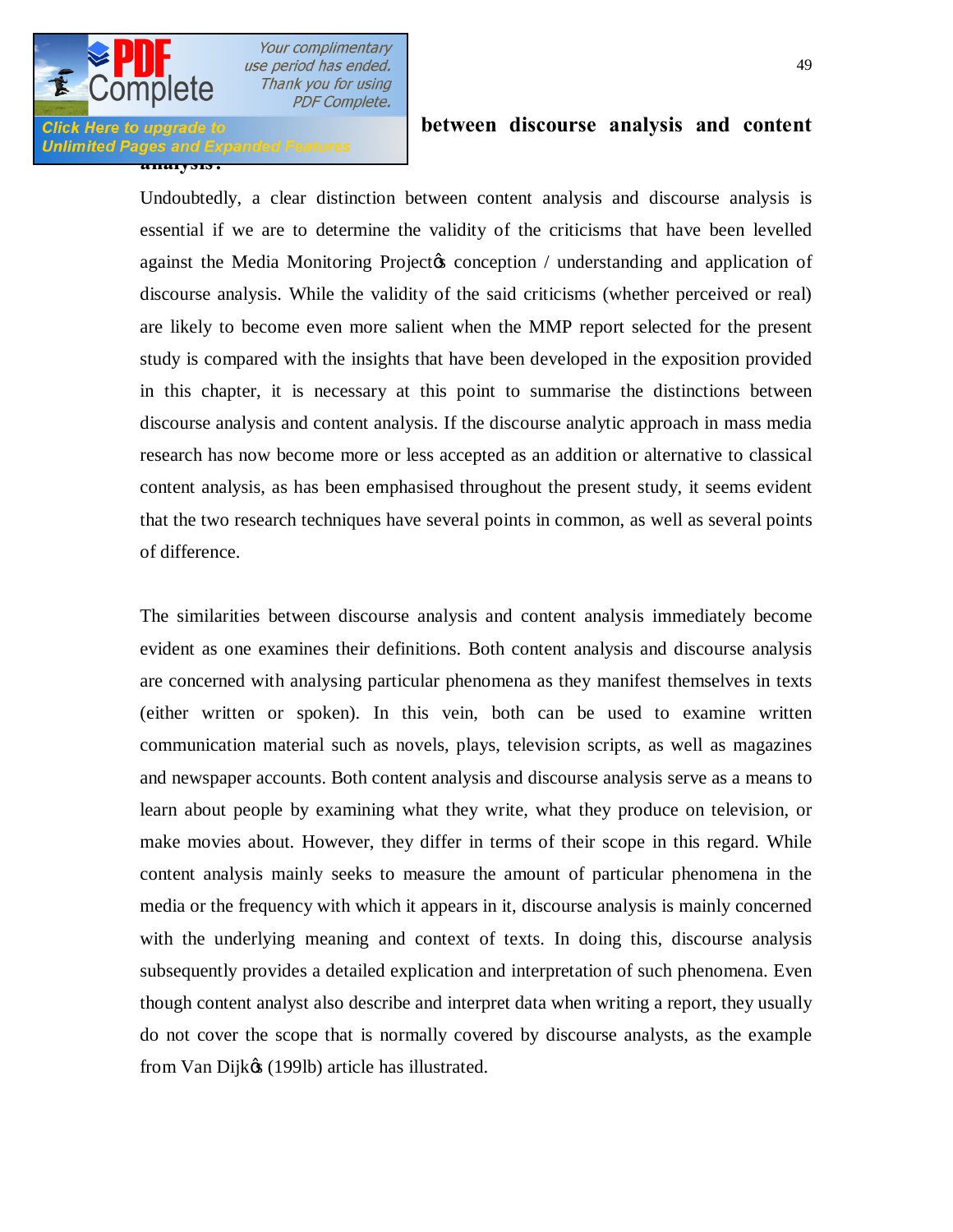

Click Here to upgrade to **Exercise 2** is premised on notions of being 'systematic and 'objective q Unlimited Pages and Expanded Features<br>procedure, discourse analysis does not have a simple

> method of operation (Burman and Parker, 1993:2), but depends largely on the researcher ts discretion and the acuity with which he operationalises its procedures. As Berger points out in relation to content analysis:  $\delta$ If you do not have a uniform measure that is easily quantified, your data will not be worth very muchi  $\ddot{\text{o}}$  (1998:28). In this manner, discourse analysis could be said to be even more highly subjective when compared with content analysis. Even though the notion of *context* is theoretically / nominally central to both content analysis<sup>19</sup> and discourse analysis<sup>20</sup> *context* is in practical research situations, variously dealt with by content analysts and discourse analysts. While content analysts are concerned, among other things, with the study of manifest content, measuring the frequency with which particular phenomena occur, and sometimes comparing and contrasting such phenomena, discourse analysts primarily concern themselves with the study of the language in use or with the study of the text in context. As mentioned earlier, the notion of context in content analysis is only nominal rather a matter of priority.

> Another point of divergence between content analysis and discourse analysis lies in the manner in which they present their findings, especially in relation to analysis. Berger points out that content analysis is based on counting and measuring, and tends to give its findings in numerical form (1998:29). Part of the rationale behind such a quantified presentation of the findings, Berger further points out, is for others to be able to replicate the research and see whether or not they can get more or less the same results. Of course, in the final analysis the need for research methodology to be replicable applies to all research. However, content analysis involves coding into exclusive categories, and relies on predetermined categories and interpretations. Furthermore, it relies on the calculation

 $19$  Krippendorff states that in using content analysis, the context to which data are analysed must be explicit, and should include all surrounding conditions, antecendant, or consequent (1980).

 $20$  According to Van Dijk, a complex analysis of discourse is not limited to  $\pm$ extual analysisg, but it also accounts for the relations between structures of text and talk, on the one hand, and of their cognitive, social, cultural, or historical -contextsg on the other hand (1991b: 1 10-1 11). Elsewhere, Van Dijk includes tinder the notion of  $\pm$ context $\phi$  factors such communicative situations, relations between in-groups, institutions, and many other properties of social structure and culture that further analysis (1993:11).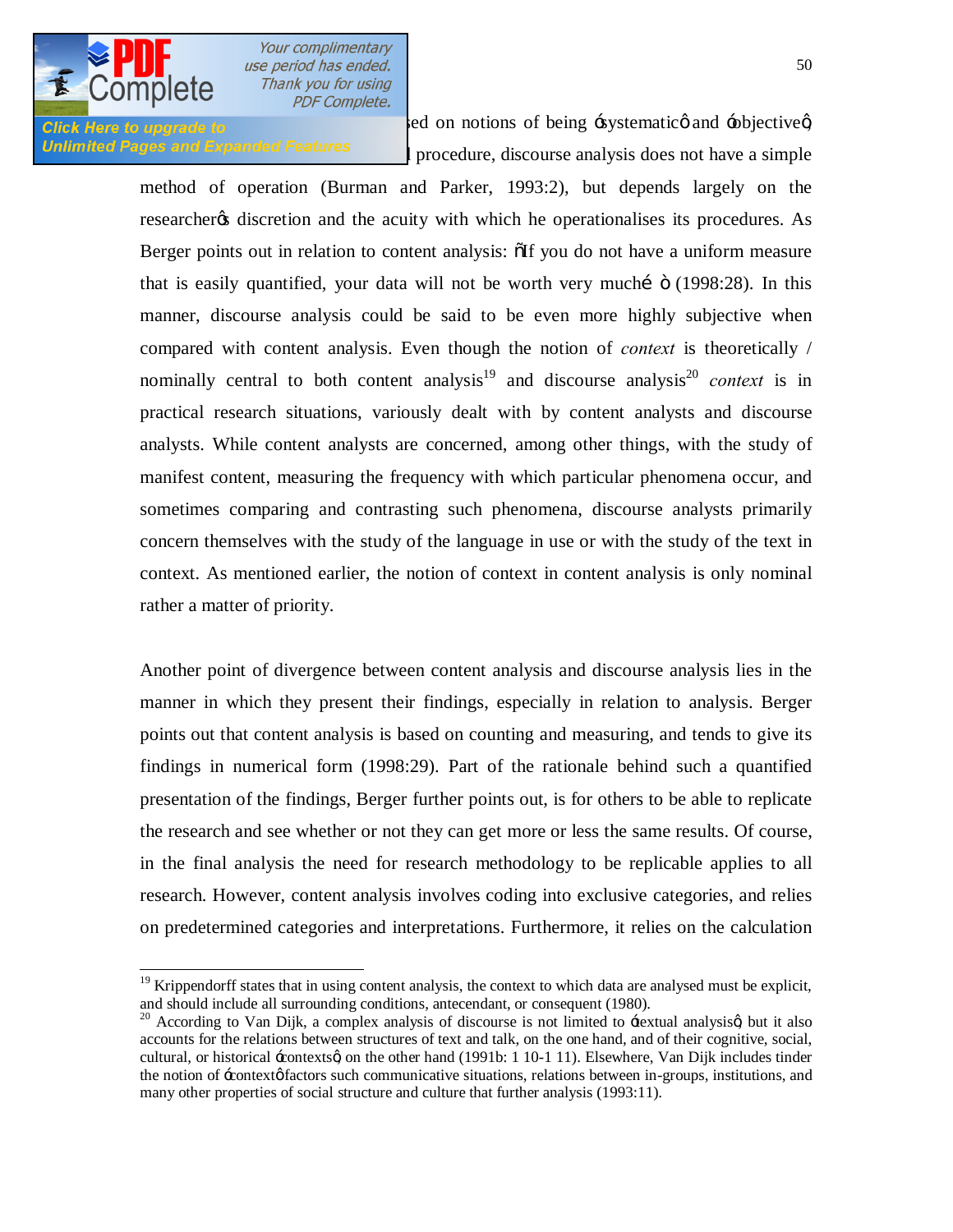

Unlimited Pages and Expanded Features

**Click Here to upgrade to assessments** of relationships in reliability, or the statistical analysis of relationships

As has been shown in the example of a newspaper report on the deportation of Viraj Mendis to Sri-Lanka given earlier, discourse analysis is more ideal for a detailed examination of a single text or a limited number of texts. For example, it can be used to analyse single court case, such as the OJ Simpson trial. However, it cannot be used alone to deal with a large number of texts, as was the case with Van Dijk $\alpha$  case studies on the issue of racism in relation to the minority groups in Europe, where it was used in combination with content analysis. Accordingly, this distinction touches on the question of whether discourse analysis and content analysis are mutually exclusive or not, and this forms the subject of the next subheading.

# **Are discourse analysis and content analysis mutually exclusive or complementary?**

The following account taken from Van Dijkes book *Racism and the Press* (1991a) might serve a useful purpose in shedding light on the above question. In it, he points out that the different types of discourse material that had been collected for his large project on which the book referred to above is based, amounted to many thousands of newspaper articles, transcripts, and copies of other texts (1991:10). He points out that a thorough analysis of a single text in a sophisticated discourse analytic framework would require many days of work and would result in many dozens of pages of research results. He thus concedes that this type of precision cannot be attained when dealing with thousands of texts, as was the case with MMP. He offers the following explanation on how he circumvented the problem mentioned above:  $\delta$ Because of the number of news reports, this qualitative discourse analysis is combined with a more classical, quantitative content analysis of news reports. Both content analyses and discourse analyses, however, are integrated within a more complex, interdisciplinary framework of socio-political and ideological theory formation and analysis. (1999:10). There are two valuable insights that emerge from this explanation, as I demonstrate below.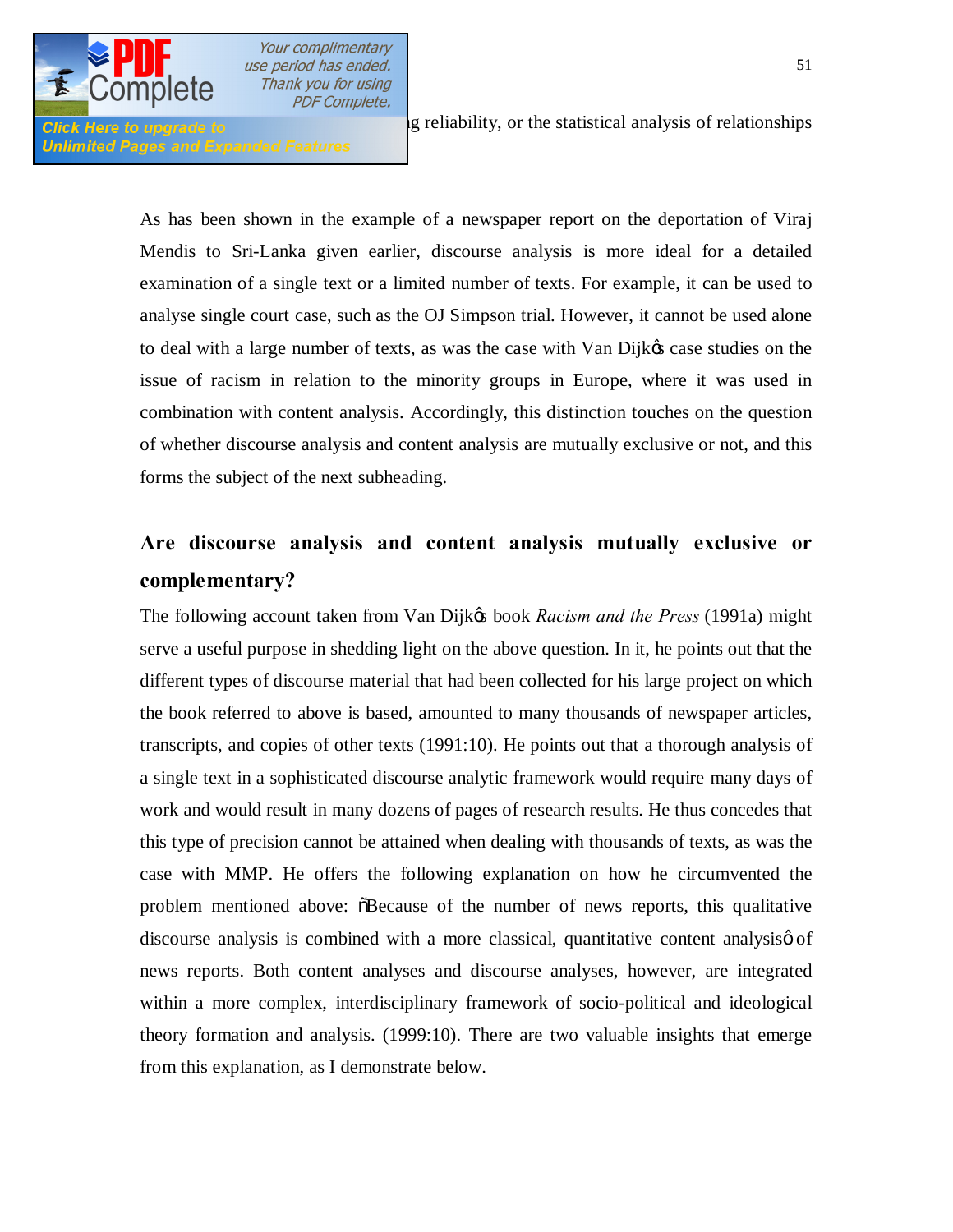

**Click Here to upgrade to f** not impossible, to offer a thorough application of Unlimited Pages and Expanded Features study that deals with a large number of texts, as was

> the case with the study conducted by MMP. In this vein, the type of analysis offered in the example from a report in the British tabloid *Daily Mail* (cited earlier) is not feasible when dealing with large volumes of data. Secondly, it seems that for a study that is dealing with a large number of texts, and uses discourse analysis as its method of inquiry, using content analysis seems to be unavoidable. This is especially so when the findings of the study have to be presented in the form of a report. While clear explanations on how the research proceeded are essential and have to accompany the findings, one cannot present a report that is not accessible to a broad public because discourse analysis tends to offer a highly technical exegesis about the phenomena with which it deals. Viewed in the light of the account provided above, it seems reasonable to concur with Krippendorff<sub>(SS</sub> (1980) contention that discourse analysis could be seen as an alternative or addition to classical analysis. Thus viewed, content analysis and discourse analysis is not mutually exclusive, but complementary. As with most qualitative and quantitative research methods generally, discourse analysis and content analysis can be operationalised simultaneously. As I argue in the next chapter, it appears that a lack of clear explanation of this reality by MMP resulted in scholars conflating the two methods of inquiry.

#### **Conclusion**

Viewed in the light of the foregoing exposition, it seems reasonable to surmise that even though concepts of discourse analysis and content analysis represent two very different methods of inquiry or  $\sigma$  species (to use Wood & Kroger  $\sigma$  characterisation), the two are not mutually exclusive, but complementary. In response to the issue of characterising the respective methods used by MMP and Braude during the SAHRC Inquiry, it seems plausible to put forward the following tentative conclusions. Such conclusions are essential since an analysis of the MMP report is still to be undertaken in the next chapter, in which more substantive evidence to support my claims will be adduced. Thus, it seems reasonable to suspect that these methods (discourse analysis, content analysis, and textual analysis) were somehow not clearly comprehended, and correctly identified by some of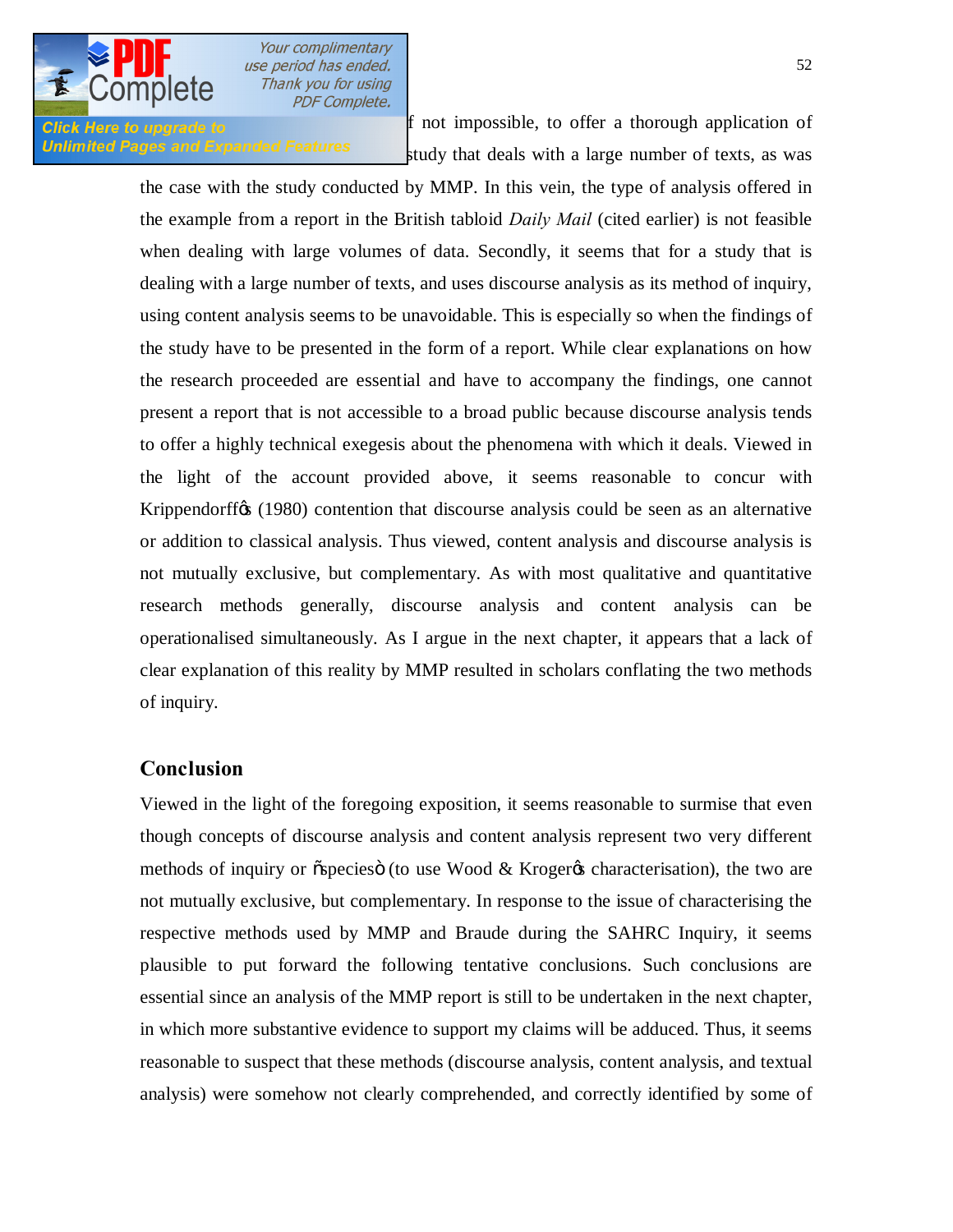

**Click Here to upgrade to** MMP report. Why for instance did Bertelsen (2000) Unlimited Pages and Expanded Features end is discourse analysis when Braude identified it as

> textual analysis? Similarly, why did MMP emphasise discourse analysis as one of the principal methods that it used whereas, in fact, no discourse analysis is apparent in its report?

> Having attempted to provide some theoretical background on discourse analysis, therefore, it seems that we now have a better platform from which to address the question of whether MMP misconceived and misapplied discourse analysis, and the next chapter will delve a lot deeper into these questions. However, before embarking on the critique of MMP report, it is necessary to make one important point about research in general, and which in turn has pertinence for the application of both content analysis and discourse analysis in particular. In addition to the insights on discourse analysis and content analysis sketched in this chapter, it is essential to note in passing that there are certain basic requirements that are prerequisite of any worthwhile research project. These include a clearly defined question to be investigated; carefully designated data; appropriate design and methodology; and rigorous analysis and interpretation (Bertelsen, 2000:19). As I demonstrate in the next chapter, these requirements will prove to be useful in critiquing the MMP report.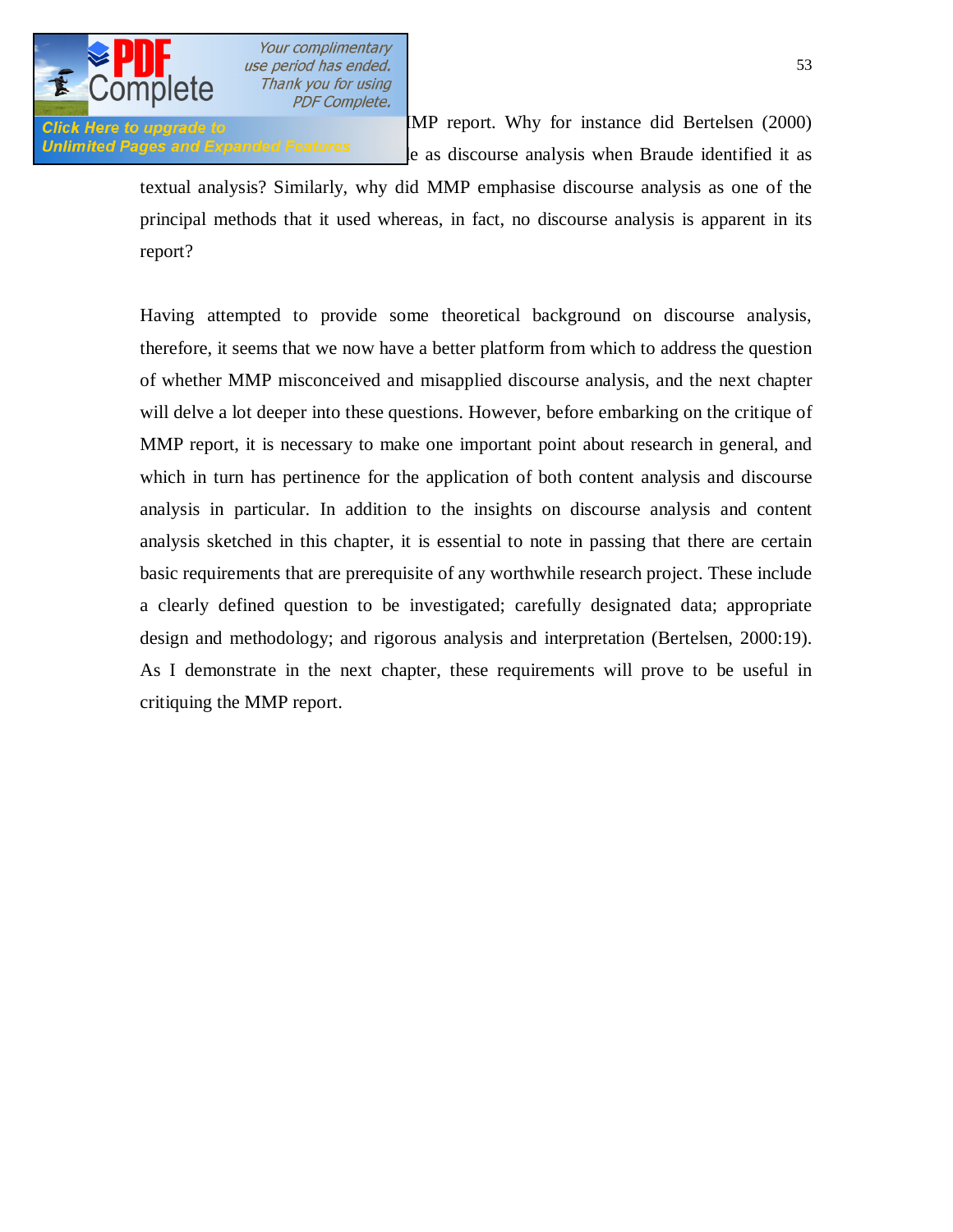

**Unlimited Pages and Expanded Features** 

## **The MMP Report and Discourse Analysis: A Critique**

According to Krippendorff, in highly institutionalised settings, where the motivation is understood and procedures are codified, a research report may be limited to what deviated from standard procedure. In such a case, he further states, the decision maker may only be interested in the results, relying on the researcheres reputation and credentials in order to surmise that the job has been done well (1980: 179). This seems to be the attitude that was adopted by the SAHRC when it relied on the reputation and credentials of its researchers, Claudia Braude and the Media Monitoring Project, to accept and ratify the findings of the latter inquiry into issues of racism in the South African media. As the SAHRC noted in its final report: "The Commission wishes to place on record its appreciation of the manner in which all the evidence was presented Finally, let it be known that we are presenting this evidence without comment or evaluation. It is not necessary for us to pass judgement on the accuracy or otherwise of the testimony presented to us. Fortunately, there was a large measure of acceptance of the evidence presentedö *(Faultlines: An Inquiry Into Racism in the Media, 2000:18).* 

In contrast to the scenario referred above, Krippendorff states that the situation in scientific inquiries is entirely different. In such a case, the findings are not accepted independently of the procedure through which they are obtained, and such procedure must be replicable elsewhere (1989:179). As I attempt to show below, it is in relation to the above mentioned aspects of research that the problems surrounding the entire SAHRC Inquiry into issues of racism in the media arose. Even though the SAHRC may have not initially seen or intended the study that it commissioned Braude and MMP to conduct as / to be a purely academic / scientific pursuit or exercise, it unwittingly found itself having to face two stark realities. First, that it was dealing with a highly contentious subject, that is, racism, and which presents problems not only to the South African society, but also to the world at large. Second, and perhaps more importantly, that research is in principle a public matter, hence anyone who engages in it has to comply with the rules and conventions that govern its discourse and practice as prescribed by the global community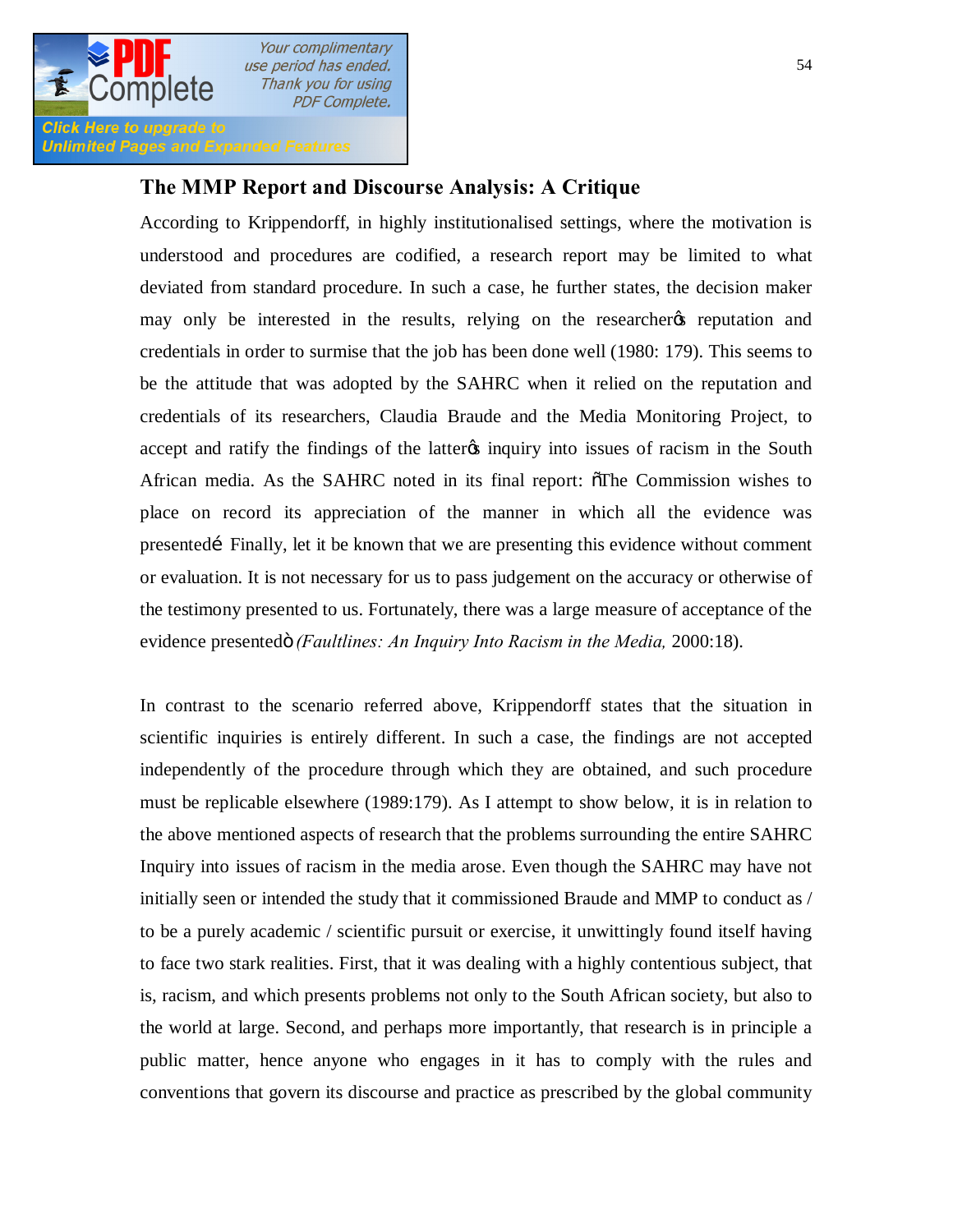

**Click Here to upgrade to researchers** and scholars, in turn, act Unlimited Pages and Expanded Features research discourse and practice. Presumably, then, it

> must have been the recognition of these realities that the SAHRC openly invited all interested parties to respond to any part of its reports, especially in relation to the issue of methodology (see the SAHRC $\alpha$  *Interim Report,* 1999:2).

> Paradoxically, however, some of the rules and conventions that govern the discourse and practice of research (including the theoretical implications thereof) seem to have been ignored, if not flouted, by the SAHRC appointed researchers. This is in spite of the fact that some of the criticisms and suggestions that have been made in relation to the recent SAHRC Inquiry have also been made in relation to previous monitoring projects undertaken by MMP. In the final analysis, whether the SAHRC commissioned inquiry was primarily intended to be a scientific or a non-scientific pursuit is immaterial; hence the researchers (and the SAHRC itself) had to face up to the reality that their research had to reflect both the conceptual and scientific rigour that is expected of any worthwhile research effort. In this vein, William Bird's explanation in the letter attached to the appendix of this dissertation to the effect that MMP does not have the time and staff to engage in the sort of academic research that he sees this study to represent, does not exonerate his agency from criticism. This situation also points to one of the intractable problems of our time, namely, the undertaking of research as a commercial transaction, which, unfortunately, often results in the work of poor quality and total disregard for scientific rigour. This is often a corollary of limited time frames within which, most of these research projects have to be carried out, and the partisan interest that tends to underlie some, if not most of them.

> Thus, this chapter begins by offering a critique of the MMP report against the background of the framework of procedures that govern the presentation of a report on the findings of a research effort. The issue of procedures that govern the writing of a sound research report and the basic requirements of a worthwhile study are only discussed in so far as they impinge on the issue of MMP $\alpha$  conception and application of discourse analysis. The second part of my critique offers an analysis of the MMP report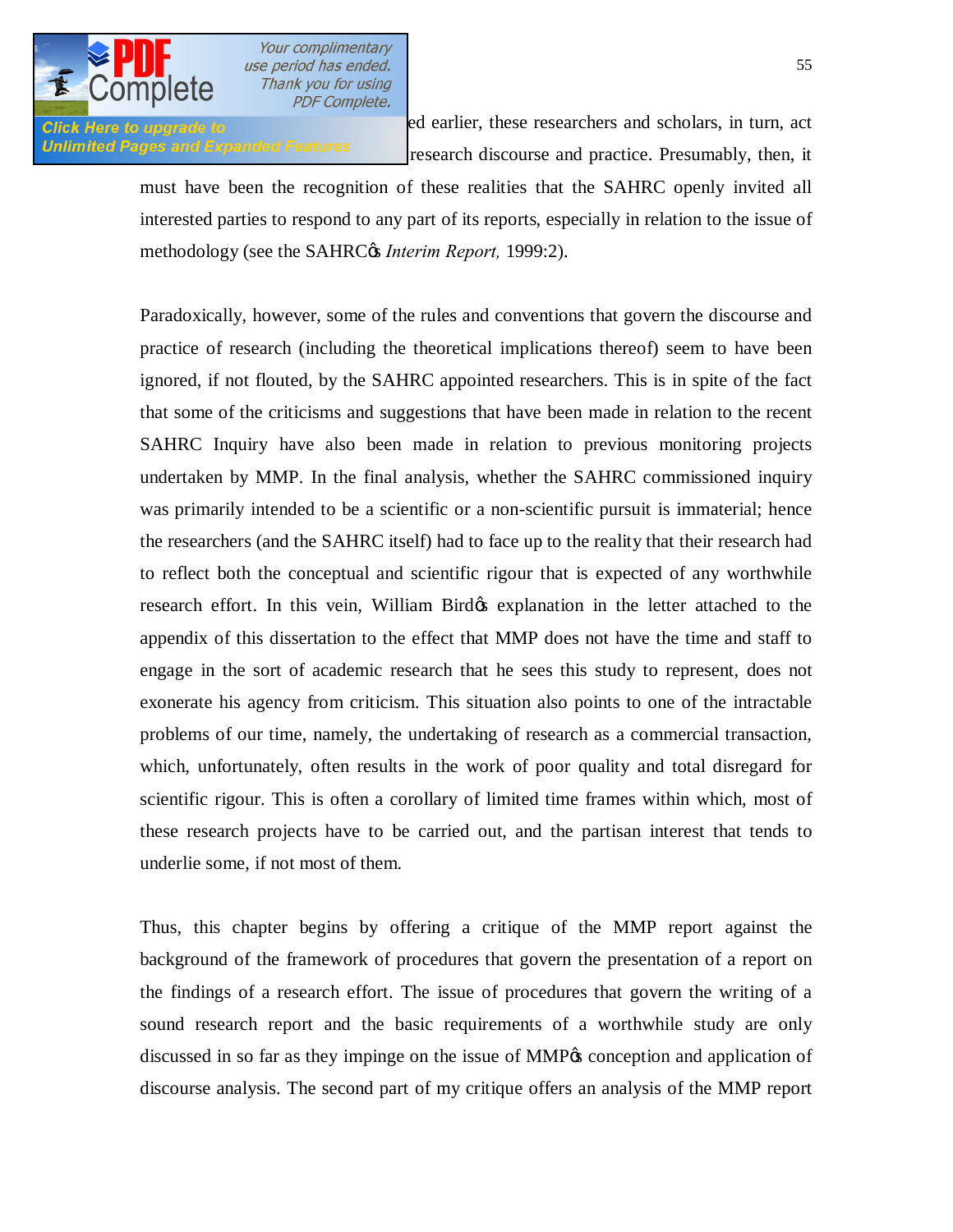

Click Here to upgrade to **and intervention of the broader of critical and methodological framework** of critical discourse Unlimited Pages and Expanded Features alia that falls under this concept. While most of the

> insights on critical discourse analysis are drawn mainly from the work of Fairclough (1995b), the works of other scholars across the broader field of discourse analysis and mass media theory are also considered.

# **Part One: The MMP report vis-à-vis discourse analysis**

I begin with an examination of various aspects of the introduction of the MMP report. For the purposes of my study, the entire MMP report is attached to the appendix (in which it appears as Appendix One) of this dissertation.

# **Stating the problem to which the research pertains and the background thereof**

The following comment by Paul Leedy regarding the importance of stating the problem to which the research pertained at the beginning of the research report is illuminating:

After a few paragraphs of introductory remarks (if the writer chooses to make them), stating the rationale and the backgro4nd or the relevance of the document should set forth clearly and unmistakably the problem that has been researched The statement of the problem, as well as other information needed to understand it comprehensively, should comprise the first chapter of the final report. (1993:3 16)

As is evident from the first two pages  $(p.3-4)$  of the  $\ddot{\text{o}}$  introduction to the MMP report, it opens with a statement to the effect that in approaching the racism in the media project, MMP% concerns were framed by three distinct, but interacting elements: freedom, power, and responsibility *(News in Black and White: An investigation into Racial Stereotyping in the Media,* 1999:3). The rest of the discussion that follows this statement provides an explanation of how these three elements are related to each other, and how they framed its investigation into racial stereotyping in the South Africa media.

There seems to be a sense in which the account of the MMP report referred to above could be seen to be incorrectly posted, especially because, hereafter MMP makes no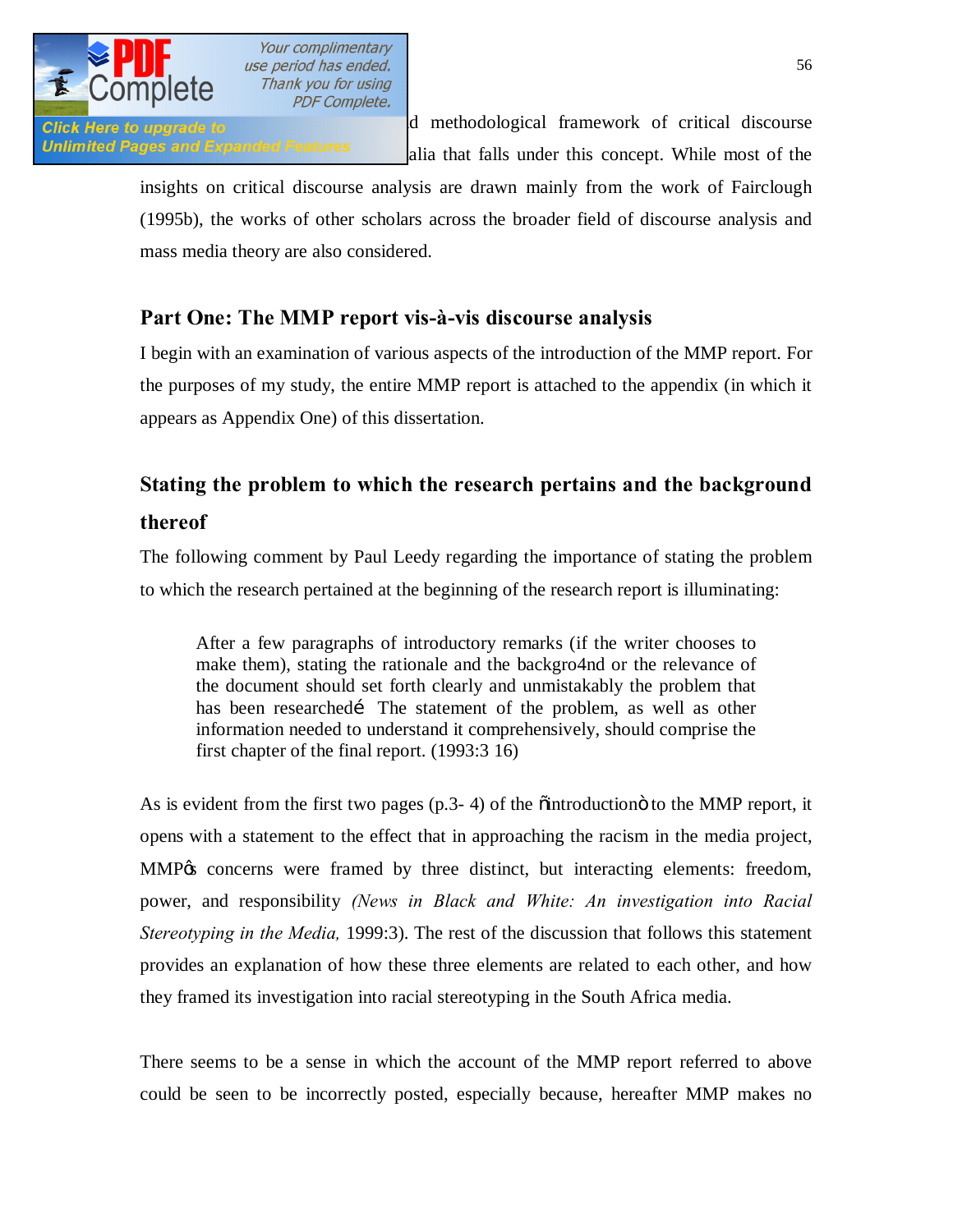

**Click Here to upgrade to clear and an unambiguous brief regarding the problem that its study** Unlimited Pages and Expanded Features one background information pertaining to it. For

> instance, anyone who has neither had an opportunity to read the report which preceded MMP%, namely the SAHRC<sup>%</sup> *Interim Report* (1999), nor even heard about the SAHRC *Inquiry* at all, will almost certainly be baffled immediately upon starting to read the MMP report. It should be noted or remembered that the *Interim Report* (1999) included the report that resulted from the study conducted by Braude. In its report, MMP neither makes any allusion to these earlier studies and publications, nor does it provide any explanation regarding the mandate regarding its engagement in the SAHRC *inquiry,*  which, as already noted, was aimed at providing a quantitative analysis to complement the qualitative study carried out by Braude.

> Even when the problem to which the MMP study pertained is stated indirectly, via the aims of the study in the section under the heading  $\ddot{\text{om}}$  ethodology  $(p.5-6)$ , these are in themselves confusing as MMP somehow misstates / disarticulates some of these (the aims). The SAHRC $\alpha$  Terms of Reference, for instance, states the aims of the inquiry into racism in the media as follows:

- · To investigate the handling of race and possible incidence of racism in the media and whether such may be manifested in the products of the media constitutes a violation of fundamental rights as set out in the Constitution.
- · To establish the underlying causes and examine the impact on society of racism in the media if such racism is found to be manifested in the products of the media.
- · To make findings and recommendations as appropriate of Reference. *(Faultlines: inquiry Into Racism in the Media,* 2000:8)

In contradistinction to these aims, MMP states that:

This project is concerned with the content of the media and the extent to which it is racist and therefore it is concerned with the extent to which the media supports and maintains the ideology of racism. *(News in Black and White: An investigation Into Racial Stereotyping in the Media, 1999:6)* 

Nonetheless, MMP does correctly state one of the aims of the inquiry, as expressed in the SAHRC $\alpha$  Terms of Reference, and subsequently the problem that the study sought to investigate, when it claims that: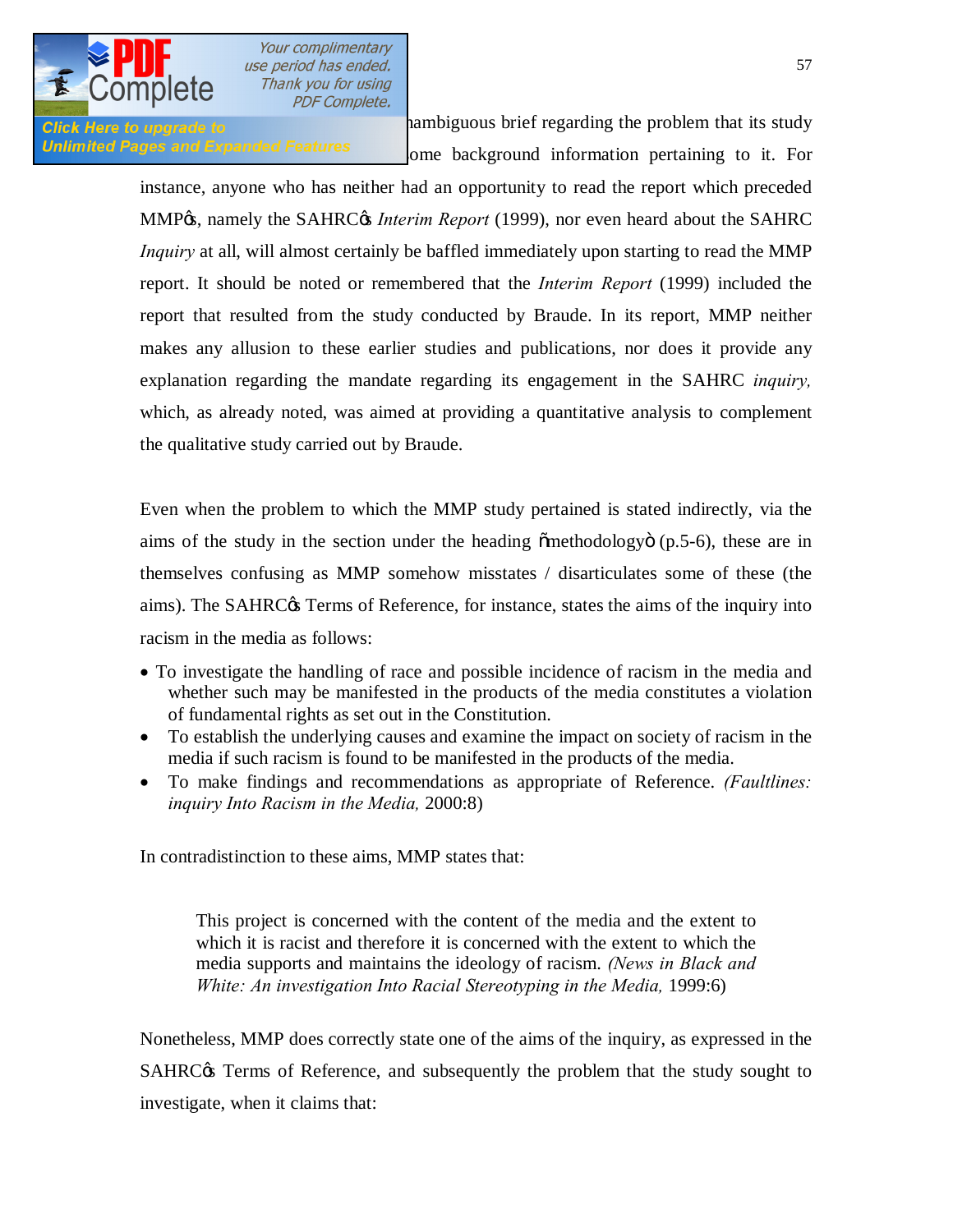

**Click Here to upgrade to** 

Unlimited Pages and Expanded Features then, our aim would therefore be to examine how racist ideologies in our society are represented in the media and what the media's relationship with race and racism is. *(Faultlines: Inquiry into Racism in the Media,* 1999:6)

> Thus, if the study conducted by MMP was primarily meant to complement the research that had been carried out by Braude, as already noted, there was a need for such information to be relayed at the outset of the report. In other words, if the study conducted by MMP was part of the broader SAHRC project, this ought to have been explicitly stated from the very beginning of the report. This includes the mandate that was given to them by the SAHRC. Such information would at least make the reader aware of the need to consult the SAHRC<sub>C</sub> *interim Report* (1999) released earlier, in order to learn about the problem which the MMP $\alpha$  research study sought to investigate, and the background thereof. The lack of a clear statement of the problem has serious repercussions not only for MMP% methodological framework, but also for its claim to have used discourse analysis, as I demonstrate in the next few paragraphs.

> In a characteristic and typical fashion that discourse analysis and  $\pm$ critical $\phi$  discourse analysis have a reputation for, and which Titscher *et al* argue  $\delta$ [tend] to determine [their] interest in advance (2000:165), MMP followed a similar trajectory. The *a priori*  assumption contained in the first quotation (cited above) provides a salient example of this lapse, as MMP purports to be certain that there is racism in the media. And, hence its claim that it sought, among other things, to determine othe extent to which the media is racist and the extent to which it maintains the ideology of racismo *(News in Black and White: An investigation into Racial Stereotyping in the Media, 1999:6). This claim is also* reiterated in the conclusion of the report on page 57. This type of wording of the problem and the aim of the study clearly begs the following questions: How much racism was already there in the media when MMP began its investigation? What is it that MMP set out to investigate if it already knew the answer? Without denying the fact that racism and racist practices still exist in this country the media in a myriad of guises and subtle practices, there is obviously something suspect about such ill- formulated statements,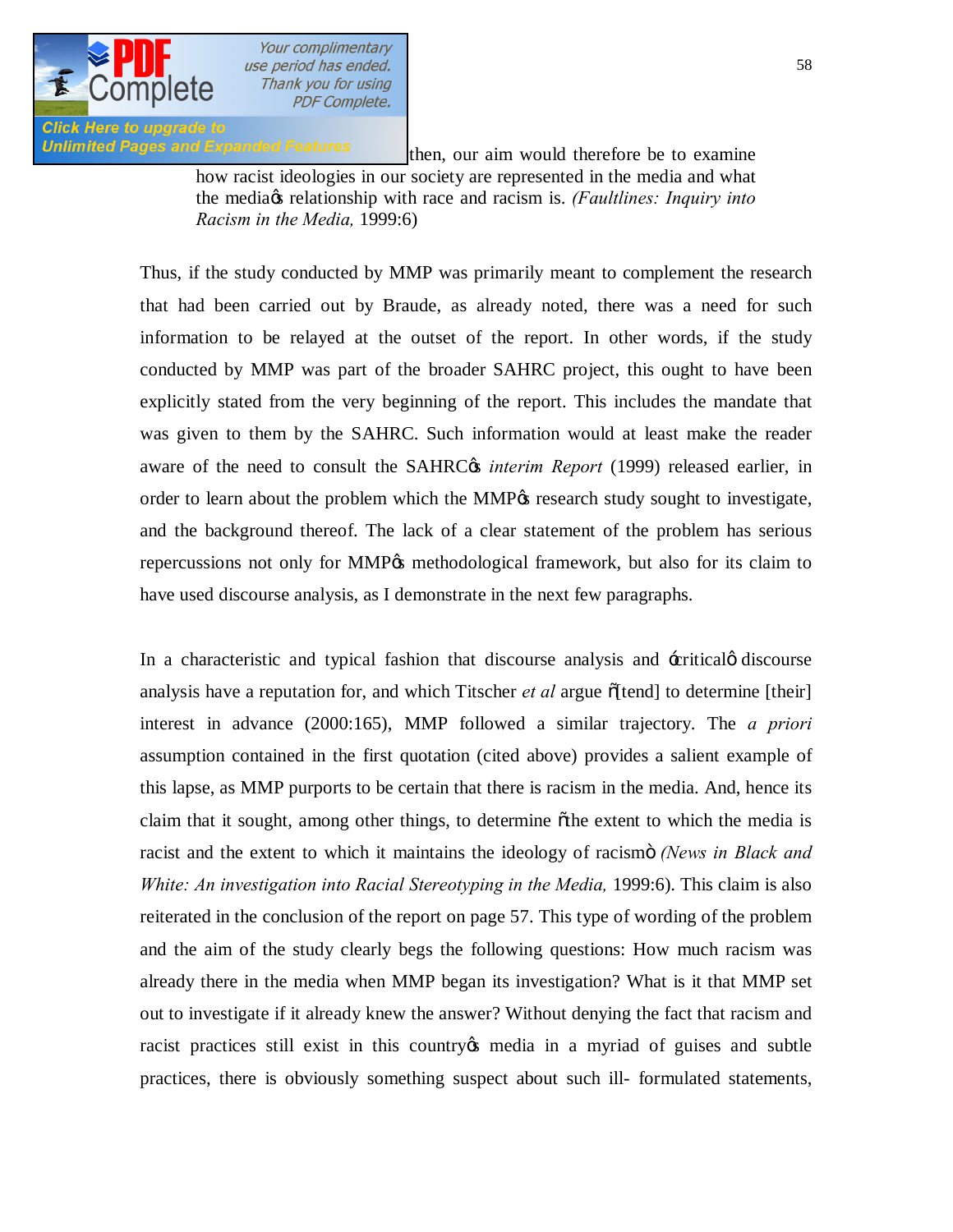

**Click Here to upgrade to and anticipate indings** / results of an investigation. This is in spite of Unlimited Pages and Expanded Features entity lence to suggest that in certain instances, some sectors

> of the media colluded with, and even supported the apartheid government to racist agenda in various ways.

> The findings that have been tabled before the Truth and Reconciliation Commission (TRC) over the past few years are one example of such evidence. Of course, this is not to ignore the struggle that was waged by the South African English-language Press against the Apartheid State, and about which Tomaselli *et al* (1987) provide an immensely valuable critical discussion. In the same book, these authors also provide a useful discussion on the limitations and contradictions that characterised the struggle waged by the press against the Apartheid State and its policies. However, the charge regarding MMP% pre-emption of the outcomes of its study is not unprecedented. In their critique of one of the research reports based on the study carried out by the Broadcasting Monitoring Project (BMP), which later became MMP, Tomaselli *et al* (19 94), for instance, levelled a similar charge. They observe that  $\delta$ BMP makes numerous assumptions and unidentified **a priori** assumptions. These anticipate the Project<sub>®</sub> findings. Distinctions need to be made between assumptions and conclusions. They are not the same it (1994:86).

> Paradoxically, MMP researchers were fully conscious of the criticisms against contemporary discourse analysis and discourse analysis theory, as stated at the bottom of page 6 of the introduction to the MMP report. At the top of page 8, MMP provides an explanation of four complementary ways in which it attempted to eliminate the problem regarding discourse analysis theory and discourse analysis. These include: (a) not only examining whether the media supports racist ideology, but also seeking out where the media actively challenge racism and racist ideology; (b) providing a constructive critique of the media, by not alleging racism in media content but to demonstrate where race and racial identity was represented in a stereotyped or prejudicial way; (c) examining the media as an interrelated body of information rather than a set of individual mediums; and (d) setting out a measurable criteria for achievement beforehand in the form of a list of racist propositions founded upon racist stereotypes which exist in our society *(News in*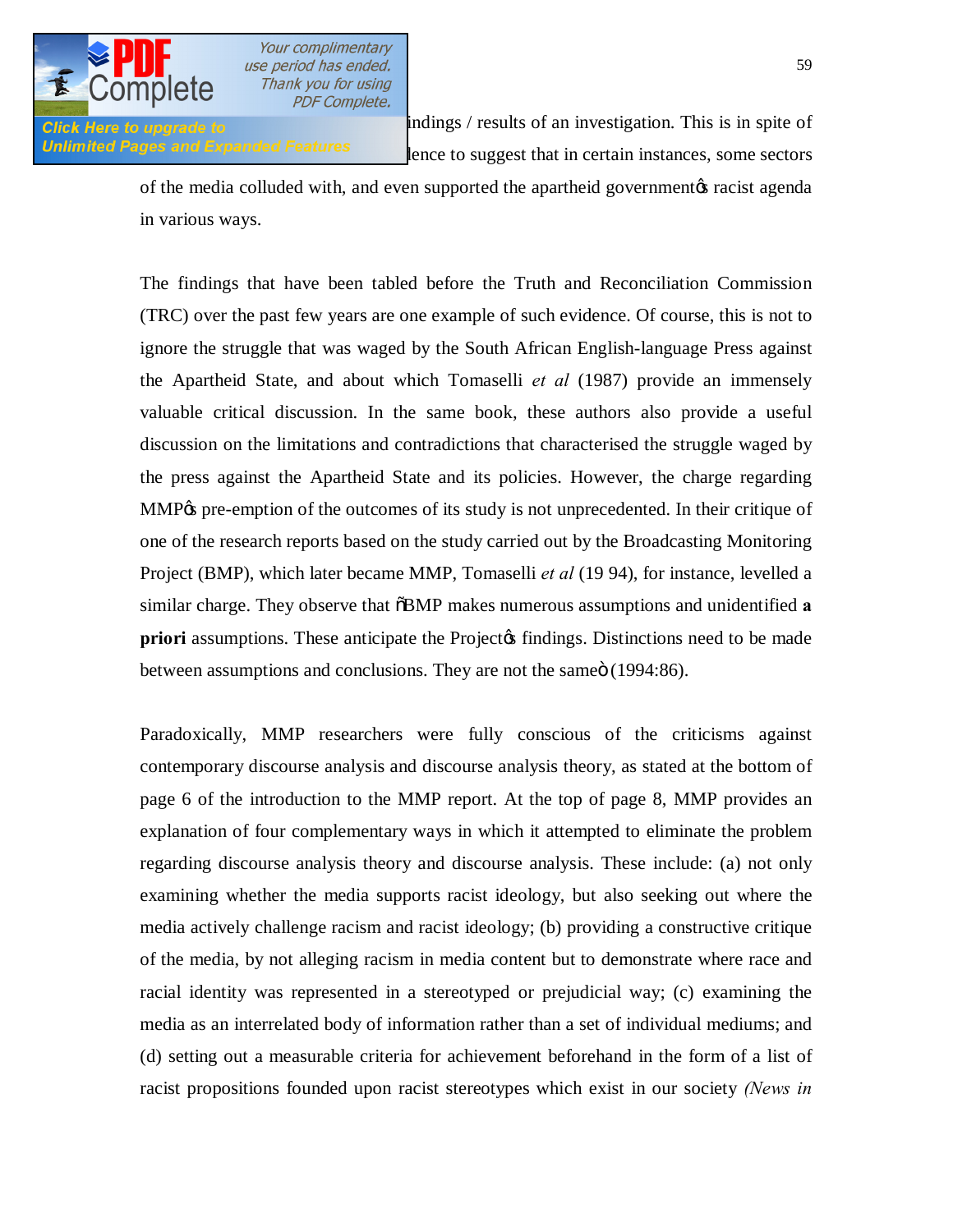

*Blick Here to upgrade to into Racial Stereotyping in the Media, 1999:7).* **The** Unlimited Pages and Expanded Features have been useful for MMP to state clearly and unambiguously

> at the outset of the report the problem to which the research pertained and the background thereof. This includes the mandate given to it by the SAHRC.

> As opposed to the vacillation that MMP makes in its report regarding the problem that its study sought to investigate, stating the problem clearly at the outset of the report would have made it more clearer why discourse analysis could be seen to be an appropriate method for its project. If the mandate given to MMP was to provide a quantitative analysis to complement Braude o qualitative analysis, it is, therefore, puzzling how discourse analysis came to be foregrounded in the manner that it was by MMP, hence this method is executed mainly by using words, rather than by using numbers or quantitative techniques (Wood & Kroger, 2000:136). Aside from this, Braude herself does not make any explicit claim to having used this method. In fact, as Wood  $\&$  Kroger point out, discourse analysis entails more than a shift in methodology from a general, abstracted, quantitative to particularised, detailed, qualitative approach (2000:3), a situation which makes it less suitable for studies whose primary focus is on the quantitative aspect of the research. This in turn raises questions about the nature of the interaction and co-operation between the independent researchers (Braude and MMP) during the course of the SAHRC *inquiry Into Racism in the Media.* Thus, while the criticism being made relates to the issue of chronology, logic, and procedure regarding the presentation of the report, it does also question MMP% choice of discourse analysis as one of the methods of research that it used.

# **Offering operational definitions of important terms and concepts, including discourse analysis.**

A research report is not only expected to provide operational definitions of all important terms and concepts, but also to explain why a particular unit of measurement that has been used makes sense (Berger, 1998:34). Obviously, in case of the MMP report, fiercely debated concepts such as racism and discourse analysis ought to have been elaborately and unambiguously defined in the early stages of the report. Admittedly, MMP does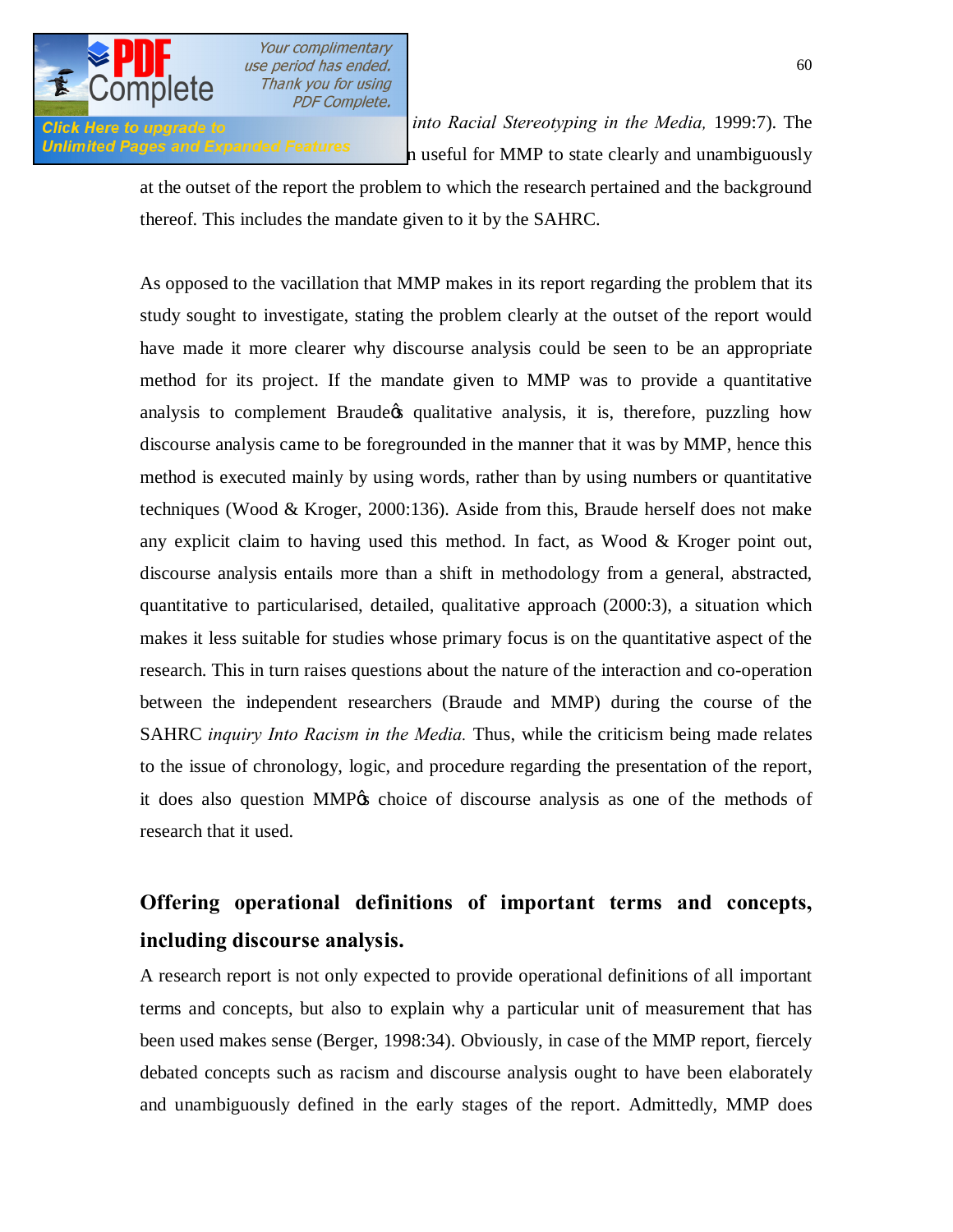

**Click Here to upgrade to** definition of racism as  $\tilde{o}A$  complex societal system in Unlimited Pages and Expanded Features  $\frac{1}{n}$  dominate peoples of other origins, especially in

> Europe, North America, South Africa, Australia and New Zealandö (1991b: 24). But even in this respect, the evaluators of the SAHRC Inquiry have expressed discontent about such a narrow conception / definition of racism. Tomaselli, for instance, has argued that "This definition, which is offered without qualification, was borrowed for its allegedly  $\pm$ neutralø content, rather than using one arising out of the South African experience  $\ddot{o}$  $(2000:9)$ . He further argues:  $\delta$ However, the problem with Van Dijk $\alpha$  definition is that it assigns to racism a blanket origin in a specific place among specific peoples. It effectively homogenises *all* people of one continent and essentially one skin pigmentation in ideological terms, thereby forcing individuals and racially defined communities to find other definitions for race based oppression or violence elsewhere  $\ddot{o}$ (2000:9). Similarly, Jacobs and Masuku (2000) have argued that the Commission failed to adopt a definition that is functional to the South African experience.

> In the introduction to its report, MMP have this to say about the alleged / perceived threat to freedom of expression pronounced by certain sectors of the media regarding the SAHRC media inquiry:  $\delta$ Whether these fears were justified or not was not the issue as much as the method used for investigating racism in the media (1999:3). Despite this ostensible / avowed claim by MMP to having attached particular significance to the issue of methods, no attempt was made by this agency to either provide a clear definition of discourse analysis or an adequate justification for its choice of this method of inquiry. Neither does MMP indicate clearly the approach that it followed in this regard, that is, either an approach that relies exclusively on discourse analysis or that which relies on a combination of discourse analysis and some form of quantitative analysis. This is indeed surprising, considering what the SAHRC claims in the final report *Faultlines: Inquiry Into Racism in the Media* (2000).

> MMP states, for instance, that it became evident during the course of Ms Braude $\phi$ research that her work could be incomplete if they (SAHRC) did not engage in some quantitative analysis of the incidence of racism in the media. It is for this reason, as the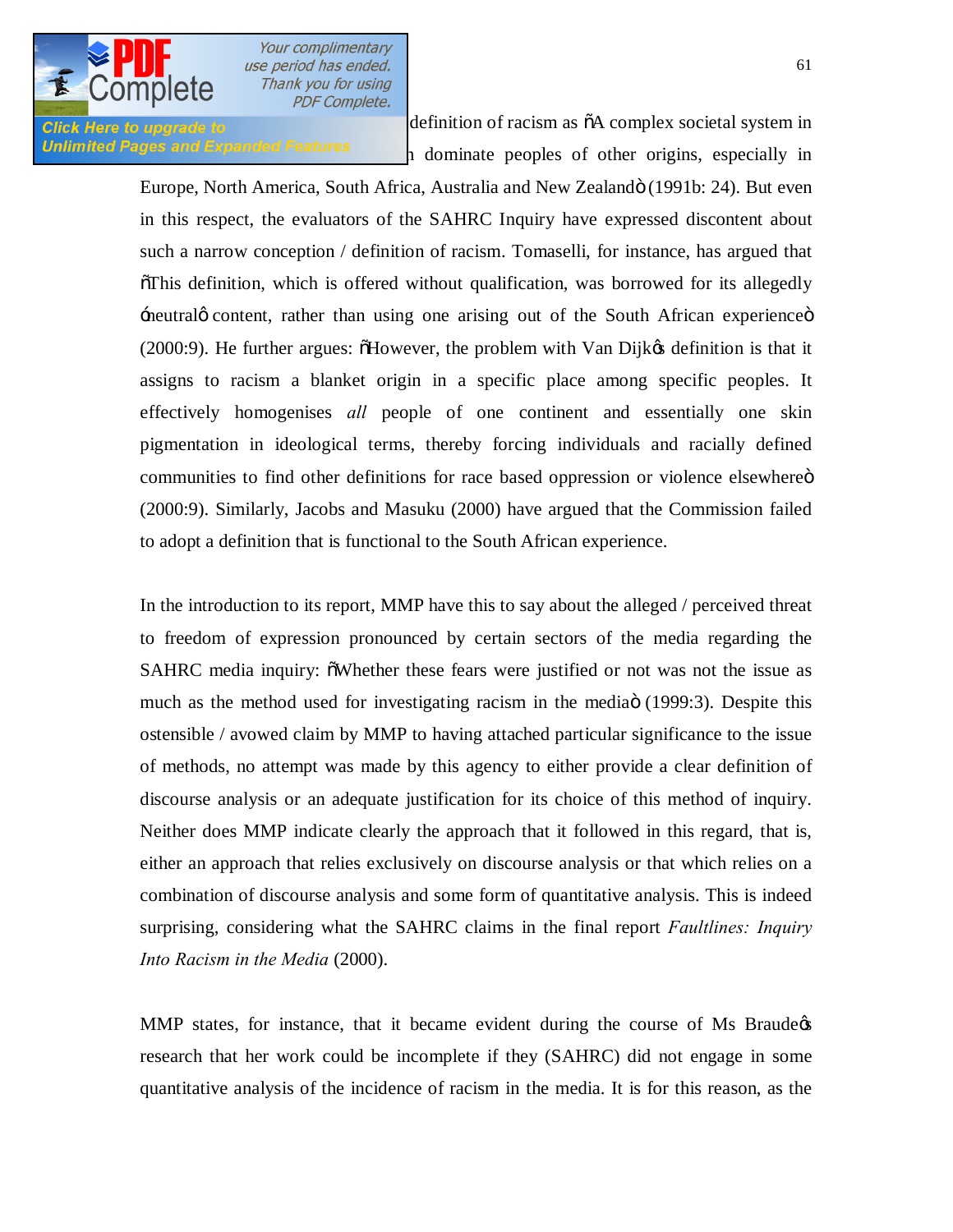

Click Here to upgrade to  $rd(2000:9)$ . Aside from the fact that the MMP report Unlimited Pages and Expanded Features is mandate, through MMP os claim to having used

> discourse analysis, it could (by implication) be seen to have attempted to go beyond it. Thus, in making the emission regarding the definition of discourse analysis, let alone mentioning the approach to discourse analysis that it used, MMP does not only seem to have taken too much for granted, but it also failed to take cognisance of a number of critical issues regarding this interdisciplinary method.

> First, that discourse analysis does not form a single unitary entity, hence it comprises a variety of approaches that subscribe to specific and different philosophical frameworks. Second, that there are certain nuances between discourse analysis and content analysis, hence the use of the former in mass media research has become more or less accepted as an alternative to the latter, a situation that sometimes leads to a confusion of these methods among some researchers. Third, that discourse analysis is an evolving and a highly convoluted field of inquiry, and therefore needs to be defined clearly. Fourth, and perhaps more importantly, the fact that whilst textual analysis (TA) is a major component of discourse analysis, the latter cannot be done without contextual analysis, hence the study of the text in context constitutes the *raison d' être* of this method. Put differently, contextual analysis or the study of the text (both spoken and written) in context is a *sine qua non* of discourse analysis. Taken together, these factors make it imperative for any study that purports to use or to having used this method of inquiry to offer a very clear statement of definition and method of operationalizing it. Surprisingly, these factors do not seem to have been taken into account by MMP. Once again, history seems to have repeated itself in this regard as MMP was also criticised in its earlier studies for the same neglect. As Tomaselli *et al* wrote in reference to the BMP study referred to earlier:  $\delta$ No **definitions** of any conceptual term or category are offered in the analysis itselform (1994:86).

> Having made reference to studies that have been conducted elsewhere, especially those that have used conventional content analysis: (Braham, 1972), and those that have used discourse analysis (Duncan (1996), Fair & Astroff (1991), Brookes (1995), and Van Dijk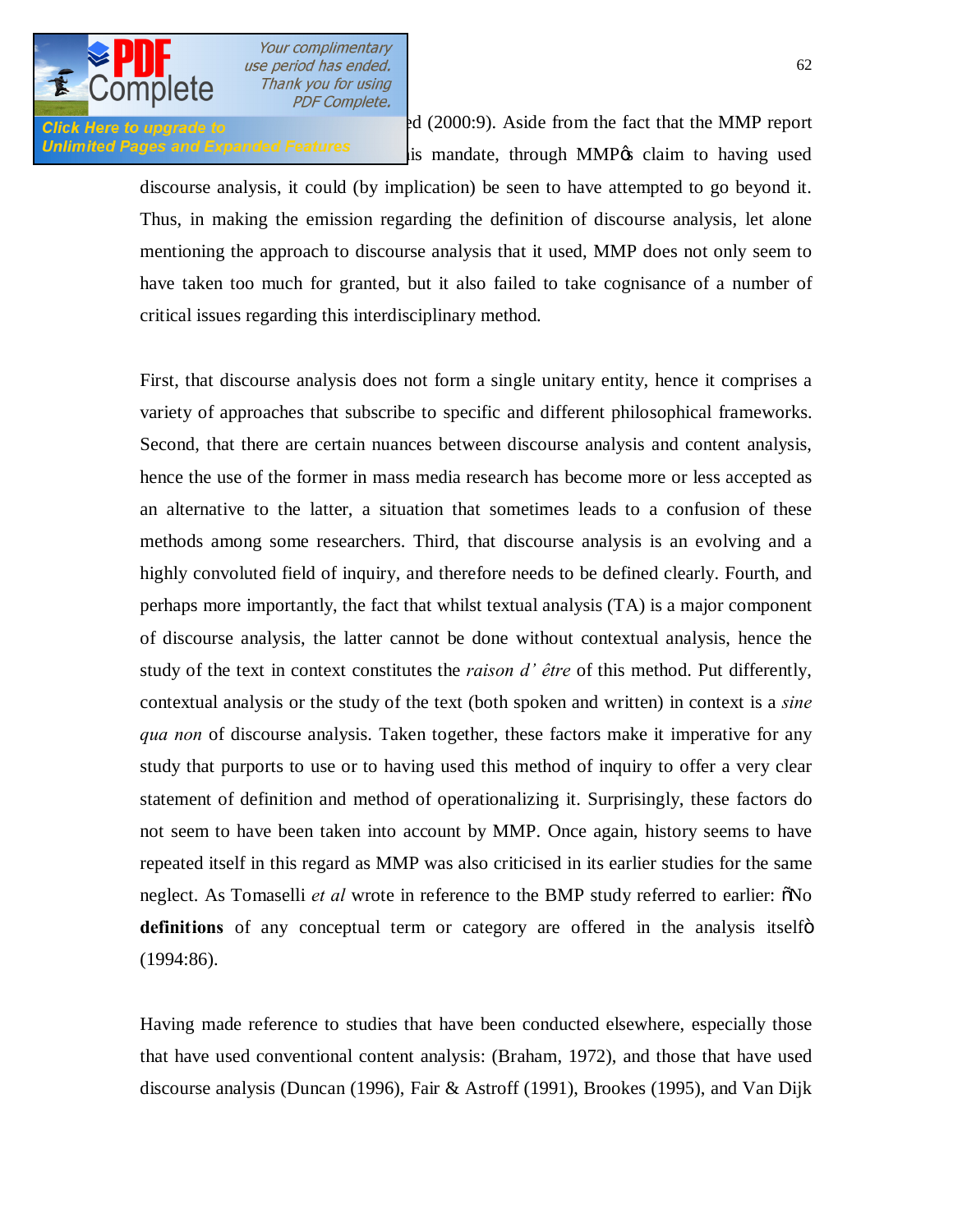

Click Here to upgrade to **1991** accrue from using the latter method, an assumption is Unlimited Pages and Expanded Features method is all too well known to. merit any definition

> and explanation. Thus, a claim is made without either substantiation or qualification that: "In using discourse analysis then, our aim would therefore be to examine how racist ideologies in our society are represented in the media and what the media of relationship with race and racismo *(News in Black and White: An Investigation Into Racial Stereotyping in the Media,* 1999:3). Obviously, such a lack of definition or sufficiently nuanced definitions of problematic concepts such as racism and discourse analysis in the MMP report, does not only pose problems to a layman, but to initiated persons as well. This problem is even more acute for an evolving, and a highly convoluted method such as discourse analysis.

# **A statement of objectives governing the choice of data, methods, and**  *design* **vis-à-vis the general problem that the study attempts to address.**

In almost all the works in which he used or discussed the discourse analytic approach, Teun van Dijk, one of the scholars whose approach regarding discourse analysis MMP purports to have followed, does not only provide a fairly elaborate description of this method of inquiry, but he also makes a painstaking effort to explain how it should be operationalised. His books *News Analysis: Case Studies of International and National News in the Press* (1988), *Racism and the Press* (199lb), and his article titled  $\tilde{\text{o}}$ Media Contents: The Interdisciplinary Study of News as Discourse o (1991a) are cases in point. In *Racism and the Press* (1991), Van Dijk states that "discourse analysis aims to show how the cognitive, social, historical, cultural, or political contexts of language use and communication impinge on contents, meanings, structures, or strategies of text or dialogue, and vice versa, how discourse itself is an integral part of and contributes to the structures of these contexts $\ddot{o}$  (199 1:45). Similarly, in the article cited above, he provides this lengthy and yet informative description:

One of the characteristics of discourse analysis is that it describes text and talk in terms of theories developed for several levels or dimensions of discourse. Thus, whereas classical linguistics and semiotics made an overall distinction between the form (signifiants) and meaning (signifies) of signs, current discourse analysis recognises that text and talk are vastly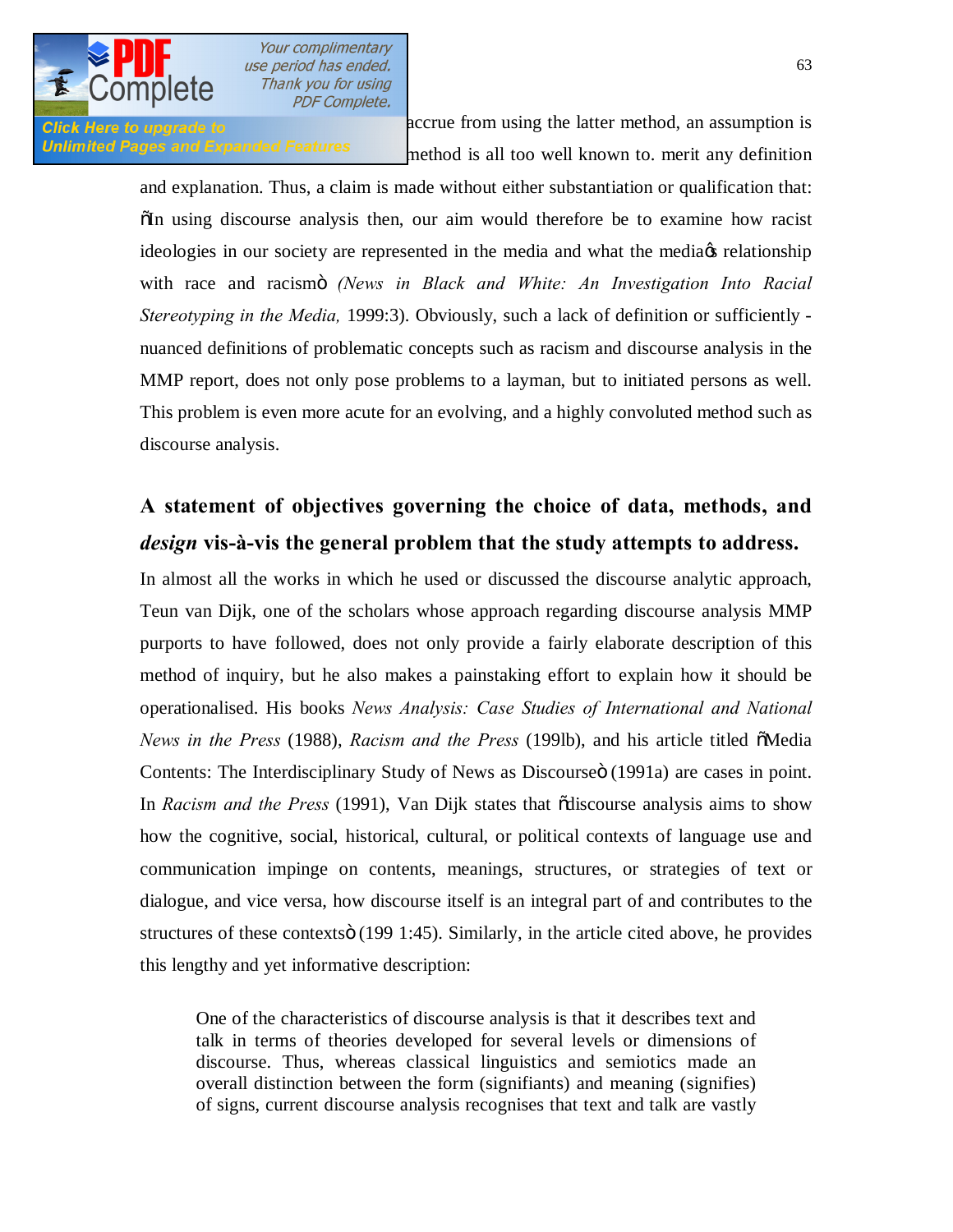

**Click Here to upgrade to and related accounts of phonetic,** Unlimited Pages and Expanded Features corphological, syntactic, micro-and macro-

semantic, stylistic, superstructural, rhetorical, pragmatic, conversational, interactional, and other structures and strategies. Each of the structures which may be interpreted or function at other levels, both within and outside the traditional linguistic boundaries of the sentence, as well as in the broader context of use and communication. (199 1:110)

Indeed, such information is significant since it forms an integral part of both the methodological and theoretical brief that informed Van Dijkøs (1991b) research study. Even though MMP does provide a statement regarding the aims and objectives of discourse analysis, as already noted, much of it only contains information about the advantages that accrue from the use of this method, rather than a clear statement of objectives and justification for its choice of this method. These aims and objectives are stated on pages 5 and 6 of the report, as I show below.

The report states, for example, that in contrast with studies on racism undertaken in Britain, which relied mainly on classical content analysis, discourse analysis is preferred because it would help MMP to solve, and even eliminate, the problems and limitations with which these studies had to contend. The problems and limitations that are seen to have beset previous studies are: (1) Their failure to distinguish between the attitudes of various newspapers they examined; (2) Limiting the role of the media to  $\delta$ the way they create awareness of issues and establish what is on the agenda for public discussion rather than what they say about these issues or in the degree to which what is said may change opinionsö (1999:5).

Thus, for MMP, the following advantages will accrue from using discourse analysis: (i) "providing an analysis of the values and attitudes of the media under scrutiny and aims to establish the ideological links those attitudes and values have with the ideologies occurring in our societyo; and (ii)  $\ddot{\text{o}}$  allow [ing] an understanding of how the framing and treatment of content through the discourse of news impacts on the ideologies being representedö *(News In Black and White, 1999:5)*. Aside from the above mentioned oversights regarding the aims and objectives of discourse analysis, even when the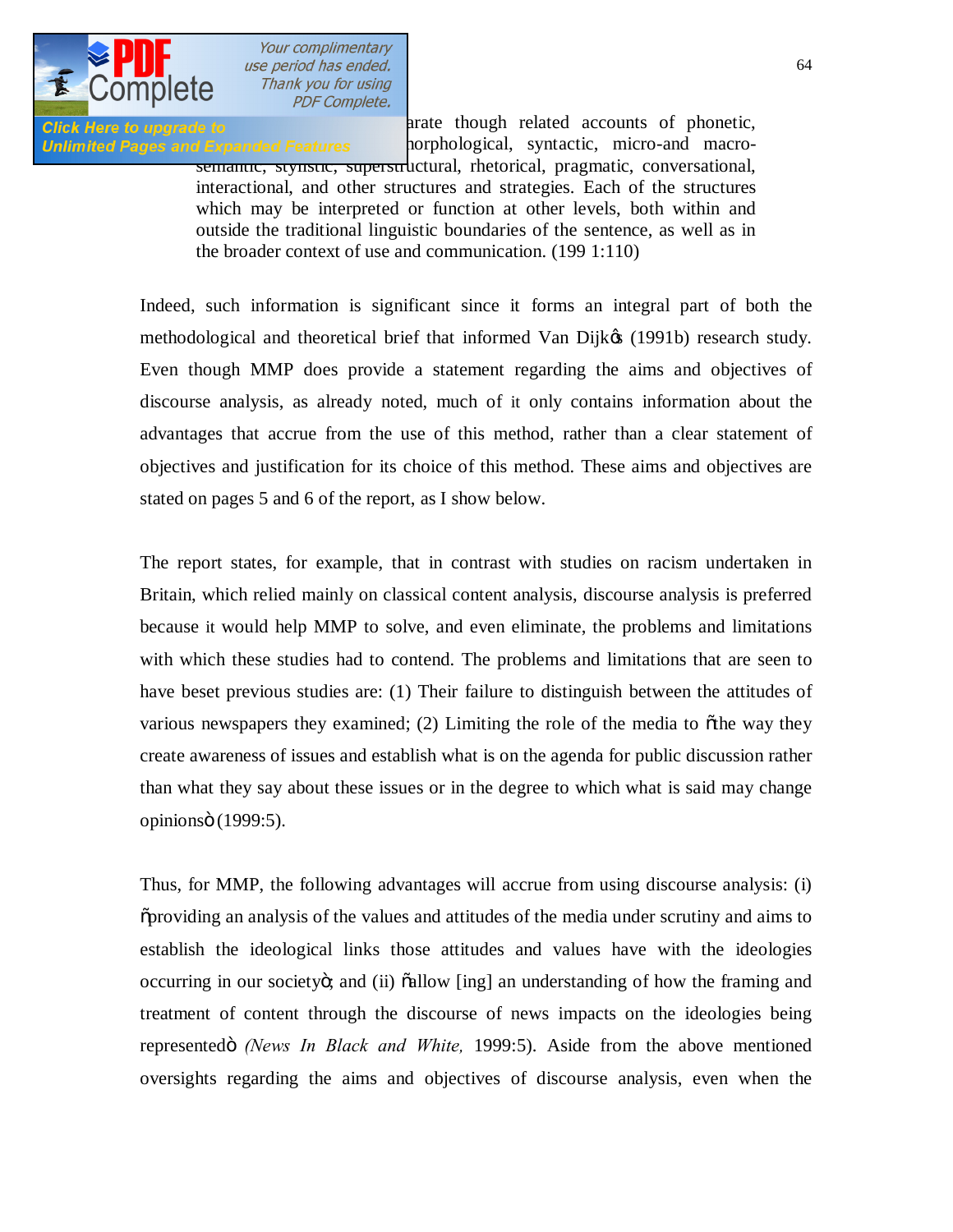

 $Citek$  Here to upgrade to  $\blacksquare$  is method of inquiry are alluded to by MMP, especially via the work of Unlimited Pages and Expanded Features same method, these are not related to the general

> problem of the study and its *design.* The upshot of all this is that readers are left to their own devices to surmise that because discourse analysis was used by other scholars to investigate the same problem as that investigated by MMP, it was therefore both logical and appropriate for this organisation to do likewise.

# **Justifying the choice of methods and** *design,* **and describing the procedures that were followed so that the research can be replicated.**

While MMP does make a scant attempt to justify its choice of discourse analysis via the advantages that accrue from using this method, and through citing the work of other scholars, a clear and an elaborate statement in this regard is missing. Despite the vast number of advantages that accrue from the use of discourse analysis, this method of inquiry is not without its problems and disadvantages. Van Dijk (1985) states, for example, that experience has shown, on the one hand, that structural analysis of texts or conversations may be as abstract and as far removed from the actual language use as in structural linguistics, and to which discourse analysis emerged as a reaction. He states, on the other hand, that experience has shown that studies of language in the social context may pay attention to trivial or hardly critical examples of language use and communication (1985:5).

Similarly, David Sless (1986) provides an immensely useful discussion regarding the flawed nature of the entire discourse analysis project / enterprise. In reference to the application of this method by Brown and Yule (1983), he argues that there is no simple way in which an interpreting scholar can ensure that his / her account is what he /she claims it to be (1986:75). He argues that the scholarly mode in which he /she operates in turn allows him /her privileged position that is potentially powerful because it implies that his /her reading has been done on behalf of the reader. As he puts it:  $\delta$ In effect this implication, if spelt out, says if you -my reader- were in my position, with my knowledge and understanding, you would read this particular text in the way that I have; I therefore assume the power of doing your reading for youö (1986:75). He thus concludes that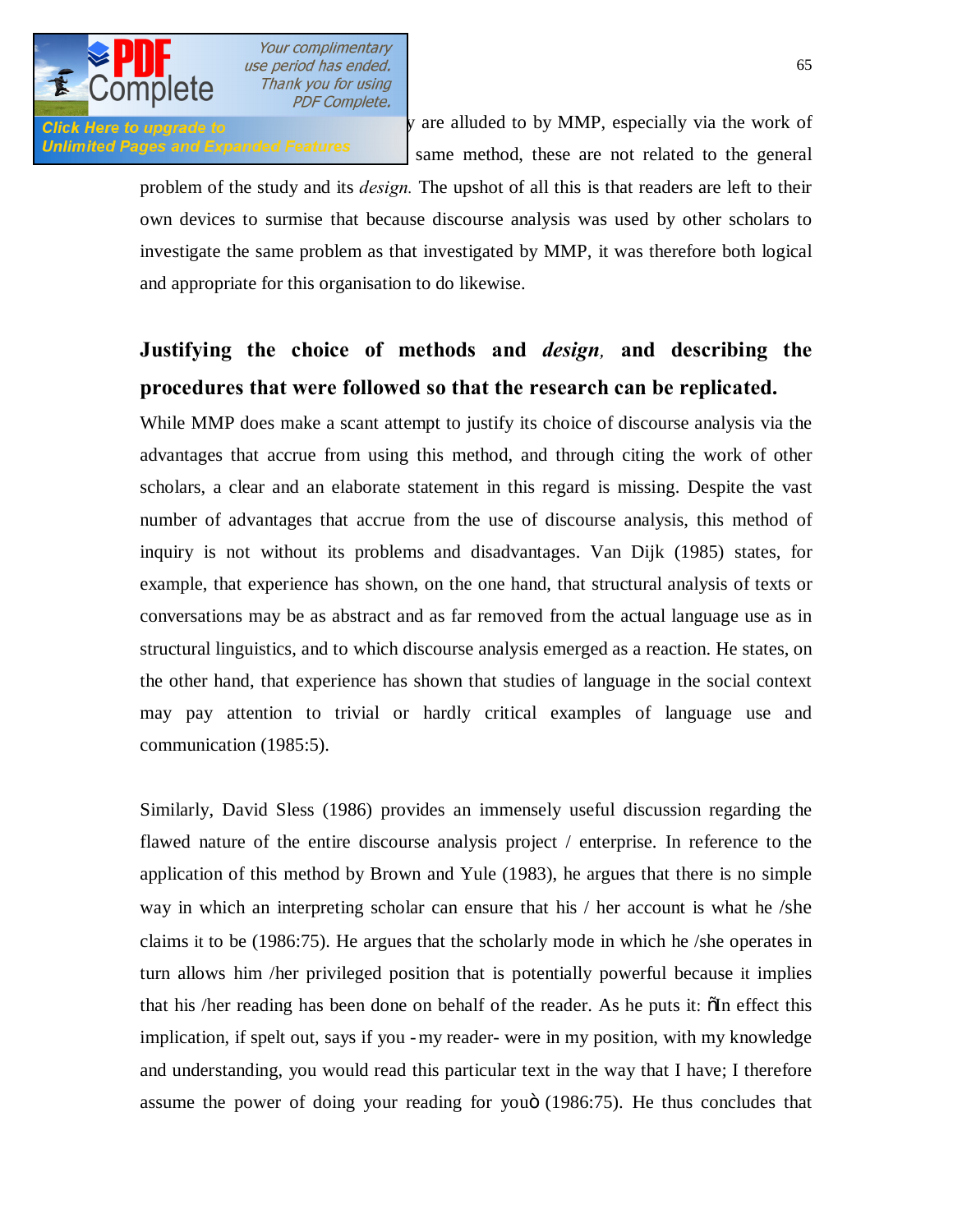

Glick Here to upgrade to  $\epsilon$  far removed from the object being studied (1986:79). **Unlimited Pages and Expanded Features**  $\rightarrow$  present chapter, discourse analysis is, especially if it

> ignores issues of *discursive practice* and *sociocultural practice,* also susceptible to the criticisms that have been levelled against the textual approach of cultural and literary studies that Sless points to.

> In Volume 4 of the series *Handbook of Discourse Analysis* (1985), van Dijk also provides a valuable discussion on the relevance, benefits, and shortcomings that are attendant upon discourse analysis. Similarly, Fairclough (1995b) and Titscher *et al* (2000) provide a valuable discussion of the problems that discourse analysis poses as a method of research. At a local level, Neil Lightfoot (1996) goes to the extent of arguing that discourse analysis fails to meet any of the criteria prerequisite to method, and cannot therefore constitute itself as a method. Surely, all these factors make it imperative for any one using this method of inquiry to provide a clear statement that justifies his / her choice of it. In addition to this, discourse analysis is not only relatively new but also still evolving, as new insights continue to be generated from a diversity of disciplines, especially those in the humanities and the social sciences.

> Criticism can also be levelled against MMP's *research design.* A *research design* refers to the procedural network of analytical steps through which the scientific information is processed. It accounts, among other things, for the way data were obtained, what was done to that data during the course of the analysis, and provides others with instructions as to what to do in order to replicate the results. The *research design* is especially significant when one considers Potter and Wetherell $\alpha$  observation in relation to a discourse analysis report that  $\tilde{\sigma}$ The goal of a research report is to present analys[es] and conclusions in such a way that the reader is able to assess the researcher interpretations  $\ddot{o}$ (1987:172). To this, it could be added that both the steps that were actually followed and problems that were encountered during the course of research ought to be spelt out in the research report.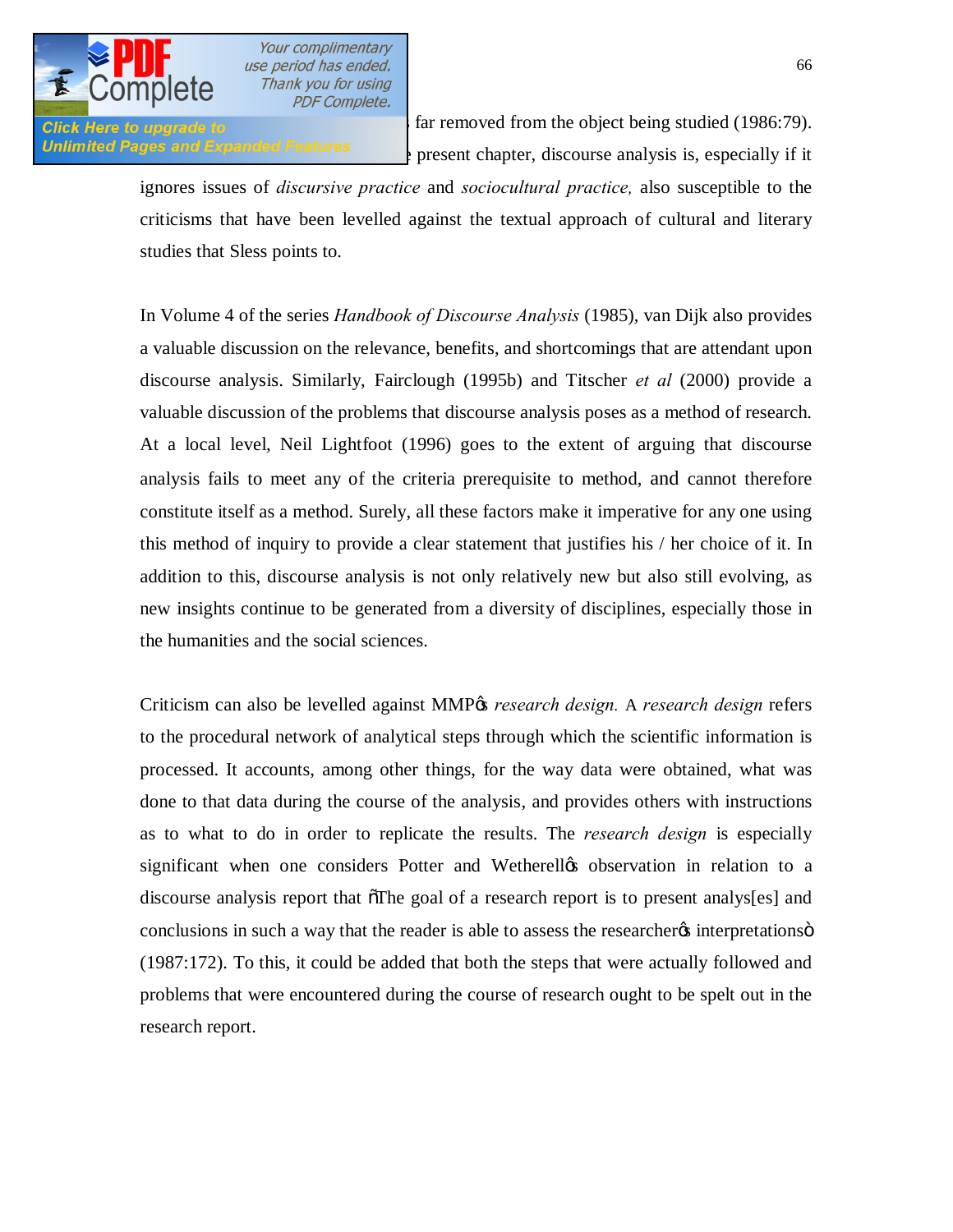

**Click Here to upgrade to** the some of the requirements that are requisite to any Unlimited Pages and Expanded Features  $\frac{g}{g}$  dealt with some of these in a perfunctory and an

> inadequate manner, MMP states that in order to eliminate the problem regarding Discourse Analysis being a method that confirms its own assumptions they:  $\tilde{o}$  set out a measurable criteria for achievement beforehand in the form of a list of racial and racist propositions upon racist stereotypes which exist within our society o  $(19.99:7)$ . These propositions appear on the pages from 7 to 10 of the MMP report included in the Appendix One of this study. MMP states that its use of discursive propositions differs from other studies that have used this system of processing, analysing, and coding data, in that it did not limit itself to items that were explicitly racist. Instead, it also included those items in which race was implicit in the contents of stories (1999:9). It states, for example, that the news from other African countries and news about African governance and black empowerment were also included (1999:7).

> The MMP report states that for every item identified in the manner cited above, the content was analysed to reveal whether the item supported or challenged any of the listed propositions. This was done by examining the language used both in the headline and in the body of the item, the images that accompanied it, and how it was introduced on the radio or television. If the items raised a proposition but did not either strongly support or challenge it, it was coded as being neutral. In addition to adopting a system of coding and processing data that used propositions, MMP claims to have captured and included other aspects relating to the date, placement of items, source, type of item (NEWS OR INTERVIEW), location of the story and the subject or topic of the item (1999:9). This is followed by a list of various forms of mass media (newspapers, radio stations and television) whose news items were selected for monitoring over a six-week period (from Monday July 12 to Friday 20 August 2000), as well as the commercial names by which the companies that own and control these forms of media are known. And finally, an account is given of the profile or status of the people who carried out the actual monitoring and coding process (first language speakers who were also post-graduates), and an explanation of how this was done. In brief, this information provides a synoptic account regarding the research *design* and *execution* of the study conducted by MMP as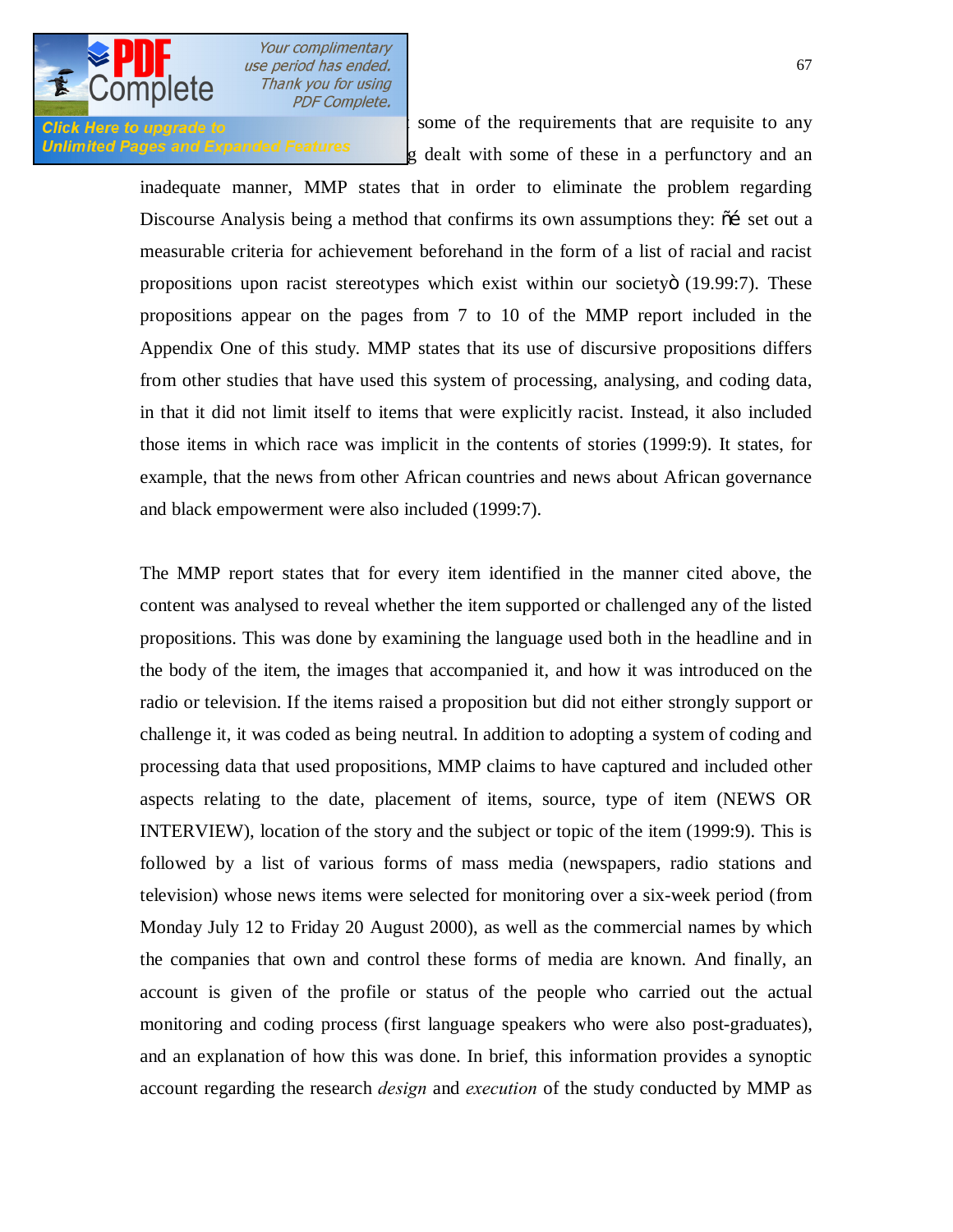

**Click Here to upgrade to provide 10** of the introduction in the report under investigation. Unlimited Pages and Expanded Features *Berger (2000)* to make the study conducted by this

> organisation superior over that conducted by Braude, and which he argues  $\delta$ relie [d] far too much on personal interpretation and hidden assumptions about what constitutes racist representations (2000:11). However, two main problems occur with the assumptions underlying MMP<sub>O</sub> approach to the issue of *research design* and application of discourse analysis. The first one relates to its claim to have set out measurable criteria for the achievement of its objective in the form of a list of racial and racist propositions founded on racist stereotypes which exist within the South African society. The second one relates to MMP's heavy reliance on *propositional analysis,* an *a priori* tool of processing data that raises one of the problems that lie at the heart of discourse analysis.

> The problem regarding the claim by MMP to have set out measurable criteria in relation to racial stereotyping and racism can be extrapolated / inferred from the following comment by Guy Berger. He writes:

The MMP<sub>%</sub> implicit promise is that here are more objective and explicit standards for measurement unlike Braude ts subjective and implicit approach. Although the MMP<sub>%</sub> research would need to be complemented by studies into how audiences actually interpret stereotypes, what the MMP points to are the objectively opreferred readings that are inscribed in the racial logic and deep assumptions of a given  $\tilde{\text{o}}$  media text $\ddot{\text{o}}$  (2000:11-12).

Ironically, the opreferred readings that Berger refers to are often coloured by the subjective consciousness of the interpreting researcher / scholar, and cannot therefore be objective. If MMP sought to provide a measurable, and therefore an objective and a more standard form of measurement to carry out its investigation, it seems doubtful that discourse analysis was the right sort of method to achieve this objective. Hence, discourse analysis is an inherently subjective method of research, perhaps even more so than other text based research techniques such as content analysis, document analysis, and conversation analysis. This can be partly attributed to the method the heavy reliance on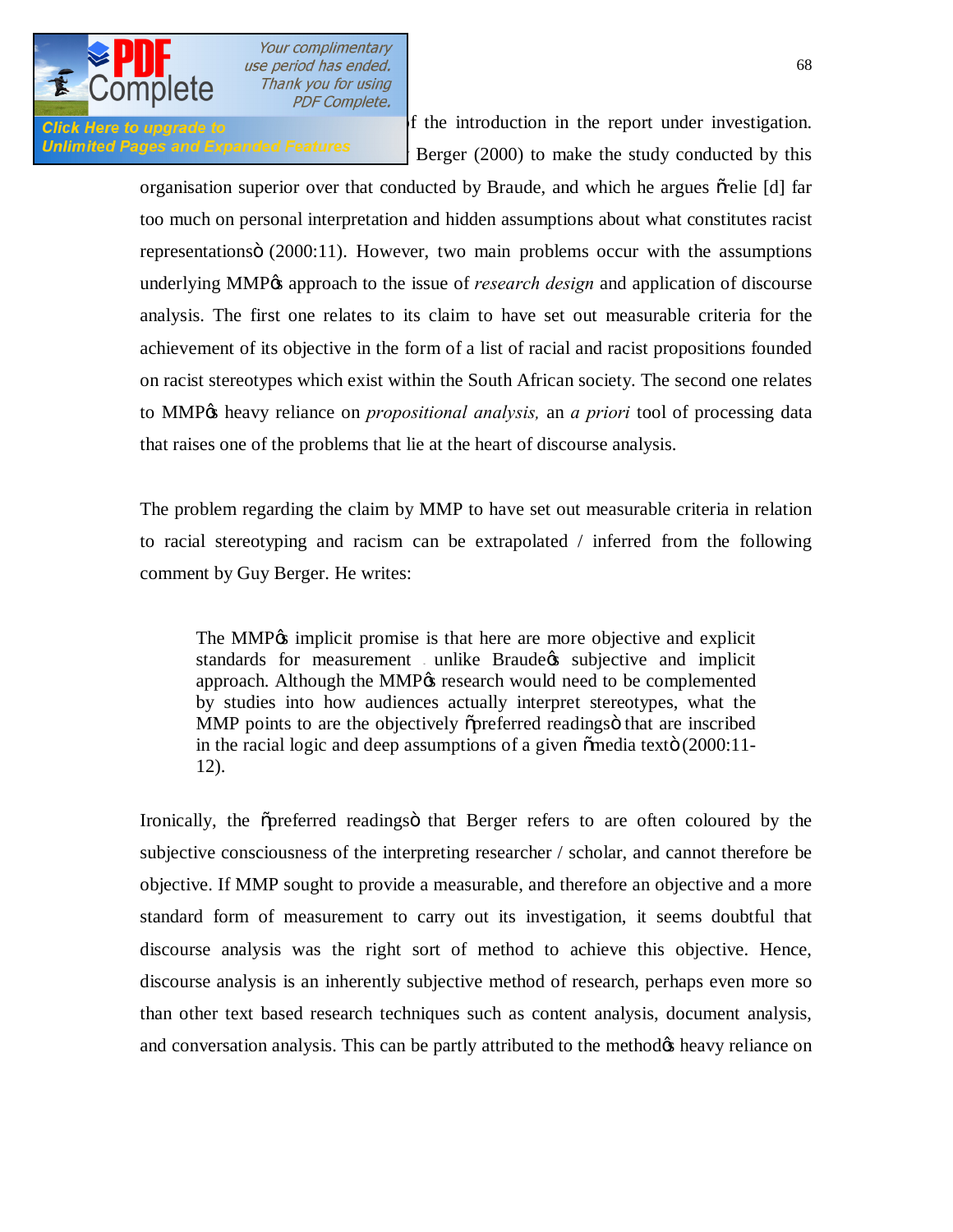

**Click Here to upgrade to** the part of the discourse analyst, and which are often Unlimited Pages and Expanded Features al prejudices and idiosyncrasies.

> Even more problematic with MMP<sub>%</sub> *research design* in general, and the entire research in particular, is its heavy reliance on *propositional analysis.* Aside from this, the concept of proposition is in itself not as simple as might be assumed, for it has a very different meaning in discourse analysis studies. According to James Renkema, the concept of a proposition is taken from the fields of philosophy and logic, and is used in a general sense in discourse studies õto denote the minimal unit of meaningö (1993:54). He states that a proposition consists of a verb, the predicates, which serve as its nucleus and consists of one or more arguments which relate to the nucleus. Van Dijk and Kintschøs (1983) definition of the concept of proposition is equally illuminating, and therefore deserves a mention. They note that:  $\tilde{o}a$  proposition is an abstract, theoretical construct which is used to identify the meaning, or what is expressed by a sentence under specific contextual restrictions (speaker, time, place), and which is related to truth values of (1983:111). In this vein, a proposition can either be true or false. Furthermore, *propositional analysis* is based on a *propositional schema,* which consists of a list of several atomic propositions (Van Dijk and Kinsch, 1983:112). They point out that the schema used for discourse comprehension is always constructed, and the raw material that it uses may be general, decontextualised knowledge or some personal experience (or a mixture of the two) or merely remotely similar knowledge structure or experience that is transferred to the present situation via analogy (1983:319). *Propositional analysis* is often confused by scholars as propositions have often been tied too closely to truth values.

> According to Renkema (1993), in using the concept of proposition in discourse analysis, it is convenient to disregard other aspects, such as circumstances in which the sentence is uttered or writer os attitude concerning sentence. Differences among different sentences that make up a proposition are disregarded. The elements in the propositions are not to be equated with words in the text as these (elements) can be rephrased in different ways (Renkema, 1993:52). Thus viewed, the concept of proposition can be regarded as a tool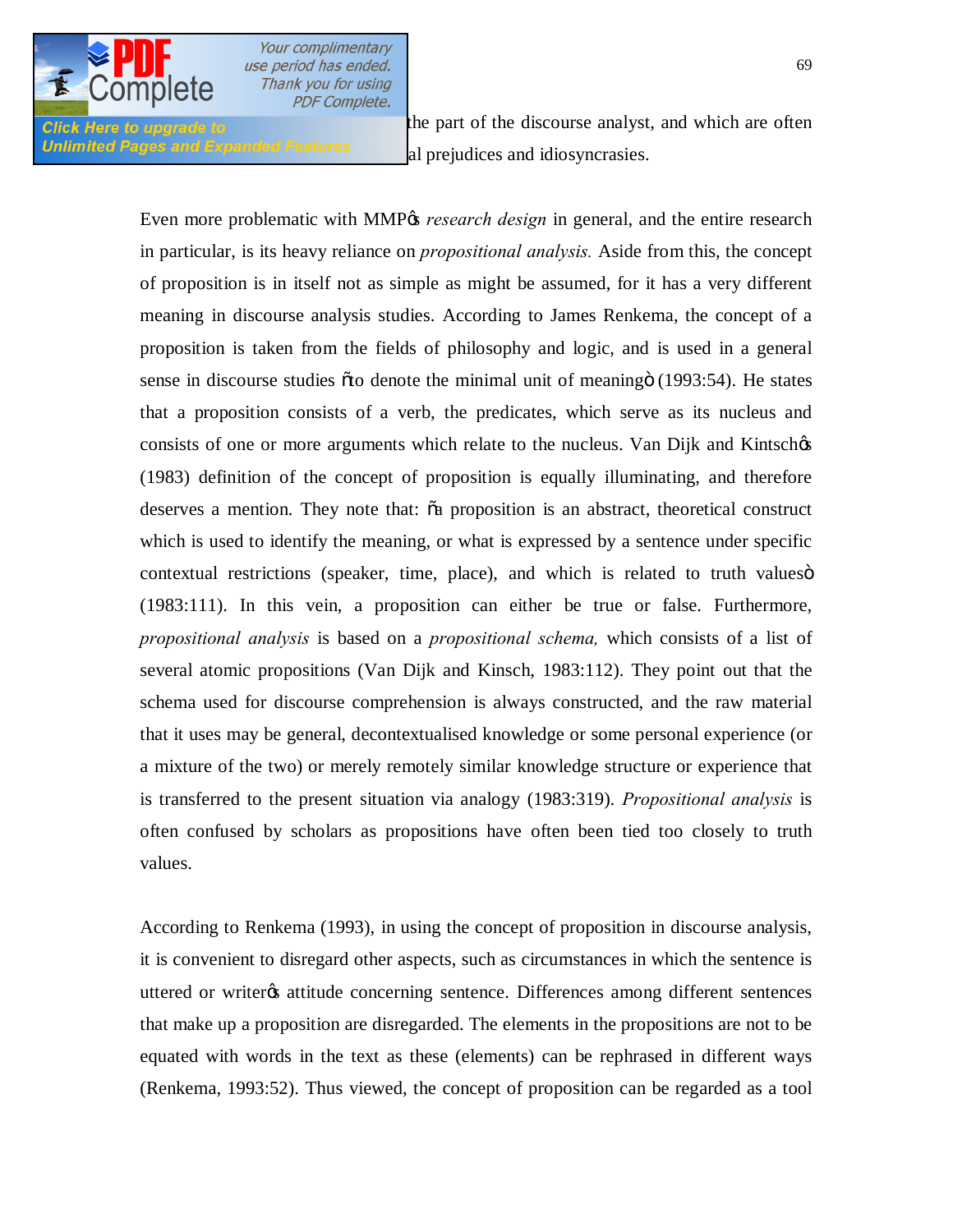

Click Here to upgrade to **interval analysts** to deal with data. Accordingly, then, the question **Unlimited Pages and Expanded Features** be equated with discourse analysis? Clearly, the

> answer is a negative one, especially when one examines the definition of discourse analysis provided in the previous chapter:  $\delta$ the study of the text in contexto. *Propositional analysis* is only a small facet of the broader project of discourse analysis; it is a technique that is operationalised by a discourse analyst in order to analyse / process / deal with data. This is especially significant if one takes into account that discourse analysis involves much more than coding and the assessment of relationships between coding categories (Wood & Kroger, 2000:32), and for which propositions are generally used. In fact, as Wood & Kroger (2000) point out, strictly speaking, discourse analysis does not involve coding into categories at all.

> Seen in this light, *propositional analysis* is not equivalent to discourse analysis, a method of inquiry that mainly seeks to study the  $\tilde{\alpha}$  text in contexto or  $\tilde{\alpha}$  language in use $\tilde{\alpha}$ . In the light of the definition of discourse analysis cited above, it can be argued that discourse analysis cannot occur without some study of the context, whether local or global, hence such a study is, as has been emphasised, the *raison d' étre* of this method of inquiry. The absence of research into context in the SAHRC investigation, as MMP and Braude  $\delta$ [failed] to go beyond texts to interview producers or consumers of the messages  $\delta$ (Berger, 2000:11), is sufficiently great to support the view that both researchers did not do any discourse analysis.

> The fact that *propositional analysis* cannot be equated with discourse analysis is also evident from the three shortcomings / limitations to the former as discussed by Kinsch and Van Dijk (1983). Firstly, as with Rekema, they state that the *propositional analysis*  mode] is not based on the text itself, but on a text base in the form of a sequence of propositions. This model, they argue, only describes the processes that take place after the text has already been divided into propositions. In this vein, the discourse comprehension processes that take place in order to form a text are not dealt with. Secondly, it is not made clear that readers have to draw inferences on the basis of information that is not provided in the text. Thirdly, they state that in this model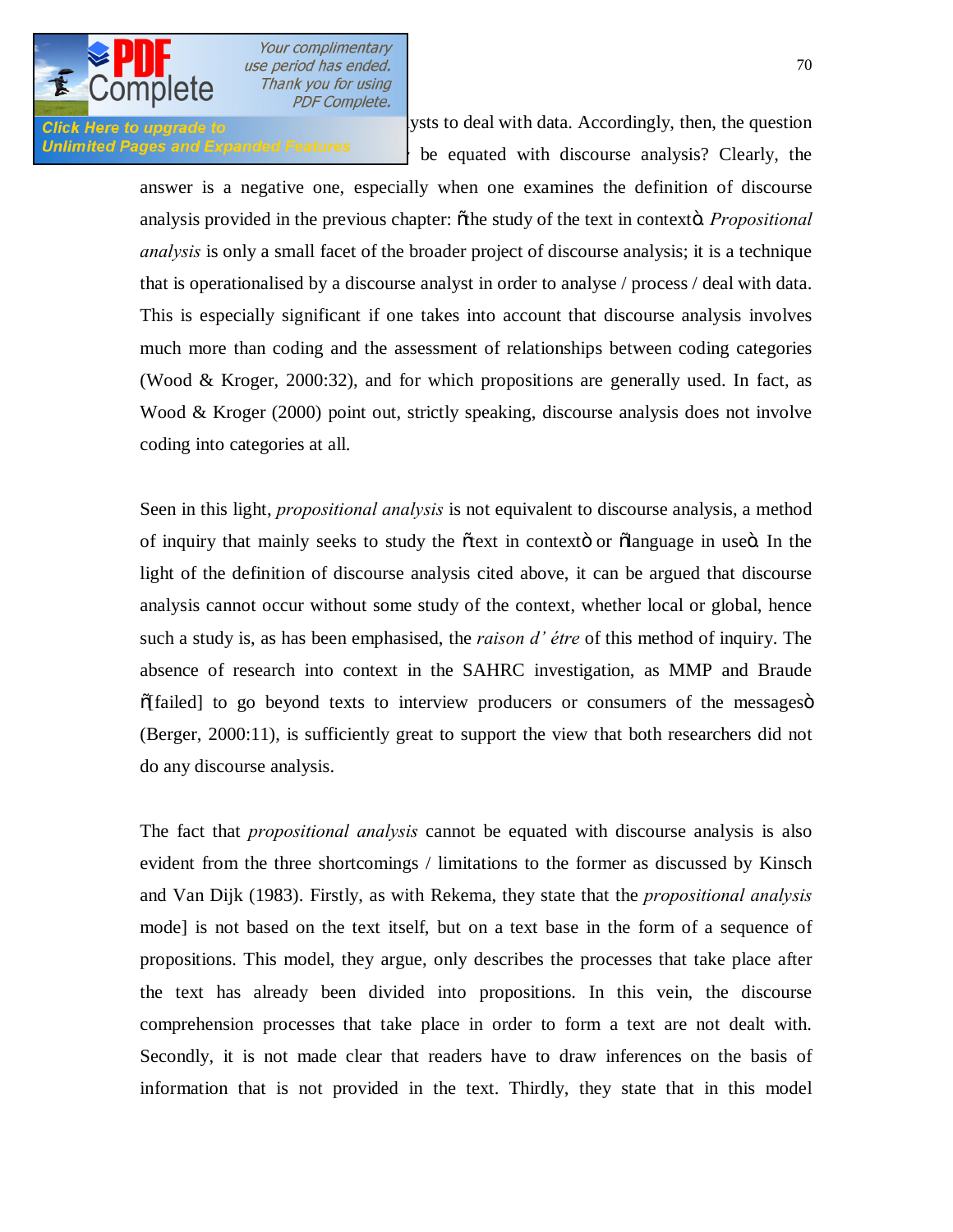Click Here to upgrade to **propositional analysis**) a reader to knowledge prior to reading the text is Unlimited Pages and Expanded Features mowledge can help to facilitate the assimilation of the

> text (1993:193). Viewed in the light of the above mentioned reasons, it can be argued that the  $\sigma$ propositions-driven methodo - to borrow Tomaselligs (2000) characterisation of MMP% brand of discourse analysis - that is masqueraded by this organisation as discourse analysis cannot be taken to demonstrate a clear understanding of this method of inquiry on their part.

# **MMP's presentation of the research findings.**

### **(a) The issue of discourse analysis vis-à-vis content analysis**

In its report, MMP states that contemporary scholars have attempted to overcome the limitations posed by content analysis by engaging in a discourse analysis which, either coupled with a quantitative assessment or on its own, provides a more detailed and an informative evaluation (1999:5). As noted earlier, MMP does not indicate the route that it followed in this regard. That is to say, no clear statement is provided in the report to the effect that MMP used discourse analysis and content analysis alongside each other. Instead, only discourse analysis is emphasised (see p.6). It is only in the section under the heading  $\div$ general findings $\varphi$  (from page 11 to 59) that one learns that apart from attempting to use discourse analysis, MMP also used an additional method with a strong quantitative element.

A broad survey of the MMP report provides a factual testimony regarding the extent to with which it is pervaded or dominated by statistics, graphs, and tables - all of which feature commonly in studies that use content analysis as a method of inquiry - and through which MMP presents the results of its findings. As Berger reminds us:  $\tilde{\sigma}$  content analysis provides numbers. The technique is based on counting and / or measuring, and the findings are given in numerical formö (1998:28). Similarly, Deacon *et al* also point out: The purpose of content analysis is to quantify salient and manifest features of a large number of texts, and the statistics are used to make broader inferences about the processes and politics of representation *(News in Black and White: An Investigation Into Racial Stereotyping in the Media, 1999:116). These are followed by*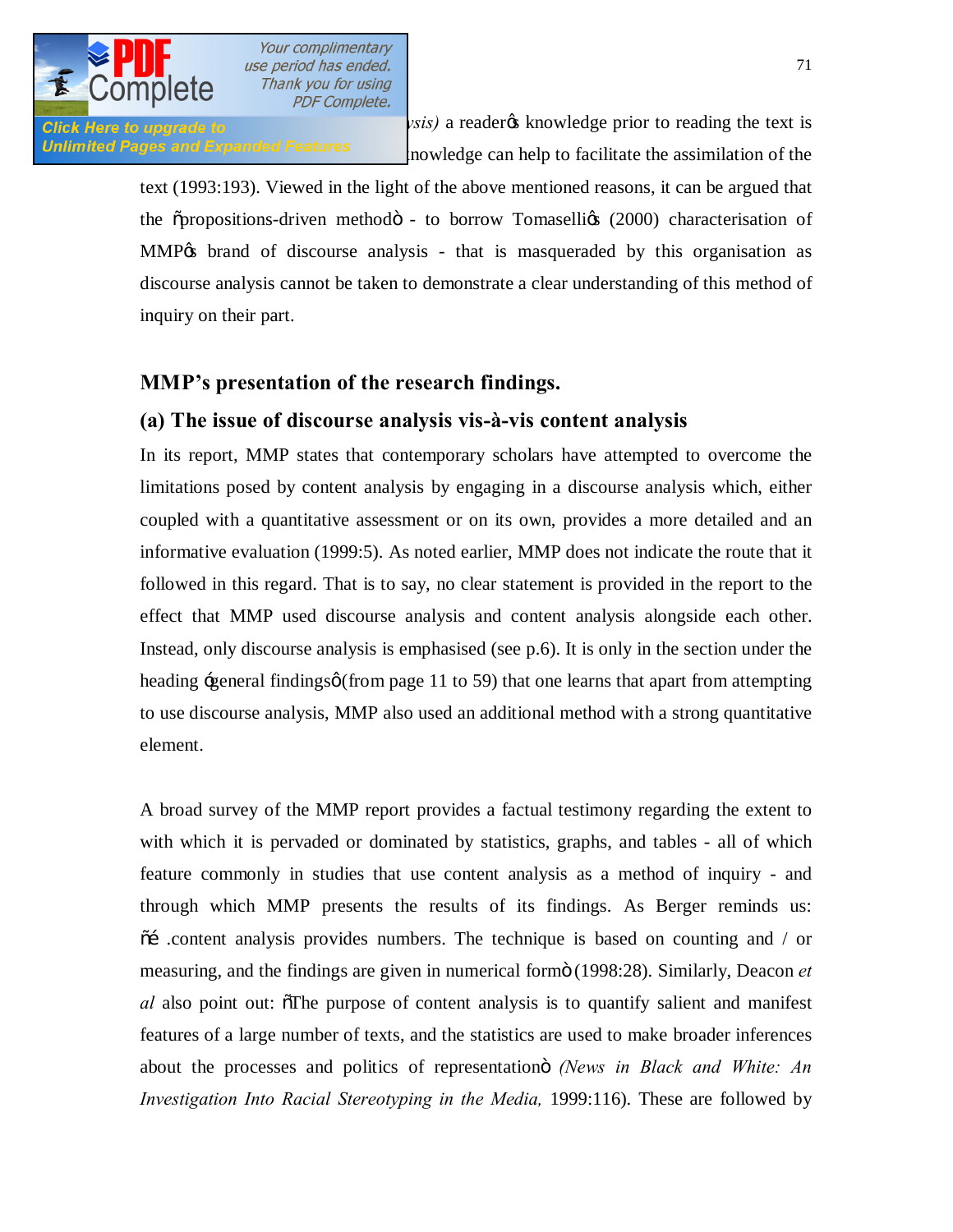

Unlimited Pages and Expanded Features eport, and most of these are based on the list of

**Click Here to upgrade to commentary** that accompany the statistics and graphical

propositions that the researchers formulated.

A careful reading of the MMP report does not pose a great deal of difficulty to the reader in order to for him / her to establish some kind of pattern regarding the representation of the results of the study. As the graphical and tables found in the first ten pages of the report (from pages 11 to 19) illustrate. For example, having provided a graphical representation of the topics identified on page 11, an explanation of or commentary about the data in the graph is provided on p.12. It informs us, among other things, that the items dealing with race issues tended to feature in crime stories, with over 200 items, while items specifically dealing with racism, as the subject, also received extensive coverage with just under 200 itemsö *(News In Black and White: An Investigation Into Racial Stereotyping in the Media,* 1999:12). The report states that crime as a subject featured the most in these items. The explanation given to support this claim is that such a high level of crime can be understood in the light of a crime situation in South Africa. The report further states that issues of racism and racial stereotyping also featured quite highly in stories about international politics, with most of these items being located in Africa. Economics and business are reported to have received just under 90 stories and these tended to focus on issues of affirmative action and black empowerment *(News in Black*  and White: An Investigation Into Racial Stereotyping in the Media, 1999:12).

The above mentioned pattern is also found in the next graph on p.13 in the next item under the subheading  $\exists$ ocationg in which statistical data on the provincial distribution pattern of stories that are perceived to contain racial stereotypes is provided. The explanations and commentaries that follow the graph in question focus on the numbers and frequencies with which stories that dealt with race and racism occurred. The report states, for example, that the majority of these stories were of national importance and amounted to 423. These graphs and figures are followed by explanations that support the claims that have been made. Such as the hardly convincing statement that  $\tilde{\alpha}$  not only does the lack of items and provincial bias suggest less newsworthy items in these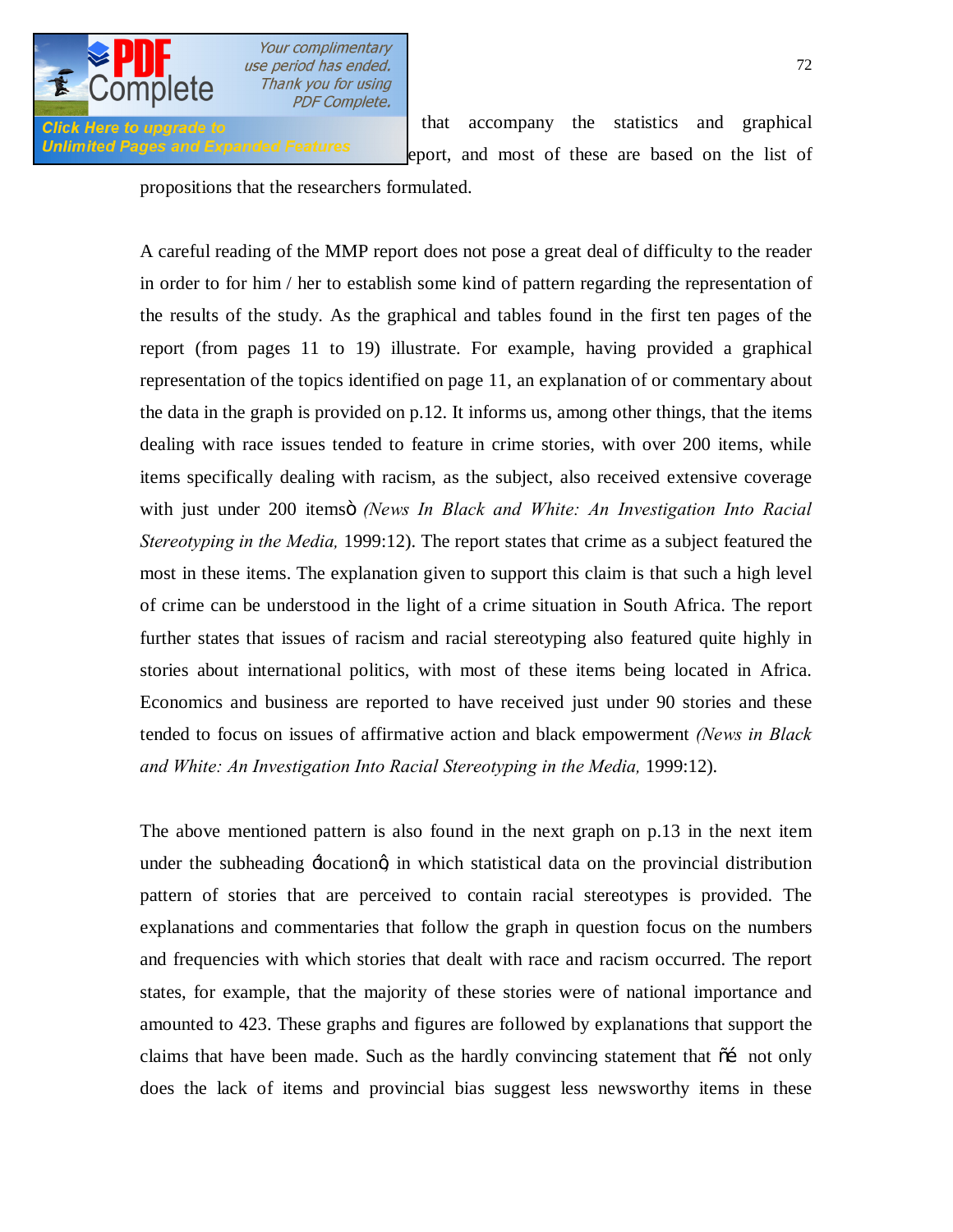

**Click Here to upgrade to** suggests that there is less racism in these provinces in Unlimited Pages and Expanded Features<br> *(vestigation Into Racial Stereotyping in the Media,* 

> 1999:14). Similarly, in the graph on page 15, the focus is on frequency analysis, as the reader is bombarded with figures of the type of news items that were monitored and their sources. The reports states, for instance, that editorials, comments from independent commentators and analytical pieces featured fairly highly, adding to 222 items, even though it was outweighed by the news being close to a thousand *(News in Black and White: An Investigation Into Racial Stereotyping in the Media, 1999:15).*

> Following the same trajectory of frequency analysis, from pages 16 to 19, the report provides a statistical representation (presented both in numbers and percentages) of the extent to which news items supported or negated the propositions constructed by researchers. As has been done in the preceding section of the report, these are followed by brief and scanty explanation to support them. Noteworthy about the few examples that have been given, is the amount of focus on, and interest in the frequencies with which stories identified as either racist or containing racial stereotypes occur in various kinds of mass media, and in certain parts of the country. Also noteworthy about these examples, is the sketchy and skimpy nature of the explanations that accompany the graphs and statistics. This does not accord well with discourse analysis which relies a great deal on penetrating analyses and detailed explication.

> Tomaselli has also made the observation regarding MMP $\alpha$  use of frequency analysis. He writes:

MMP% content analysis offers merely the frequency with which certain items appear in the media. The Project the reports consider  $\pm$ discourse analysis to be a list of keywords which indicate whether some report or source constitutes or represents one of a restricted list of interest groupsi Publicising what is effectively multiple choice-choice frequency monitoring as -discourse analysis pappears to cover the decision to classify any ideology, rhetorical manoeuvre or policy statement as -discourse  $\phi$ (2000:12).

As is evident in the rest of the report, there is considerable focus on the frequency with which particular news items seen by MMP to contain racist stereotypes occur. In so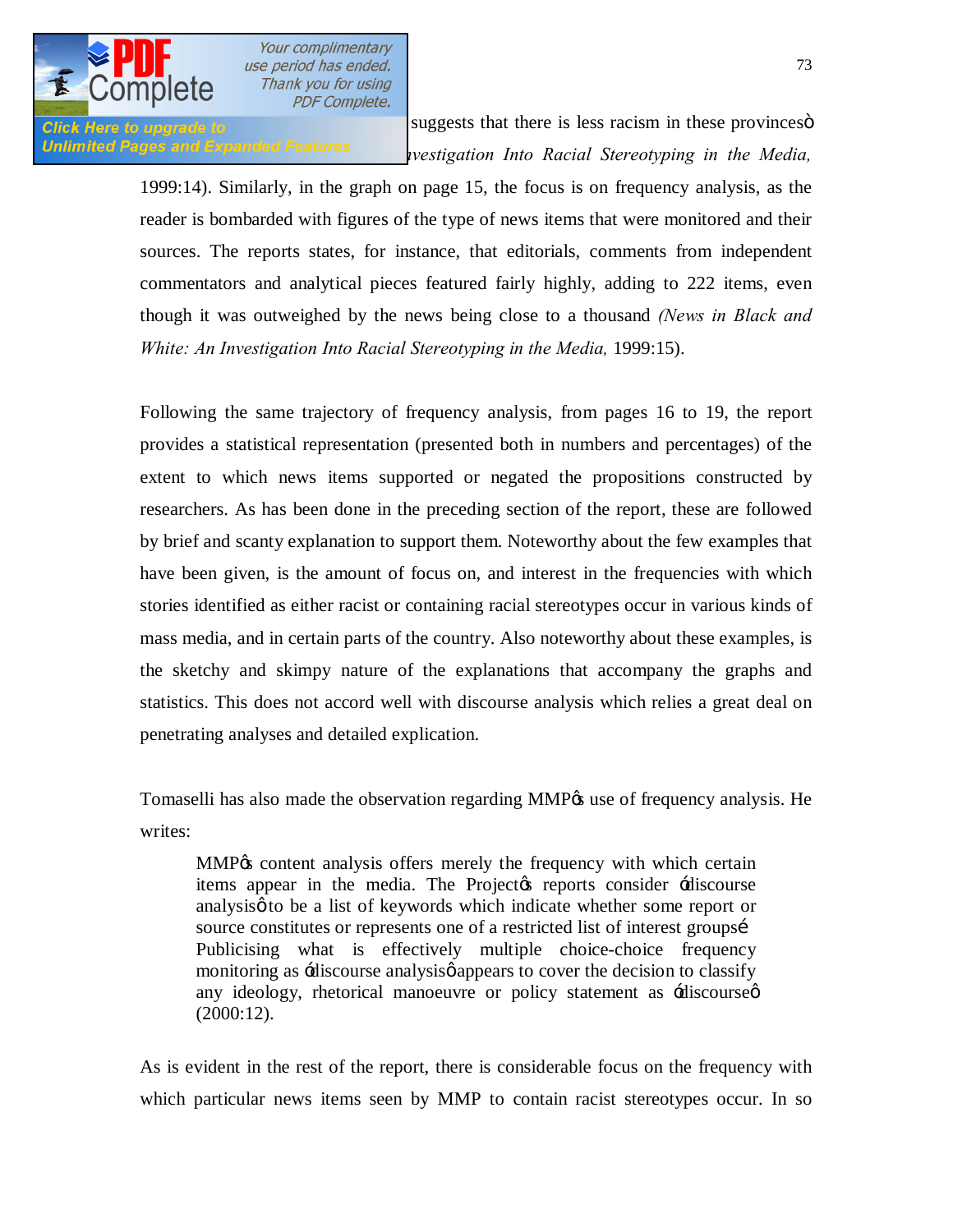

**dollar or**  $\overline{a}$  itself into both *attribution* and *assertions analysis,*  $\overline{b}$ Unlimited Pages and Expanded Features entert Analysis. As noted earlier, whereas *attribution* 

> *analysis,* on the one hand, provides the frequency with which certain objects are referred to, *attribution analysis,* on the other hand, provides the frequencies with which certain objects are characterised in a particular way. Particularly noteworthy in these examples of frequency analysis, is the fact that these have been done against the background of the absence of contextual analysis.

> As can be observed from the foregoing discussion, it is content analysis that dominates the MMP report, rather than discourse analysis, except for the list of propositions that were formulated by researchers, and which as mentioned earlier, are not based on the texts themselves. In addition, even though the list of propositions formulated by the researchers do figure prominently in the MMP report, given this monitoring agency  $\alpha$ failure to study the text in context, it seems plausible surmise that the MMP report does not demonstrate a clear understanding of discourse analysis on the part of this media monitoring agency, that is, MMP. Hence, the argument that has been maintained through this study, that studying the text in context is the *raison de' être* of discourse analysis. As with Braude $\phi$  s cultural studies textual approach, contextual analysis for MMP seems to be a matter of allusion rather than practically doing *discourse practice* and *sociocultural practice.* Also notable in the MMP report, is the researchers gneglect of the aspect known as *warranting,* an important requirement in doing discourse analysis. It consists of providing justification and grounds for one  $\alpha$  claims (Wood & Kroger, 2000:163). As has been demonstrated, the report contains a number of claims that are made without either substantiation or justification. Neither does MMP provide examples on how it went about doing discourse analysis in relation to these items.

# **(b) Lack of 'demonstration' in the form a representative set of discourse excerpts in the report.**

Reference was made to Potter and Wetherelløs (1987) comment regarding the significance of the final report in discourse analysis research, namely, that it represents more than a presentation of the research findings, and hence constitutes part of the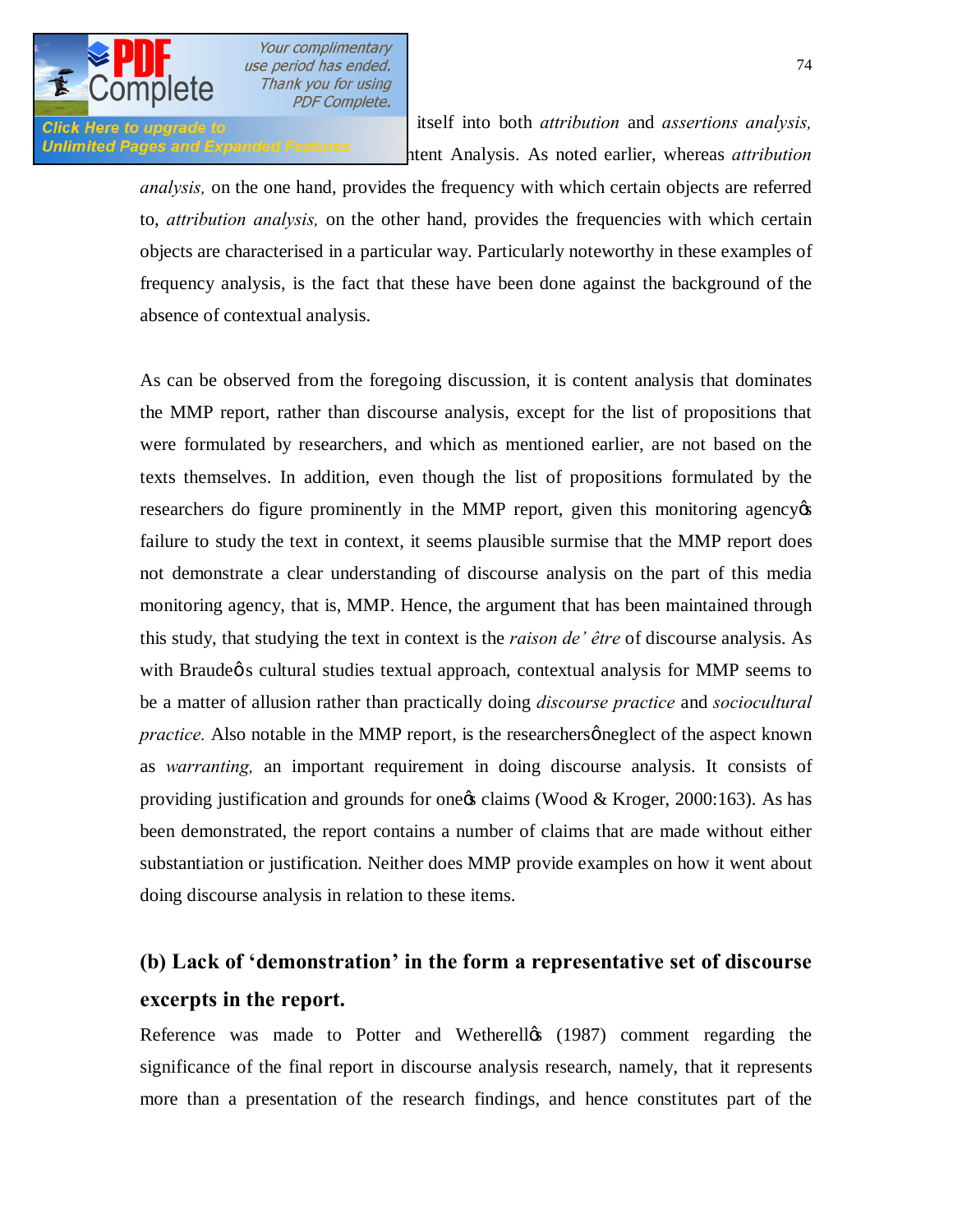

**Click Here to upgrade to**<br>Click Here to upgrade to Unlimited Pages and Expanded Features hereort is to present analyses and conclusions in such

> a way that the reader is able to assess the researcher interpretations. Following this line of thinking, these authors argue that a representative set of excerpts from the area of interest or the area that is being investigated, should be included along with a detailed interpretation which links analytic claims to specific parts or aspects of the extracts (Potter & Wetherell, 1987:172). This aspect of the report is referred to as demonstration, and involves the presentation of one or more discourse excerpts, followed by their detailed analysis (Wood & Kroger, 2000:183).

> According to Potter and Wetherell (1987), the entire reasoning process from discursive data to conclusions should be documented in some detail, and each reader should be given the possibility of evaluating the different stages of the process, and hence agreeing with the conclusions or finding grounds for disagreement. In such a case, they further contend, a sizeable portion of the article will be taken up with extracts from transcript or documents and the rest will be detailed interpretations which pick out patterns of organisation in the materials. They do, however, acknowledge that in practice, this means that the analytic section of a discourse article will be considerably longer. For this reason, only a few extracts can be selected.

> Thus viewed, discourse analysis reports will contrast with traditional content analysis reports in which readers are presented with a definition of particular categories, and even one or two extracts / examples of these, but virtually none of the interpretative work on which the research is based appears in the text (Potter & Wetherell, 1987:173), Clearly, the point about including excerpts of the text returns us to the comment made in the previous chapter, via the work of Van Dijk, regarding the problem of dealing with large volumes of data while using discourse analysis. As noted above, Potter and Wetherell (1987) themselves acknowledge this limitation, and therefore, suggest that only a few excerpts should be included. Bearing the above discussion in mind, we can now raise the following question: Was this aspect of writing a research report taken cognisance of by MMP?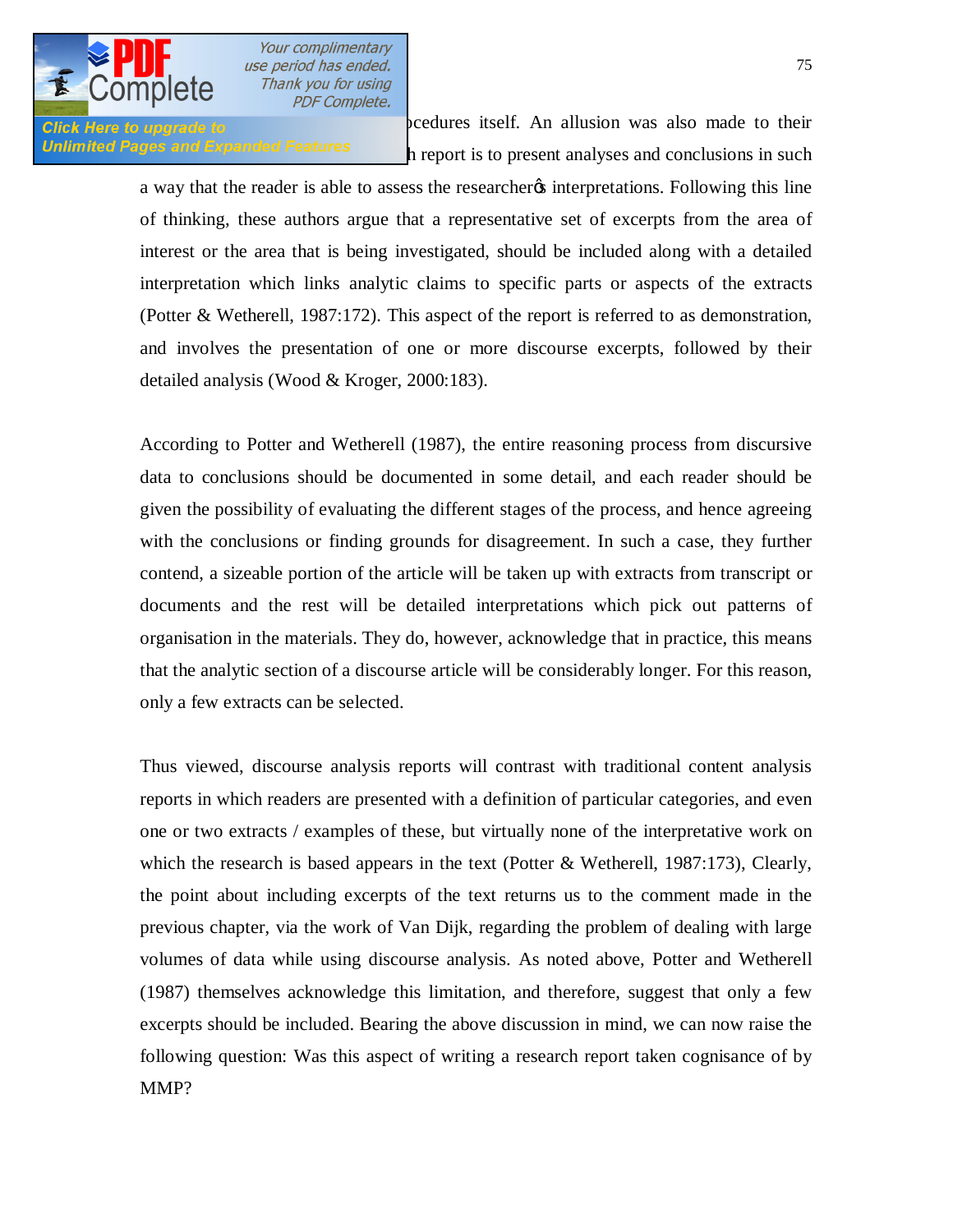

**Click Here to upgrade to a** careful reading to the MMP report points to the fact that the procedure discussed above Unlimited Pages and Expanded Features MP did not provide any representative sample of the

> items that it identified as racist or as exhibiting racist stereotypes. Instead, MMP relied on a number of questionable and deeply flawed strategies, as I show below. MMP% main strategy centres on *propositional analysis,* which, as has been mentioned, is only one aspect of discourse analysis, and therefore cannot be taken to demonstrate a clear understanding of this method by anyone who uses it. This is used in combination with frequency analysis, as MMP desperately attempts to show the recurrence and pervasiveness of racial stereotypes in the media texts that it examined, as well as the frequency with which the media reports on issues of racism; and in the process, conflates racism with racist reporting. As in case of the opening graphical representation of the overall results of MMP findings on page 11, the graph on page 13 (under the heading 'location'), begins with an explanation of the purpose of the graph, namely, that it represents the geographic location and relevance of the stories monitored that dealt with race, racism and racial stereotypes. It proceeds to cite the number of stories of provincial and national importance (which amounted to 423). It then offers a brief and shallow account of the reasons that underlie provincial bias in news reporting and why this particular trend exists.

> Surprising in this instance, is the unconvincing and blanket assertion (already referred to elsewhere) made by MMP that onot only does the lack of items and provincial bias suggest less newsworthy items in these provinces, but also to some degree suggests that there is less racism in these provincesö *(News in Black and White: An Investigation Into Racial Stereotyping in the Media,* 1999:14). A similar pattern is also found in the graph on page 15, in which the purpose of the graph is stated, and the number of different types of news genres (news items, editorials, analytical articles, and current affairs programmes) that dealt with issues of race are cited (from page 16 onwards). In this case, the presentation of the findings centres mainly on *propositional analysis,* what might be seen to form the fulcrum on which MMP<sub>%</sub> presentation of its findings rests. Once again, the focus of the analysis in this instance, centres on the list of propositions that are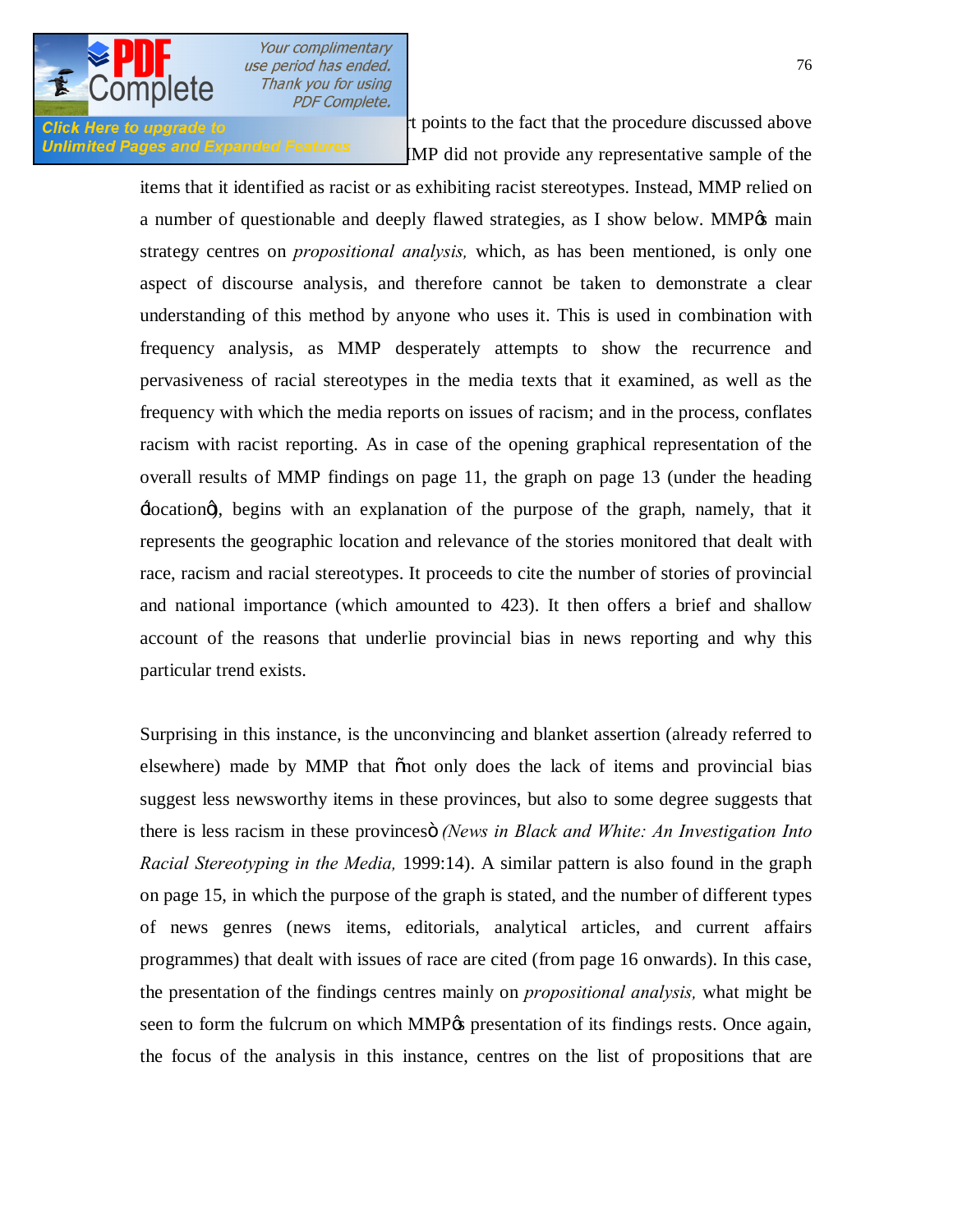

Unlimited Pages and Expanded Features<br>
egate propositions occur.

**Click Here to upgrade to b e** report, as well as the account on the frequency with

Noteworthy about the section on propositions referred to above, is the fact that MMP simply provides examples of headlines taken from various media sources rather excerpts of actual texts. As evident in the examples regarding the proposition 8 (Black foreigners threaten South African society) and proposition 8A (foreigners are criminals) below:

> Some examples, which supported the proposition, were: õevil minded Nigerians blamed for violenceö (Star, 10/08/1999:8)  $\delta$ Publiek gernaan teen Nigerieseö (Burger, 28/07/99:9) While others Challenged the proposition:  $\delta$ Refugee fears for his life $\ddot{\rm o}$ (Independent on Saturday, 17/07/1999:2)  $\delta$ Dongt blame Aliensö (Sowetan, 11/08/1999:8) (1999:17)

Apart from the fact that the texts monitored during the MMP Inquiry were studied in isolation from their context, the examples cited above, point to the fact that MMP did not even include excerpts of the texts which it monitored. Neither did MMP provide any examples of how it operationalized the propositions and stereotypes that it identified. As Berger has also noted  $\tilde{o}$  the MMP provides no information nor even illustration in its report on how exactly it operationalized the stereotypes it identified. It lays out the tools used, but keeps hidden how it actually wielded them $\ddot{o}$  (2000:12). He thus concludes that "We have no way, therefore, of saying whether and how and why these stereotypes were legitimately identified or noto (2000:12).

Once again, on the basis of MMP% failure to include examples of how it operationalized discourse analysis in its report, it seems difficult to ascertain how this method was actually used by this agency. By the same token, it is impossible to believe that the texts were actually studied in their context, for one cannot solely rely on the basis of a headline to surmise that sufficient contextual analysis has been done. In a manner that is typical of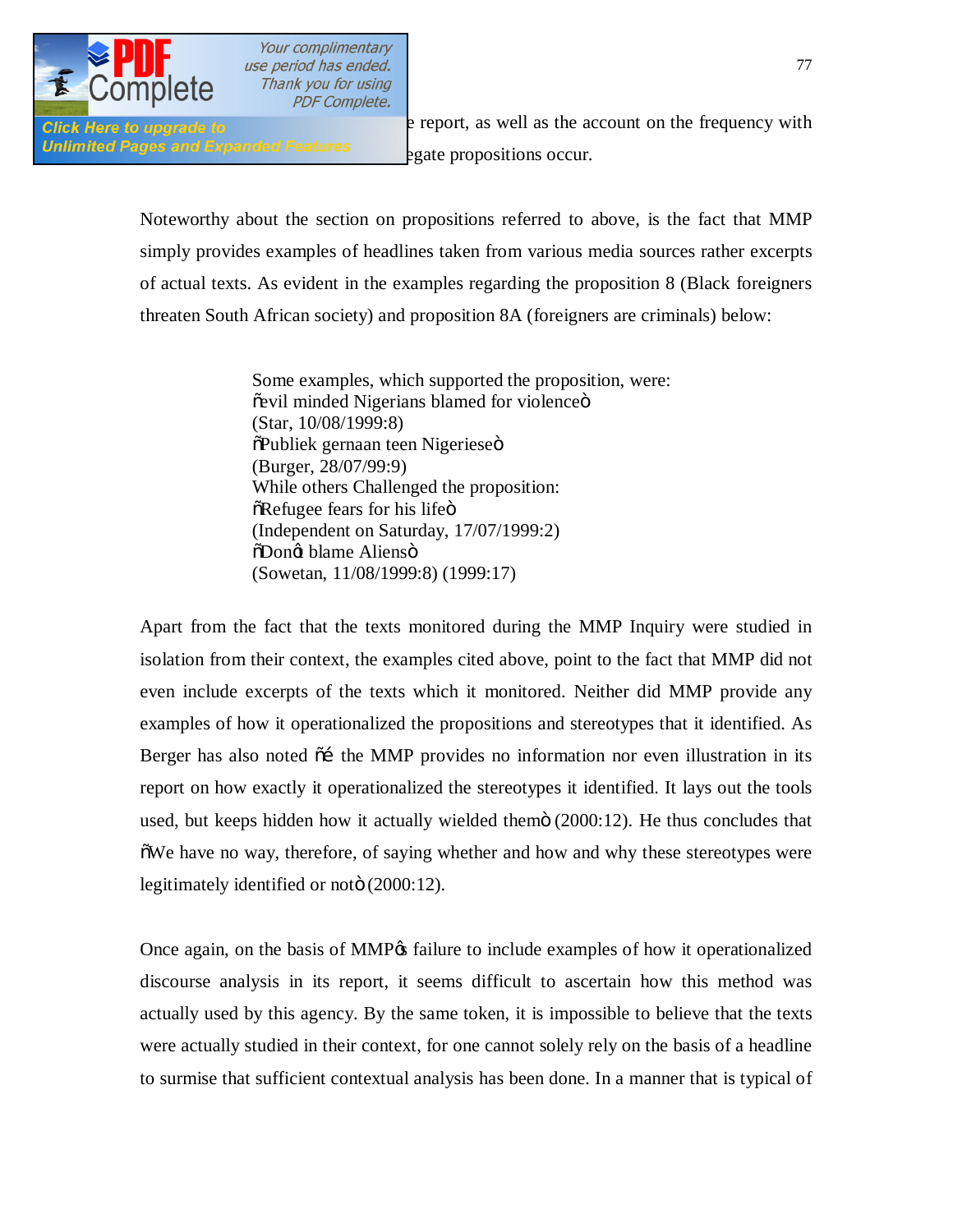

Click Here to upgrade to the cultural studies analysis, which despite grounding its categories of Unlimited Pages and Expanded Features  $\frac{y}{y}$  ignores focus on empirical producers and recipients

> of media messages, MMP appears to have followed the same route. Thus, having examined some of the aspects of MMP<sub>OS</sub> presentation of its results, as found in its report, I will now examine the report against the background of the concept of -eritical discourse analysisø

#### **Part Two: The MMP report and 'critical discourse analysis'**

By claiming to have followed the route of Van Dijk (who despite positing a cognitive model of discourse analysis remains a staunch advocate of CDA) regarding discourse analysis, MMP<sub>O</sub> approach implied a systematic methodology and a study of the relationship between the text and its social conditions, ideologies and power relations. Hence, Van Dijk claims that  $\delta$ The critical momentum of such an approach [critical] discourse analysis] lies in its focus on relevant socio-political issues, and especially makes explicit the ways power abuse of dominant groups and its resulting inequality are enacted, expressed, legitimated, or challenged in or by discourse i (1993:96). Like CDA also, MMP conceived of the language of the texts that it examined as representative of a form of social practice that served to reproduce racial stereotypes, and attempted to make people aware of the reciprocal influences of the language in these texts and the social structure of which they were not clearly aware. As I show below, the MMP and SAHRC reports provide ample evidence to support the claims made above.

From its very beginning, the SAHRC Inquiry into racism in the media was only politically motivated, but also politically charged. Upon its receipt of the requests of BLA and ABASA to investigate both the *Mail and Guardian* the *Sunday Times* for being allegedly guilty of racism, the Commission immediately submitted the dossier of these allegations to the newspaper houses concerned and invited response. These newspaper houses refuted these allegations together with a challenge to the jurisdiction of the Commission and the *Locus standi* of the authors of the communication *(Faultlines: Inquiry Into Racism in the Media,* 2000:5). In response to these refutations, the Commission rejected the claim that the authors had no *locus standi,* and asserted that as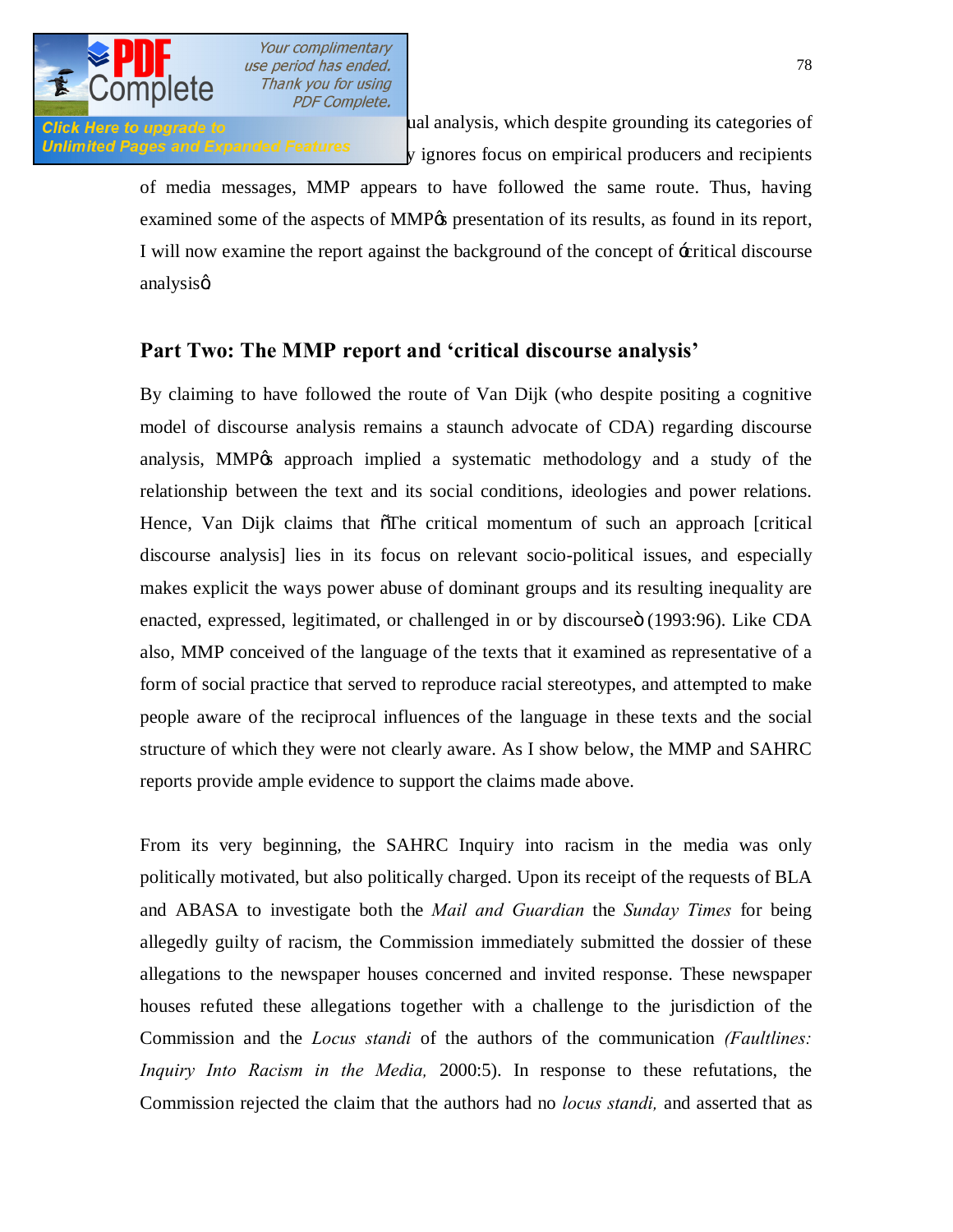

**Click Here to upgrade to** Unlimited Pages and Expanded Features  $\frac{1}{2}$  interest in the matter (2000:5).

> What ensued thereafter was a series of heated exchanges (via the media) between the SAHRC (and those who supported the Commission<sub>of</sub> initiative) and those who perceived the Commission to be bent on trampling over one of the fundamental pillars of democracy fetishly held and jealously guarded, that is, freedom of expression. This situation culminated in the issuing of subpoenas by the Commission to certain editors of the print media with the intention of securing their participation in the hearings forum that it had organised. Aside from the fact that the issue of racism (on which the inquiry centred) is itself a political matter, the interventionist and corrective objective behind the inquiry was clearly destined to have political consequences. By and large, therefore, the very nature of the research that was undertaken by the Commission and the independent researchers was politically involved research, and thus fitted Titscher *et al* notion of  $\delta$ politically involved research with an emancipatory requiremento (2000:14), which is one of the tenets of CDA.

> In justifying its choice of discourse analysis, MMP states that this method does not only provides an analysis of the values and attitudes of the media, but it also aims to establish the ideological links those attitudes and values have with the ideologies occurring in our society (1999:5). Evidently, such an approach to discourse analysis, articulates one of the principles of CDA that language use is / may be ideological (Titscher, *et al,* 2000:146). The fact that MMP attempted to operate within the framework of CDA also becomes evident as one looks at Fairclough  $(1995b)$  definition of  $\pm$ critical  $\phi$  approaches to discourse analysis. He states, for example, that -eritical papproaches to discourse analysis do not just describe discursive practices, but should also show how discourse is shaped by relations of power and ideologies, and the constructive effects discourse has upon social identities, social relations and systems of belief, neither of which is normally apparent to the discourse participant (1992:12).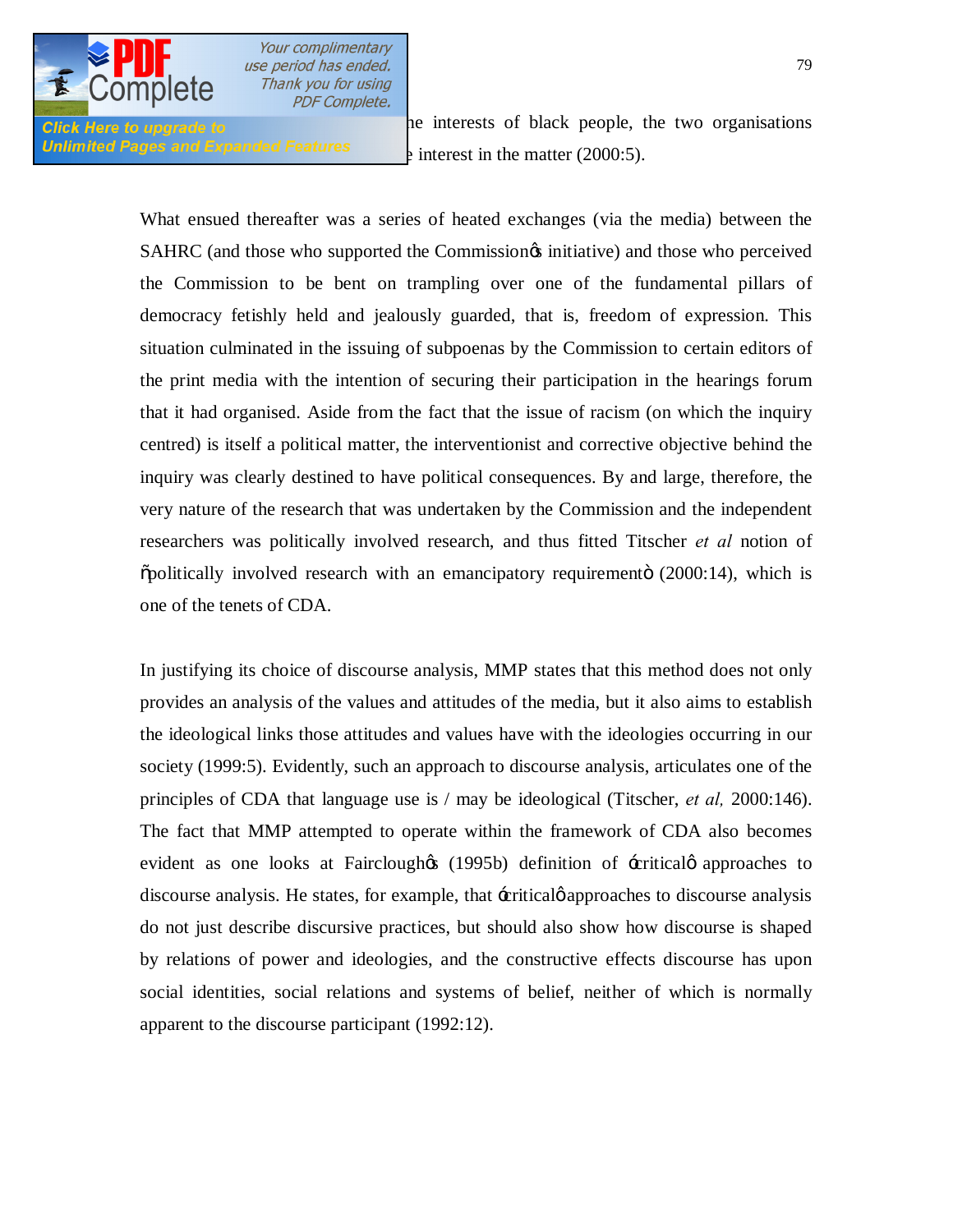

Click Here to upgrade to **International Click** MMP implicitly embraced the above mentioned Unlimited Pages and Expanded Features  $\frac{1}{8}$  (1996) view that the media wields a tremendous

#### amount of power:

The media [the actual products or messages] are also powerful in that they are unavoidable. Either from direct viewing or reading, or from secondhand reports, media provide the liongs share of our knowledge and beliefs concerning life outside of our direct experience (cited in the MMP report, 1999:3)

In line with the aforementioned principle of CPA, MMP further espoused Elliotos view that  $\tilde{a}$  Individuals in the audience are necessarily vulnerable to the impact of the media in all of its social functions (1999:6). In spite of the fact that this position expresses the now refuted [mainly by audience researchers / reception analysts such as McQuail (1987) and critics of the  $\pm$  effects modelø such Gauntlett (1998)] transmission model of some early scholarship on media effects, it does serve to suggest that MMP viewed discourse (the whole process of social interaction of which texts are part) as having to do with power-relations. This further accords with one of the principles of CDA cited by Titscher et al that  $\tilde{p}$  CDA studies both power in discourse and power over discourse  $\tilde{p}$ (2000:146). Be that as it may, however, especially pertinent for this part of the present chapter, is the extent to which MMP demonstrates a cleat understanding and a proper application of discourse analysis in general and  $\pm$ critical *g* discourse analysis in particular.

### **MMP and Text-Oriented Discourse Analysis (TODA)**

One of the striking features of the entire SAHRC Inquiry, as reflected in the respective reports of its independent researchers, is the tendency on the part of the latter to focus on media products or messages, in which they purport to have found evidence of racial stereotyping, and subsequently of racism. Not surprisingly, it is due to their sole focus on textual analysis that these researchers have been fiercely criticised by scholars such as Berger (2000); Tomaselli (2000); and De Beer (2000), among others. Obviously, such text-centrism goes against Bertelsenøs (2000) comment that while the scrutiny of news texts is generally regarded as a standard activity in media studies, it is now generally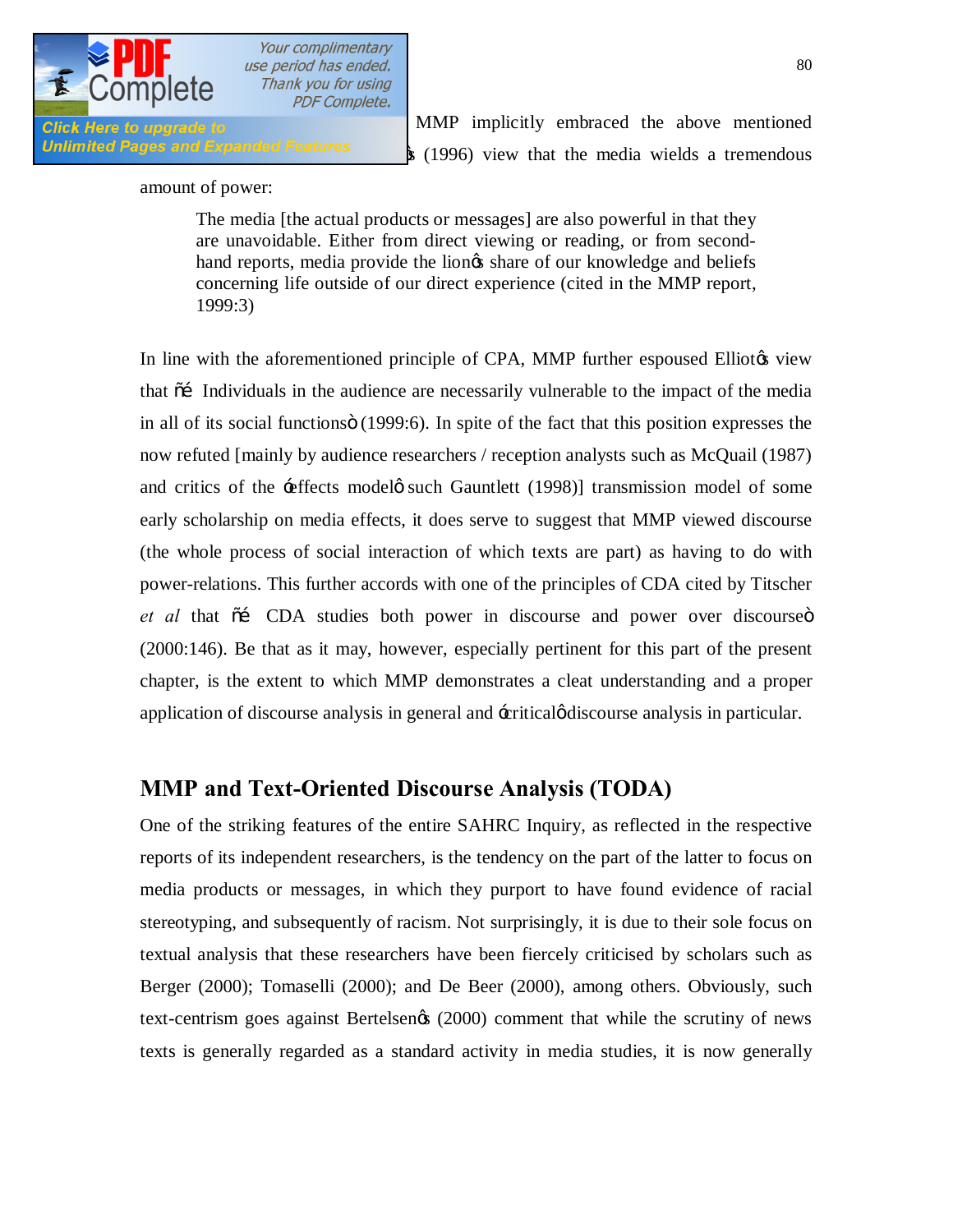

**Unlimited Pages and Expanded Features** 

**Click Here to upgrade to analysis. of news** volves a good deal more than canny textual analysis.

…a study of racism in the media needs to address the whole media cycle, engaging moments of production, distribution and consumption. In short, to acknowledge that news is generated by an organizational complex: media ownership and control; gatekeeping mechanisms; professional codes of journalism; marketing and distribution; and audiences (2000:19)

Bertelsen $\&$  (2000) position dovetails with those that are embodied in Fairclough $\&$ (1995b) notion of -critical discourse analysise and Van Dijke  $(1985)$  notion of -a sound discourse analysisg which advocate a more holistic approach to the study of media messages. The question worth raising at this point then is: Were the principles of CDA referred to in the foregoing properly adhered to by MMP during its investigation? As I hope to demonstrate in the discussion that follows, the answer is a negative one. Notwithstanding MMP% claim that its method entailed a combined use of content analysis and discourse analysis (telephonic communication with Bird, an MMP researcher), I shall argue that in the final analysis its methodology is also prone to the same criticisms that have been levelled against the text-centred approach of both cultural and literary studies used by Braude. Of course, one has to admit that the final criticism lies with the Commission whose instruction was that the Inquiry be limited to the products of the media, hence  $\delta$  its belief that what makes the impact on public consciousness is not what goes on behind the scenes, but what they actually read about themselves and what it conveys about the society they live ino (Pityana, 2000:3). In addressing this question, therefore, I will examine  $MMP$ % application of CDA in conjunction with the method used by Braude in her research.

#### **The MMP and the notion of** *discursive practice*

### **(i) The absence of research into the media industry**

In her report - dubbed by the evaluators of the SAHRC Inquiry as  $\pm$  he Braude Reporto-Claudia Braude offers the following explanation for her failure to interview the personnel who worked inside the media industry: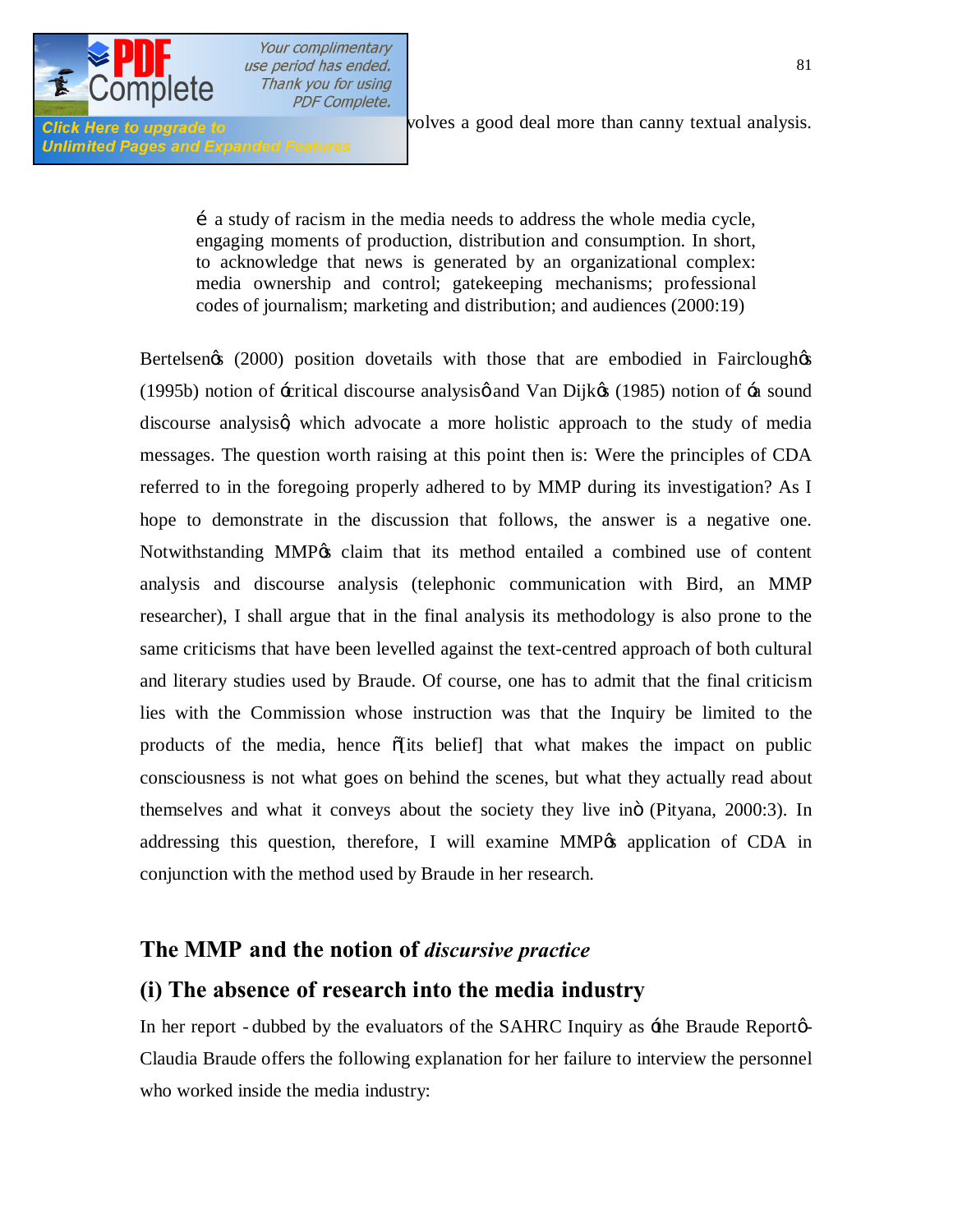

Click Here to upgrade to **EXAMPLE 1999** to be beyond the scope of my research, I was Unlimited Pages and Expanded Features has media professionals about work related and

organizational issues. Missing in this report is direct and rigorous engagement with the media industry. This is clearly art area future aspects of the SAHRC Inquiry need to address. (1998:14)

As has been argued throughout this study, the failure on the part of MMP to study the text in its proper context has serious repercussions not only for its claim to having used discourse analysis, but also for the entire research. Against this background, it is not surprising that Braude & and MMP& research methods have been criticised by some of the evaluators of the SAHRC Inquiry for this lacuna / neglect. Tomaselli (2000), for example, argues that while cognisance needs to be taken of the reason given by Braude in the above quotation, the absence of research into the media industry in her report does not absolve her from criticism. As a professional researcher, she should have known the seriousness of the implications of such neglect for her research. An almost similar criticism is made by Gordin in an opinion article that featured in the *Sunday Tribune* of November 2000. In response to Braude ts claim that she was discouraged by he Commission from interviewing media professionals, he writes:  $\delta$ This, though apparently not Braude ts fault, seems a strange way to conduct research where the central findings are, at the end of the day, on the motives, conscious or unconscious, of media professionalsö (2000:28).

Contrary to Bertelsen $\infty$  (2000) claim that the method used by Braude is discourse analysis, the latter characterises her method as textual analysis, which is only one aspect of discourse analysis. As the following extract from her report illustrates:

The textual analysis in this research is aimed to examine the politics of signification, namely the ways in which certain events get currently signified in particular ways. Moving from the content to structure of media production, from the manifest meaning to the level of the code, it aimed to go deeper than the literal message (the denotation) in order to consider the overall symbolic meaning (the connotation). Textual analysis aimed to identify the second-order meanings, i.e. the meanings beyond the literal. (1999:16)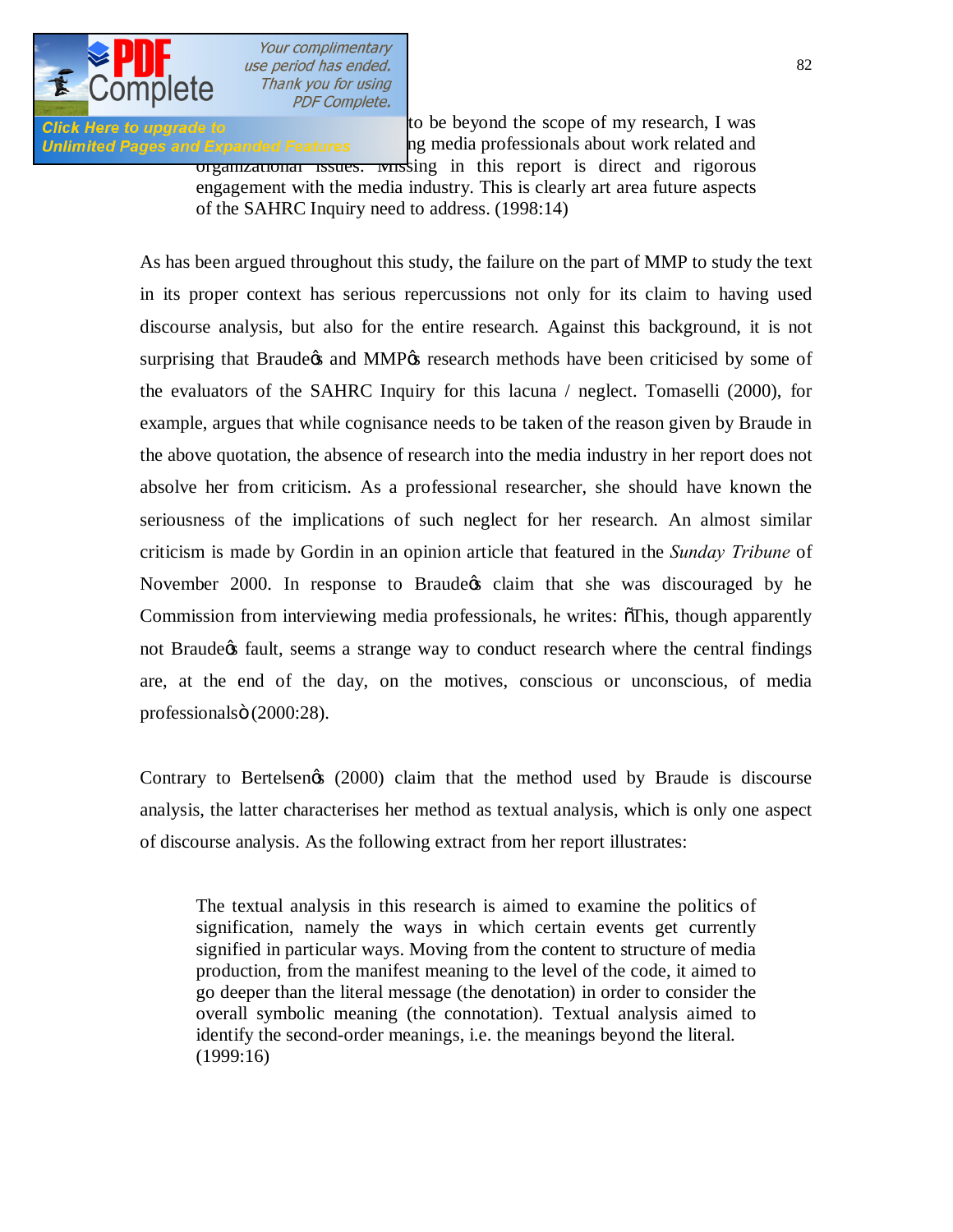

**Click Here to upgrade to in the report that her analysis sought to go deeper than the** Unlimited Pages and Expanded Features sider the overall symbolic coded meaning at play, and

> to identify the second order meaning operating beyond the literal meaning, does seem to point in the direction of a discourse analytic approach. However, her failure to do contextual analysis (which entails, among other things, an analysis of the ways in which texts are produced by media workers in media institutions) seems to disqualify her method as either discourse analysis or CDA. Viewed in the light of the SAHRC $\&$ instruction to its researchers not to interview professionals in the media industry, and to focus solely on media products, it seems plausible to assume that the route followed by Braude in this regard was also followed by MMP.

> If CDA seeks to go beyond linguistic description to include *discursive practice* (which includes text production and text interpretation), this is clearly missing in the MMP report. In passing, though, a point of clarification regarding the production of textual meaning seems necessary at this point. This is especially so, given the insights that have been advanced by *reader response* critics [such as Stanley Fish (1997); Umberto Eco (1999)], and *reception* theorists [such as Hall (1980); McQuail (1997)] in the recent decades. They state, for example, that readers of texts and recipients of media messages equally play a significant role in the creation of meanings of such texts, as opposed to those that are originally intended by producers / authors of texts. McQuail articulates this position when he writes:  $\delta$ It should by now be axiomatic that content (whether sent or received) does not equal effect because: many alternative ways in which messages can be interpreted and applied by their receivers; the fact that societal conditions and contents encourage some, and discourage other, effects; the sheer inefficiency of the whole media  $\div$ deliveryø systemö (1987:179).

> In case of media messages, the first stage of production occurs inside the media industry when news items, editorials, etc are manufactured by media workers, refined by editors, and packaged into final products that are ready for consumption. The second stage occurs when consumers of media messages read, decode, and create their own meanings out of these texts, and even going to the extent of adapting these to their own life circumstances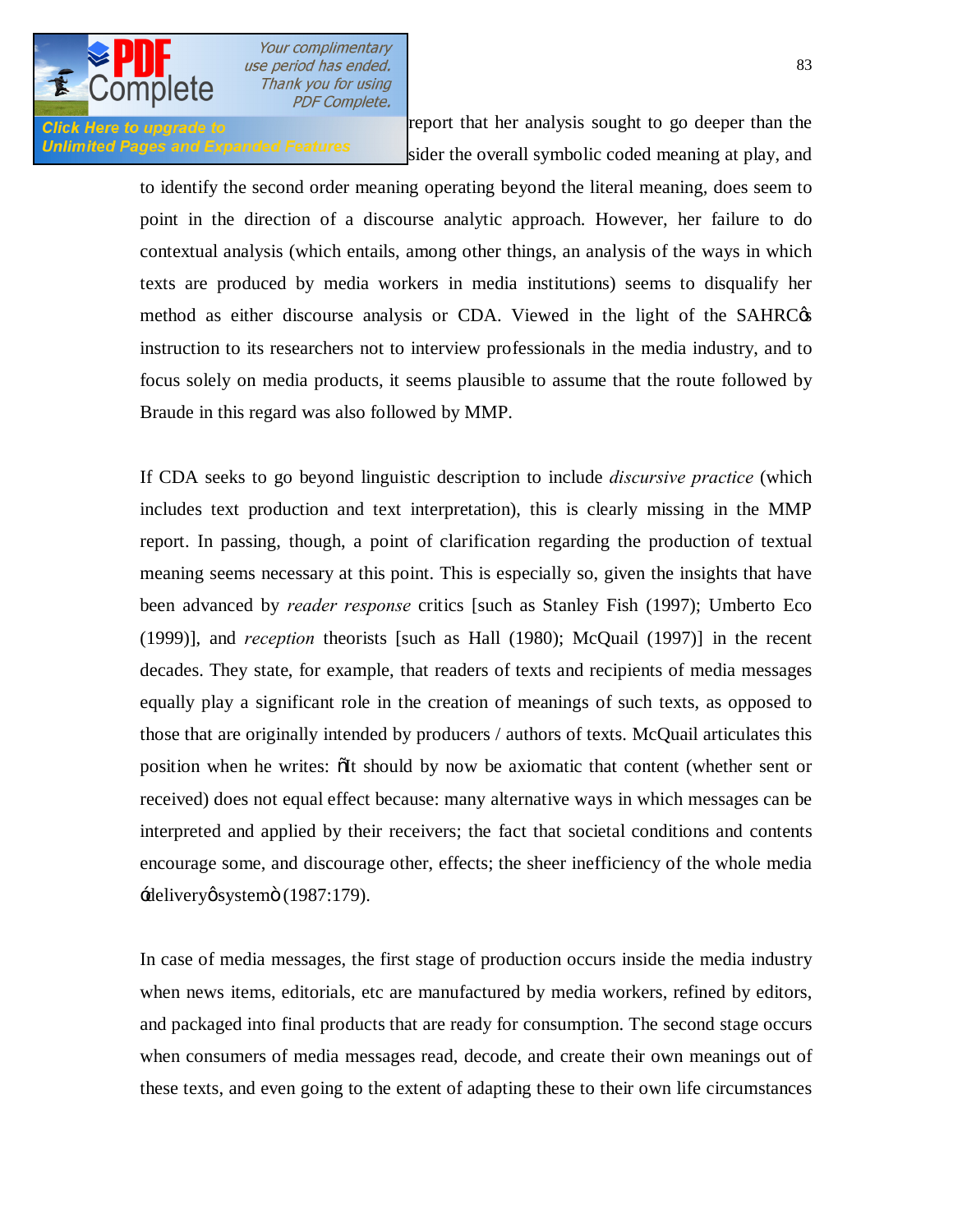

Click Here to upgrade to  $\text{er} (2000)$  asks the following pertinent question in **Unlimited Pages and Expanded Features**  $\frac{dy}{dx}$  by the independent researchers: How can one tell if a

> story is racist if one has not spoken to the producers of that story and its readers and audiences? Viewed in this light, therefore, the failure of MMP to do research into the media industry does not only cast doubt on its claim to having used discourse analysis, but it also discounts its implicit claim to CDA, whose other level of analysis, as already mentioned, includes the notion of *discursive practice.*

#### **(ii) The absence of audience / reception analysis**

Reception analysis was not done by the SAHRC appointed researchers as part of their investigation into racism in the media. Once again, this goes against the point made by Bertelsen (2000) that for a study of racism in the media to be valid and reliable, it must address the entire media cycle, engaging moments of production, distribution, and consumption (2000:19). Similarly, it also goes against one of the principles of CDA, namely, that in order to determine the ideological nature of language use in. media texts, it is necessary to investigate their interpretation, reception and social effect (Titscher *et al,*   $2000:146$ . This is especially significant given MMP $\alpha$  claim in its report that the media are powerful and that audiences are highly vulnerable to its impact (1999:3-4). In line with these assumptions, therefore, it is only through audience research / reception analysis that the extent of such impact and effects can be determined with some degree of accuracy. In dealing with the question of CDA and the absence of research into the media audience / reception analysis in MMP study, it is useful to examine the manner in which this issue was dealt with by both research teams during their respective investigations. The issue of audience research / reception analysis also raises an interesting, and yet puzzling question. If the Commission dissuaded the researchers from interviewing media professionals because it feared that it could  $\ell$  would be seen  $\delta$  [to be] act [ing] like the censorship police of old…"(Pityana, 2000:3), it can be equally asked what its fear was in relation to the consumers of media messages?

As has been done in relation to the exposition on *discursive practice,* it seems convenient to begin with Braude ts approach to the issue of audience analysis, hence MMP almost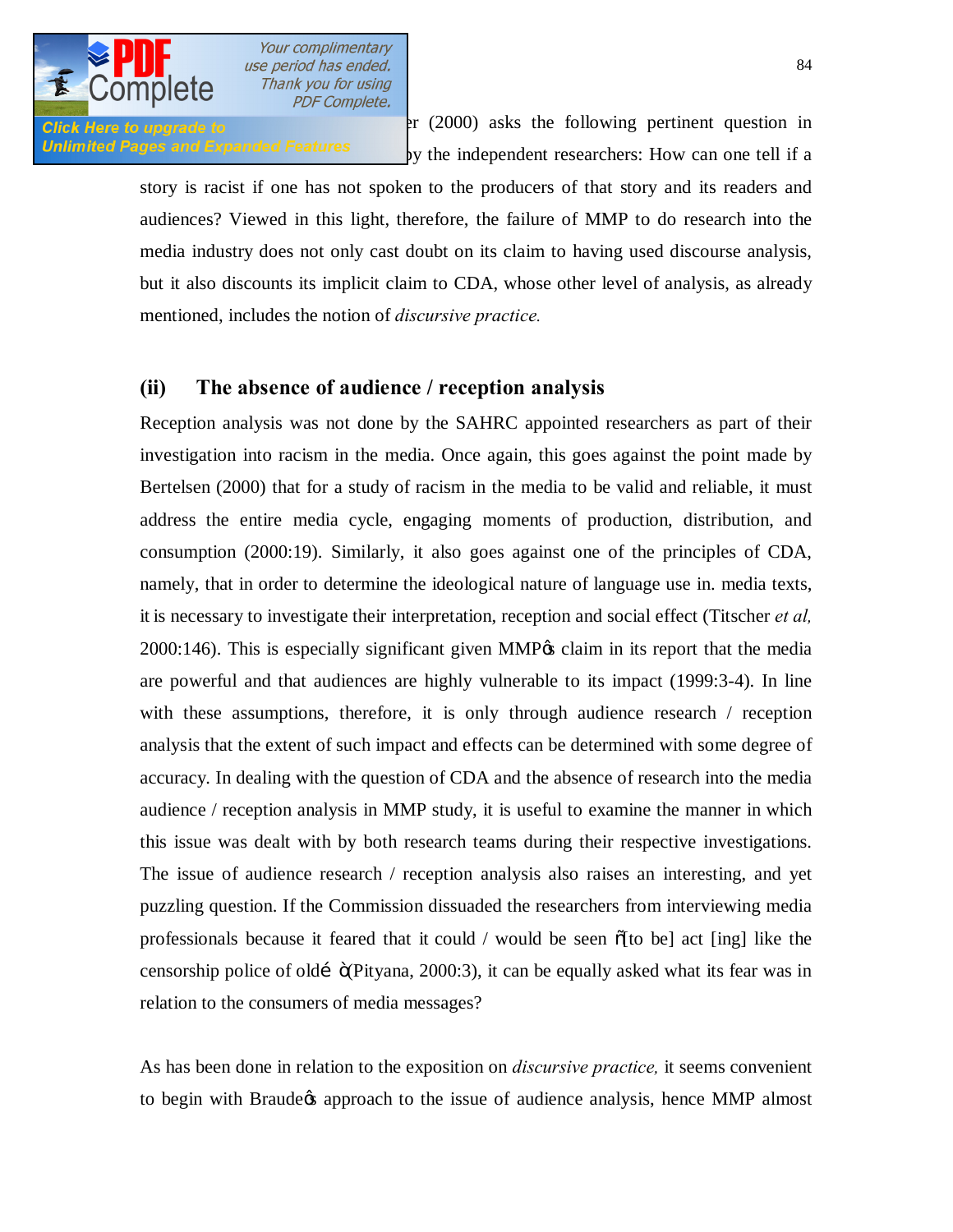

**Click Here to upgrade to here is a sheart sheart of the sheart on media texts** / messages. The Unlimited Pages and Expanded Features ill serve a useful purpose in giving us an idea of how

she dealt with the matter in question:

While submitting each headline, picture, caption, article and newspaper to a discrete, sometimes microscopic analysis, I simultaneously treated the accumulated material as one overarching text. Crossing components of the newspapers, genre news articles, editorials, letters, sports and culture pages, opinion pieces, newspapers and days, this  $\pm$ ext  $\phi$  becomes the body of common sense, taken-for-granted knowledge of the average media consumer. (1998:57-58)

A close examination of the approach adopted by Braude regarding the issue of audience analysis, as stated in the quotation, suggests that she operated within the analytical practice of cultural studies which, although rooted in literary-analysis-cum-interpretation, emphasises extratextual frameworks of explanation (Jensen, 1991:29). Jensen states that while the categories of analysis in the cultural studies approach are grounded in theories of subjectivity and social context, the primary medium remainsthe interpreting scholar / researcher. in case of Braude the research, it would be Braude herself. In regards to the approach in question, focus tends to be placed on the overarching discourses of culture, rather than their local, empirical producers and recipients (1991:29). Jensen also states that although the earlier British Cultural Studies approach does refer to the genre in question, its reader positions, and associated social uses, it is still preoccupied with the message or discourse of communication. This is in spite of its habitual, sometimes ritualistic references to the concreteness, specificity, and difference to cultural practices (1991:28).

Accordingly, such an approach remains firmly within the *logos* tradition of the humanities which has tended to approach *texts* as loci of meaning to be extracted by (more or less) competent readers through a hermeneutic effect (Jensen, 1991:136). Nonetheless, the text-centred approach that characterises Braude  $\alpha$  research is perhaps not surprising, given her literary studies background. The deficiencies of the cultural studies textual approach (especially its postmodernist form) can be inferred from Douglas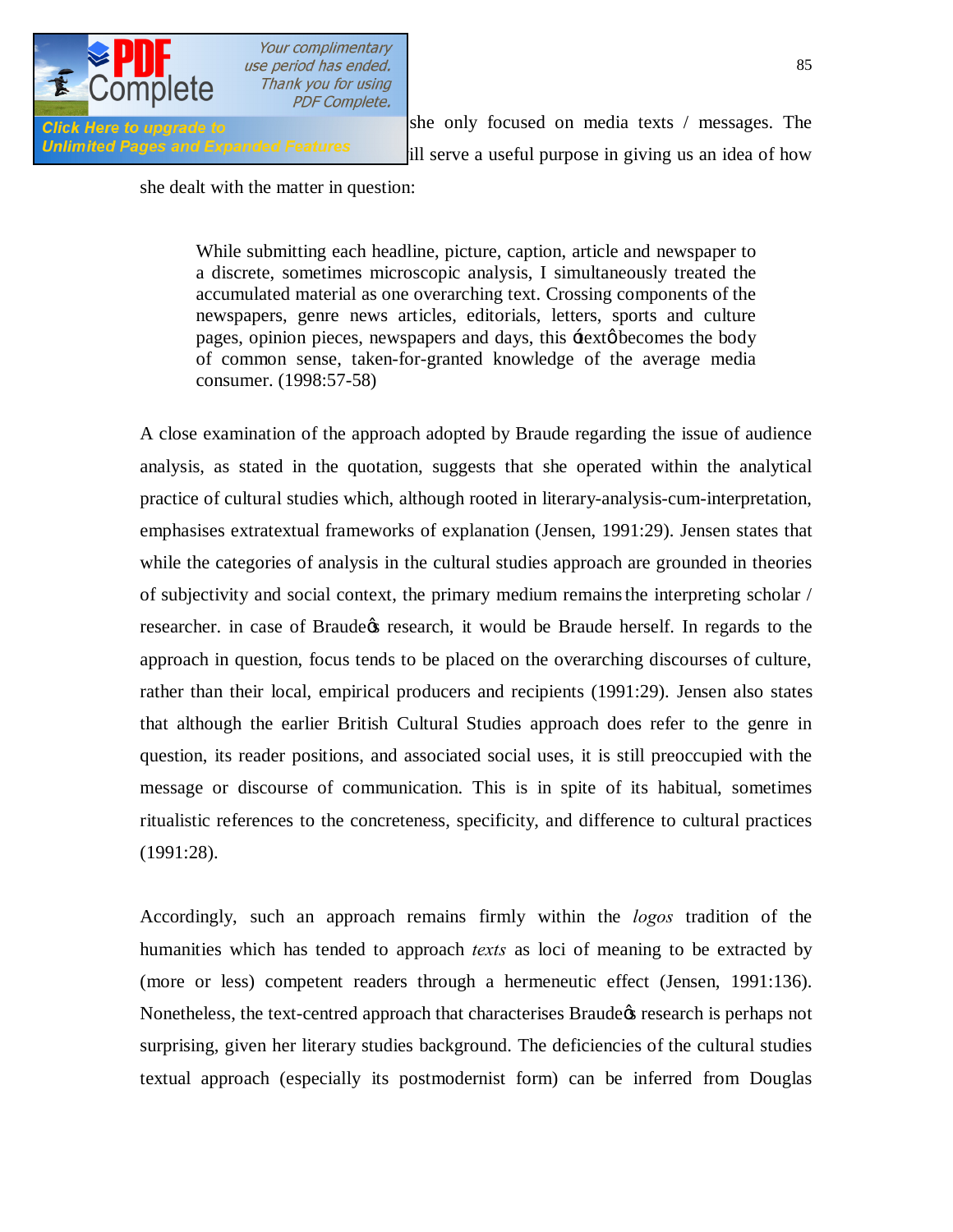

Click Here to upgrade to **1997** suggestions on this approach can be enriched by a dialogue Unlimited Pages and Expanded Features v of the Frankfurt School. He writes:

> Transdisciplinary approaches to culture and society transgress borders. In regards to cultural studies, such approaches suggest that one should not stop at the borders, but should see how it fits into systems of textual production, and how various texts are thus pan of genres or types of production, and have an intertextual construction, as well as articulating discourses in a socio-historical conjuncturei One should not, therefore, stop at the borders of the text or even its intertextuality, but should move from text to context, to the culture and society that constitutes the text and in which it should be read and interpreted. (1997:25-26)

A more trenchant attack on the humanistic / cultural textual studies approach has come from reception analysis, which is the audience research arm of modern cultural studies, rather than an independent tradition (McQuail, 1997:19). As already noted, this method emphasises the role of the oreadero in the odecoding of media texts. Following the initial findings in the early 1980s [e.g. Morley (1980); Hall 1980)], it has almost become axiomatic to assume that most media messages are  $\tilde{\text{opolysemicö}}$  (i.e. have multiple meanings) and are therefore open to several possible interpretations (McQuail, 1997:19). In contrast to humanistic textual studies, reception analysis suggests that both audiences and contexts of mass communication need to be examined as socially specific, empirical objects of analysis (1991:137). Accordingly, advocates of reception analysis, such Tomaselli (2000), strongly oppose the transmission / effects model of Braude and MMP, which is premised on the now dated *hypodermic model* of the media. This model is based on the notion that media messages are injected into audiences with direct effects upon the groups which receive the  $\pm$ drugg As Stuart Price aptly puts it,  $\overline{\sigma}$ The *hypodermic model* of the media is based on the idea that media messages are directly absorbed into the hearts and minds of the people $\ddot{o}$  (1997:107.108). Accordingly, this model portrays the media as inordinately powerful. Clearly, reception analysis is not only in harmony with discourse analysis in general, but also with CDA in particular, as articulated by Fairclough (1995b) and *Titscher et al* (2000), hence it puts emphasis on studying ways in which texts are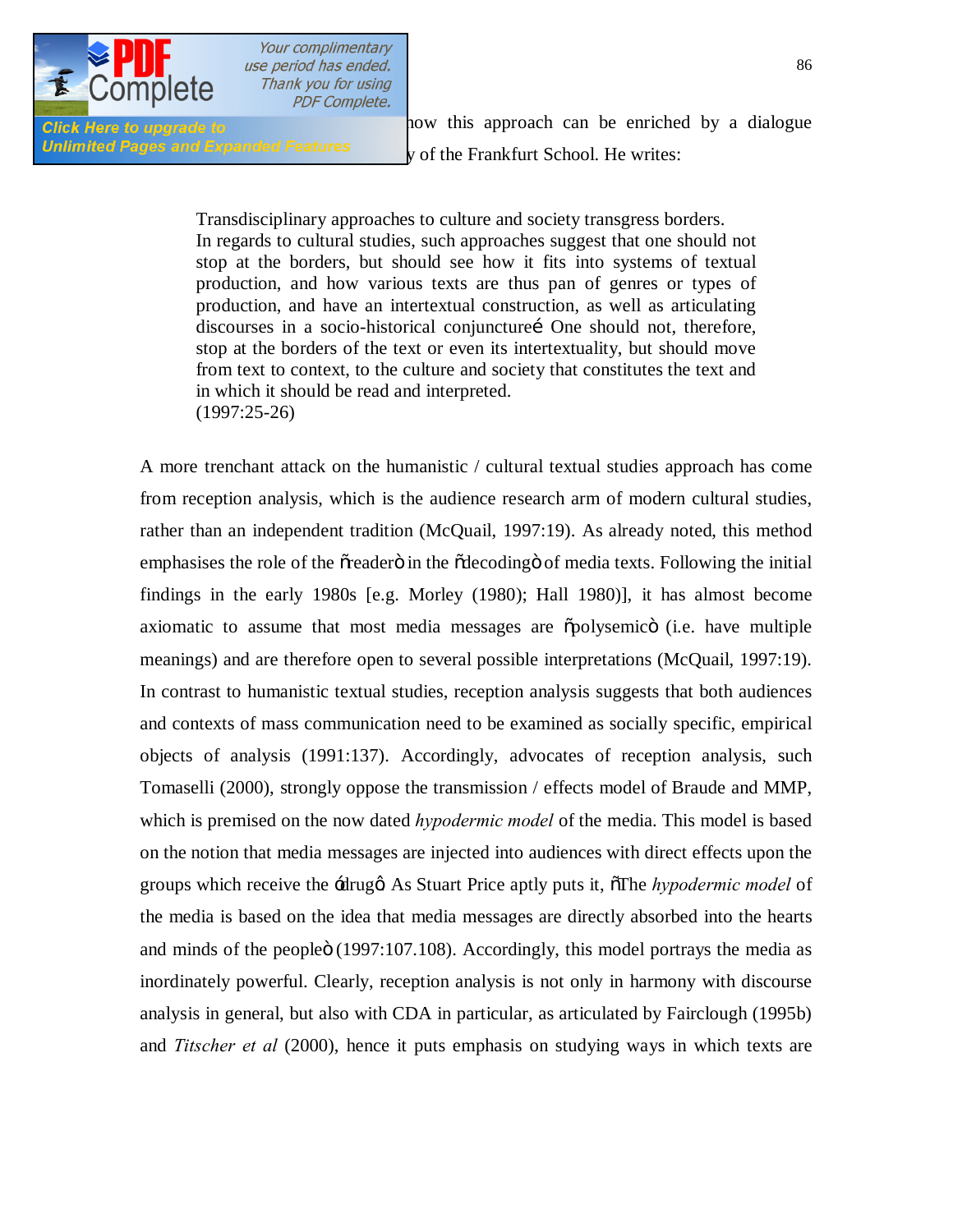

**Unlimited Pages and Expanded Features** 

 $C$ lick Here to upgrade to

Even though MMP does attempt to deal with the issue of audiences in its report, the manner in which it does this seems equally suspect, if not questionable. The issue of MMP% handling of audience analysis is found on pages 76-78 in its report included in the appendix of this study. As is evident from the extracts in question, in the same way that MMP failed to solicit the opinion of those inside the media industry regarding the media messages that it identified as racist or as containing racial stereotypes, it also failed to obtain a first hand opinion of the consumers of those messages. Thus, despite its claim to having used discourse analysis, MMP slips into the very pitfall of the textual approach of Cultural Studies, which even though it grounds categories of analysis in theories of subjectivity and social context, completely ignores focus on the local, empirical producers and recipients. As already noted, it is a problem that is also found in the study carried out by Braude. It has been pointed out that one of the principles of CDA is that it regards language as ideological, and in order to determine this, it advocates the analysis of texts in order to investigate their interpretation, reception and social effects. Thus MMP $\alpha$  failure to do reception analysis undermines, and even contradicts, its claim to CDA.

Furthermore, the type of audience analysis provided by MMP in its report is based on the market oriented conception of audiences, which is mainly useful for media industries and for analysing media economics (McQuail, 1997:9). According to McQuail, the marketoriented view of audiences sees media products as commodities or services offered for sale to a given body of potential consumers, in competition with other media products, and in an environment where the media is entirely commercial (like in the USA), and these potential or actual consumers can be seen / regarded as a market (1987:220). In this case, the concept of market is sometimes used to indicate specific population areas, and sometimes to indicate aggregates of population (1987:220). He points out, however, that despite its usefulness and pragmatism, this conception of audiences is not only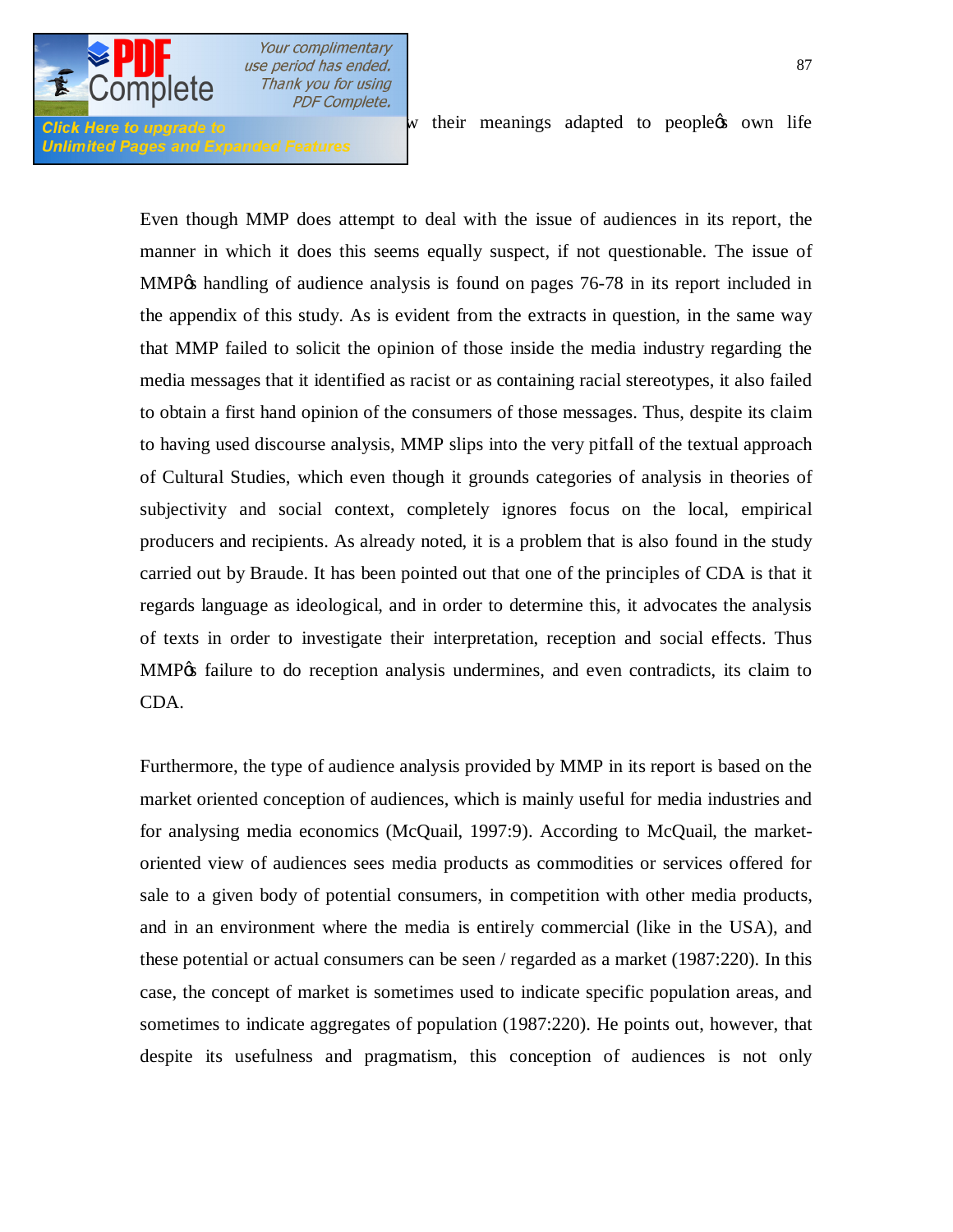

Unlimited Pages and Expanded Features diences cited above:

**Click Here to upgrade to**<br>**Recites the following problems as being associated** 

It links the sender and receiver in  $\ddot{\text{o}}$ calculative rather than a normative or social relationship, as a cash transaction between producer and consumer rather a communicative relationship. It ignores the internal relations among consumers, these are of little interest to service providers. It privileges socio-economic criteria and focuses on media consumer. (1997:9)

McQuail (1997) further states that since people in audiences do not normally have any awareness of themselves as belonging to specific markets (in this case, particular forms of media), the market discourse in relation to the audience is implicitly manipulative. The type of audience analysis cited in the extracts from the MMP report is further rendered problematic by the fact that it is largely based on the propositions formulated by the researchers and their  $\tilde{\text{opreferred}}$  readings of media messages, rather than on the responses of consumers of media messages themselves. It portrays consumers of media messages as a homogenous entity, thereby ignoring differences that are based on class, socio-economic backgrounds, race, gender, and other such factors, Another criticism of the research conducted by Braude and MMP in relation to audiences has been made by Tomaselli. He argues that their approaches are based on:

A visual imperialist thesis, which disempowers audiences and readers from any response other than that  $\pm$ found $\varphi$  (i.e. imposed) by the researcher. In all the reports cited here, the researchers project their intentions and the readersø interpretations, irrespective of the readings that receivers themselves might make of the messages being analysed. (2000:15).

Similarly, Berger notes that  $\delta$ The problem with MMP $\alpha$  stereotypes is that they exist in the fixed form, without contradiction and certainly without the chance of being read in a different way by the public $\ddot{\text{o}}$  (2000:15).

Two pertinent criticisms of the  $\pm$  effects modelg upon which the MMP study is based, are offered by David Gauntlett (1998) in his useful article titled 'Ten wrong things with the effects modelg and which can be seen to provide a desiderata of the flaws that inhere in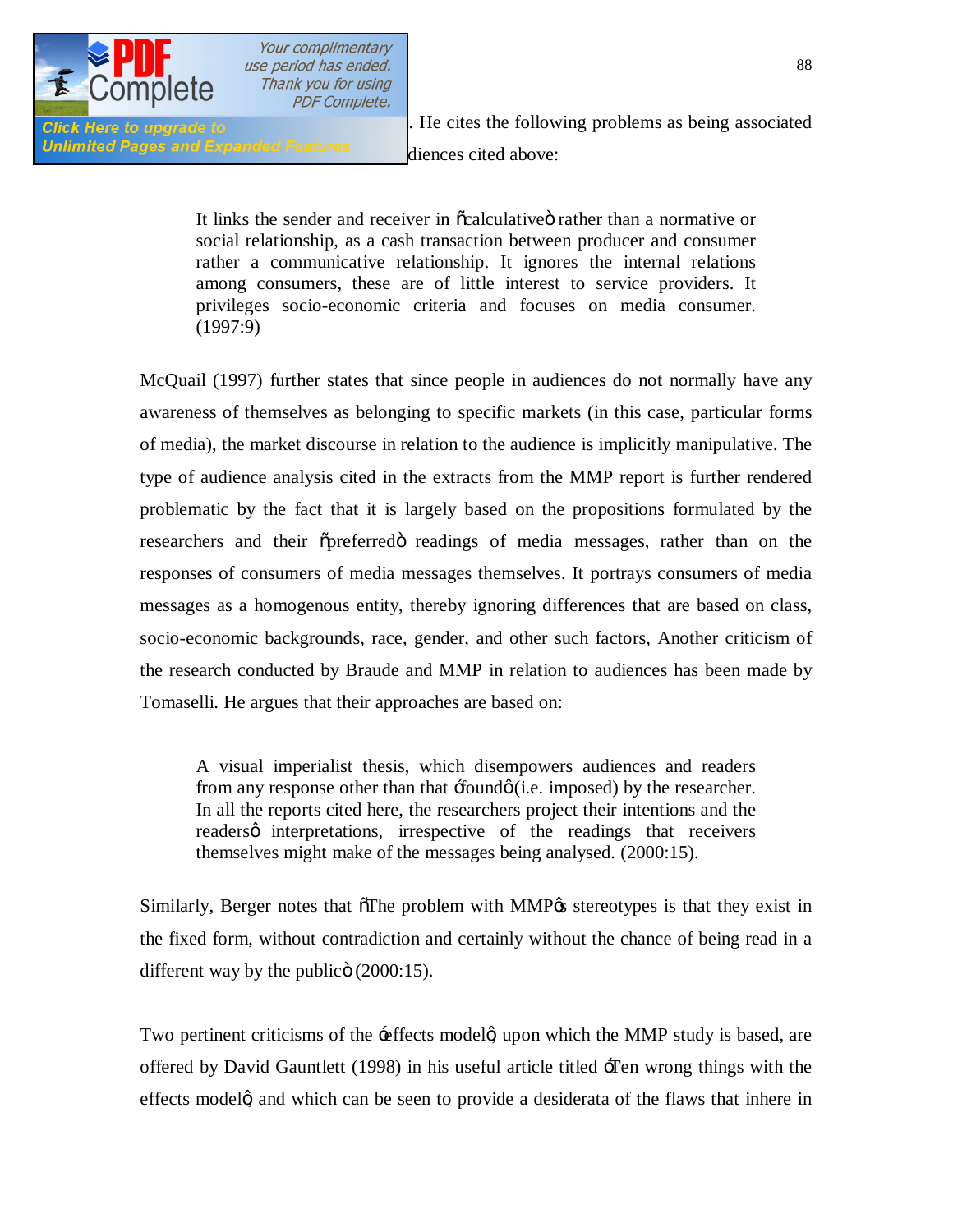

**Click Here to upgrade to therefore**, therefore, these criticisms deserve a brief Unlimited Pages and Expanded Features  $\frac{1}{10}$  icises the  $\div$ effects model of tackling social problems

> backwards. According to this scholar, a researcher who uses the -effects model  $\phi$  begins with the media and then tries to establish connections from there en to social beings, rather than the other way round  $(1998:12 1)$ . He sees this  $\pm$ backwards approach $\phi$  as flawed in that it looks at individuals, rather than the society, in relation to the mass media. In contradistinction to this model, he contends that in order to explain the problem of violence in society, for instance, researchers should begin with that social violence and try to explain it with reference to those who engage in it, by attempting to understand their identity, background, character, and so on. He thus concludes that studies which take the perpetrators of actual violence as their first point of reference, rather than the media, come to rather different conclusions.

> Secondly, Gauntlett criticises the effects models for not making any attempt to understand meanings of media texts. In line with this view, he argues that the  $\pm$ effects modelø performs a double deception of presuming that (a) the media presents a singular and clear-cut  $\pm$  messaged, and that (b) the proponents of the  $\pm$  effects models are in a position to identify what that message is (1998:127). He thus argues that the meanings of media content are ignored by the -effects model on the simple sense that assumptions are made based on the appearance of elements removed from their context, and even in the more sophisticated sense that in context the meanings may be different for different viewers. Echoing the view that has been emphasised throughout this dissertation in relation to audience analysis, Gauntlett states that in-depth qualitative studies have given support to the view that media audiences routinely arrive at their own, often heterogeneous, interpretations of everyday media texts (1998:127).

> Viewed in the light of the above mentioned problems and criticisms, therefore, MMP $\alpha$ handling of the issue of audience  $/$  reception analysis seems to open itself to Jensen $\alpha$ comment-cum-criticism regarding reception analysis. He writes:  $\tilde{\sigma}$ For most research purposes, an operationalization of categories that establishes aggregated, decontextualized sets of  $\ddot{\text{o}}$ data $\ddot{\text{o}}$  which only subsequently are interpreted as  $\ddot{\text{f}}$ indingsq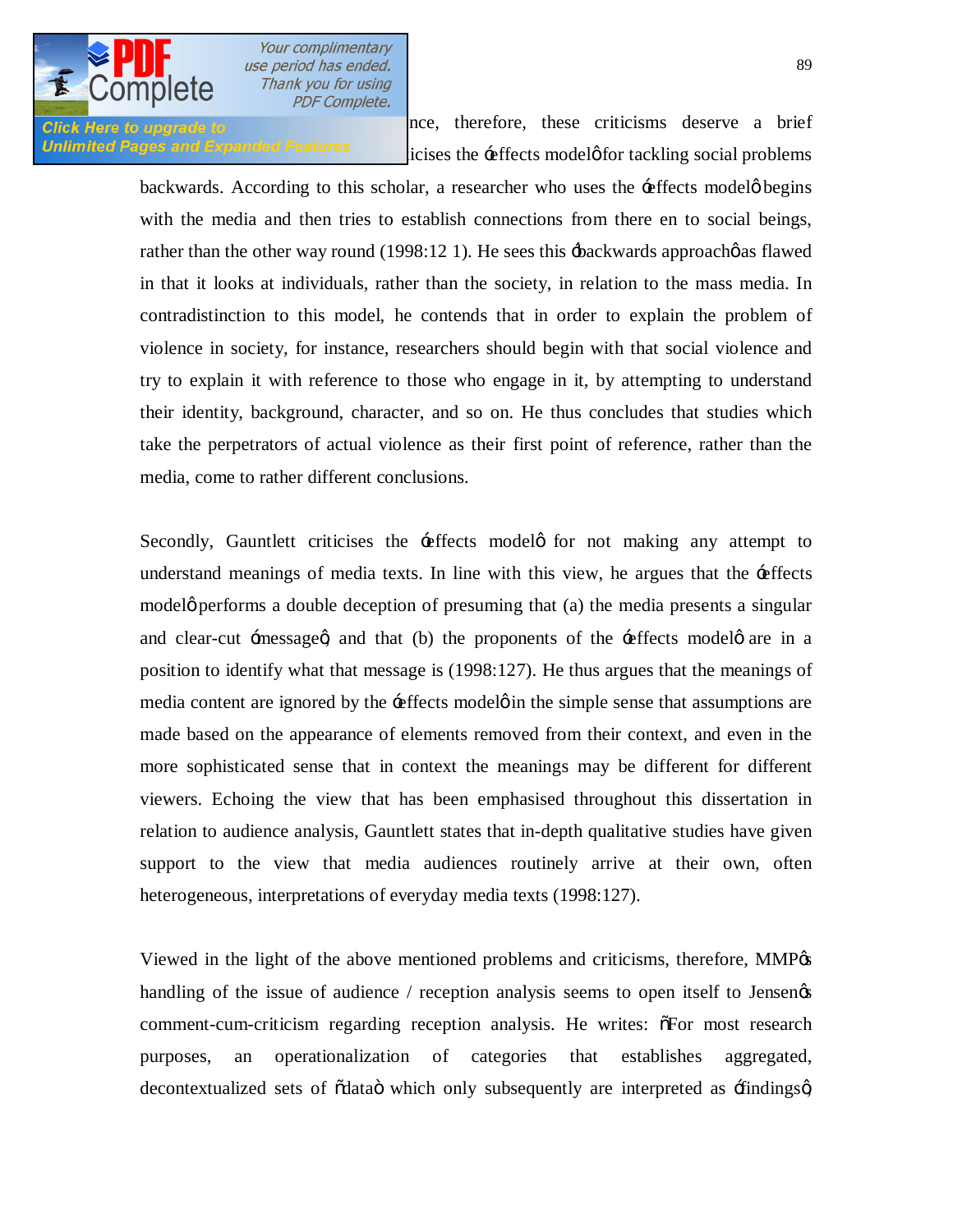

Click Here to upgrade to  $\frac{1}{2}$  to meaning as produced by audiences  $\ddot{o}$  (1991:140). In Unlimited Pages and Expanded Features argue that due to MMP% failure to do reception and

> producer research, it also failed to comply with one of the essential principles of CDA. Of course, this is not to ignore the instructions of the Commission to the independent researchers to focus on media products only. Nonetheless, it can be simultaneously argued that if MMP had a better understanding of what discourse analysis entails the concept of textual analysis would have been a better term for it to use to characterise its method. After all, textual analysis is the method that MMP appears to have used (albeit disingenuously) in combination which content analysis, rather than discourse analysis.

### **MMP and the notion of** *social practice / sociocultural context*

MMP% compliance with the principles of CDA can be further unravelled by examining its report against the third dimension of a discursive / communicative event posited by Fairclough<sub><sup>(8)</sup></sub> (1995b) three dimensional conception of CDA, namely, that of *social practice / sociocultural context.* As already noted in the previous chapter, *social practice* relates to different levels of social organisation: the situation, the institutional context, the wider group or social context. Fairclough to position regarding *social practice* is informed by the view that the wider social contextual matrix must be attended to because it shapes discourse practices in important ways, and it is itself cumulatively shaped by them  $(1995b: 50)$ . Clearly, this position is informed by Michel Foucaulto  $(1972)$  view that while discourse constitutes subjects; it is in turn constituted by subjects. At the level of *social practice,* questions of power ideology, and identity formation are of central interest; hence power, ideology, and identity formation are seen to have a potential effect on each of the contextual levels.

According to Fairclough (1995b), the analysis of texts and practices should be mapped on to the analysis of the institutional and wider social and cultural context of media practices, including relations of power and ideologies. As he puts it: "Sociocultural analysis [or analysis of *social practice]* needs to address such issues as the relations of power that underlie the emergence and continuity of particular discourse types, ideological effects that might be associated with them, ways in which they construct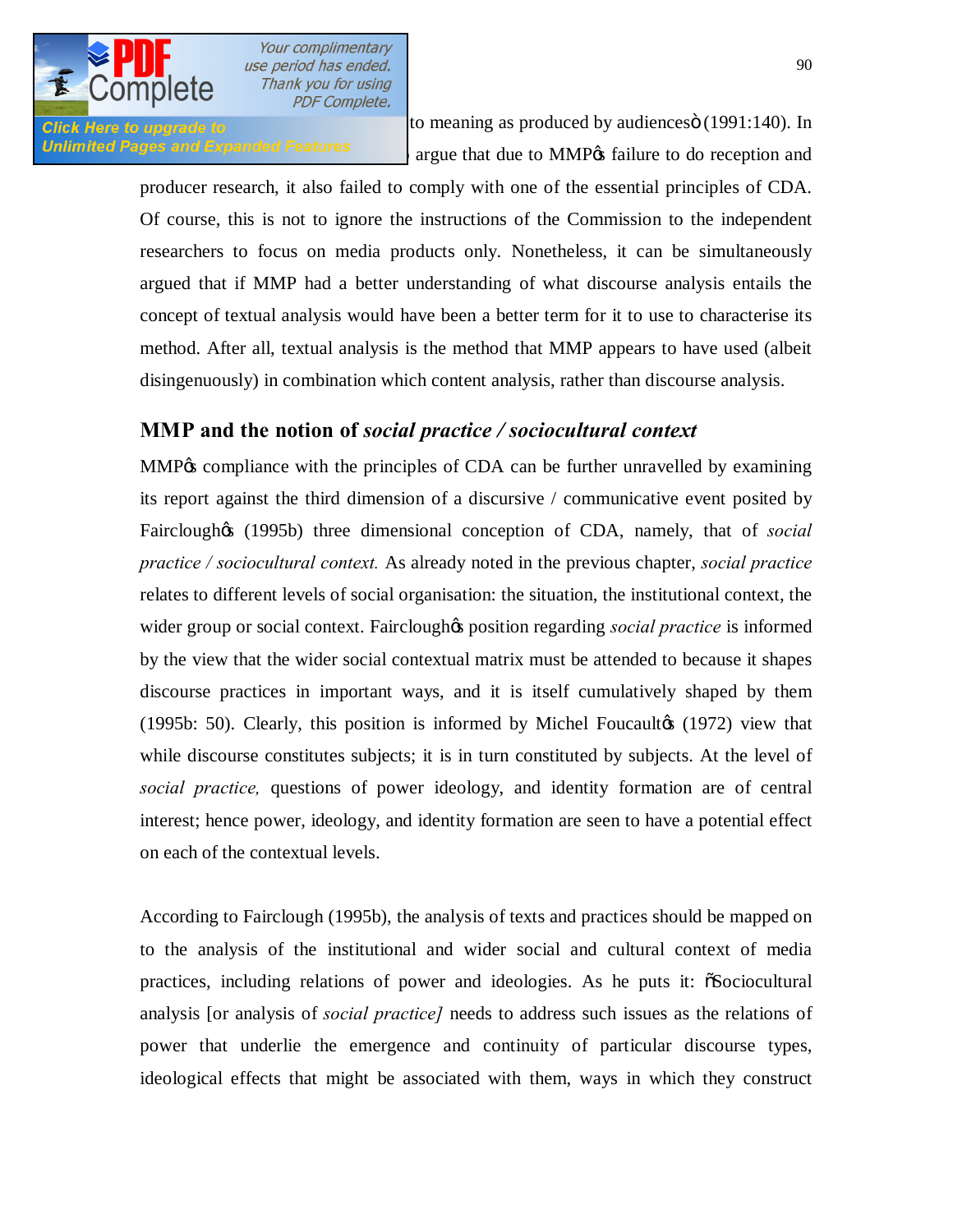

**Click Here to upgrade to** they project, and so fortho (1995b: 52). In arguing Unlimited Pages and Expanded Features by the SAHRC appointed researchers was conducted

> within the framework of CDA, reference has been made to the fact that issues of power, ideology, identity construction, and representation are central to this framework of discourse analysis. I will therefore examine the manner in which some aspects of *social practice* were dealt with by MMP. Not only will this serve to determine whether MMP did comply with the requirements of CDA, but it will also help to shed light on the manner in which this method was applied by this organisation.

> In approaching its project, MMP subscribed to Elliotos (1996) view, which depicts the media as an inordinately powerful medium, and sees individuals in the audience as necessarily vulnerable to its impact in all its social functions. Clearly, such a conception of media messages partly situates MMP<sub>%</sub> project within the framework of *mass society theory of the media,* and *mass society theory of media power.* The former theory, on the one hand, emphasises the interdependence of institutions that exercise power and thus the integration of the media into sources of power and authority (McQuail, 1987:62). As McQuail points out:  $\delta$ Mass society theory gives primacy to the media as cause and maintainer of mass society and rests very much on the idea that the media offer a view of the world, a substitute or pseudo-environment which is a potent means of manipulation of people but also an aid to their psychic survival under difficult conditions o (1987:62-63). This view is also informed by C. Wright Millsø view that  $\delta$ Between consciousness and existence stands communications / mass media which influence such consciousness as men have of their existence (1951:333).

> Following the trajectory of *mass society theory of the media,* the *mass society theory of media power,* on the other hand, posits the notion that the media is controlled in a monopolistic way and is a principal and an effective means of organising people into masses, audiences, consumers, markets, electorates etc (McQuail, 1987:82). In this vein, this theory advocates the notion that mass media are a voice of authority, the givers of opinion instruction and also of psychic satisfaction. This theory also sees the media as a form of non-democratic control from above. Furthermore, it stresses this potential of the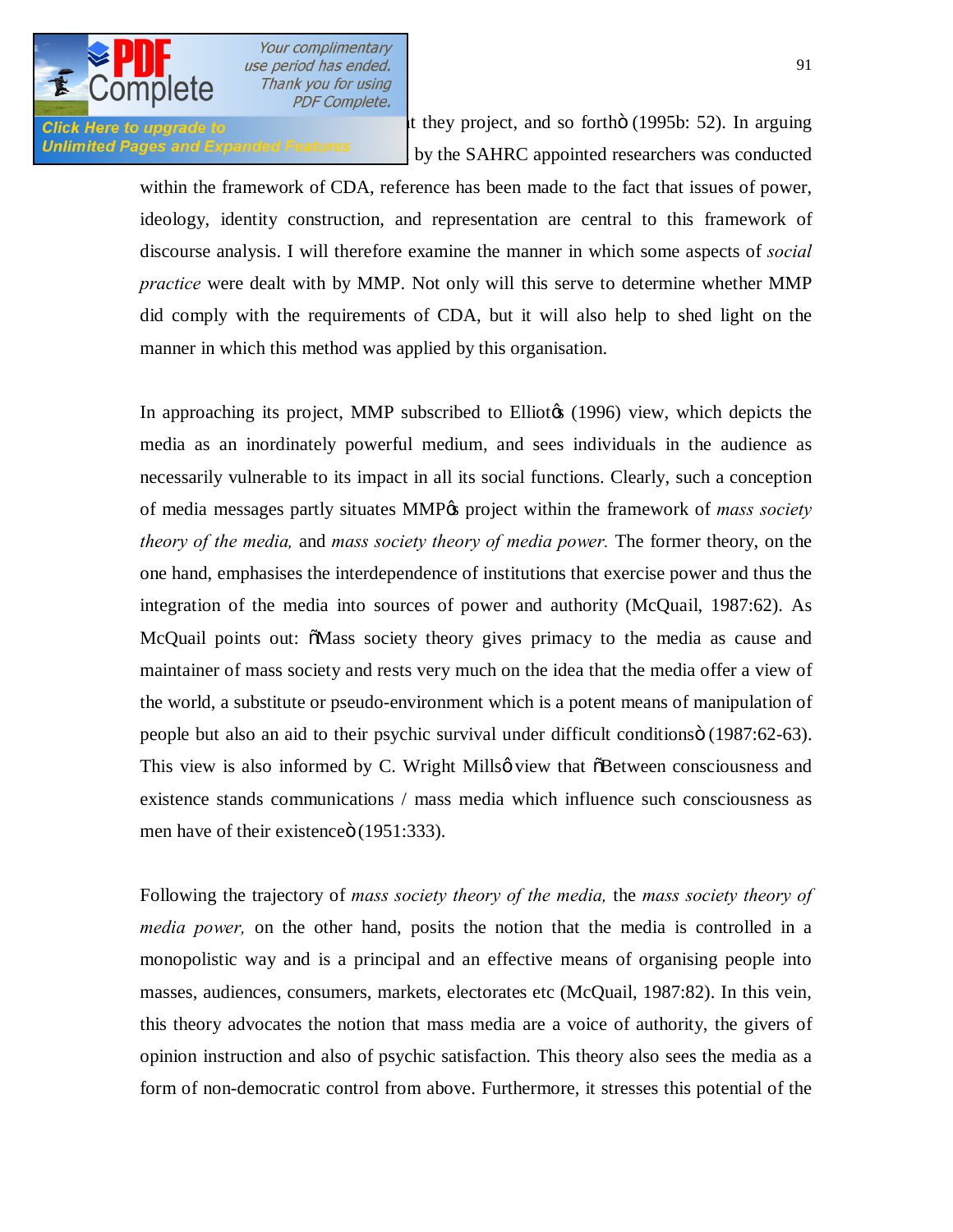

**Click Here to upgrade to the limits to such power, mainly because of its monopolistic** Unlimited Pages and Expanded Features he part of the audience to answer back (McQuail,

> 1987:82). Even though the *mass society theory of media power* differs considerably from vulgar Marxist theory of media power, which sees the media as forming part of an ideological arena in which various class views are fought out within the context of the dominance of certain classes, it is in certain ways similar to it. It shares with it a tendency to accentuate and exaggerate certain features of media, while foregrounding the issue of media power and domination (McQuail, 1987:85).

> Having granted immense power to the media in the manner that is espoused by Elliot (1996), and having defined racism in terms of domination that is both structural and ideological, MMP argues, on the one hand, that structural racism is about structures in our society that are racially dominated and dominating *(News in Black and White: An Investigation Into Racial Stereotyping in the Media, 1999:6).* In line with this view, it argues that since access to the economy and economic wealth in South Africa is dominated by white people, and they are seen to have the potency to use this domination to maintain its social position. In relation to ideology, on the other hand, MMP perceived racism to be about the reproduction of the existing racial domination of one group over another through the maintenance and support of that system via an array of discourses and values that together maintain a racist hegemony (1999:6). Accordingly, MMP concludes that the separation between structural and ideological manifestation of racism is revealed in the media through the difference between the content of the media, which it perceives to be representative of ideology, and the ownership and management of the media, which it termed the structure (1999:6)

> Following the line of thinking cited above, MMP further states that its project was concerned with the content of the media and the extent to which it is racist and the extent to which it supports and maintains the ideology of racism *(News in Black and White: An Investigation Into Racial Stereotyping in the Media,* 1999:6). In making this claim, it implicitly advocated the view of media content as evidence of communicators and their organisation, and the view of media content as evidence of effect. According to McQuail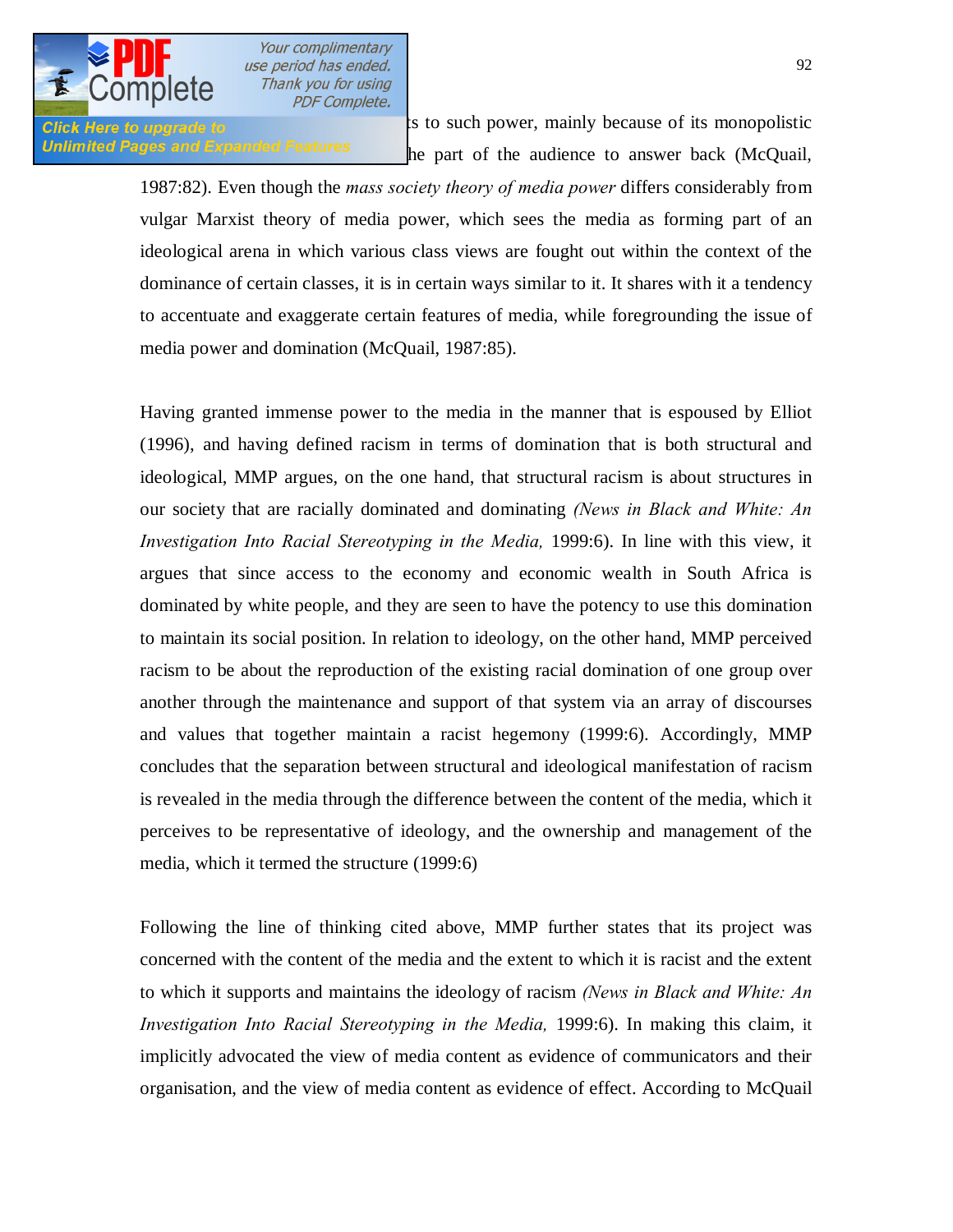

Click Here to upgrade to **1987** based on the notion that insofar as media content is Unlimited Pages and Expanded Features ividuals or groups, it is reasonable to see it as telling

> something of their intentions, attitudes and assumptions about the audience, the latter is based on the notion of equating evidence of content with evidence of effect. The view of content as evidence of effect also derives from the commonsense view that so much of any given kind of media content must have some effect on those who consume it  $(McQuail, 1987:179)$ . As I demonstrate below, due to the fact that MMP $\alpha$  treatment of various aspects of *social practice* (power, ideology, representation, and construction of identity) is based on the now dated  $\pm$  effects modelg which poses serious conceptual problems, and which in turn casts doubt on its conception and application of CDA. I therefore begin my examination of *social practice* with the notion of power, and address the question of how the advocates CDA conceive of media power.

> The general conception of media power by critical discourse analysts is described by Fairclough and Wodak in the following manner:

CDA sees discourse  $\pm$ language in speech and writing as a form of social practice. Describing discourse as social practice implies a dialectical relationship between a particular discursive event and situation (s) and social structure (s) which framed it. A dialectical relationship is a two-way relationship: the discursive event is shaped by situations, institutions, social structures, but it also shapes them. (1977:55)

Following the -pluralisto view of dominance or domination, which stresses the capacity of the differentiated public to its alternative wishes, and to use the media rather than be used by them (McQuail, 1987:86), reception analysts have amply demonstrated the weakness of the -effects-based model of and top-down conception of media power as espoused by MMP. According to the -pluralisty view, the media respond to the public demand than vice versa. Contrary to the assumptions of the  $\pm$  effects model  $\alpha$  recent studies [McQuail] (1987); Laden (1997)] point to the fact that content (whether as sent or as received) does not equal effect because of many alternative ways in which messages can be interpreted and applied by their receivers. McQuail (1987) also provides a further explanation which in turn reveals the shortcomings of the  $\tilde{\alpha}$ transmission model $\ddot{\sigma}$  - to use Tomaselligs (2000)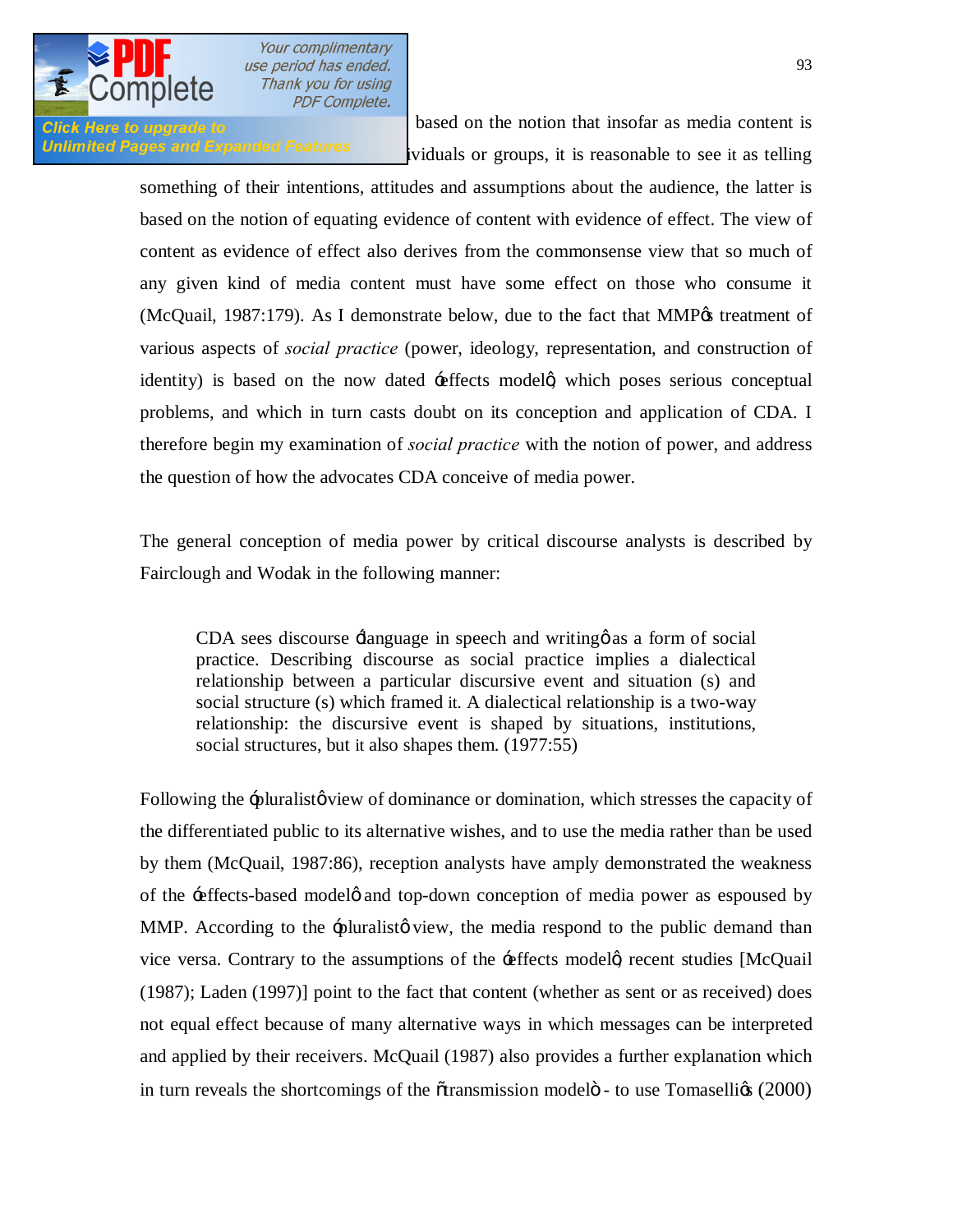

**Click Here to upgrade to**  $\blacksquare$  del of the media - on which MMP $\alpha$  view of media Unlimited Pages and Expanded Features  $\frac{1}{1}$  the  $\frac{1}{2}$ dominance exercised by the media can have

> different causes other than the media itself. In case of mass society, for instance, he argues that such dominance may be attributed not only to elite management, but also to the destruction of community forces. He further argues that these forces may have weakened the capacity of the community to resist authority and act autonomously, so that it is more vulnerable to, and dependent on, control from above (1987:87). To draw an example from contemporary South African experience could serve to illustrate this point. The media might be seen to be currently wielding immense power because of the introduction of a democratic system of government, which has in turn resulted in the weakening of the negative attitudes that were displayed against it (the media) during the apartheid. This situation could be attributed to the introduction of the rule of law. In such a case, the source of media power would be extrinsic rather than intrinsic.

> As with its conception of media power, MMP<sub>%</sub> conception of the notion of ideology equally raises questions, a situation that can be attributed to this organisation operation within the framework of the  $\div$  effects model  $\phi$  of the media, which tends to equate media content with ideology. As might be known, the concept of power and ideology are closely connected, hence the latter is often viewed as meaning in the service of power. As Thompson points out: oIdeologies are propositions that generally figure as implicit assumptions in texts, which contribute to producing or reproducing unequal relations of power, relations of dominations (1990:45). Aside from being linked to the issue of power, the concept of ideology in media studies is also linked to issues of representations and construction of social identities:  $\delta$ The ideological work of media language, i.e. particular representations of the world, particular constructions of social identities, and particular constructions of social relations. $\ddot{o}$  (Fairclough, 1995b: 12). In reference to the distinction or separation between structural racism and manner in which it is ideologically reproduced, for instance, MMP notes:  $\delta$ The separation is revealed in the media through the difference between content of the media (ideology) and the ownership and management of the media (structure) *i (News in Black and White, 1999:6)*. Before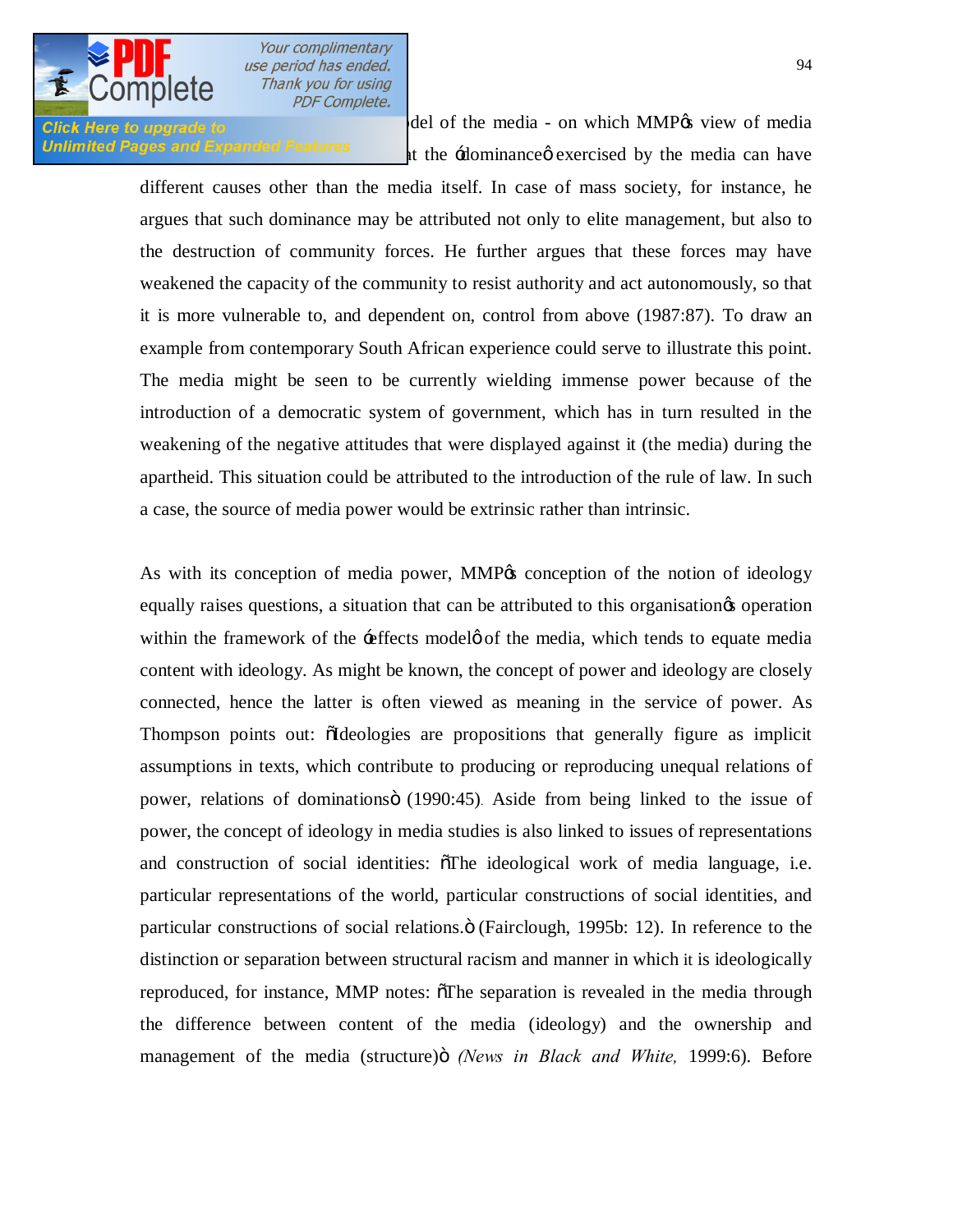

Glick Here to upgrade to  $\frac{d}{dx}$  and  $\frac{d}{dx}$  content with ideology is necessary to develop a Unlimited Pages and Expanded Features 1 this forms the subject of the next few paragraphs.

One useful account on the concept of ideology is offered by McQuail, who defines it as:

Hidden but intended bias embedded in texts, is harder to investigate, partly because (like propaganda) it is concealed and can only be uncovered by close interpretation and argument. It cannot easily be demonstrated by content analysis in the way that unwitting bias in selection can be demonstrated and it can often take the form of omission or structuring of elements within texts. (1992:194)

An equally illuminating account of ideology is also offered by Fairclough (1995b). He begins from the notion that media texts do not  $\pm$ mirror realities  $\phi$  as is generally assumed. Instead, he argues, they constitute versions of reality in ways which depend on the social positions, interests, and objectives of those who produce them (1995b: 103-104). In line with this view, he states that the analysis of representational processes in texts comes down to: an account of what is made explicit or left implicit, what is included and what is excluded, what is backgrounded, what is thematised and what is unthematised, what processes are drawn upon to represent events and so on (1995b: 104).

He further states that exploring whether a particular implicit proposition or set of propositions are working ideologically is one issue within a general set of questions that can be asked whenever one representation is selected over other available ones, or whenever identities or relations are constructed in one way rather than the other. He suggests that the following questions can be asked in relation to the issue of representations and ideology: (a) what are social origins of a particular option? (b) where does it come from? (whose is it?) (c) what is the effect of this choice, including its effects (positive or negative) upon various interests of those involved? The last question is even more crucial, given the argument made earlier that it is only through communicating with those who are involved in the consumption of media messages that the effects on them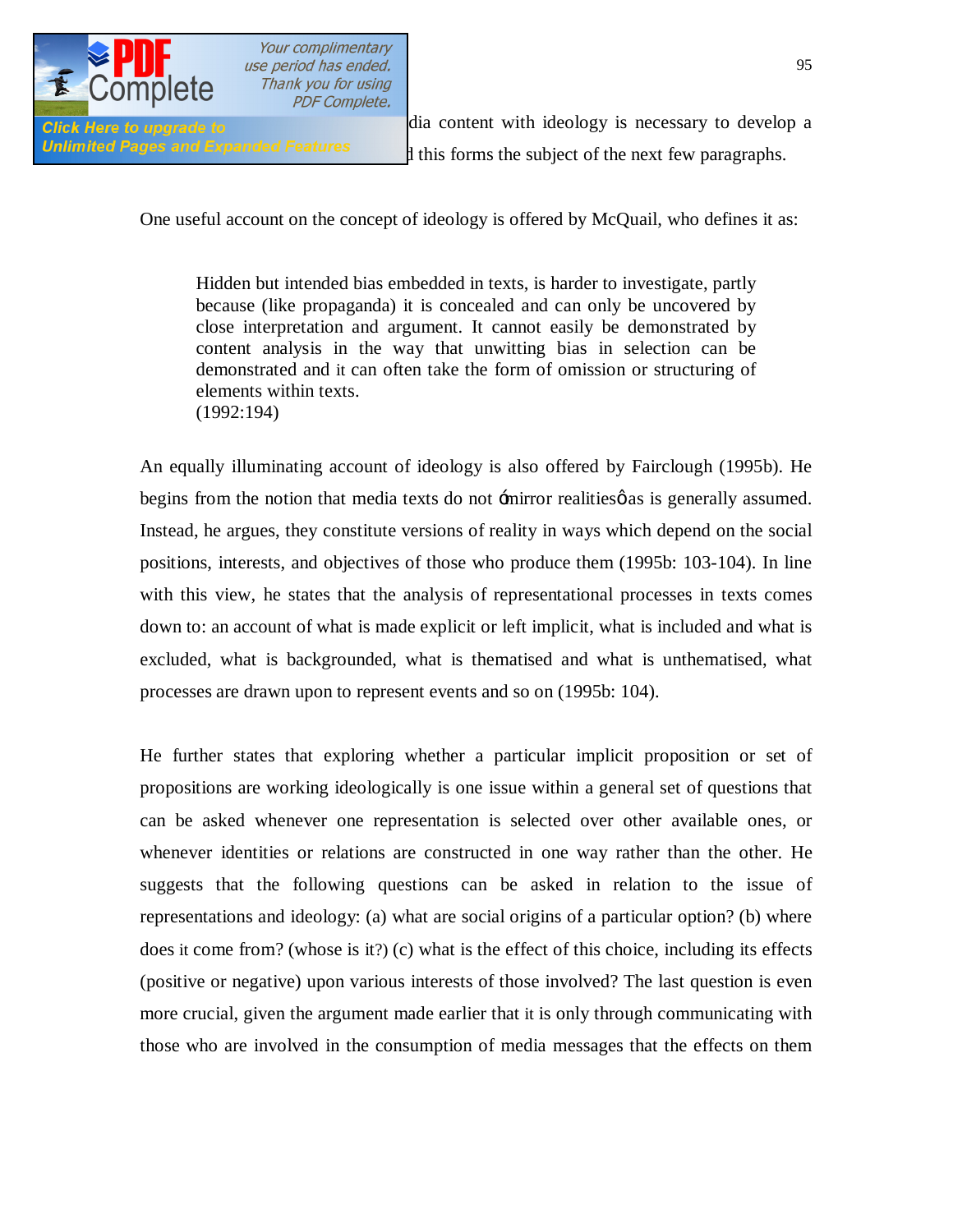

**Unlimited Pages and Expanded Features** 

**Click Here to upgrade to before**, this aspect did not form part of the SAHRC

An even more valuable account of the concept of ideology, especially the manner in which it is consumed, is offered by John Hartley (1982) in his book *Understanding News.*  As with the account given above, his account also serves to shed light on the restricted nature of MMP% conception of ideology. He begins from the notion that the way in which humans make sense of both their personal environment and the world at large occurs through discourses which themselves have made them what they are. In this view, their individuality is seen as no more than  $\div$  as ite of intersection  $\phi$  of many different and differing discourses. Thus viewed, a discourse becomes a continuous, generative, and interactive process in which the people ts individuality produces and reproduces these discourses whilst being reproduced by them (1982:142).

Implicit in this view, is the idea of a relationship between two poles of objective (mediated) reality and subjective (experienced) reality, a relationship that decides the meaning that is finally produced out these two poles. He argues that each of the two poles have a say in the -dialogico production of meaning, including ideological meanings. He further argues that ideology cannot be construed as a final product flowing into peoplesø consciousness from outside, as the -effects model presupposes. In this vein, he points out that news texts do not result in ideological meanings without being  $\pm$ ealised $\phi$  by peoples $\phi$ s subjective consciousness (1982:142). He thus concludes that we need to consider how ideology is re-produced at the moment of its consumption as we read news texts. Obviously, this can only be achieved if reception analysis is done by a researcher. Unfortunately, this was not done by MMP as part of its investigation.

According to Fairclough, ideological analysis of the media has lost much of the prestige that it had during the 1970s, partly because of a changing political climate and partly because of difficulties with this sort of analysis (1995b: 47). He points out that it has been criticised for assuming ideological effects of texts upon audiences without actually investigating how audiences +read texts. He further points out that ideological analysis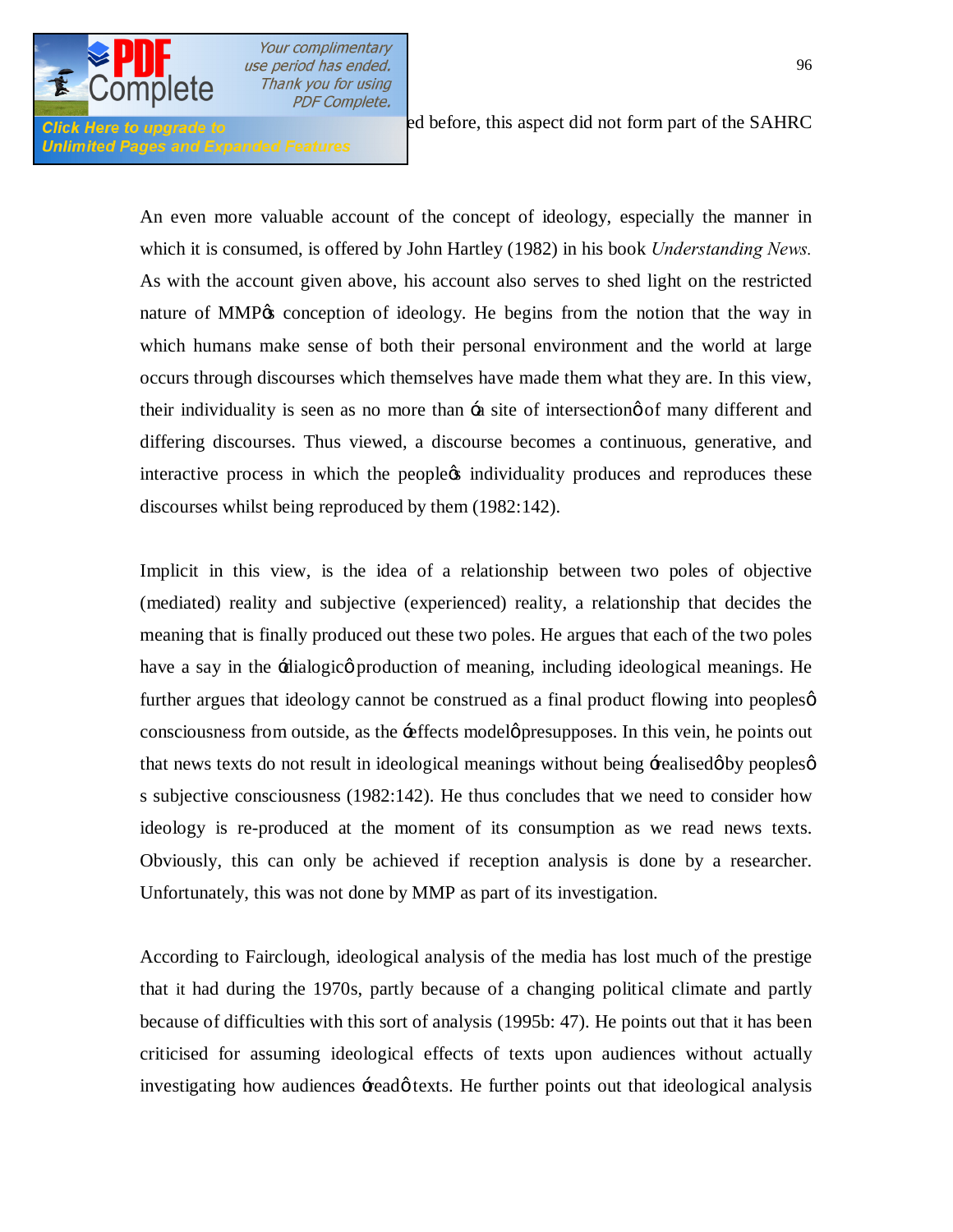

Click Here to upgrade to **be reduced to be reduced to be reduced** by oach to texts which, as already emphasised, are never Unlimited Pages and Expanded Features<br>nstrated in relation to the second and third dimensions

> of Fairclough's (1995b) three dimensional model of CDA, namely, *discursive practice*  and *social practice,* a clear understanding of media theory is indispensable not only for discourse analysis, but also for the understanding of the entire field of media. This is especially crucial for a field of inquiry that has become so vast as mass media / communication studies now has. In concluding this examination of the MMP report in relation to CDA, therefore, it seems necessary that we make a brief incursion into the issue of theory in relation to CDA and media monitoring.

# **MMP vis-à-vis Critical Discourse Analysis, Media Monitoring and Media Theory**

In his instructive article titled  $\pm$ Media, Racism, and Monitoring  $\alpha$  Van Dijk writes:

Media monitoring requires media theory. Whether they do good or bad, we need to know how and with what consequences the media do so. This is especially true, for the role of the media in the reproduction or the challenge of racism worldwide but especially in Europe and North America. We need to know how exactly news or advertising talk shows or other programmes are involved in the increasing ethnocentric, if not racist societies of the North. (2000:7)

To this comment, he adds that media monitoring should be carried out by people or groups who understand media practices, products and organisations, or who are specialised in a relevant dimension of media performance or its role in society (2000:9). Undoubtedly, these comments are both pertinent to and crucial for both individuals and organisations whose area of speciality is to monitor the activities of the media, as Braude and MMP do. These comments are also significant in several other ways, and two of these are worth a mention. Firstly, mass communication studies have grown to become a vast and complex area of inquiry in the past century, and this requires a varying set of theoretical ideas to explain and account for the media phenomena that it deals with. Secondly, a concept such as racism and the method of inquiry that is known as discourse analysis do not only form part of contentious debates among media practitioners and scholars, but are in themselves highly complex areas of study.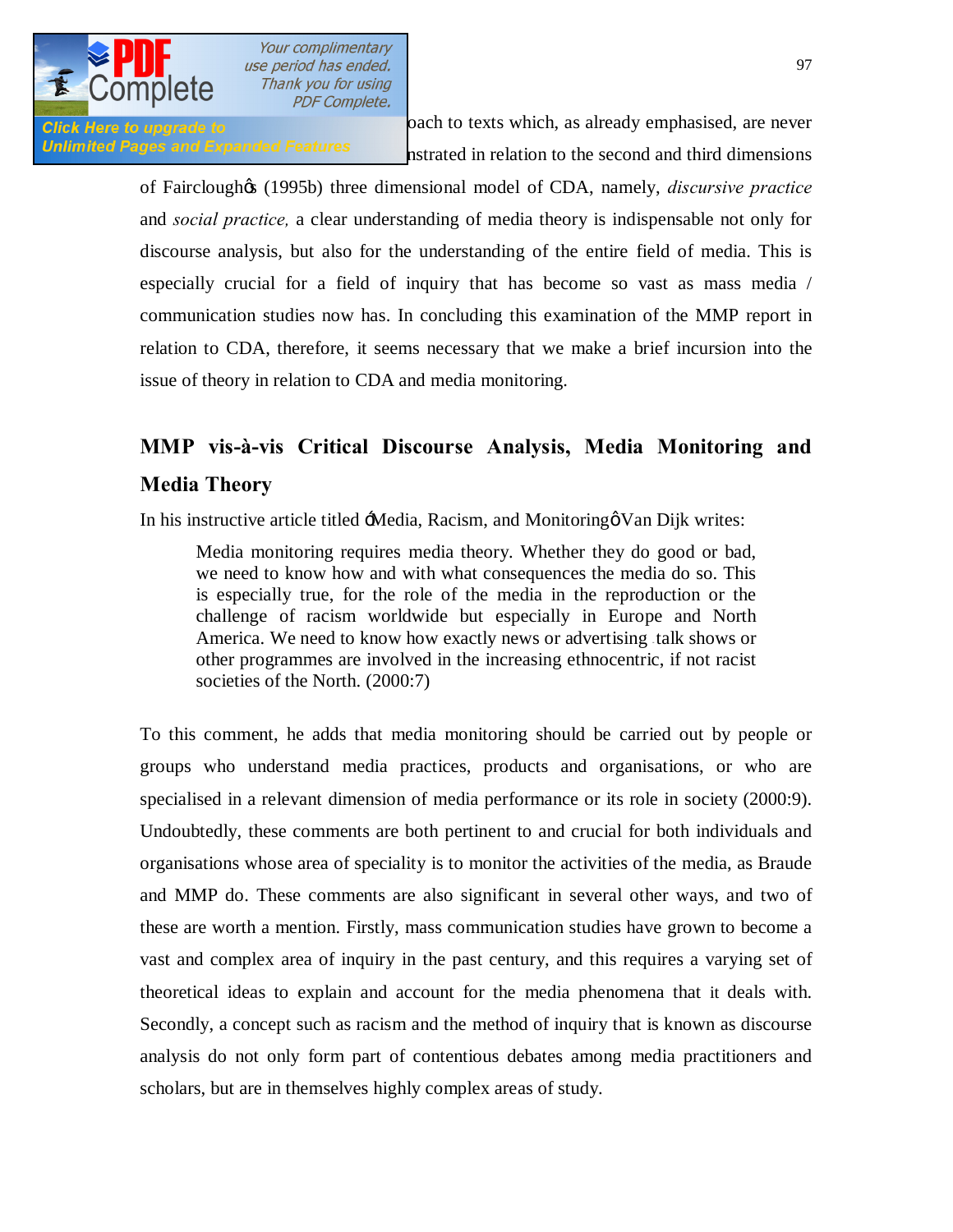

#### **Click Here to upgrade to** Unlimited Pages and Expanded Features store, it seems both necessary and imperative that any

study of media phenomena in relation to these concepts (racism and discourse analysis) should be able to provide sound and sufficiently nuanced theoretical explanations in order to adequately account for such phenomena. Unfortunately, studies that are based on commercial transactions are often restricted by time constraints and partisan interest from carrying out research that is sound and rigorous, a situation that is regrettably untenable. As a consequence, such studies often fall into the trap of the self-serving interest which characterises *administrative research,* which carries out research within parameters of established media and social institutions and provides material that is only of use to these institutions. Obviously, this contrasts with critical communication research which has a sense of broader application.

As has been demonstrated in relation to issues of *social practice,* especially in relation to issues of power and ideology, there is a dire need on the part of the researcher to have a sound understanding of the plethora of diverse theoretical accounts that underpin these concepts. Recent theories, for instance, point to the fact that concepts of power and ideology do not operate in a unilateral kind of way that the advocates of the effects / transmission model, who tend to follow the trajectory of Louis Althusser (1971) regarding ideology, presuppose. Instead, as Hartley points out:

Given the prestige of the dominant ideology, and its reproduction in so many influential spheres (family, school, media, and politics), the continuing existence of so many forms of resistance suggests that its +readersø are not easily duped. The structural fissures in class divided societies keep throwing obstacles in the way of the smooth sway of dominant ideology (1982:142).

A number of studies, for instance, point to the fact that the Gramscian (1922) notion of *hegemony* provides a far better explanation than those offered by power and ideology. Norman Fairclough is one case in point. In his study, he proceeds from an essential connection between discourse and hegemony, and views the control over discursive practices as a struggle for predominance over orders of discourse. Hegemony is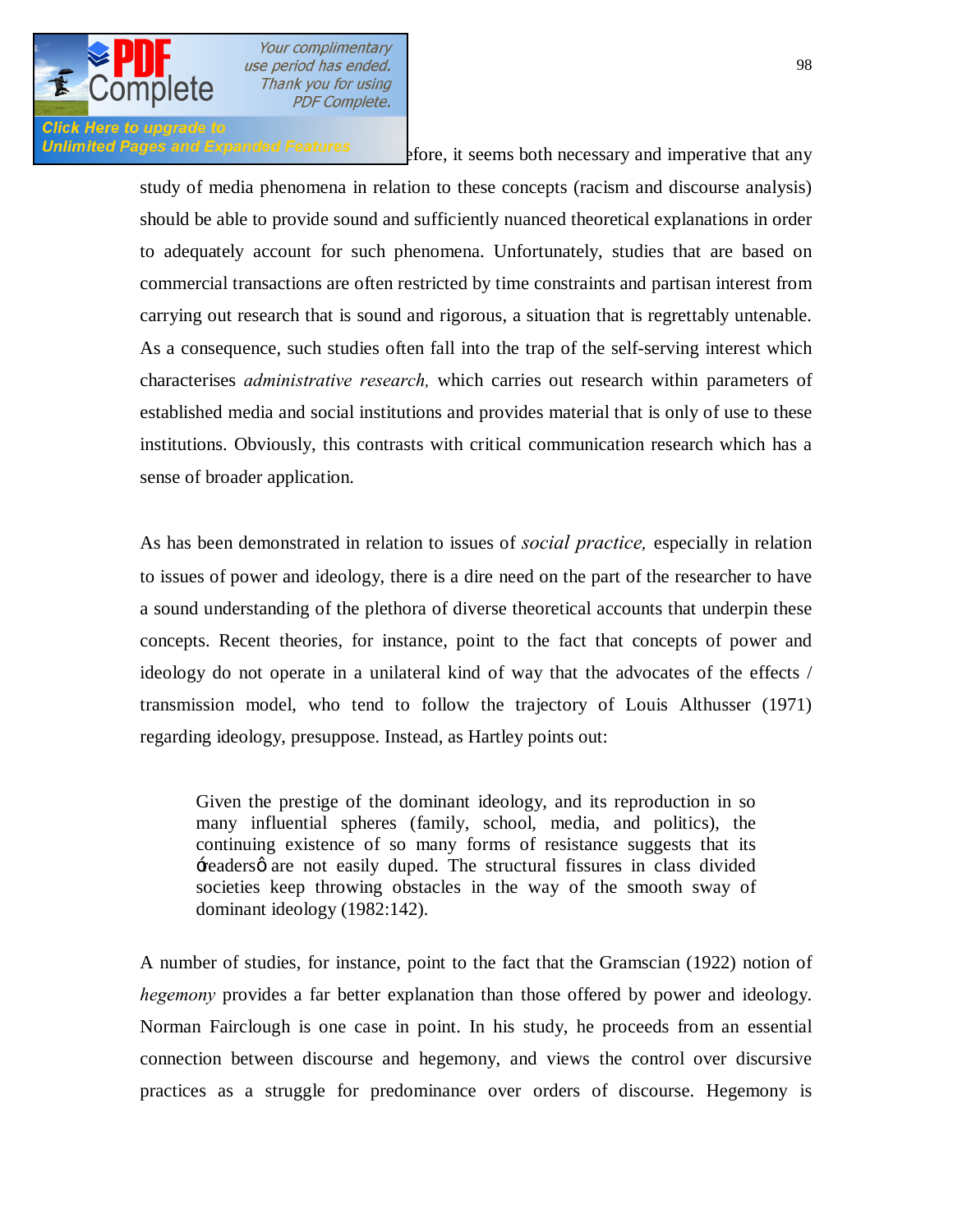

**Unlimited Pages and Expanded Features n** Titcher *et al*, 2000:151).

Click Here to upgrade to  $\ell$  and unstable, and orders of discourse are an area of

It has also been indicated in relation to Fairclough to notion of *discursive practice*, that this dimension involves various aspects of the processes of text production and text consumption, which entails taking into account institutional routines such as editorial and gate-keeping processes involved in producing media texts, and interpretative processes involved. Most of these theoretical matters could not be accounted for by MMP $\alpha$  effects model which, as Gauntlett points out:  $\tilde{o}$  is substantiated with no theoretical reasoning beyond the bald assertions that particular kinds of effects *will* be produced by the media<sub>0</sub> (1998:127). Gauntlett argues that the lack of firm theory has led to the  $\div$  effects model $\phi$ being based on a number of weak assumptions which include, among others, the notion that the media (rather than people) is unproblematic starting point for research; that researchers have the unique capacity to observe and classify social behaviour and its meanings; and that researchers need not attend to various possible meanings which media content may have for the audience (1998:127).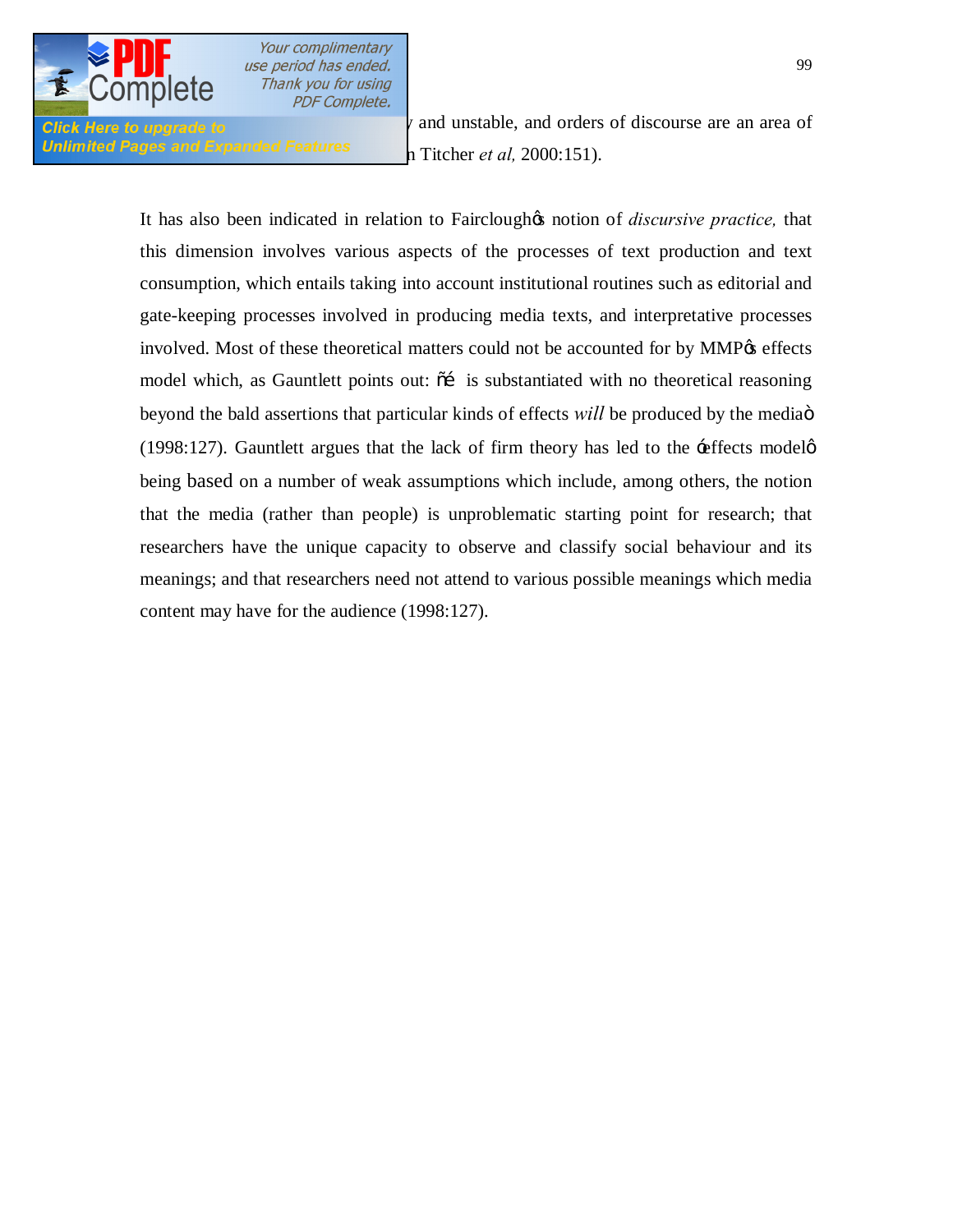

## **Click Here to upgrade to Summary of Findings and Expanded Features**<br>Summary of the manage of the study

The problem that this dissertation has attempted to address has been defined as having two aspects to it, and both of these centre on the responses of the media practitioners and scholars who evaluated the reports of the SAHRC Inquiry into racism in the media. The first one of these aspects pertains to the criticisms that these media practitioners and scholars have levelled against MMP% application of text-based methods (and methodologies thereon during its part of the aforementioned inquiry, especially this media monitoring agency is conception and application of discourse analysis, and which it allegedly used in combination with content analysis. These include the responses of Bertelsen (2000), Berger (2000), Gordin (2000), Stewart (2000), and Tomaselli (2000; 2001), among others. Even though these scholars differ in terms of the foci of their criticisms, all of them slated the SAHRC appointed researchers for the manner in which they applied the text-centred methods and methodologies during the said inquiry. The second aspect relates to the differences in the manner in which some of these scholars have characterised the method(s) of research used by MMP to conduct its research. Such as when Bertelsen characterised the method of research used by MMP as 'content analysisg and Braudegs method as  $\div$ discourse analysisg (2000:19), and when Berger identified the method used by MMP as  $\pm$ content analysis $\varphi$  (2000:11), and Braude $\varphi$ s as  $\pm$ extual analysis $\varphi$  (2000:8).

In view of the criticisms and perceptions alluded to above, an attempt has been made to address the following questions: Does the MMP report reflect any of the anomalies that have been pointed to by some of the aforementioned scholars regarding MMP% conception and application of discourse analysis? In other words, does the MMP report suggest / reflect a clear understanding and proper application of discourse analysis on the part of MMP? And, given MMP% claim to having used discourse analysis in combination with content analysis during its part of the inquiry, do the characterisations of the textbased methods that it used suggest a clear understanding of discourse analysis on the part of some of the media practitioners who evaluated the reports that resulted from the SAHRC Inquiry?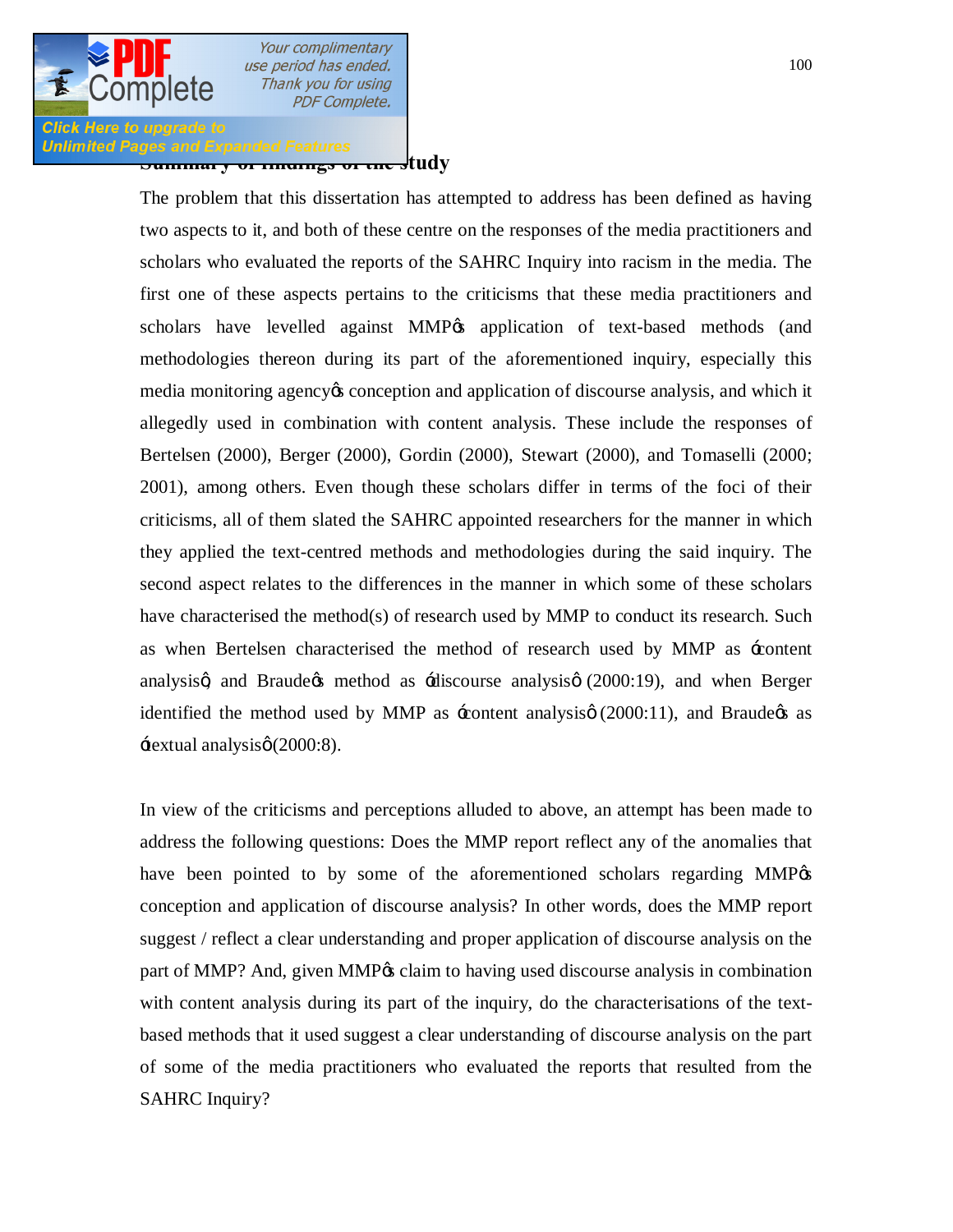

**Click Here to upgrade to Integral control of the property of my study has dealt with** Unlimited Pages and Expanded Features  $\frac{1}{1}$  content analysis and discourse analysis, with a view

> to shedding light on the misconceptions that seem to exist in relation to these research methods / techniques. In so doing, an attempt has been made to set the stage for the critique of the MMP report offered in Chapter 3. Even though it emerged that there exists a large variety of brands of / approaches to discourse analysis, a broad, and therefore an operational definition of this method / approach, has been identified. Having noted that discourse analysis emerged as a reaction to traditional structural linguistics, represented mainly by Chomsky<sub><sup>os</sub> *generative* grammar, which focused on the structural aspects of</sub></sup> texts, it has emerged that discourse analysis can be best understood as a method that stands in stark opposition to this now dated approach to the study of texts.

> Following the aforementioned line of thinking, a broad definition discourse analysis has been identified. Discourse analysis has been defined both as an approach that attempts to (a) study the text in its context or to study language in use (Van Dijk, 1988:); and as (b) a method that attempts to show systematic links between texts, *discursive practices*  (production, distribution, and consumption), and *sociocultural practices* (Fairclough, 1995b: 17-18). Viewed in the light of these definitions, it has been found that the notion of *context* is central to discourse analysis, and hence it could be regarded as the *raison d'être* of this method of inquiry. In other words, the notion of studying the text in context or contextual analysis is has been found to be a *sine qua non* of the method of research or approach that is known as discourse analysis. Drawing from the insights offered by Burman & Parker (1993) and Sless (1986) respectively, it has emerged that apart from the existence of varieties of discourse analysis, there is no single theory and method of application for this approach.

> As well as establishing that the notion of *context* is central to discourse analysis, it has also been demonstrated that this notion is very broad. It has, for instance, been shown to be multi-faceted, in that it includes a vast array of aspects, and which Wodak (1996) argues can be visualised in the form of concentric circles. These might range from the microanalysis of the text; the speakers and audiences of interactants with all the elements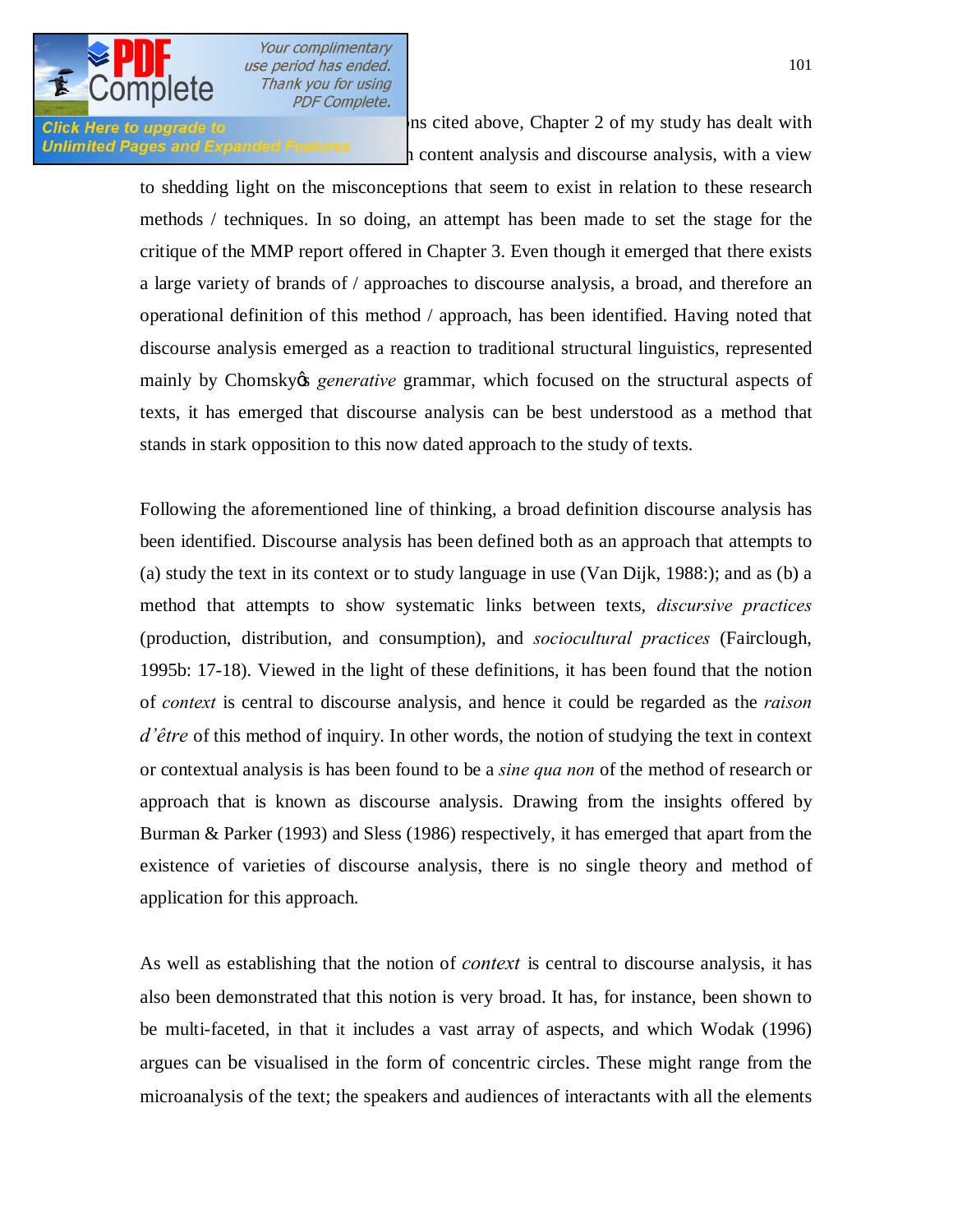

**Click Here to upgrade to structures** the objective setting, which includes location in time Unlimited Pages and Expanded Features situation; and the entire institution in which the

> communicative event takes place. In contrast to discourse analysis, content analysis, has been defined as a research technique that mainly concerns itself with the analysis of frequencies in manifest content of media messages using the identification and counting of key units as a basis. It has been further established that CA seeks to determine the manifest content of written, spoken, or published communications by systematic, objective, and quantitative analysis (Berger, 1998:23). It is based on the on counting and / or measuring, and the findings are given in numerical form, so that others can replicate the research and see whether they get the same numbers (1998:29).

> Thus, in line with the definitions cited above, a number of similarities and differences have been found to exist between CA and discourse analysis. The similarities between content analysis and discourse analysis, on the one hand, include the following:

- a) Both CA and DA are concerned with discursive / communicative events as they manifest themselves in communication and media texts (both written and spoken).
- b) Both CA and DA put varying emphasis on studying the text in context, with the latter putting a more heavier emphasis than the former.

The following differences have, on the other hand, been found to exist between CA and DA:

a)Whereas CA stresses objectivity, and replicability of its research results, discourse analysis is characterised by a high degree of subjectivity, hence the perception and interpretation of each and every text is essentially subjective (Sless, 1986:77).

b)Whereas CA does not provide any direct evidence / data about the nature of the communicator, audience, and effects, in line with the emphasis that discourse analysts put on the notion of context, contemporary communications research literature points to direction in which discourse analysis can hardly gain any credibility if it does not attempt the entire media cycle, including a study on audience / reception analysis.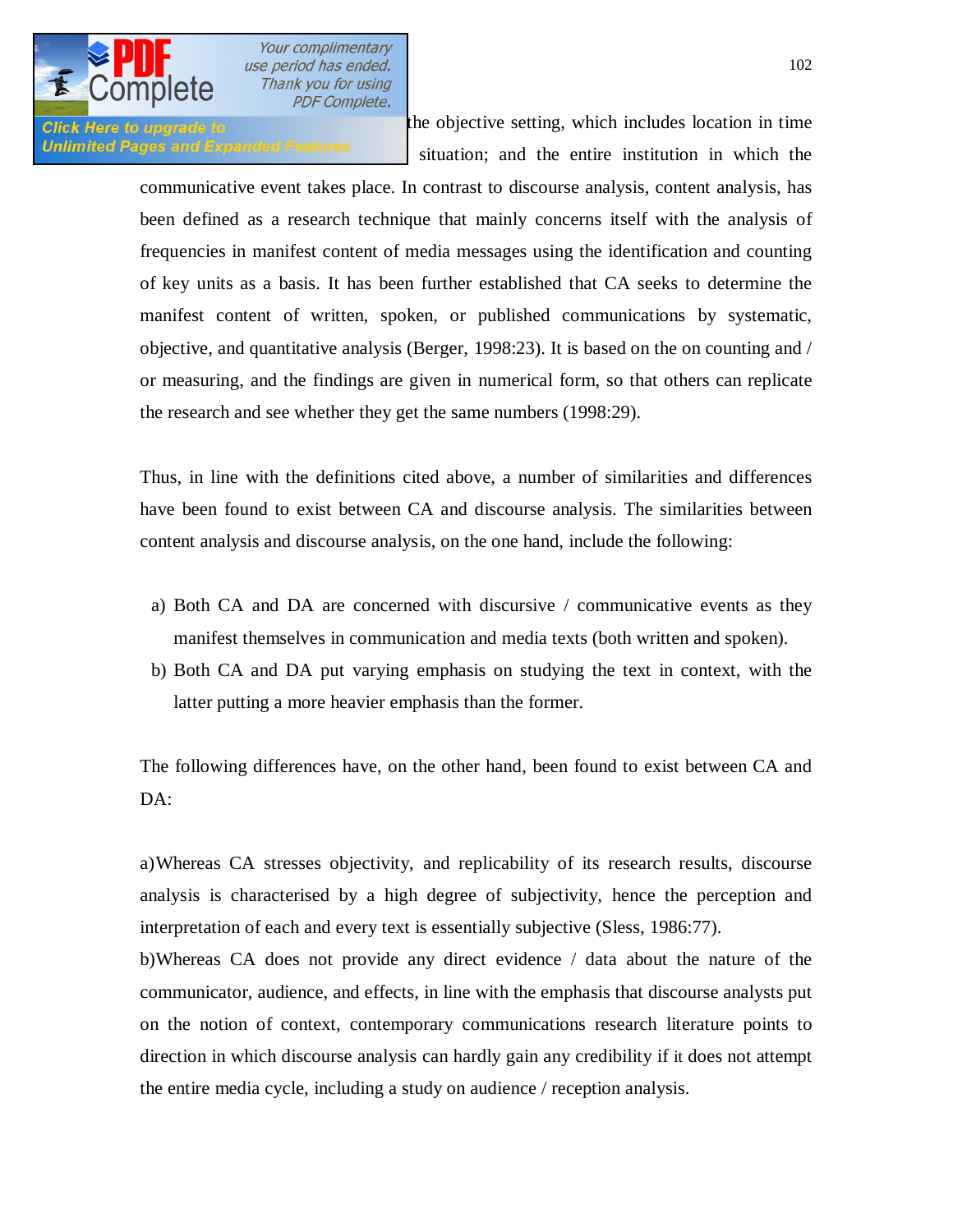

**Click Here to upgrade to** extend the studies on the one hand, tend to put a lot of emphasis on Unlimited Pages and Expanded Features **Expanded Features Expanditure to a intervelle** inition of discourse analysis as a method that studies

d) In line with the notion of being objective and systematic, whereas CA tends to follow a fairly precise method of operation, discourse analysis does not have a simple arid straightforward procedure, a fact that can be attributed to the existence of various brands of IDA.

e)Whereas studies that use CA tended to present their findings mainly through statistics or numerically, graphs, and tables, discourse analysis tends to rely a great deal on interpretation and detailed analysis.

(f) In content analysis, on the one hand, content that is coded is limited to the representational, referential or propositional meaning of the unit. Depending on the categories that are used, the coding may involve varying degrees of interpretation, but both the categories and the way that material is to be determined and coded are predetermined, that is, they are not guided by discourse. Furthermore, there is usually a check on the reliability of the coding via some sort of quantitative assessment of the degree of agreement among coders. Discourse analysis, on the other hand, involves much more than coding and the agreement of relationships between coding categories. It provides the sort of sensitive, penetrating and detailed analysis (Wood & Kroger. 2000:33).

Accordingly, it has been found that in spite of the few similarities that exist between discourse analysis and CA, they are considerably different. As Wood & Kroger have also noted: discourse and content analysis are two different species (2000:33). It has been established that even though both CA and discourse analysis include textual analysis, the latter (textual analysis) is not equivalent to discourse analysis, as Bertelsen presupposes, hence the study of the text in context is requisite to this method. In this vein, it has emerged that some of the methods used by the independent researchers were not correctly identified, and therefore clearly understood, by some of the scholars, However, the insights drawn from the respective studies conducted by Van Dijk in his books *Racism*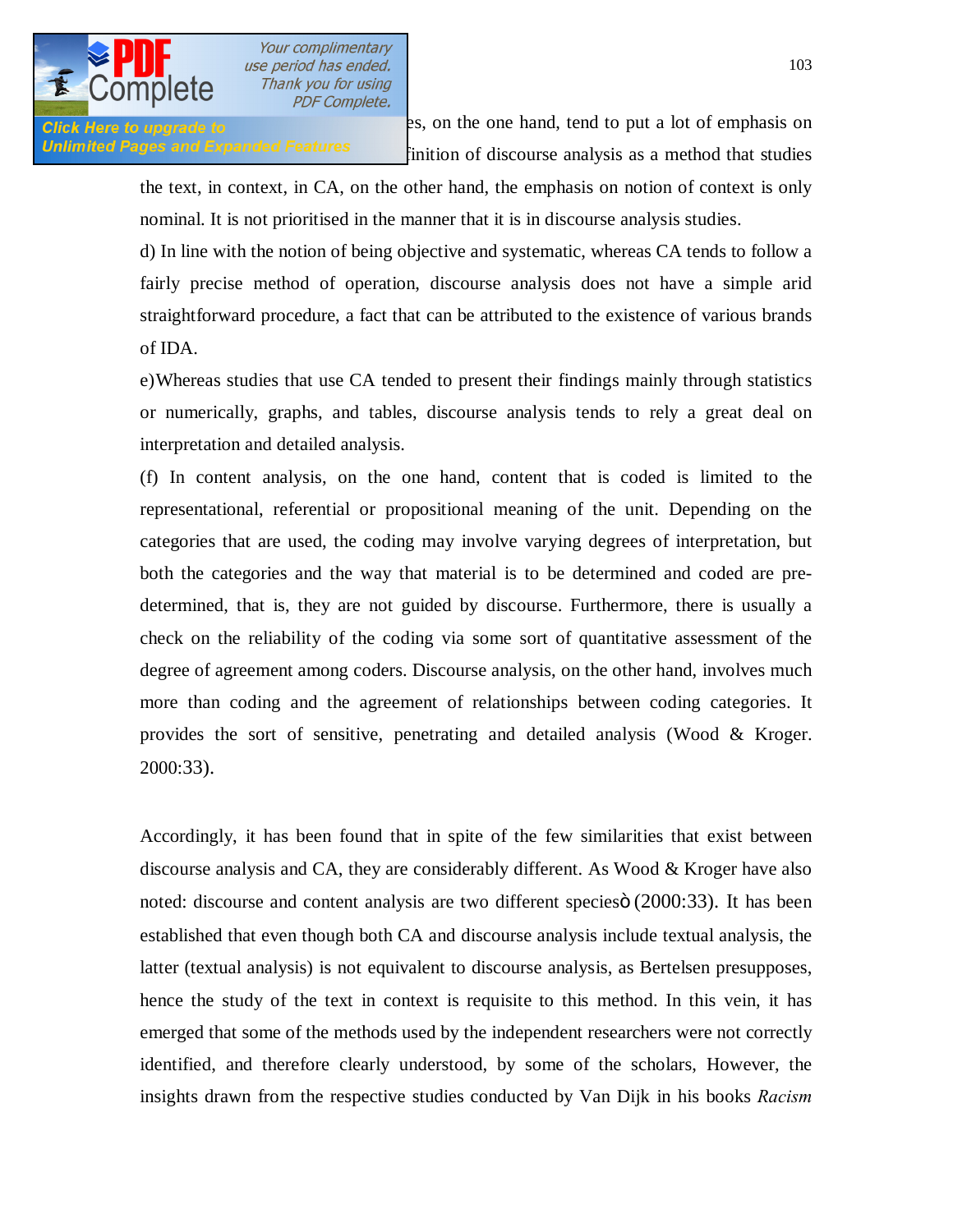

*<u>Click Here to upgrade to</u> <i>and <b>Press (1991b)* and *News, sis: Case Studies of International and National News,* Unlimited Pages and Expanded Features alongside each other, confirm that these methods are

> not mutually exclusive. Instead, they complement to each other, and therefore can be used together. This, in turn, confirms Krippendorff $\alpha$  (1980) claim that discourse analysis in mass media research has come to be regarded as an alternative to CA. Nonetheless, the issue of how well the two methods were used together by MMP was not so much an issue, as was the question of how the latter (discourse analysis) was conceived of and applied by this organisation. Given that an attempt to solicit the response of MMP regarding the issue of their study and discourse analysis did not materialise, the account provided in Chapter 2 on CA and discourse analysis has served useful purpose in making up for this lacuna.

> Having provided the relevant theoretical account on content analysis and discourse in Chapter 2, and having defined and provided examples on how these methods are commonly applied in practical research situations, and having also drawn the distinction between them, Chapter 3 of my study has offered a critique of the MMP report. As already mentioned, the MMP report has been approached front two angles, namely, that of the procedures that are normally followed when presenting the findings in a research report vis-à-vis discourse analysis, and that of critical discourse analysis as discussed by-Fairclough (1995b). Guided by these objectives therefore, Chapter 3 has been divided into two parts. In relation to the writing of the findings in its research report, it has been demonstrated that the MMP report reflects several conceptual and chronological lapses on the part of MMP, and these, in turn, vitiate the report the effectiveness as a communicative document. Such as when the report failed meet the requirements that are expected of any sound or worthwhile research. For example, when MMP fails, to state clearly and unambiguously the problem to which the research pertained; to offer operational definitions of important concepts such discourse analysis and *propositional analysis;* to provide a convincing statement that justifies its choice of methods; and when it pre-empts the outcome of its research. In so doing, MMP fails to clarify some of the essential issues, some of which are central to its choice of discourse analysis.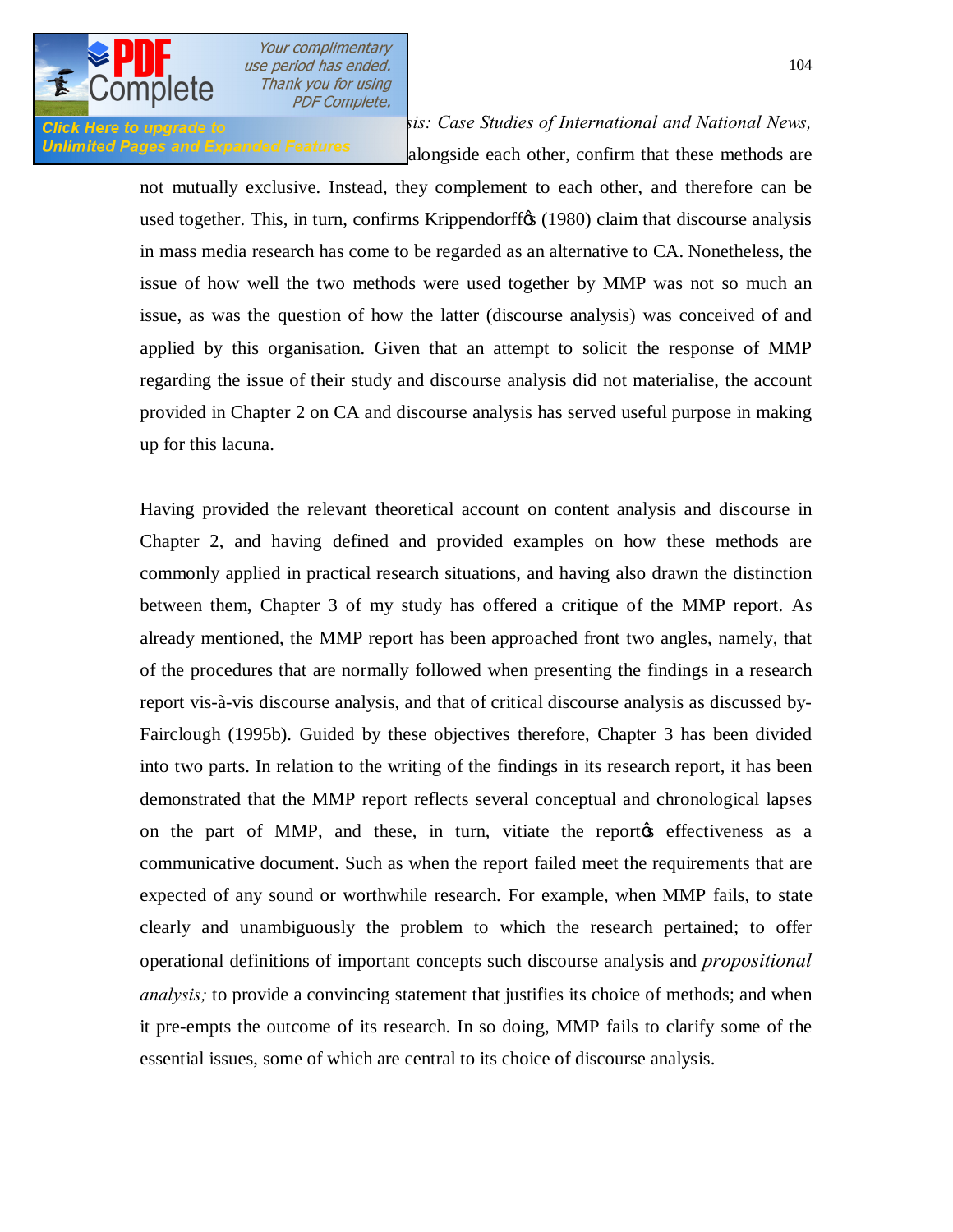

Click Here to upgrade to Arthur Berger (1998), it is essential for a research report to provide a brief **Unlimited Pages and Expanded Features**  $\cdot$  r gives readers some background on the subject that

> has been investigated, stating what it set to find out, and why the study has been undertaken. Similarly, Bertelsen (2000) points out that the problem to which the research pertains should be explained as clearly as possible. These procedures were not adhered to by MMP in its report, perhaps because its report was part of several instalments of the SAHRC Inquiry. Possibly, MMP may have presumed that people had already read earlier reports, such as the *Interim Report* (1999) and Braude<sub>(s</sub>. Nonetheless, it is in relation to the basic requirements of writing a research report that the MMP committed a serious error, that is failing offer operational definitions of all key concepts and terms, including discourse analysis.

> It has been found, for instance, that while MMP did attempt to provide a definition of racism, even though this is a restricted view of this concept, no attempt was made to either explain what they understood discourse analysis to mean. Neither did MMP specify the Approach to or brand of discourse analysis that it used. As argued earlier, this is an important consideration, given that discourse has grown to become a highly convoluted area of inquiry, comprising a diversity of approaches. In this vein, MMP can somehow be seen to have taken too much for granted. Furthermore, it has been established that MMP<sub>O</sub>'s brand of discourse analysis centres on the list of propositions which researchers formulated. It has been argued that *propositional analysis* is only a small facet of discourse analysis. It is a technique that is used to code and process data, rather than equivalent to discourse analysis. Thus, its failure to explain what it understood discourse analysis to mean; to state the approach to discourse analysis that it used, and its sole reliance on textual analysis, and to study media texts in context, seem sufficient to suggest that it did not demonstrate a good understanding of this method of inquiry. The same applies to the application of this method.

> By and large, it has been established that MMP<sub> $\&$ </sub> understanding and application of discourse analysis, as reflected in the report under scrutiny, fails to meet the requirements of what Van Dijk (1985) characterises as  $\tilde{o}a$  sound discourse analysiso, and what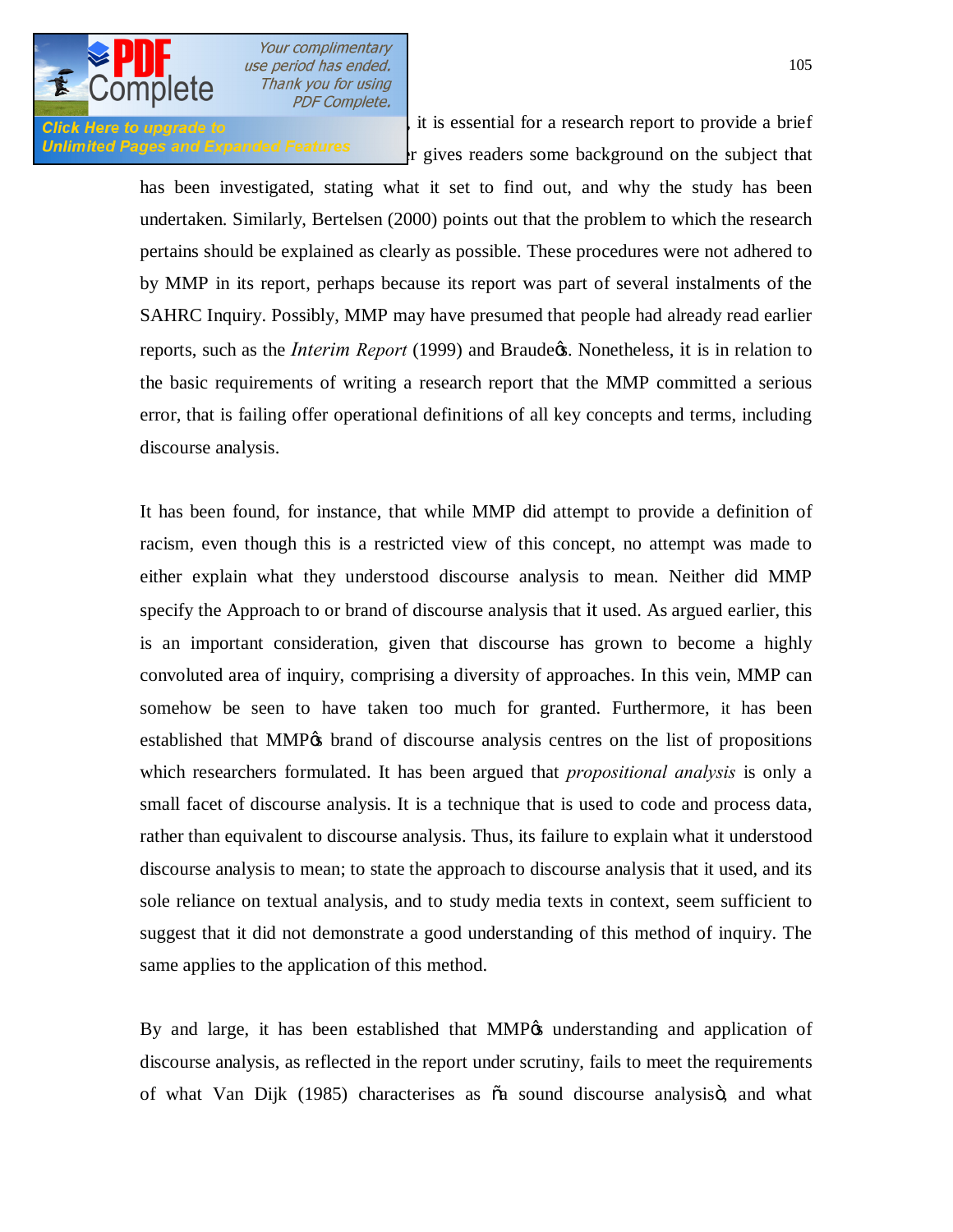

**Click Here to upgrade to Exercise 2006** is  $\tilde{c}$  critical discourse analysis . With regards to the Unlimited Pages and Expanded Features to account all relevant discursive and contextual

> parameters. It also failed provide an adequate and a critical social analysis of power structures and group or ethnic differences and conflicts that are involved in *issues* of racism vis-à-vis media. Similarly, with regards to the concept of  $\tilde{\text{c}}$  critical discourse analysis in MMP only went as far as the first level of Fairclough three-dimensional conception of discourse, namely, textual analysis, thereby omitting two other levels, that is, *discursive practice* and *sociocultural practice.* As has been demonstrated in chapter 3, MMP did not only fail to provide a critical and sufficiently-nuanced discussion of issues of power and ideology, it also failed to account for ethnic and class differences that exist among various groups that consume media texts in this country. Accordingly, most of the criticisms that have levelled against the SAHRC Inquiry in general, and the study conducted by MMP in particular, have been found to be valid, And finally, judging from MMP% repetition of the mistakes for which it has been criticised in the past, it seems that this organisation has neither learnt anything from, nor heeded these criticisms.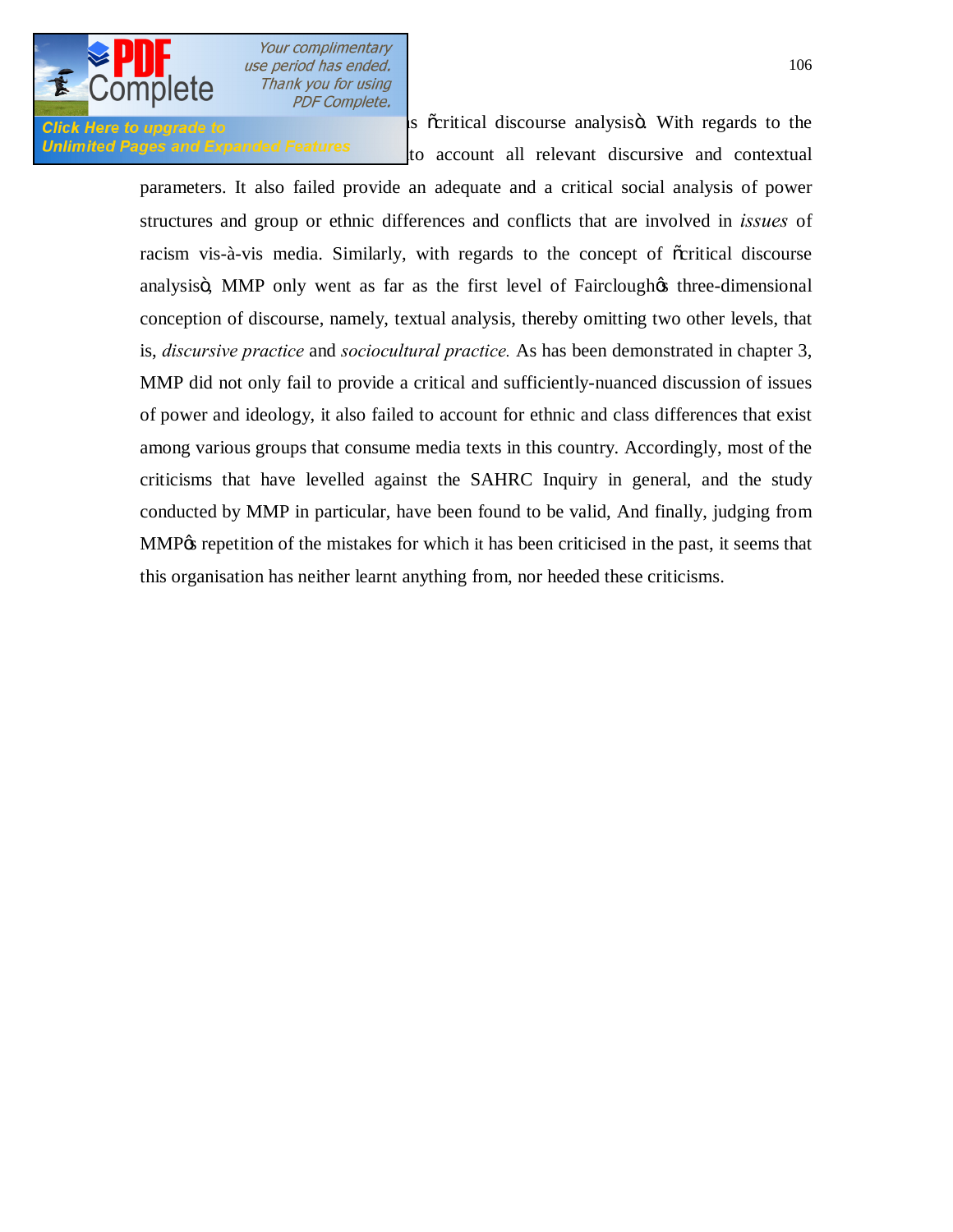## **Click Here to upgrade Conced Fages and Expanded Featury**<br>حمایت به علم حسین برای میکند به حسین برای می

As noted earlier, the issue of methods and methodologies vis-à-vis media monitoring is part of ongoing debates among media scholars and practitioners in this country. Allusion was made to the fact that these debates date back to the early part of the previous decade, as the spectre of apartheid began to wane. However, even though the present study is primarily intended to fulfil academic requirements on the part of its author, it is plausible to view it broadly as an attempt to contribute to these debates. Given that these debates are still continuing, this study neither purports to offer an authoritative account on issues of method / methodology and discourse analysis, nor does it attempt to be conclusive about issues that have been examined. Thus viewed, it has avoided the trajectory of William Bird of MIMP, who stated that the issue of the SAHRC *Inquiry Ito Racism in the Media* is, from the point view of his organisation, closed. (see his response letter which appears under Appendix Three of this study). Instead, it is hoped that its engagement with the subject of discourse analysis will serve to shed valuable insights into some of the issues that are central to the debates around media monitoring in South Africa, especially those that pertain to methods and methodologies.

A lot has already been said in Chapter Three and Chapter Four respectively, about MMP% conception and application of discourse analysis in its report. For this reason, a further explication of the issues that have been dealt with in these chapters would only amount to a superfluous exercise of repetition. Obviously, a number of conclusions can be extrapolated from the expositions provided in the chapters in question. In fact, the theoretical account on discourse analysis in Chapter Two, the critique of the MMP report in Chapter Three, and the findings of my study in Chapter Four, speak for themselves. Thus, the task of evaluating and drawing conclusions on the claims made and the findings presented in this dissertation, can only be left to those who will have an opportunity to read it. In this vein, this study throws down the gauntlet to all parties that have vested interest in the debates on media monitoring vis-à-vis methods and methodology to evaluate the claims and criticisms that have been put forward.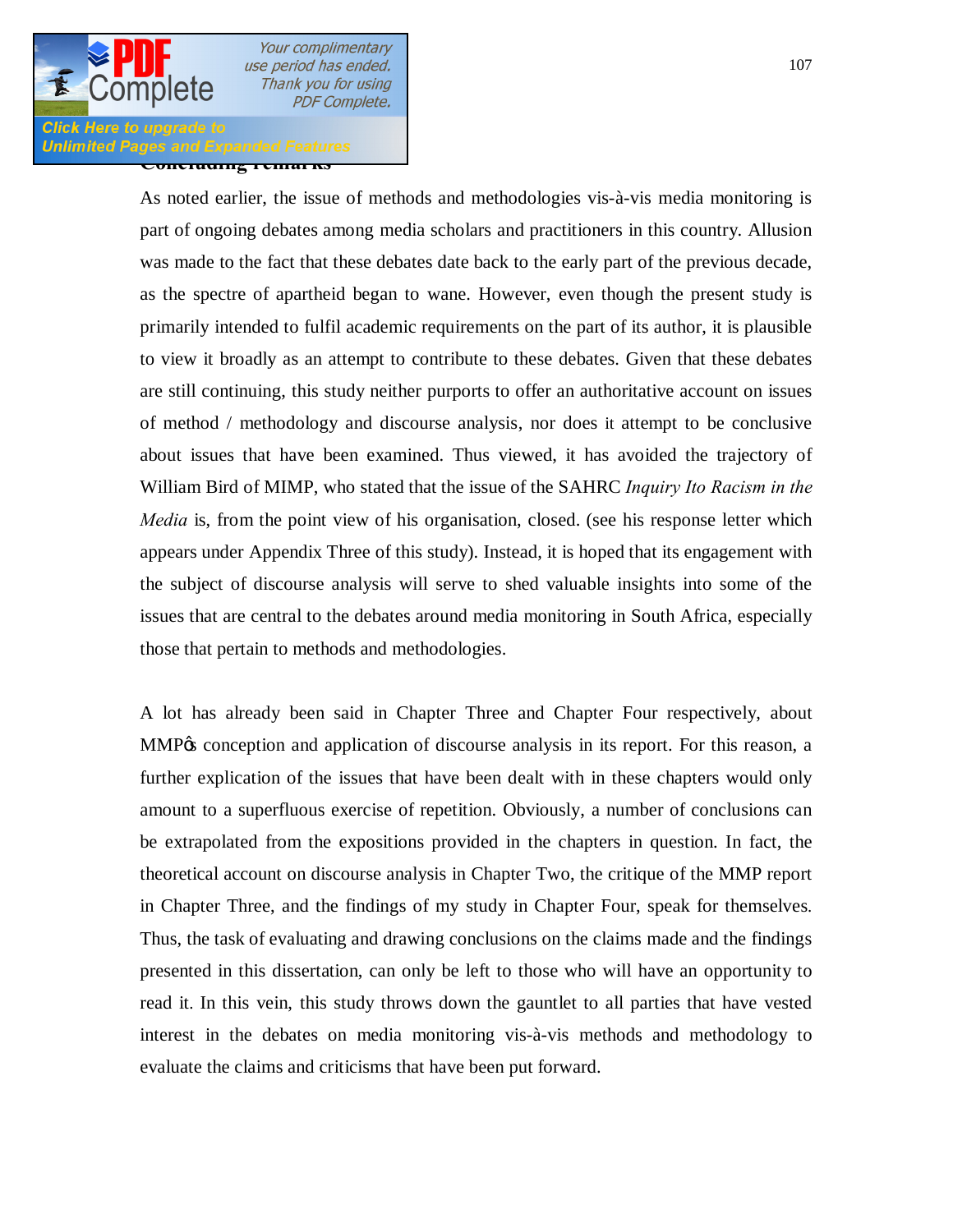

MMP. (1999) *The News in Black and White: An Investigation into Racial* Stereotyping *in the Media.* By the Media Monitoring Project, October. Research Report Commissioned by the South African Human Commission as part of Inquiry into Racism in the Media.

### **Secondary Sources**

Althusser, L. (1971)  $\delta$ Ideology and Ideological State Apparatuses i. In: Breuster, B. (Trans). *Lenin and Philosophy and Other Essays.* New York: Monthly Review Press.

Astroff, R. J**.** & Fair, E.J*.* (1991) 'Constructing Race and Violence: US News Coverage and The Signifying Practices of Apartheida *Journal of Communication* Autumn 1991 Vol. 41. No. 4 University of Pennsylvania, Philadelphia, USA.

Bakhtin, M. (1981) *The Dialogic Imagination: Four Essays by M. M. Bakhtin* (Edited by Mike Holquist. Translated by Caryl Emerson & Michael Holquist). Austin: University of Texas Press.

Berelson, B. (1952) *Content Analysis in Communication Research.* New York: Hafner.

Berger, AA (1998) *Media Analysis Techniques* **(2nd** edition). California: Sage Publications.

Berger, G. (1996)  $\delta$ Communication and the Empowerment of Civil Society o. (Unpublished paper delivered as pan of the Keynote Address for Working Group 5, Communication Research and Civil society. Biennal Conference of the African Council for Communication Education: ö 15-22 November 1996).

 -------------- (2000) Submission for HRC Investigation into Racism and the Media. Mimeo.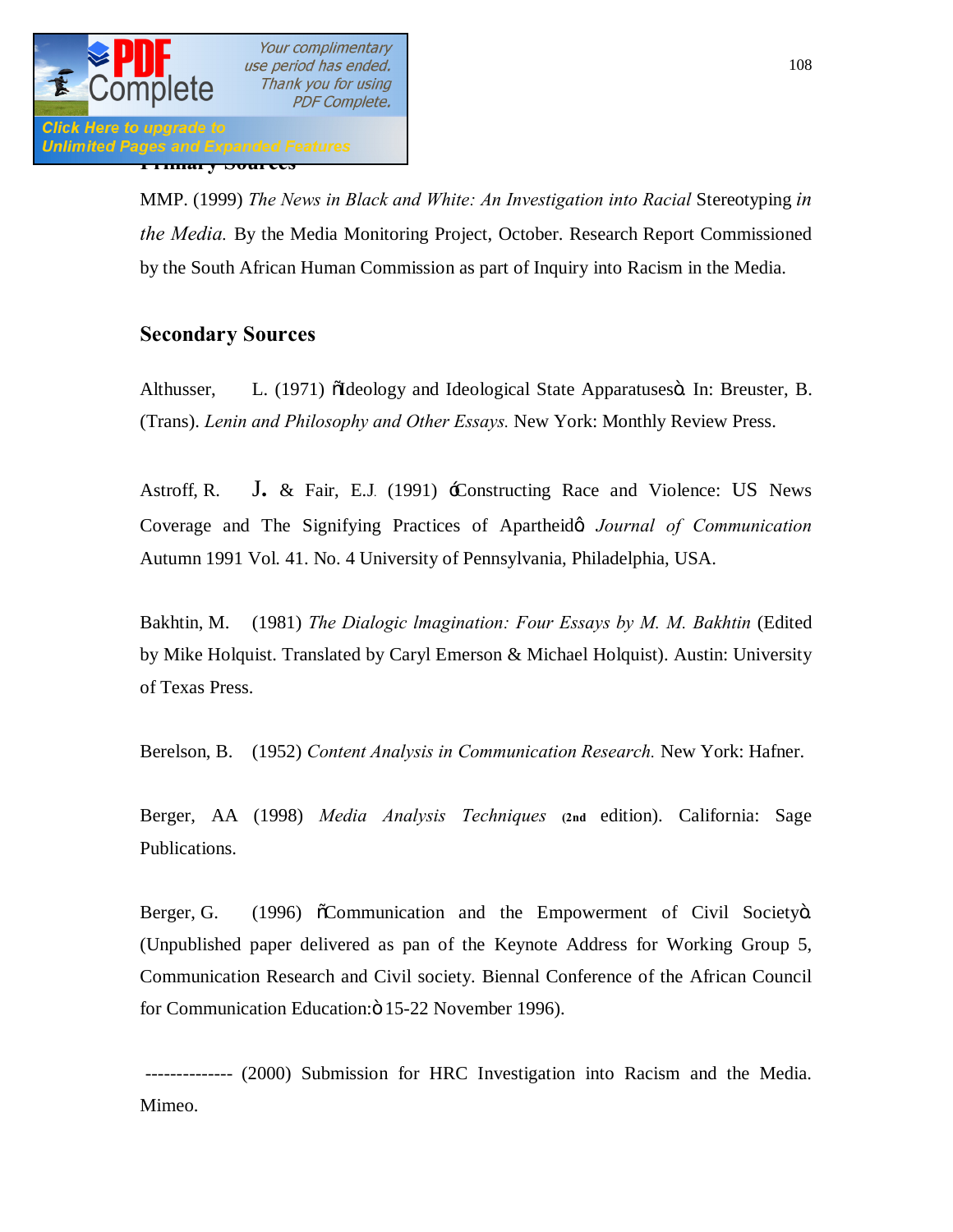

Bourdieu, P. (1987) *Language and Symbolic Power: Pierre Bourdieu.* (Edited by J. B. Thompson). Cambridge: Polity Press.

**PDF Complete.** 

Bramdaw, N. R. (1995) The Re-Presentation of an Indian Identity by South African Print Media: A Case Study of  $\exists$ The Leaderø April 1994. M. A. Thesis) University of Natal, Durban.

Braude, C. (1999) *Cultural Bloodstains: Towards Understanding the Legacy of Apartheid and the Perpetuation of Racial Stereotypes in the Contemporary South African Media Research.* Research report commissioned by the South African Human Rights Commission as part of its Inquiry into Race and the Media.

Brookes, H. (1995)  $\delta$ Suit, Tie & a Jujuö. *The Ideological Construction of Africa: A Critical Discourse Analysis* of *News on Africa in the British Press.* Johannesburg: University of the Witwatersrand.

Brown, D. and G. Yule (1983) *Discourse Analysis.* Cambridge: Cambridge University Press.

Burman, E. & Parker, I. (1993) *Discourse Analytic Approach.* London: Routledge.

Chomsky, N. (1965) *Cartesian Linguistics: A Chapter in the History of Rationalist Thought.* New York: Harper and Row.

Cicourel, AN. (1974) *Theory* & *Method in a Study of Argentine Fertility.* New York: Wiley. In: Zimmerman, D. & West, C. (eds.). *Language & Serial interaction: Special Issue of Sociological Inquiry.* 50 (3/4): 1-30.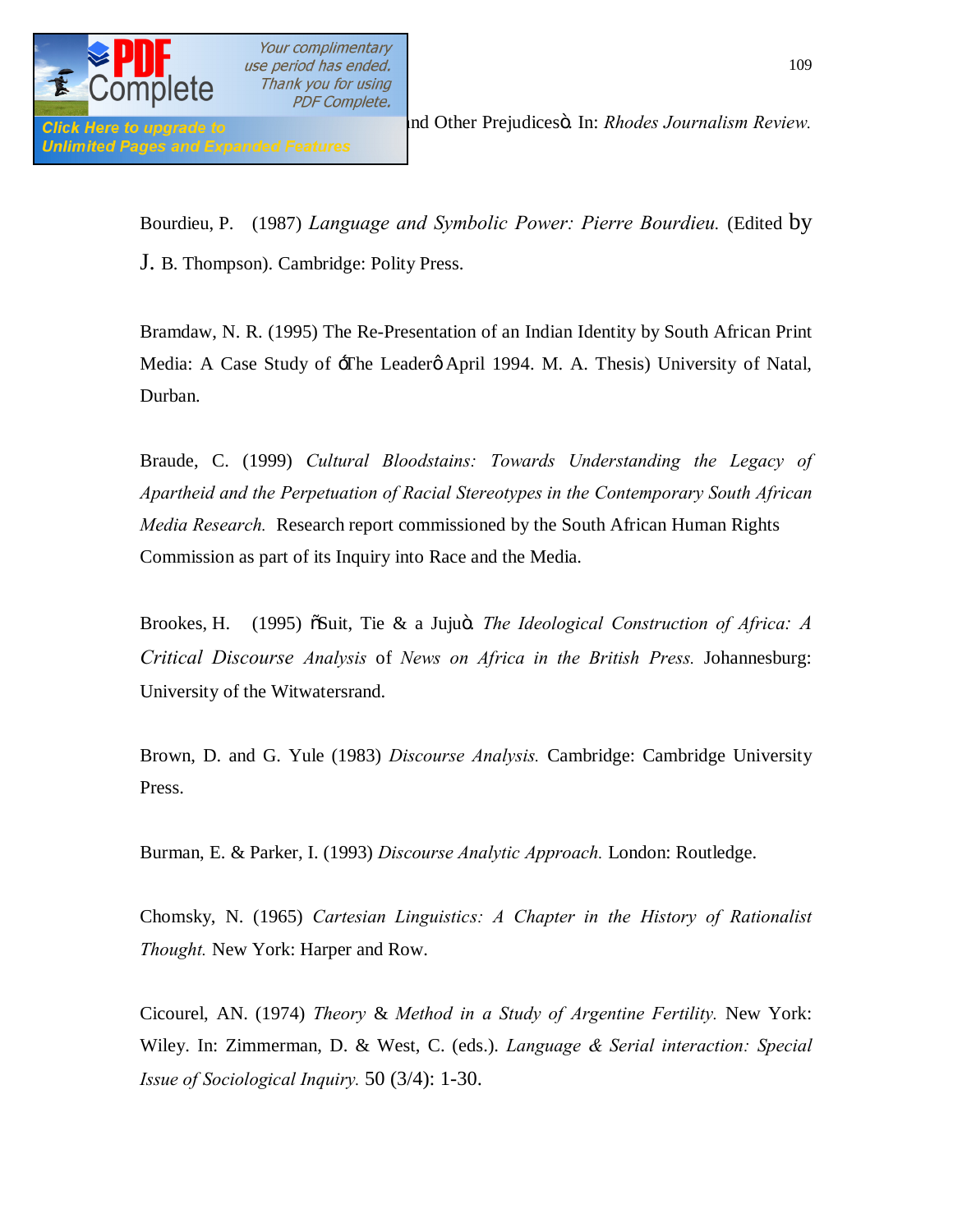

Unlimited Pages and Expanded Features<br>Representations of Satanism: A Discourse Analytic

Study. (M. A. Thesis), University of Natal, Pietermaritzburg. De Beer A. (2000) (e-mail letter sent to Keyan G. Tomaselli).

Deacon, D., Pickering, M. *et al* (1999) *Research Communications: A Practical Guide to Methods in Media and Cultural Analysis.* London: Arnold.

Delport, E. (1999) -Taalhandelingsdeterminante in Koerantkoppeø *Ccmmunicare*, Vol. 18, Iss, 1, p1-28.

Duncan, N. (1995) *Discourses on Public Violence and Reproduction of Racism.* South Africa: University of Western Cape.

Eco, U. (1999) *The Limits of Interpretation.* Bloomington: Indiana University Press Fairclough, N. (1992) Discourse *and Social Change.* Cambridge: Polity Press.

--------------(1995a) *Media Discourse.* London & New York: Arnold.

--------------(1995b) *Critical Discourse Analysis.* London & New York: Longman.

-------------------& Wodak, R. (1996) õCritical discourse analysisö. In: Van Dijk, TA (Ed) *Discourse Analysis.* London: Sage Publications.

Festinger, L& Katz*,* D. (1953) *Research Method in the Behavioural Science.* New York Dryden Press.

Fish, S. (1997) *Surprised by Sin: The reader in Paradise Lost.* Basingstoke: Macmillan Education.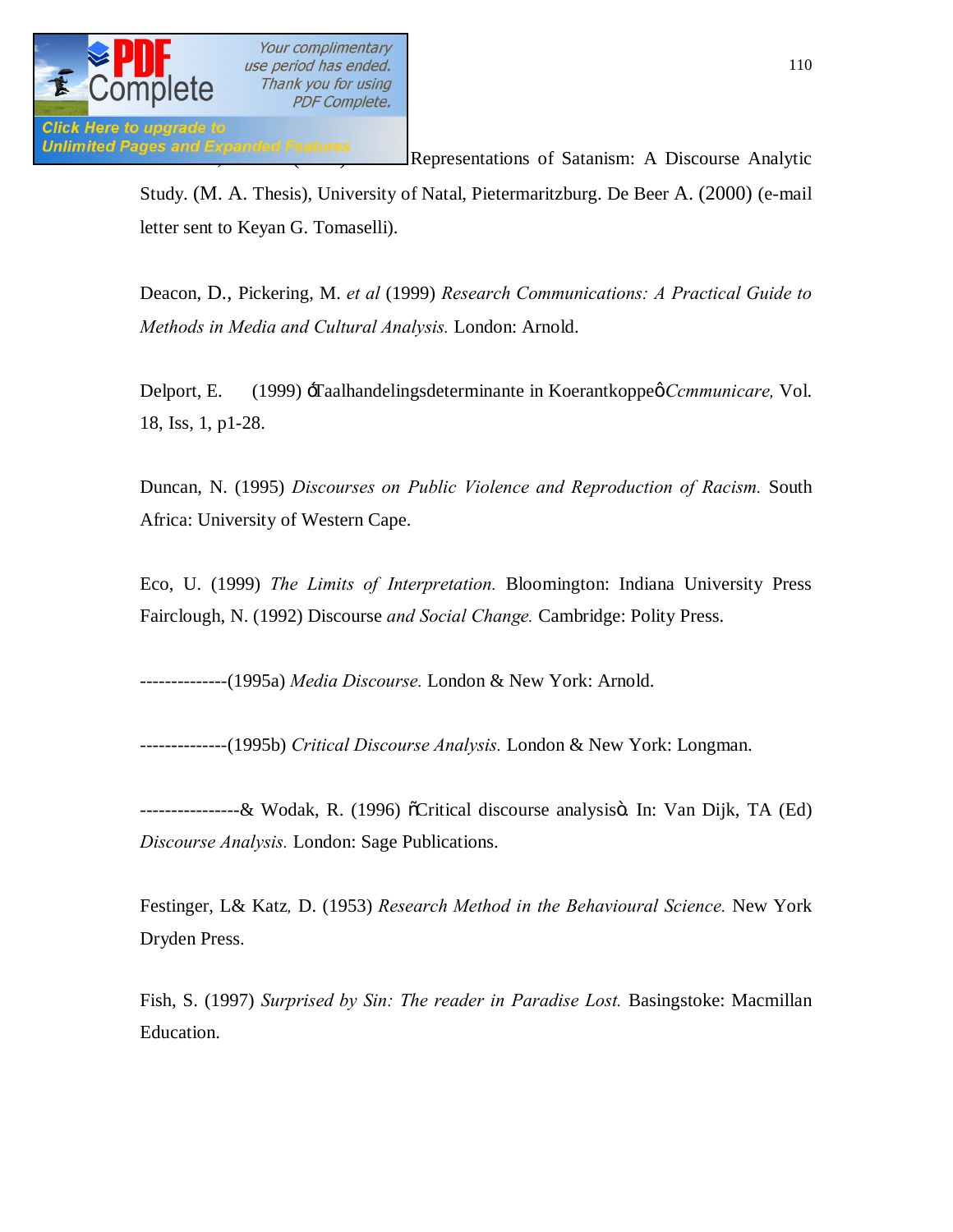

Gauntlett, D (1998) öTen things wrong-with the  $\div$  effects model  $\phi$  o . In: Dickinson, R. *et al* (eds.). *Approaches to Audiences: A Reader.* London: Arnold.

Gordin, J. (1999) *HRC i*s Findings on Media Racism are an Anti-Climax *Sunday Tribune.* November 28. p. 14.

Gramsci, A (1922) *Prison Notebooks, Vol. 1* New York Columbia University Press.

Hall, S. (1980) õEncoding / Decodingö. In: Hall, S., Hobson, D., Lowe, A. and Willis, P. (eds.). *Culture, Media, Language.* London: Hutchinson.

Hartley, J**.** (1982) *Understanding News.* London: Routledge.

Hoey, M. (1983) *On the Surface Discourse* London: Unwin & Allen.

Jacobs, S. and Masuku, T. (2000)  $\delta$ Opinion on HRC $\alpha$  Hearings into Racism and the Mediaö. Grahamstown: Mimeo.

Jensen, K.B. (1991)  $\delta$ Reception Analysis: Mass Communication as Social Production of Meaning". In: Jensen, KB. &Jankowski, N.W. (Eds.) *A Handbook of Qualitative Methodologies for Mass Communication Research*. London & New York: Routledge.

Kellner, D. (1997) öCritical Theory and Cultural Studies: The Missed Articulationö. In: McGuigan, J**.** *Cultural Studies.* London: Sage Publications.

Krippendorff, K. (1980) *Content Analysis: An Introduction to its Methodology Volume 5: The Sage CommText Series.* London: Sage Publications.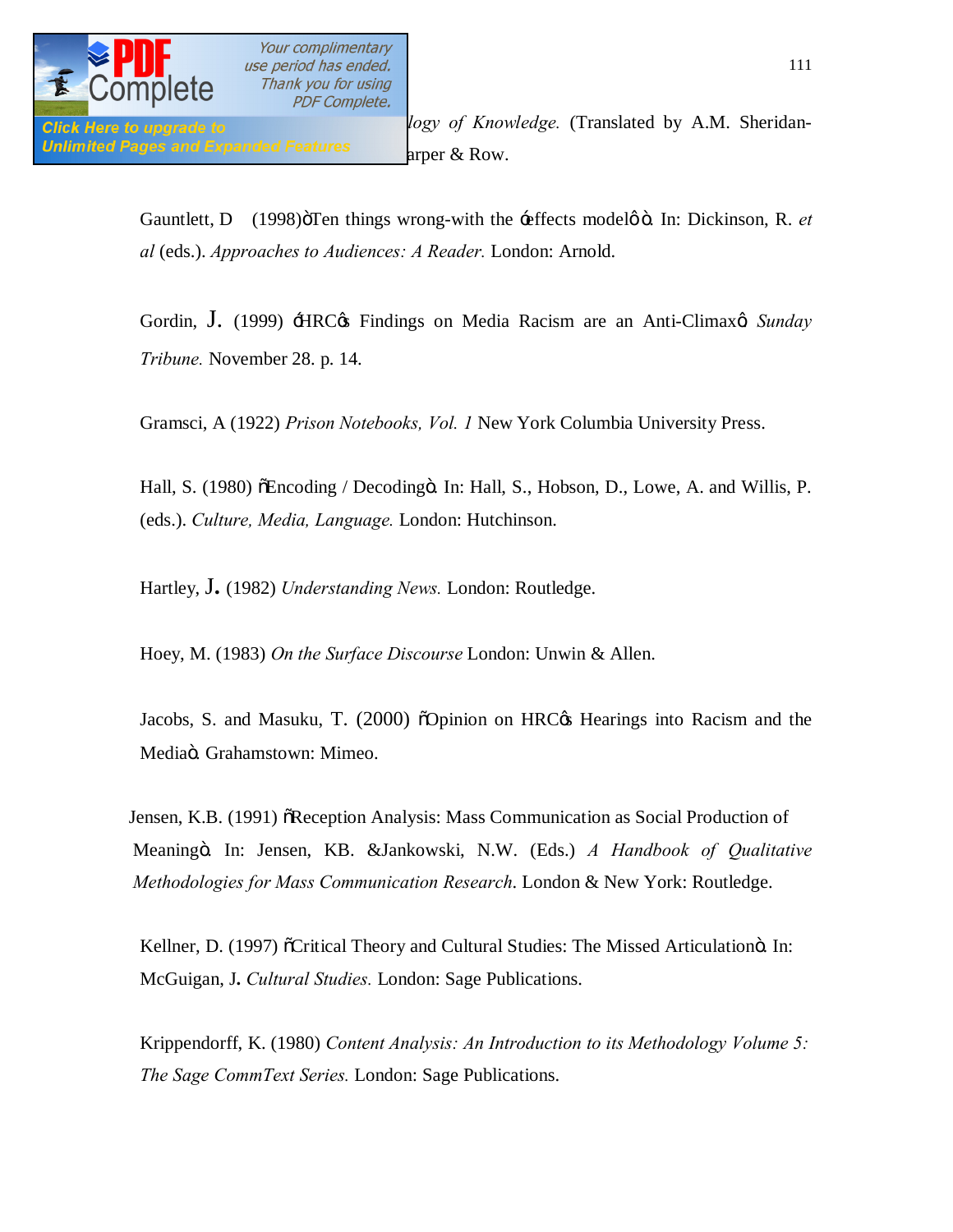

Leedy, PD. (1993) *Practical Research: Planning and Design* (Fifth Edition). New York: MacMillan Publishing Company.

Lightfoot, N. (1996) <sup>The</sup> Methodology of Discourse Analysisö. *Unisa Psychologia*; Vol. 23, Iss 1, p.22-29.

Lyons, J. (1967) *Introduction to Theoretical Insights.* Cambridge: Cambridge University Press. Makaryk, I. R. (1993) *Encyclopaedia of Contemporary Literary Theory: Approaches, Scholars, Terms.* Toronto & London: Toronto University Press.

Masilela, T. (1997)  $\delta$ Towards an Agenda on the Media and Democracy in South Africa $\ddot{\rm o}$ . In: Zuhuwara, R., Gecau, K. and Drag, M (Eds.) *Media, Democratization, and Identity.*  Harare: Department of English, University of Zimbabwe, 16-33.

McQuail, D. *(1987) Mass Communication Theory: An introduction.* London: Sage Publications.

-----------------(1997) *Audience Analysis.* London: Sage Publications.

Mills, C. W. (1956) *Porter Elite.* London: Penguin.

Mills, S. (1997) *Discourse:* 7Th *New Critical Idiom.* London: Morley, D. (1980) *The 'Nationwide' Audience.* London: British Film Institute.

Neuman, W. L. (1997) *Social Research Methods: Qualitative and Quantitative Methods*  (3rd Ed). Boston: Allyn & Bacon.

O $\delta$ **Sullivan,** T., Hartley, J. *et al* (1994) *Key Concepts in Communication and Cultural.* London and New York Routledge.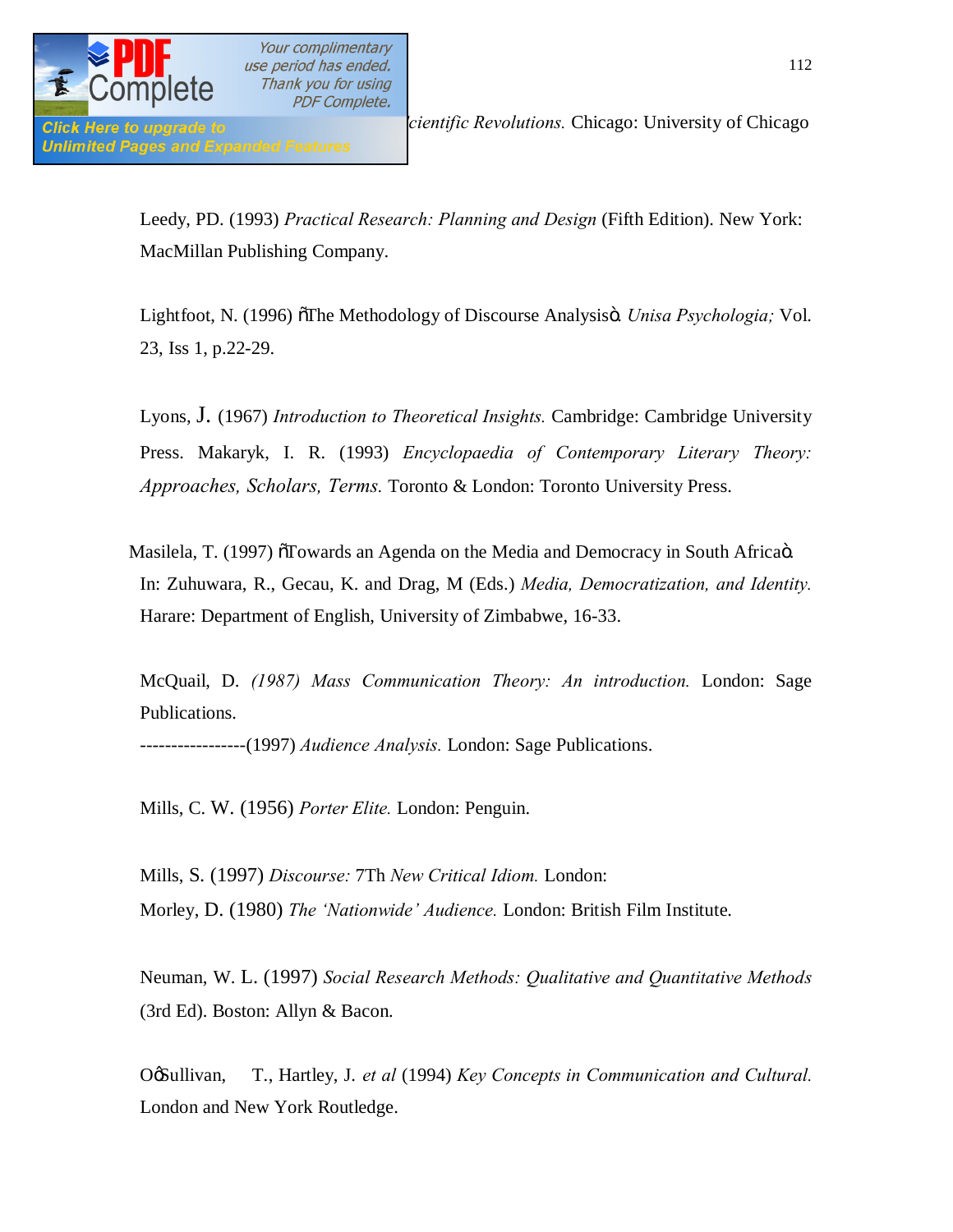

**Unlimited Pages and Expanded Features**  $\sigma$  the Rights Thing?" *Rhodes Journalism Review.* p. 3.

Potter, J. Wetherell, M. (1987) *Discourse and Social Psychology: Beyond Attitudes and Behaviour.* London: Sage Publications.

Price, S. (1997) *The Complete* A-Z *Media and Communication Handbook.* London: Hodder & Stoughton.

Rademeyer, AP. (1989) *Frequency Measures of Content Factors in and Newspaper Advertising.* Pretoria: University of South Africa Bureau of Market Research.

Renkema, J. (1993) *Discourse Studies: An introduction Textbook.* The Hague: Benjamins Publishing Company.

Rudner, R. S. (1966) *Philosophy of Social Science.* London: Prentice-Hall.

Schiffin, (1994) *Approaches to Discourse Analysis.* Oxford (UK) & Cambridge (USA): Blackwell.

Sless, D. (1986) *In Search for Semiotics.* London & Sydney: Croom Helm.

Sonderling, S. (1994)  $\delta$ An Exploration of Poststructuralist Critique and its Implications for the Study of Communication", *Communicatio, 20* (2), *9-24.*

Stewart, G. (1999)  $\delta$ The HRC Investigation: How Do We Avoid Racism in a Time of Ubiquitous Racism?" *Rhodes Journalism Review* (17) 7.

Thompson, J.B. (1984) *Studies in the Theory* of *Ideology.* Cambridge: Polity Press.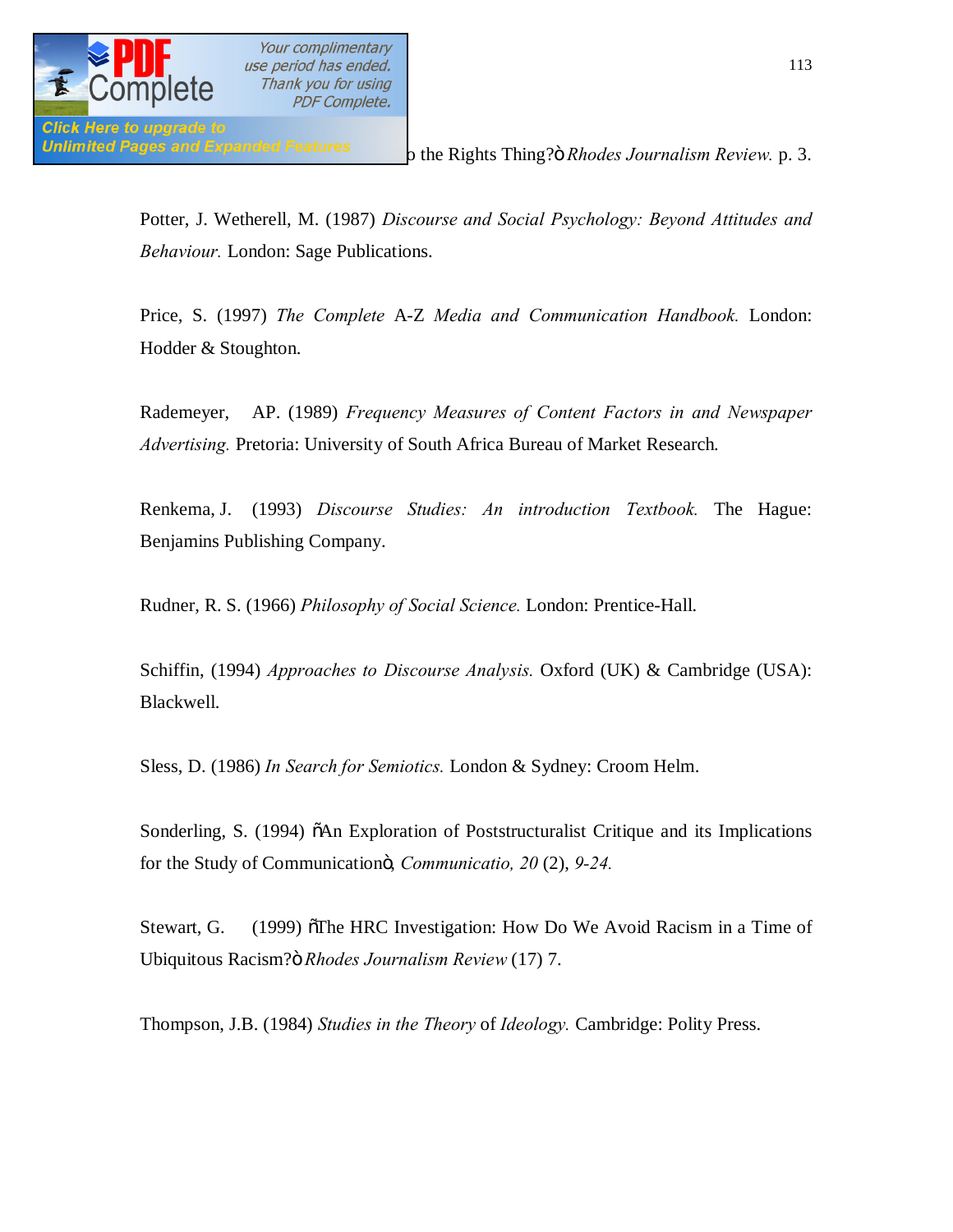

**Click Here to upgrade to The State of Text and Vetter, E.** (2000) *Methods of Text and* **Click** *Unlimited Pages and Expanded Features* 

> Tomaselli, KG Tomaselli, R.T, Muller, J. (1987) *Narrating the Crisis: Hegemony and the South African Press,* Johannesburg: Richard Lyon & Company.

> ----------------------*et al* (1994) 'Media Monitoring and Methodology', *Communicatio .* 20 (2), 84-87.

> --------------(2000)ö -Cultural Studies as -Psycho-babbleg Post-LitCrit, Methodology and Dynamic Justiceö, (Unpublished paper delivered as part of the Keynote Address at the Third Crossroads Conference on Cultural Studies at the University of Birmingham, June 2000).

> ----------------------(2001)  $\delta$ Faulting  $\pm$ Faultlines $\alpha$  Racism in the South African Mediaö *Ecquid Novi,* 21(2) 7-27.

> Van Dijk, T., Kinsch, W. (1983) *Strategies of Discourse Comprehension:* New York: Academic Press.

> Van Dijk, *97.* (1985) *Handbook of Discourse Analysis: Discourse Analysis in Society Volume* 4. London: Academic Publishers.

> ------------------(1988) *News Analysis: Case Studies of International and National News in tie Press.* New Jersey: Erlbaum.

------------------ (1991a) *Racism and the Press.* London: Routledge.

-----------(1991b) othe Interdisciplinary Study of News as Discourseö. In: Jensen, K B and Jankowski, (eds.). *N.W. A Handbook of Qualitative for Mass Communication Research.* London & New York: Routledge.